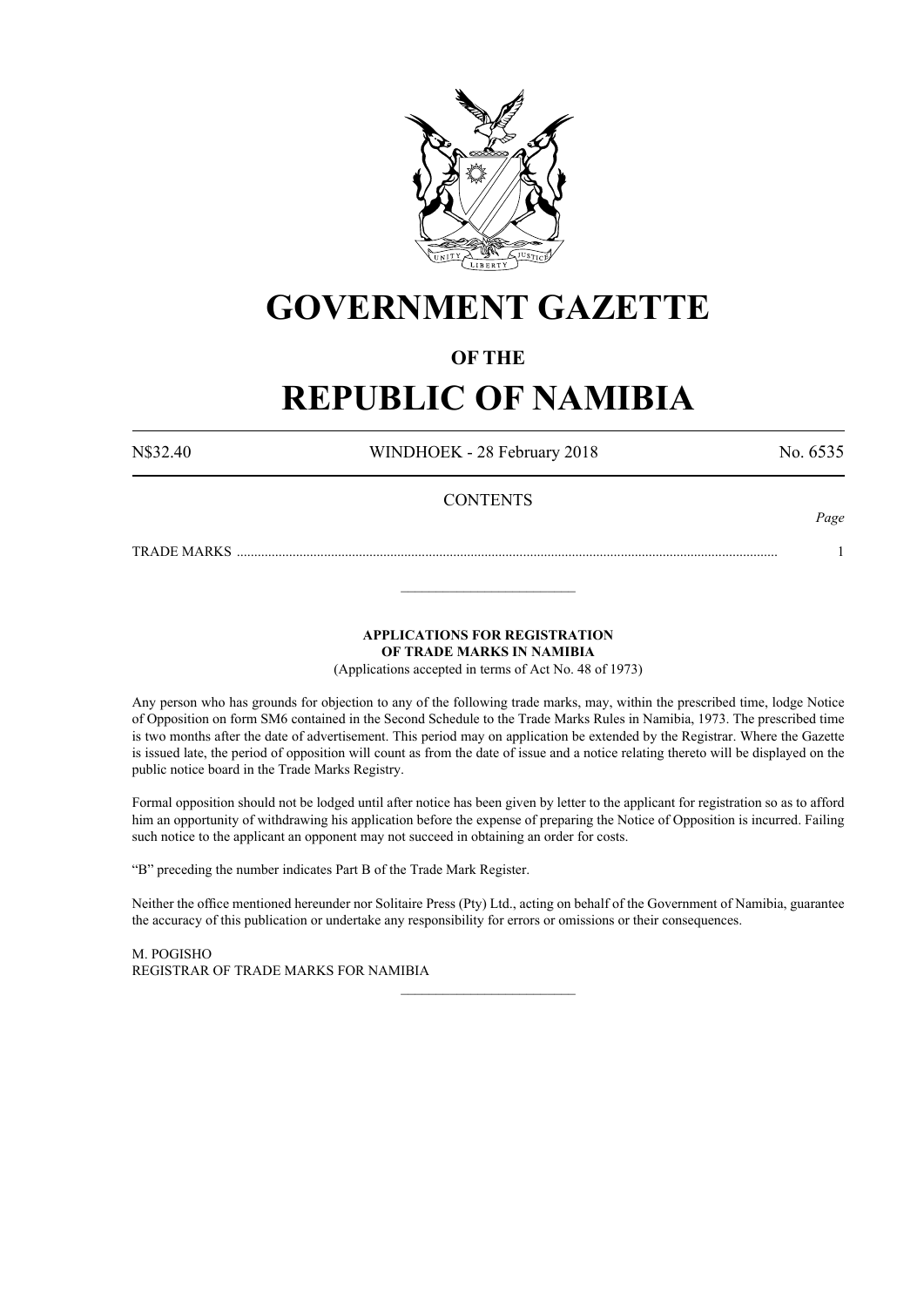2008/927 in class 30: Coffee, tea, cocoa, sugar, rice, tapioca, sago, artificial coffee; flour and preparations made from cereals, bread, pastry and confectionery, ices; honey, treacle; yeast, baking-powder; salt, mustard; vinegar, sauces (condiments); spices; ice; in the name of **LODESTONE BRANDS (PRO-PRIETARY) LIMITED,** a South African company, of The Country Club Estate, First Floor, Building 3, 21 Woodlands Drive, Woodmead, Gauteng, Republic of South Africa. Address for service: SPOOR & FISHER c/o H.D. BOSSAU & Co, 49 Feld Street, Windhoek.

Filed: 4 July 4 2008

#### **COOL GREEN**

Registration of this trademark shall give no right to the exclusive use of the word **"GREEN"** or of the word **"COOL"**, each separately and apart from the mark.

 $\frac{1}{2}$ 

2009/214 in class 3: All purpose cleaning preparations; hand cleaning preparations; brush restoring and brush cleaning preparations; sugar soap; mould removing preparations; paint and varnish removing preparations; preparations for cleaning paving slabs, concrete block paving and natural stone; sealant removing preparations; in the name of **AKZO NOBEL COATINGS INTERNATIONAL B.V.**, a Dutch company, of Velperweg 76, NL-6800 SB Arnheim, The Netherlands. Address for service: SPOOR & FISHER c/o H.D. BOSSAU & Co, 49F Street, Windhoek.

Filed: 12 March 2009

**FIXIT**

Associated with: NA/T/2009/215

2009/215 in class 19: Non-metallic building materials, namely, multi-purpose cement ready-mix, plaster tile cement, grouting preparations; grout coating preparations; coatings for walls and ceilings in the nature of plaster; preparations for repairing or smoothing plaster surfaces, namely, plaster, plaster fillers for fillings gaps in any surface preparing the gap to be plastered over; in the name of AKZO NOBEL COATINGS INTERNATIONAL B.V., a Dutch company, of Velperweg 76, NL-6800 SB Arnhem, The Netherlands.

Address for service: SPOOR & FISHER c/o H.D. BOSSAU & Co, 49 Feld Street, Windhoek.

Filed: 12 March 2009

## **FIXIT**

Associated with: NA/T/2009/214

2009/370 in class 42: Hotel, bar and restaurant services; services for the reservation of rooms; in the name of **PARK HOSPITALITY WORLD WIDE LLC**, a limited liability company organised and existing under the laws of the State of Delaware (U.S.A), of Carlson Parkway, P.O. Box 59159, Minneapolis MN 55459, United States of America.

 $\frac{1}{2}$ 

Address for service: SPOOR & FISHER c/o H.D. BOSSAU & Co, 49 Feld Street, Windhoek.



Filed: 24 April 2009

Registration of this trade mark shall give no right to the exclusive use of the word **"INN"** (but shall not grant rights in the representation thereof as depicted in the trade mark accompanying the application), separately and apart from the mark.

The combination of the colours **"BLUE"**, **"GREEN"**, **"OR-ANGE"** and **"RED"** as depicted on the representation accompanying the application is an essential and distinctive feature of the mark.

 $\frac{1}{2}$ 

2009/498 in class 32: Beer; fruit beer; ale; bitter; lager; stout; porter; shandy; mineral water; fruit flavoured beer; vegetable flavoured beer; apple beer; aerated water; non-alcoholic drinks; fruit flavoured drinks; fruit juices; vegetable flavoured drinks; vegetable juices; cordials; mixtures containing any of the aforesaid; preparations for making any of the aforesaid; in the name of **HEINEKEN BROUWERIJEN B.V.**, a private limited company organised and existing under the laws of the Kingdom of The Netherlands, of Tweede Weteringplantsoen 21, 1017 ZD Amsterdam, The Netherlands.

Address for service: SPOOR & FISHER c/o H.D. BOSSAU & Co, 49 Feld Street, Windhoek.



Filed: 12 June 2009

Associated with: NA/T/2009/499

2009/499 in class 33: Alcoholic beverages; cider; perry; wines; spirits; liqueurs; cocktails; alcoholic extracts; alcoholic essences; alcoholic carbonates; alcoholic beverages containing fruit, fruit juice or fruit essence; alcoholic beverages containing vegetables, vegetable juice or vegetable essence; mixtures containing any of the aforesaid; preparations for making any of the aforesaid; in the name of **HEINEKEN BROUWERI-JEN B.V.**, a private limited company organised and existing under the laws of the Kingdom of The Netherlands, of Tweede Weteringplantsoen 21, 1017 ZD Amsterdam, The Netherlands. Address for service: SPOOR & FISHER c/o H.D. BOSSAU & Co, 49 Feld Street, Windhoek.

 $\overline{\phantom{a}}$  , where  $\overline{\phantom{a}}$ 



 $\frac{1}{2}$ 

Filed: 12 June 2009

Associated with: NA/T/2009/498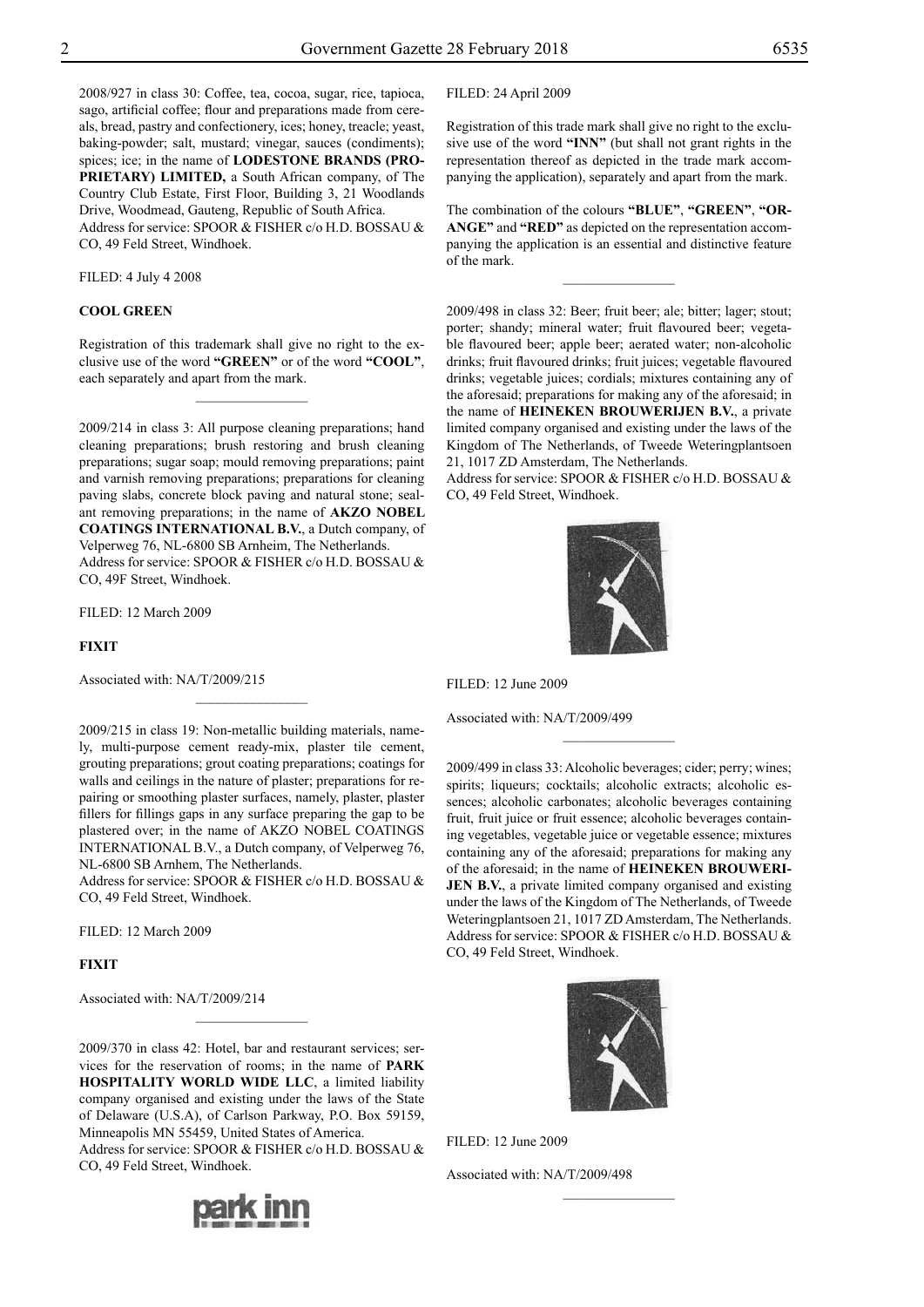2009/500 in class 32: Beer, fruit beer; ale; bitter; lager; stout; porter; shandy; mineral water; fruit flavoured beer; vegetable flavoured beer; apple beer; aerated water; non-alcoholic drinks; fruit flavoured drinks; fruit juices; vegetable flavoured drinks; vegetable juices; cordials; mixtures containing any of the aforesaid; preparations for making any of the aforesaid; in the name of **Heineken BROUWERIJEN B.V**., a private limited company organised and existing under the laws of the Kingdom of The Netherlands, of Tweede Weteringplantsoen 21, 1017 ZD Amsterdam, The Netherlands.

Address for service: SPOOR & FISHER c/o H.D. BOSSAU & Co, 49 Feld Street, Windhoek.

Filed: 12 June 2009

#### **STRONGBOW**

Associated with: NA/T/2009/501

2009/501 in class 33: Alcoholic beverages; cider; perry; wines; spirits; liqueurs; cocktails; alcoholic extracts; alcoholic essences; alcohol carbonates; alcoholic beverages containing fruit, fruit juice or fruit essence; alcoholic beverages containing vegetables, vegetable juice or vegetable essence; mixtures containing any of the aforesaid; preparations for making any of the aforesaid; in the name of **HEINEKEN BROUWERI-JEN B.V.**, a private limited company organised and existing under the laws of the Kingdom of The Netherlands, of Tweede Weteringplantsoen 21, 1017 ZD Amsterdam, The Netherlands. Address for service: SPOOR & FISHER c/o H.D. BOSSAU & Co, 49 Feld Street, Windhoek.

 $\mathcal{L}=\mathcal{L}^{\mathcal{L}}$ 

Filed: 12 June 2009

#### **STRONGBOW**

Associated with: NA/T/2009/500

2009/910 in class 3: Bleaching preparations and other substances for laundry use; cleaning, polishing, scouring and abrasive preparations; soaps; perfumery, essential oils, cosmetics, hair lotions; dentifrices; in the name of **TIGER FOOD BRANDS INTELLECTUAL PROPERTY HOLD-ING COMPANY (PROPRIETARY) LIMITED**, a South Africa company, of 3010 William Nicol Drive, Bryanston, Johannesburg, Gauteng, Republic of South Africa. Address for service: SPOOR & FISHER c/o H.D. BOSSAU &

 $\mathcal{L}=\mathcal{L}^{\mathcal{L}}$ 

Co, 49 Feld Street, Windhoek.



Filed: 2 September 2009

The mark consists of a container for goods having the appearance substantially as depicted in the represntation affixed to the application. The appearance of the container comprises its shape and ornamentation applied to its surface and both these features separately and in combination are essentail features of the mark. A specimen photograph will accompany this form.

 $\overline{\phantom{a}}$  , where  $\overline{\phantom{a}}$ 

2009/1199 in class 5 : Pharmaceutical, veterinary and sanitary substances; in the name of **ASPEN PHARMACARE HOLDINGS LIMITED**, a South African company, of Building 8, Healthcare Park, Woodlands Drive, Woodmead, Sandton, Johannesburg, Republic of South Africa.

Address for service: SPOOR & FISHER c/o H.D. BOSSAU & Co, 49 Feld Street, Windhoek.

 $\frac{1}{2}$ 

Filed: 13 November 2009

## **SARTOC**

Associated with: NA/T/2009/1200

2015/2644 in class 5: Pharmaceutical preparations and substances; vaccines; pharmaceutical preparations and Substances for the prevention and treatment of disorders and diseases in, generated by or acting on the central nervous system; pharmaceutical preparations and substances acting on the central nervous system; central nervous system stimulants; pharmaceutical preparations and substances for the prevention and treatment of psychiatric and neurological disorders and diseases; pharmaceutical preparations and substances for the prevention and treatment of Alzheimer's disease and disorder, stroke, depression, mood disorders, psychosis, anxiety, epilepsy, sclerosis, porphyria, Huntington's disease and disorder, insomnia, Parkinson's disease and disorder, schizophrenia, bipolar disorder and disease, ADHD, oncology, pain, alcoholism and dependency; preparations, substances, reagents and agents for diagnostic and medical purposes; in the name of **H LUNDBECK A/S**, a Danish company, of Ottiliavej 9, DK-2500 Valby, Denmark.

Address for service: SPOOR & FISHER c/o H.D. BOSSAU & Co, 49 Feld Street, Windhoek.

FILED: 6 November 2015

## **BRINTELLIX**

2016/677 in class 33: Alcoholic beverages, except beers; in the name of **G.H. MUMM & CIE, SOCIETE VINICOLE DE CHAMPAGNE, SUCCESSEUR**, a French company, of 29 rue du Champ de Mars, 51100 Reims, France.

 $\frac{1}{2}$ 

Address for service: SPOOR & FISHER c/o H.D. BOSSAU & Co, 49 Feld Street, Windhoek.

R ≟ S

Filed: 2 June 2016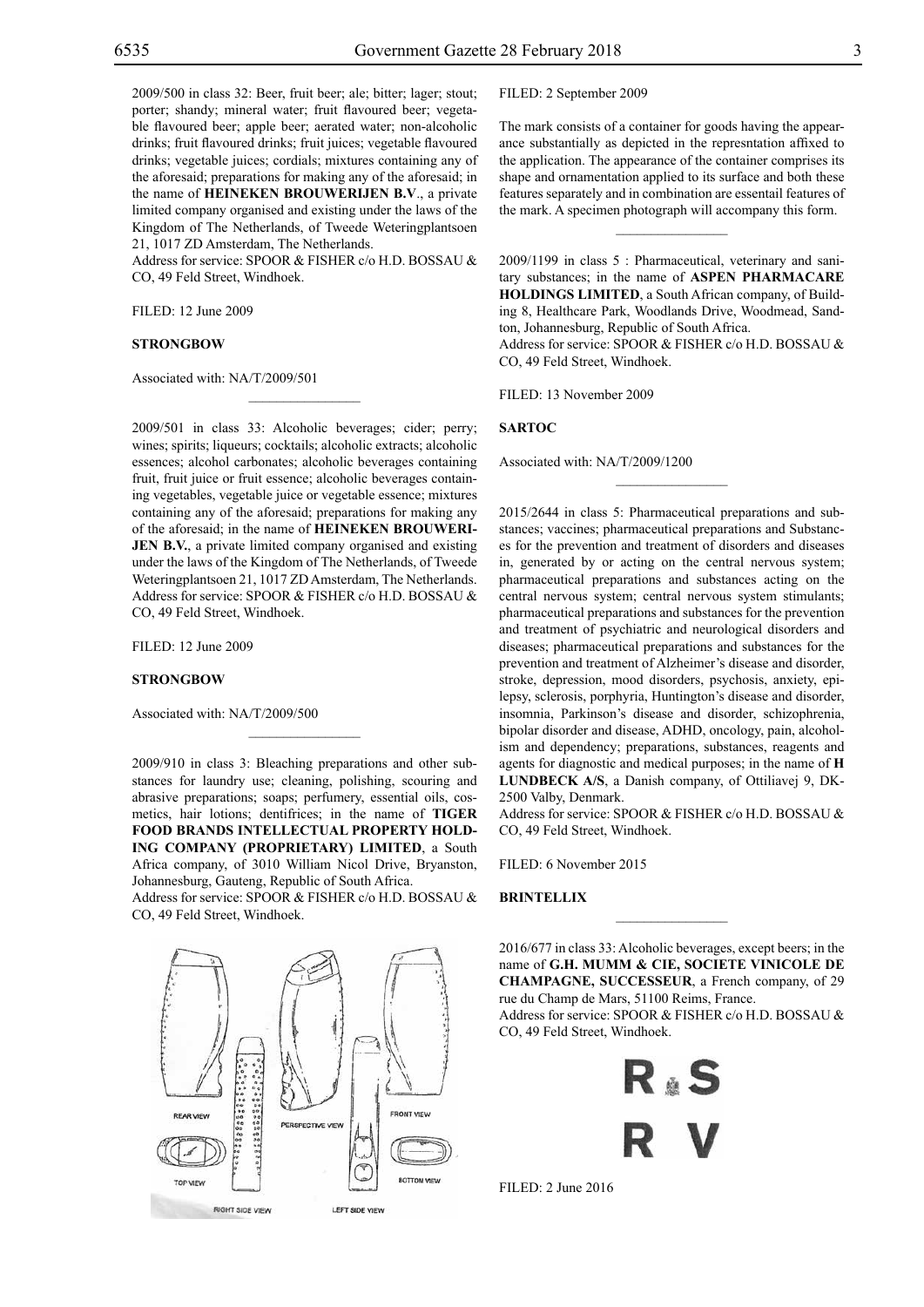Associated with: NA/T/2016/644

2016/682 in class 33: Alcoholic beverages, except beers; in the name of **CHAMPAGNE PERRIER-JOUËT**, a French company, of 28 Avenue de Champagne, 51200 Epernay, France. Address for service: SPOOR & FISHER c/o H.D. BOSSAU & Co, 49 Feld Street, Windhoek.

 $\frac{1}{2}$ 

FILED: 2 June 2016

#### **BELLE EPOQUE**

2016/684 in class 33: Alcoholic beverages, except beers; in the name of **CHAMPAGNE PERRIER-JOUËT**, a French ompany, of 28 Avenue de Champagne, 51200 Epernay, France. Address for service: SPOOR & FISHER c/o H.D. BOSSAU & Co, 49 Feld Street, Windhoek.

 $\frac{1}{2}$ 



Filed: 2 June 2016

2016/822 in class 42: Retail, wholesale, franchising and merchandising services; mail order, marketing, distributing and election services; optician services; optometry services; eye care services; sight and eye testing services; in the name of **KFML HOLDINGS (PROPRIETARY) LIMITED**, a South African company, of 6th Floor Oasim North, Havelock Street, Central, Port Elizabeth, Eastern Cape, 6001, Republic of South Africa.

 $\frac{1}{2}$ 

Address for service: SPOOR & FISHER c/o H.D. BOSSAU & Co, 49 Feld Street, Windhoek.

Filed: 17 June 2016

## **EYEBAR**

2016/1333 in class 5: Human pharmaceutical preparations; in the name of **JOHNSON & JOHNSON**, a corporation organised and existing under the laws of the State of New Jersey, of One Johnson & Johnson Plaza, New Brunswick, New Jersey, 08933, United States of America.

 $\frac{1}{2}$ 

Address for service: SPOOR & FISHER c/o H.D. BOSSAU & CO, 49 Feld Street, Windhoek.

FILED: 2 September 2016

## **ERLYAND**

2016/1334 in class 10: Surgical and medical instruments, including, sutures, ligatures and suture kits comprised of sutures and needles; in the name of **JOHNSON & JOHNSON**, a corporation organised and existing under the laws of the State of New Jersey, of One Johnson & Johnson Plaza, New Brunswick, New Jersey, 08933, United States of America.

 $\frac{1}{2}$ 

Address for service: SPOOR & FISHER c/o H.D. BOSSAU & Co, 49 Feld Street, Windhoek.

FILED: 2 September 2016

## **STRATAFIX**

2016/1402 in class 10: Blood glucose meters and monitoring devices; insulin delivery devices, namely infusion pumps, patches and insulin infusion sets sold without medication; in the name of **JOHNSON & JOHNSON**, a corporation organised and existing under the laws of the State of New Jersey, of One Johnson & Johnson Plaza, New Brunswick, New Jersey, 08933, United States of America.

 $\overline{\phantom{a}}$  , where  $\overline{\phantom{a}}$ 

Address for service: SPOOR & FISHER c/o H.D Bossau & Co, 49 Feld Street, Windhoek.

FILED: 16 September 2016

**COLOURSURE**

2016/1478 in class 5: Human pharmaceutical preparations; in the name of **JOHNSON & JOHNSON**, a corporation organised and existing under the laws of the State of New Jersey, of One Johnson & Johnson Plaza, New Brunswick, New Jersey, 08933, United States of America.

 $\frac{1}{2}$ 

Address for service: SPOOR & FISHER c/o H.D. BOSSAU & Co, 49 Feld Street, Windhoek.

FILED: 22 September 2016

**BEACAND**

2016/1510 in class 5: Human pharmaceutical preparations; in the name of **JOHNSON & JOHNSON**, a corporation organised and existing under the laws of the State of New Jersey, of One Johnson & Johnson Plaza, New Brunswick, New Jersey, 08933, United States of America.

Address for service: SPOOR & FISHER c/o H.D. BOSSAU & Co, 49 Feld Street, Windhoek.

Filed: 29 September 2016

**VALIVAND**

2016/1565 in class 5: Human pharmaceutical preparations; in the name of **JOHNSON & JOHNSON**, a corporation organised and existing under the laws of the State of New Jersey, of One Johnson & Johnson Plaza, New Brunswick, New Jersey, 08933, United States of America.

 $\frac{1}{2}$ 

Address for service: SPOOR & FISHER c/o H.D. BOSSAU & Co, 49 Feld Street, Windhoek.

Filed: 5 October 2016

**ORLUTA**

2016/1694 in class 5: Human pharmaceutical preparations; in the name of **JOHNSON & JOHNSON**, a corporation organised and existing under the laws of the State of New Jersey, of One Johnson & Johnson Plaza, New Brunswick, New Jersey, 08933, United States of America.

 $\frac{1}{2}$ 

Address for service: SPOOR & FISHER c/o H.D. BOSSAU & Co, 49 Feld Street, Windhoek.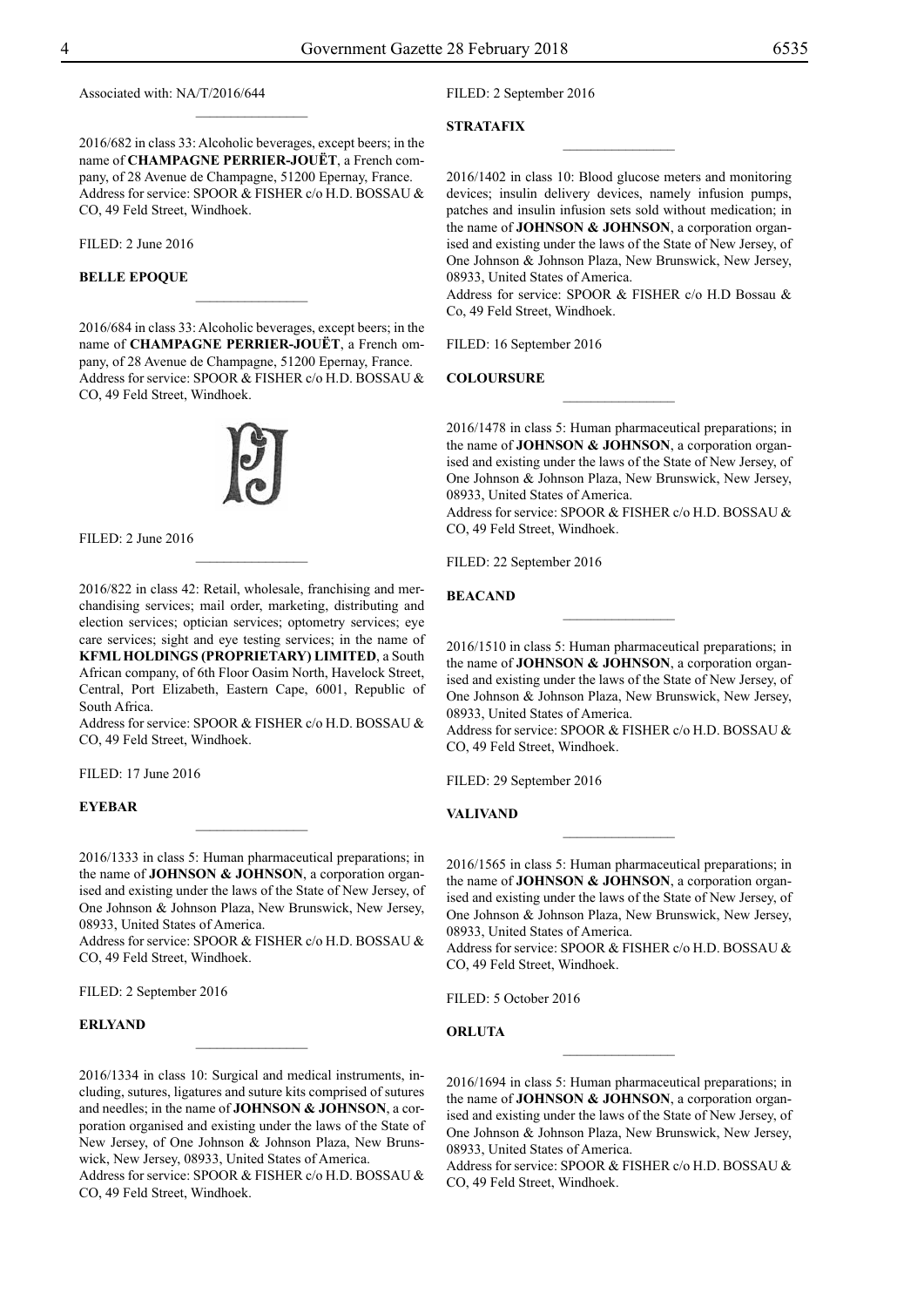Filed: 28 October 2016

## **ERLEUM**

2016/1695 in clas 10: Synthetic absorbable sutures; in the name of **JOHNSON & JOHNSON**, a corporation organised and nd existing under the laws of the State of New Jersey, of One Johnson & Johnson Plaza, New Brunswick, New Jersey, 08933, United States of America.

 $\overline{\phantom{a}}$  , where  $\overline{\phantom{a}}$ 

Address for service: SPOOR & FISHER c/o H.D. BOSSAU & Co, 49 Feld Street, Windhoek.

Filed: 28 October 2016

**PDS**

2013/645 in class 3: Cosmetics, fragrance, toiletry, essential oils, personal care, skin care, eye care, lip care, hair care, foot care and nail preparations; bleaching preparations and other substances for laundry use; cleaning, polishing, scouring and abrasive preparations; soaps; perfumery, essential oils, cosmetics, hair lotions; dentifrices; in the name of **AVON PROD-UCTS, INC.**, a New York corporation, of 777 Third Avenue, New York, NY, 10017, United States of America.

 $\mathcal{L}=\mathcal{L}^{\mathcal{L}}$ 

Address for service: ADAMS & ADAMS, 12 Love Street. Windhoek.

Filed: 28 May 2013

#### **AVON SPORT BOLD FOCUS**

Associated with: NA/T/2013/644

2015/747 in class 41: To initiate a accelerate new skills and innovation in the craft and design sectors in Namibia; in the name of **FABLAB NAMIBIA TECHNOLOGY CENTRE**, a Namibian company, of 1-3 Haydn Street, Windhoek West, Windhoek, Namibia.

 $\mathcal{L}=\mathcal{L}^{\mathcal{L}}$ 

Address for service: FABLAB NAMIBIA TECHNOLOGY CENTRE, P.O. Box 13388, Windhoek.



Filed: 19 May 2015

The combination of the colour **"BLACK"**, **"ORANGE"**, **"WHITE"** and **"GREY"** as shown in the representation accompanying the application, is an essential and distinctive feature of the trademark

 $\mathcal{L}=\mathcal{L}^{\mathcal{L}}$ 

2015/1723 in class 25: Footwear, headgear, t-shirts, shirts and all related clothing line; in the name of **DOMSLEM IN-VESTMENTS CC**, a Namibian Close Corporation, of 10 Kingfisher Street, Hochlandpark, Windhoek, Namibia. Address for service: Domslem Investments CC, P.O. Box 91, Windhoek.

 $\mathcal{L}=\mathcal{L}^{\mathcal{L}}$ 

FILED: 19 August 2015

**DOMSLEM**

2015/746 in class 35: Provide a platform to provide entrepreneurs access to business support facilities; in the name of **FABLAB NAMIBIA TECHNOLOGY CENTRE**, a Namibian company, of 1-3 Haydn Street, Windhoek West, Windhoek, Namibia.

Address for service: FABLAB NAMIBIA TECHNOLOGY CENTRE, P.O. Box 31188, Windhoek.



#### Filed: 19 May 2015

Registration of this trade mark shall give no right to the exclusive use of the word **"NAMIBIA"** and **"BUSINESS"**, separately and apart from the mark

The combination of the colours **"GREEN"**, **"BLACK"** and **"GREY"** as shown in the representation accompanying the application, is an essential and distinctive feature of the trademark.

 $\frac{1}{2}$ 

2013/22 in class 25: Clothing; in the name of **MBWALUH MOROCY**, a Namibian company, of Unit 8 Accasia Camelthorn Garden, Dorado Park, Windhoek, Namibia. Address for service: MBWALUH MOROCY, P.O. Box 60883 Katutura, Windhoek.

FILED: 15 January 2013

#### **PAKAMISH**

2010/1907 in class 16: Paper, cardboards and good made from these materials; printed matter; printed materials; books, book covers, brochures, newspapers, pamphlets, magazines, magazine covers, periodicals and journals; catalogues; printed inserts and pull out sections for printed publications; calendars; advertising material; posters, charts, pictures and stickers; instructional and teaching material, in the name of **THE CAR TRADER (PTY) LTD**, of 154 Bram Fischer Drive, Ferndale, Randburg, South Africa.

 $\frac{1}{2}$ 

Address for service: BOUWERS INC c/o HARMSE ATTORneys, 3 Liszt Street, Windhoek.

FILED: 1 December 2010

#### **AUTO TRADER**

Registration of this trademark shall give no right to the exclusive use of the word **"TRADER"**, separately and apart from the mark.

Associated with: NA/T/2010/1908

2010/1908 in class 16: Paper, cardboards and goods made from these materials; printed matter; printed materials; books, book covers, brochures, newspapers, pamphlets, magazines, magazine covers, periodicals and journals; catalogues; printed inserts and pull out sections for printed publications; calen-

 $\overline{\phantom{a}}$  , where  $\overline{\phantom{a}}$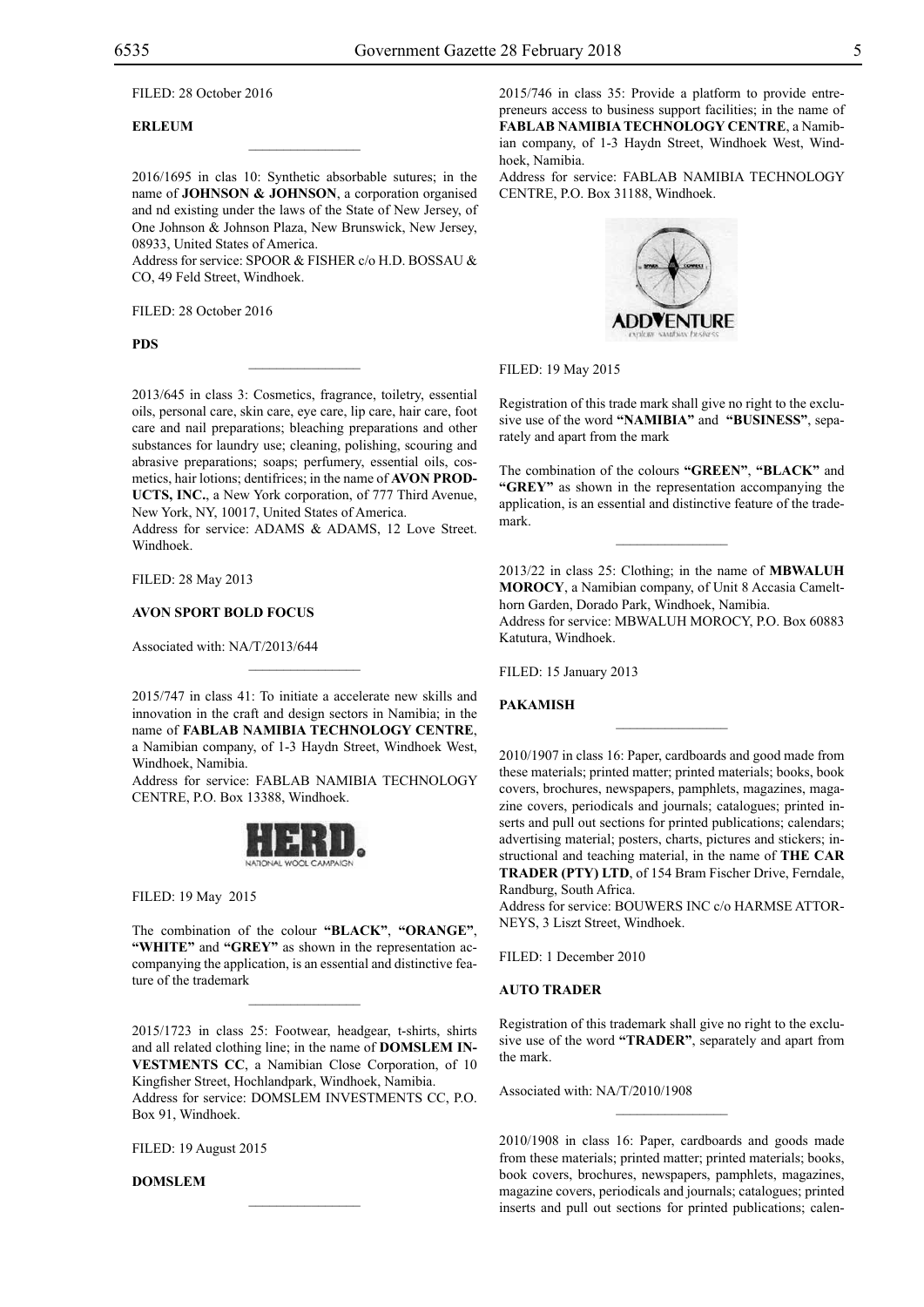dars; advertising material; posters, charts, pictures and stickers; instructional and teaching material, in the name of **THE CAR TRADER (PTY) LTD**, of 154 Bram Fischer Drive, Ferndale, Randburg, South Africa.

Address for service: BOUWERS INC c/o HARMSE ATTOR-NEYS, 3 Liszt Street, Windhoek.



Filed: 1 December 2010

Registration of this trademark shall give no right to the exclusive use of the word **"TRADER"**, separately and apart from the mark.

 $\frac{1}{2}$ 

Associated with: NA/T/2010/1907

2017/122 in class 32: Mineral and aerated waters and other non-alcoholic drinks; premixed and prepared beverages; fruit drinks and fruit juices; syrups and other preparations for making beverages; beverage concentrates; in the name of **TIGER FOOD BRANDS INTELLECTUAL PROPERTY HOLD-ING COMPANY (PTY) LIMITED**, Incorporated in South Africa, of 3010 William Nicol Drive, Bryanston, 2021, Republic of South Africa.

Address for service: ENSAFRICA NAMIBIA (incorporated with LorentzAngula Inc), 3rd Floor, Unit 4, Ausspann Plaza, Dr Agostinho Neto Road, Windhoek.



 $\frac{1}{2}$ 

Filed: 19 January 2017

2016/1258 in class 36: Insurance; financial affairs; monetary affairs; deposit-taking services, money transfer services, payment services, debt collecting services; real estate affairs; in the name of **LETSHEGO HOLDINGS LIMITED**, a Company incorporated in Botwana, of Plot 22, Letshego Place, Khama Crescent, Gaborone, Botswana.

Address for service: ENSAFRICA | NAMIBIA (Incorporated as LorentzAngula Inc), 3rd Floor, Unit 4, Ausspann Plaza, Dr Agostinho Neto Road, Windhoek.

Filed: 17 August 2016

## **LET'S IMPROVE LIFE**

Registration of this trade mark shall give no right to the exclusive use of the words **"IMPROVE"** and **"LIFE"** separately and apart from the mark as a whole.

 $\frac{1}{2}$ 

Associated with: NA/T/2016/1257

2017/69 in class 29: Meat, fish, poultry and game; meat extracts; preserved, frozen, dried and cooked fruits and vegetables; jellies, jams, compotes; eggs; milk and milk products; edible oils and fats; in the name of **ALLSOME BRANDS (PTY) LTD**, Incorporated in South Africa, of 266 Ohrtmann Road, Willowton, Pietermaritzburg, Kwa Zulu Natal, 3201, Republic of South Africa.

Address for service: ENSafrica | Namibia (Incorporated as LorentzAngula Inc.), 3rd Floor, Unit 4, Ausspann Plaza, Dr Agostinho Neto Road, Windhoek.

FILED: 16 January 2017

#### **ALLSOME**

2016/1257 in class 36: Insurance; financial affairs; monetary affairs; deposit-taking services, money transfer services, payment services, debt collecting services; real estate affairs; in the name of **LETSHEGO HOLDINGS LIMITED**, a company incorporated in Botswana, of Plot 22, Letsego Place, Khama Crescent, Gaborone, Botswana.

 $\overline{\phantom{a}}$  , where  $\overline{\phantom{a}}$ 

Address for service: ENSafrica | Namibia (Incorporated as LorentzAngula Inc), 3rd Floor, Unit 4, Ausspann Plaza, Dr Agostinho Neto Road, Windhoek.



Lets

Filed: 17 August 2016

Associated with: NA/T/2015/2252

2017/124 in class 32: Mineral and aerated waters and other non-alcoholic drinks; premixed and prepared beverages; fruit drinks and fruit juices; syrups and other preparations for making beverages; beverage concentrates; in the name of **TIGER FOOD BRANDS INTELLECTUAL PROPERTY HOLD-ING COMPANY (PTY) LIMITED**, Incorporated in South Africa, of 3010 William Nicol Drive, Bryanston, 2021, Republic of South Africa.

 $\frac{1}{2}$ 

Address for service: ENSAFRICA NAMIBIA (incorporated with LorentzAngula Inc), 3rd Floor, Unit 4, Ausspann Plaza, Dr Agostinho Neto Road, Windhoek.



Filed: 19 January 2017

2016/533 in class 32: Fruit nectars, fruit drinks and fruit juices included in this class, syrups and other preparations for making beverages, mineral and aerated waters and other non-alcoholic drinks; in the name of **PARMALAT SA (PROPRI-**

 $\overline{\phantom{a}}$  , where  $\overline{\phantom{a}}$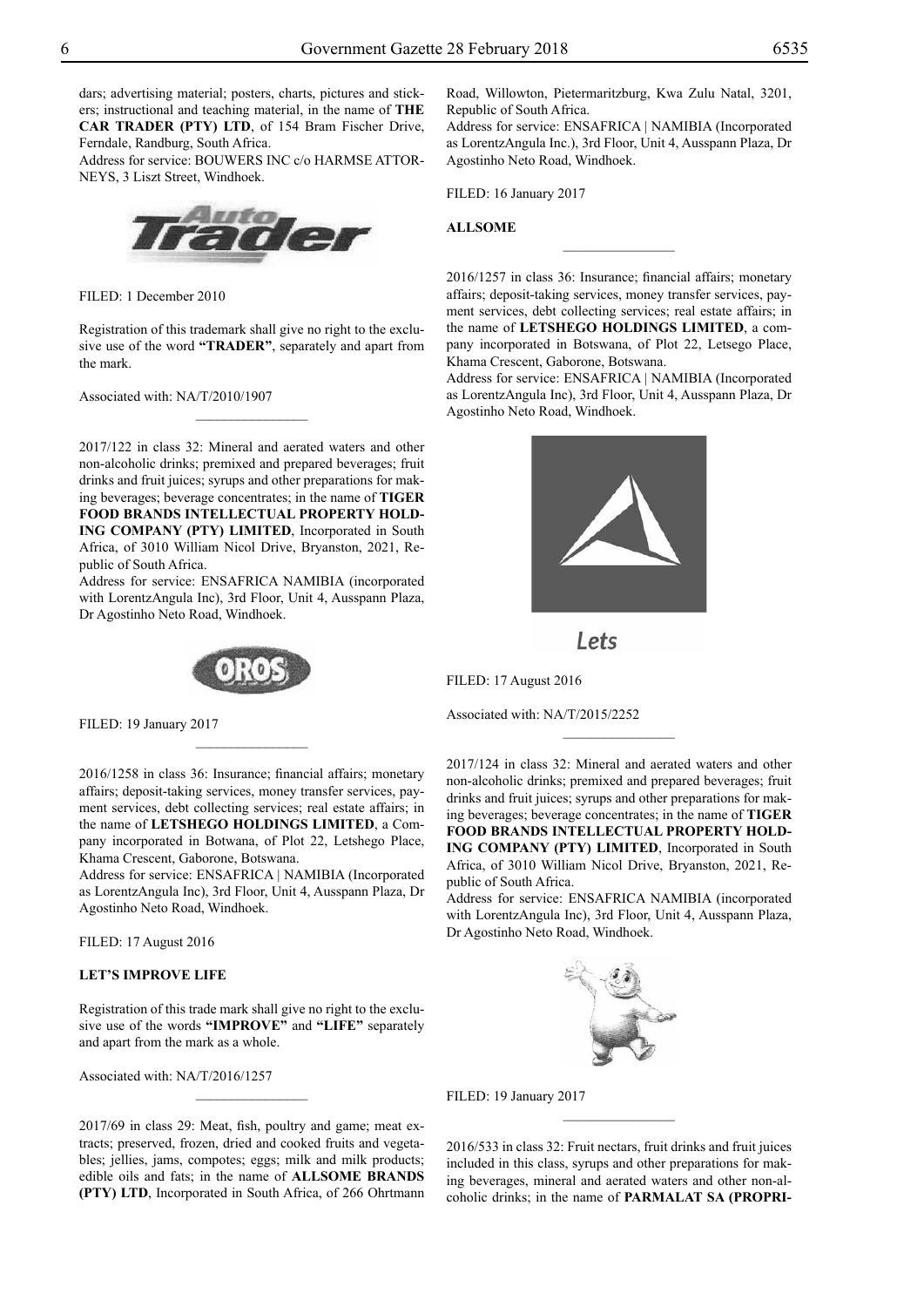**ETARY) LIMITED**, incorporated in South Africa, of Strand Road, Stellenbosch, Western Cape, Republic of South Africa. Address for service: ENSAFRICA | NAMIBIA (incorporated as LorentzAngula Inc), 3rd Floor, Unit 4, Ausspann Plaza, Dr Agostinho Neto Road, Windhoek.



Filed: 11 May 2016

2016/1259 in class 36: Insurance; financial affairs; monetary affairs; deposit-taking services, money transfer services, payment services, debt collecting services; real estate affairs; in the name of **LETSHEGO HOLDINGS LIMITED**, a company incorporated in Botswana, of Plot 22, Letsego Place, Khama Crescent, Gaborone, Botswana.

 $\overline{\phantom{a}}$  , where  $\overline{\phantom{a}}$ 

Address for service: ENSAFRICA | NAMIBIA (incorporated as LorentzAngula Inc.), 3rd Floor, Unit 4, Ausspann Plaza, Dr Agostinhc Neto Road, Windhoek.

Filed: 17 August 2016

#### **IMPROVING LIFE**

Registration of this trade mark shall give no right to the exclusive use of the words **"IMPROVING"** and **"LIFE"** separately and apart from the mark as a whole.

 $\overline{\phantom{a}}$  , where  $\overline{\phantom{a}}$ 

Associated with: NA/T/2016/1258

2009/364 in class 29: Meat, fish, poultry and game; meat extracts; preserved, dried and cooked fruits and vegetables; herbs; jellies; jams; eggs, milk and milk products; edible oils and fats; salad dressings; preserves; pickles; soya; soya products; in the name of **BIDVEST FOOD INGREDIENTS (PROPRIETARY) LIMITED**, a South African company, of 4 Bolt Avenue, Montague Gardens, Cape Town, Republic of South Africa.

Address for service: ENSAFRICA | NAMIBIA (incorporated as LorentzAngula Inc), Unit 4, 3rd Floor, Ausspann Plaza, Dr Agostinho Neto Road, Ausspannplatz, Windhoek.



Filed: 24 April 2009

Registration of this trademark shall give no right to the exclusive use of the word **"GOURMET"** seperately and apart from the mark as a whole.

Associated with: NA/T/2009/373

2009/373 in class 30: Coffee, tea, cocoa, sugar, rice, tapioca, sago, artificial coffee; flour and preparations made from cereals, bread, pastry and confectionery, ices; honey, treacle; yeast, baking-powder; salt, mustard; vinegar, sauces (condiments); spices; ice; in the name of **BIDVEST FOOD INGREDI-**

**ENTS (PROPRIETARY) LIMITED**, a South African company, of 4 Bolt Avenue, Montague Gardens, Cape Town, Republic of South Africa.

Address for service: ENSAFRICA NAMIBIA (Incorporated as LorentzAngula Inc), Unit 4, 3rd Floor, Ausspann Plaza, Dr Agostinho Neto Road, Windhoek.

Filed: 29 April 2009

Registration of this trademark shall give no right to the exclusive use of the word **"GOURMET"**, separately and apart from the mark as a whole.

Associated with: NA/T/2009/364

2017/76 in class 29: Meat, fish, poultry and game; meat extracts; preserved, frozen, dried and cooked fruits and vegetables; jellies, jams, compotes; eggs; milk and milk products; edible oils and fats; in the name of **D.H. BROTHERS IN-DUSTRIES (PTY) LTD**, Incorporated in South Africa, of 266 Ohrtmann Road, Willowton, Pietermaritzburg, Kwa Zulu Natal, 3201, Republic of South Africa.

Address for service: ENSAFRICA | NAMIBIA (incorporated as LorentzAngula), 3rd Floor, Unit 4, Ausspann Plaza, Dr Agostinho Neto Road, Windhoek.

 $\frac{1}{2}$ 

FILED: 16 January 2017

**ROMI**

2017/80 in class 30: Coffee, tea, cocoa and artificial coffee; rice; tapioca and sago; flour and preparations made from ceareals; bread, pastries and confectionery; edible ices; sugar, honey, treacle; yeast, baking-powder; salt; mustard; vinegar, sauces (condiments); spices; ice; in the name of **D.H. BROTHERS INDUSTRIES (PTY) LTD**, Incorporated in South Africa, of 266 Ohrtmann Road, Willowton, Pietermaritzburg, Kwa Zulu, 3201, Republic of South Africa. Address for service: ENSAFRICA | NAMIBIA (Incorporated as LorentzAngula Inc.), 3rd Floor, Unit 4, Ausspann Plaza, Dr Agostinho Neto Road, Windhoek.

Filed: 16 January 2017

**SUNFOIL**

2017/244 in class 5: Pharmaceutical/Medicinal preparations for the treatment of HIV-1 infections/AIDS; in the name of **MYLAN LABORATORIES LIMITED,** a public company registered in accordance with the laws of India, of Plot No 564/A/22, Road No 92, Jubilee Hills, Hyderabad-500 034, India. Address for service: COWLEY INCORPORATED, 7 Brandberg Street, Windhoek.

 $\frac{1}{2}$ 

Filed: 23 January 2017

#### **KOCITAF**

2016/524 in class 32: Beers; mineral and aerated waters and other non-alcoholic drinks; fruit drinks and fruit juices; syr-

 $\frac{1}{2}$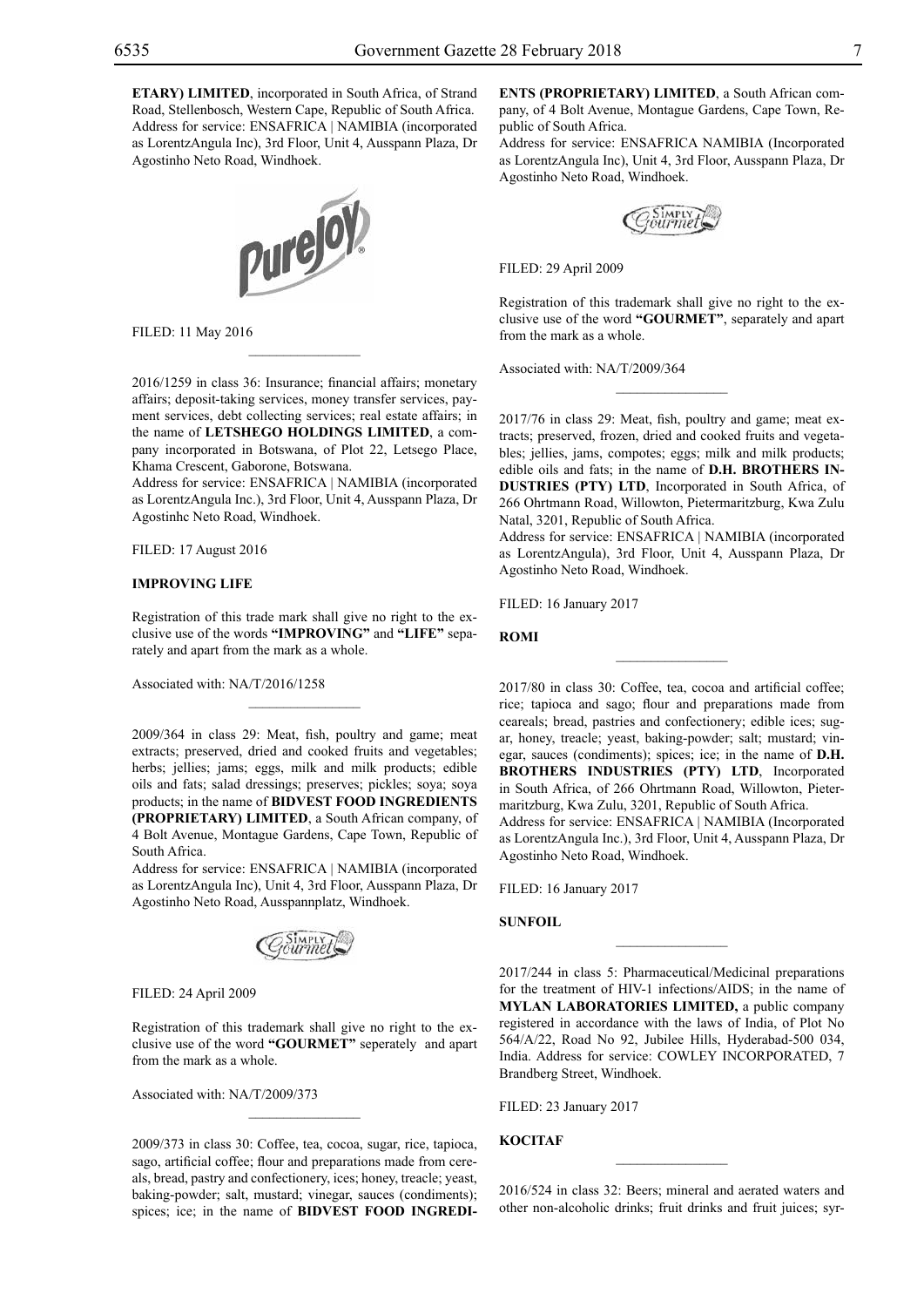ups and other preparations for making beverages; in the name of **SABMILLER INTERNATIONAL BRADS LIMITED**, a private limited company registered and existing under the laws of England and Wales, of SABMILLER House, Church Street West, Woking, Surrey, GU21 6HS, United Kingdom. Address for service: COWLEY INC, 7 Brandberg Street, Windhoek.



Filed: 9 May 2016

Applicant admits that registration of this trade mark shall not debar others from the *bona fide* descriptive use of the word **"LIGHT"** in the ordinary course of trade, separately and apart from the mark.

The trade mark will be used essentially in the colours as depicted on the application form.

 $\frac{1}{2}$ 

Associated with: NA/T/2000/792

2016/1649 in class 32: Beer and ale; in the name of **NAMIB-IA BREWERIES LIMITED**, a company registered in accordance with the laws of the Republic of Namibia, of 7th Floor, Alexander House, Fidel Castro Street; Windhoek, Namibia. Address for service: ENGLING, STRITTER & PARTNERS, 12 Love Street, Windhoek.

Filed: 18 October 2016

## **BRAUMEISTER HELLER BOCK**

Registration of this trade mark shall give no right to the exclusive use of the word **"BRAUMEISTER"** separately and apart from the mark.

The word **"BRAUMEISTER"** means **"BREW MASTER"**  (of beer) and is derived from the German language.

 $\frac{1}{2}$ 

Associated with: NA/T/2016/1648

2016/1650 in class 35: Lodge management services; in the name of **JOURNEYS NAMIBIA (PTY) LTD**, a company registered in accordance with the laws of the Republic of Namibia, of 7 Brandberg Street, Eros, Windhoek, Namibia. Address for service: ENGLING, STRITTER & PARTNERS, 12 Love Street, Windhoek.

Journeys *Namibia* 

FILED: 18 October 2016

Registration of this trade mark shall give no right to the exclusive use of the word **"NAMIBIA"** separately and apart from the mark.

The colours used in this trade mark will be restricted to the colours **"BLUE"** and **"GREEN"**.  $\frac{1}{2}$ 

2016/1563 in class 32: Beer and ale; in the name of **NAMIB-IA BREWERIES LIMITED**, a Namibian company, of 7th Floor, Alexander House, Fidel Castro Street, Windhoek, Namibia.

Address for service: ENGLING, STRITTER & PARTNERS, 12 Love Street, Windhoek.



FILED: 5 October 2016

Registration of this trade mark shall give no right to the exclusive use of the word **"NAMIBIA"** and **"BREWING CO"**  separately and apart from the mark.

 $\overline{\phantom{a}}$  , where  $\overline{\phantom{a}}$ 

Associated with: NA/T/2008/2084

2016/1564 in class 32: Beer and ale; in the name of **NAMIB-IA BREWERIES LIMITED**, a company registered in accordance with the laws of the Republic of Namibia, of 7th Floor, Alexander House, Fidel Castro Street, Windhoek, Namibia. Address for service: ENGLING, STRITTER & PARTNERS, 12 Love Street, Windhoek.

FILED: 5 October 2016

#### **CAMELTHORN BREWING COMPANY**

Registration of this trademark shall give no right to the exclusive use of the words **"BREWING"** and **"COMPANY"** separately and apart from the mark.

Associated with: NA/T/2016/1563

2016/209 in class 32: Beer, alcoholic beverages; in the name of **NAMIBIA BREWERIES LIMITED**, a company registered in accordance with the laws of the Republic of Namibia, of 7th Floor, Alexander House, Fidel Castro Street, Windhoek, Namibia.

 $\frac{1}{2}$ 

Address for service: ENGLING, STRITTER & PARTNERS, 12 Love Street, Windhoek.



FILED: 29 February 2016

2016/1653 in clas 25: Clothing; in the name of **FOCUS CLOTHING LINE CC**, a Namibian Close Corporation, of Erf 720, Schweitzer Street, Windhoek-West, Windhoek, Namibia.

 $\frac{1}{2}$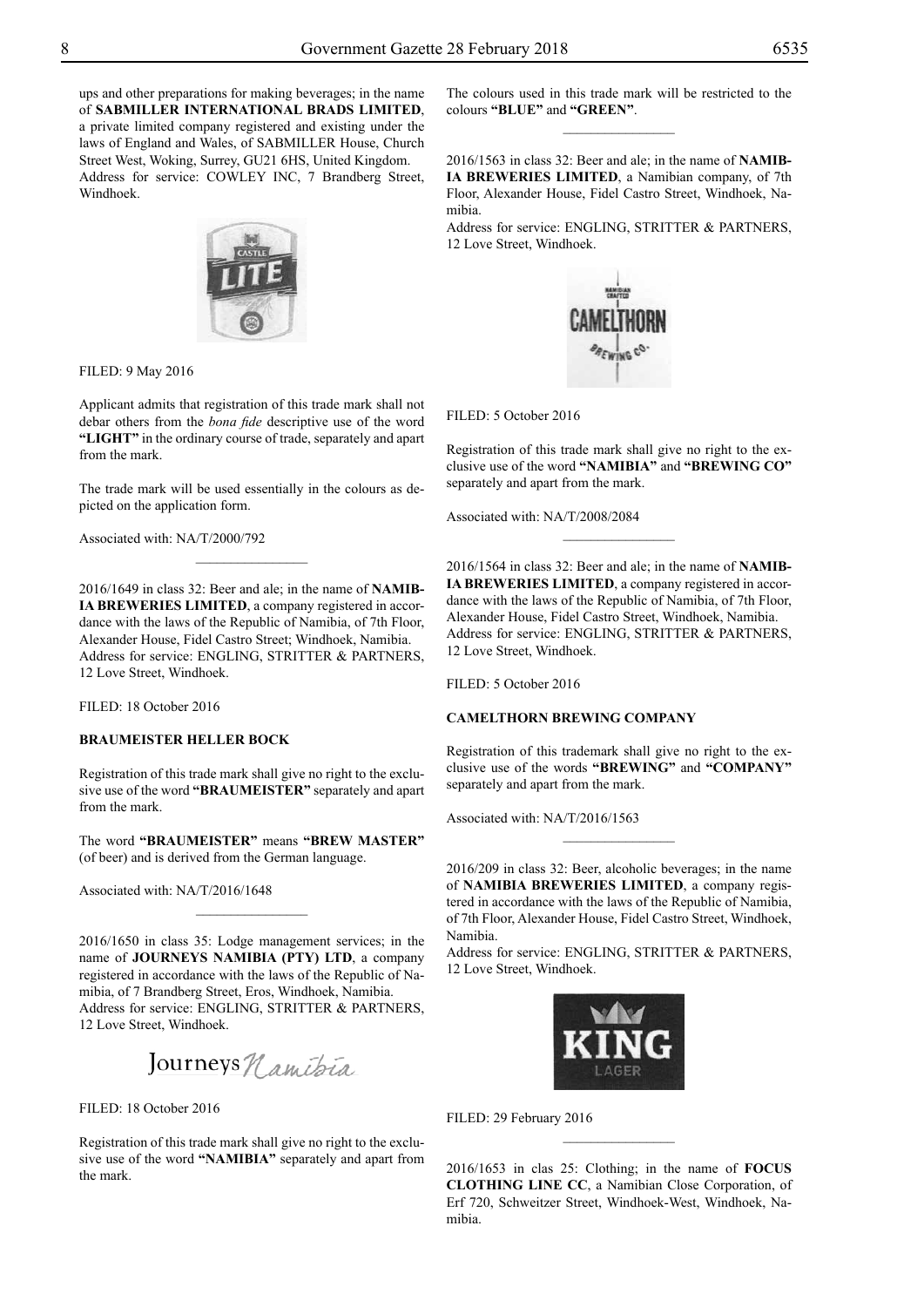Address for service: FOCUS CLOTHING LINE CC, P.O. Box 22766, Windhoek.



 $\mathcal{L}=\mathcal{L}^{\mathcal{L}}$ 

FILED: 20 October 2016

2016/1641 in class 16: Paper, cardboard and goods made from these materials, not included in other classes; printed matter; plastic materials for packaging; tissues; absorbent paper tissue products; face tissues of paper; facial tissue made principally of paper; kitchen rolls of absorbent tissue; kitchen tissues; paper tissues; paper tissues for cleaning (other than those impregnated with cleaning preparations); toilet tissue; wipes made of tissue (other than impregnated or for medical use); in the name of **MAIN STREET 1310 (PTY) LTD**, a company registered in accordance with the laws of the Republic of South African, of Block 3 Bryanston Gate, 170 Curzon Road, Bryanston, Johannesburg, Gauteng, 2191, Republic of South Africa.

Address for service: ENGLING, STRITTER & PARTNER, 12 Love Street, Windhoek.



Filed: 13 August 2015

The applicant acknowledges that the registration of this mark will not debar others from using the word **"SAFE"**.

The colours used in the trade mark will be restricted to the colours **"BLUE"**, **"RED"** and **"YELLOW"**.

 $\mathcal{L}=\mathcal{L}^{\mathcal{L}}$ 

Associated with: NA/T/1996/405

2016/1825 in class 32: Beer and ale; in the name of **NAMIB-IA BREWERIES LIMITED**, a company registered in accordance with the laws of the Republic of Namibia, of 7th Floor, Alexander House, Fidel Castro Street, Windhoek, Namibia. Address for service: ENGLING, STRITTER & PARTNERS, 12 Love Street, Windhoek.



Filed: 15 November 2016

The applicant admits that the registration of this trade mark shall not debar others from the *bona fide* descriptive use the word **"LIGHT"** in the ordinary course of business

 $\mathcal{L}=\mathcal{L}^{\mathcal{L}}$ 

Associated with: NA/T/2015/724

2016/1824 in class 32: Beer and ale; in the name of **NAMIB-IA BREWERIES LIMITED**, a company registered in accordance with the laws of the Republic of Namibia, of 7th Floor, Alexander House, Fidel Castro Street, Windhoek, Namibia. Address for service: ENGLING, STRITTER & PARTNERS, 12 Love Street, Windhoek.

Filed: 15 November 2016

#### **LITE UP TOMORROW**

The applicant admits that the registration of this trade mark shall not debar others from the *bona fide* descriptive use the word **"LIGHT"** in the ordinary course of business.

 $\overline{\phantom{a}}$  , where  $\overline{\phantom{a}}$ 

2011/545 in class 35: Advertising marketing and promotional services; placement of advertisements in printed and electronic media; electronic advertising; providing advertising space via the global computer network; business management; business administration; business operational services; accounting; office functions; services of all kinds relating to information distribution services; online computer databases and online searchable databases; providing an online directory information service; compilation and systemisation of information into computer databases; database management services; collection and dissemination of information; collation and provision of information for others; consultancy, advisory and research services; all of the foregoing services also provided by means of telephonic communication, online from a computer database, a global computer network, the internet or any other electronic, wireless or transmission means; in the name of **SANTAM LIMITED**, a South African company under the company laws of the Republic of South Africa, of 1 Sportica Crescent, Tygervalley, 7530, Republic of South Africa. Address for service: H.D. BOSSAU & CO, 49 Feld Street, Windhoek.

Filed: 12 May 2011

## **INSURANCE GOOD AND PROPER**

Registration of this trade mark shall give no right to the exclusive use of the words **"GOOD"** and **"PROPER"**, each separately and apart from the mark.

 $\frac{1}{2}$ 

Associated with: NA/T/2011/546

2016/1899 in class 30: Snack foods consisting primarily of grains, corn, cereal, other vegetable materials or combinations thereof; flour and preparations made from cereals including but not limited to cereals; cereals bars; maize-based snacks, extruded snacks, corn chips, tortilla chips, puffed snacks, popcorn; bread, pastry and confectionery; coffee, tea, cocoa, sugar, rice, tapioca, sago, artificial coffee; ices; honey, treacle; yeast, baking powder; salt, mustard; vinegar, sauces (condiments); spices; in the name of **THIRD TIME LUCKY LIM-ITED**, a company existing under the laws of British Virgin islands, of Akara Building, 24 Castro Street, Wickhams Cay 1, Road Town, Tortola, Brt. Virgin islands.

Address for service: lmraan Shah & Associates c/o H.D. BOSSAU & CO, 49 Feld Street, Windhoek.

 $\frac{1}{2}$ 

FILED: 5 December 2016

**MYLIFE**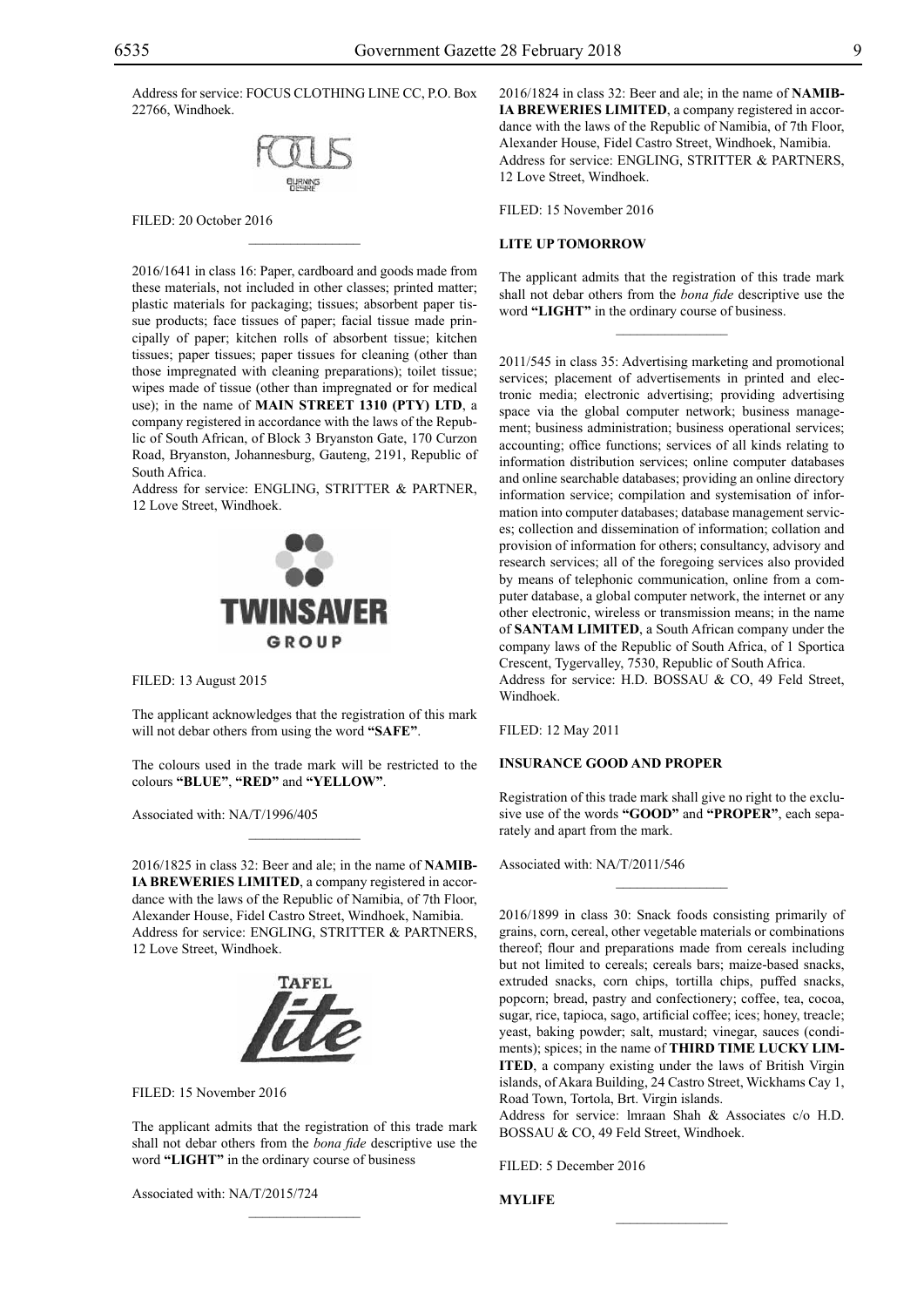2015/1822 in class 5: Pharmaceutical preparations; antifungal dermatological preparations, including vaginal antifungals; sanitary preparations for medical purposes; dietetic food and substances adapted for medical use, food for babies; dietary and nutritional supplements in the form of liquids, capsules, tablets, caplets, powder, syrups, gummies and gels; homeopathic supplements; natural medicinal preparations, herb extracts, health, medicinal and nutritionally fortified foodstuffs and beverages; protein dietary supplements; vitamins; nutrients; nutraceuticals; probiotic supplements; edible fish oils; bio-identical hormone replacement therapy, growth hormones, anti-oxidant formulations; complementary medicines; plasters, materials for dressings; material for stopping teeth, dental wax; disinfectants; in the name of **ATKA TRADING 46 (PTY) LIMITED**, a South African company, of Unit 3 & 4, Block A, 1st Floor, Regency Terrace, 81 Regency Drive, Route 21 Corporate Park, Irene, Pretoria, Republic of South Africa.

Address for service: WITZ, CALICCHIO, ISAKOW & SHApiro Attorneys, c/o H.D. Bossau & Co, 49 Feld Street, Windhoek.

Filed: 28 August, 2015

#### **BIOBALANCE**

Registration of this trade mark shall give no right to the exclusive use of the word **"BALANCE"** separately and apart from mark.

 $\overline{\phantom{a}}$  , where  $\overline{\phantom{a}}$ 

2012/370 in class 30: Pasta and pasta based products; in the name of **PIONEER FOODS (PTY) LIMITED**, of 32 Market Street, Paarl, 7646, Western Cape, Republic of South Africa. Address for service: H.D. BOSSAU & CO., 49 Feld Street, Namibia.



Filed: 14 March 2012

The applicant claims the colours **"WHITE"**, **"RED"** and "GREEN" as elements of the mark.  $\frac{1}{2}$ 

2015/2610 in class 3: Soaps; lotions and powders; perfumery; essential oils; cosmetics; body, skin, beauty and hail products and preparations; products and preparations; products and preparations for hands and nails; dentifrices; bleaching preparations and other substances for laundry use; cleaning, polishing, scouring and abrasive preparations; in the name of **PEPKOR SPECIALITY STORES (PROPRIETARY) LIMITED**, (a South African company), of 3Ä Stellenberg Road, Parow Industria 7493, Republic of South Africa. Address for service: H.D. BOSSAU & CO, 49 Feld Street, Windhoek.

Filed: 4 November 2015

## **REFINERY**

Associated with: NA/T/2015/2611 and NA/T/2015/2609

2015/2611 in class 25: Clothing and apparel, footwear, headgear; in the name of **PEPKOR SPECIALITY STORES (PROPRIETARY) LIMITED**, (a South African company), of 36 Stellenberg Road, Parow Industria 7493, Republic of South Africa.

 $\frac{1}{2}$ 

Address for service: H.D. BOSSAU & CO, 49 Feld Street, Windhoek.

Filed: 4 November 2015

#### **REFINERY**

Associated with: NA/T/2015/2612

2015/2612 in class 35: Offering for sale and the selling of goods in the retail and wholesale trade; marketing, advertising, distribution and merchandising; import and export services; franchising services; services relating to business management, business administration and office functions; in the name of **PEPKOR SPECIALITY STORES (PRO-PRIETARY) LIMITED**, (a South African company), of 36 Stellenberg Road, Parow Industria 7493, Republic of South Africa.

 $\frac{1}{2}$ 

Address for service: H.D. BOSSAU & CO, 49 Feld Street, Windhoek.

Filed: 4 November 2015

#### **REFINERY**

Associated with: NA/T/2015/2610

2015/2607 in class 3: Soaps; lotions and powders; perfumery; essential oils; cosmetics; body, skin, beauty and hair products and preparations; products and preparations; products and preparations for hands and nails; dentifrices; bleaching preparations and other substances for laundry use; cleaning, polishing, scouring and abrasive preparations; in the name of **PEPKOR SPECIALITY STORES (PROPRIETARY) LIMITED**, (a South African company), of 36 Stellenberg Road, Parow Industria 7493, Republic of South Africa.

 $\overline{\phantom{a}}$  , where  $\overline{\phantom{a}}$ 

Address for service: H.D. BOSSAU & CO, 49 Feld Street, Windhoek.

Filed: 4 November 2015

#### **RFNRY**

Associated with: NA/T/2015/2608

2015/2608 in class 25: Clothing and apparel, footwear, headgear; in the name of **PEPKOR SPECIALITY STORES (PROPRIETARY) LIMITED**, (a South African company), of 36 Stellenberg Road, Parow Industria 7493, Republic of South Africa.

 $\frac{1}{2}$ 

Address for service: H.D. BOSSAU & CO, 49 Feld Street, Windhoek.

Filed: 4 November 2015

**RFNRY**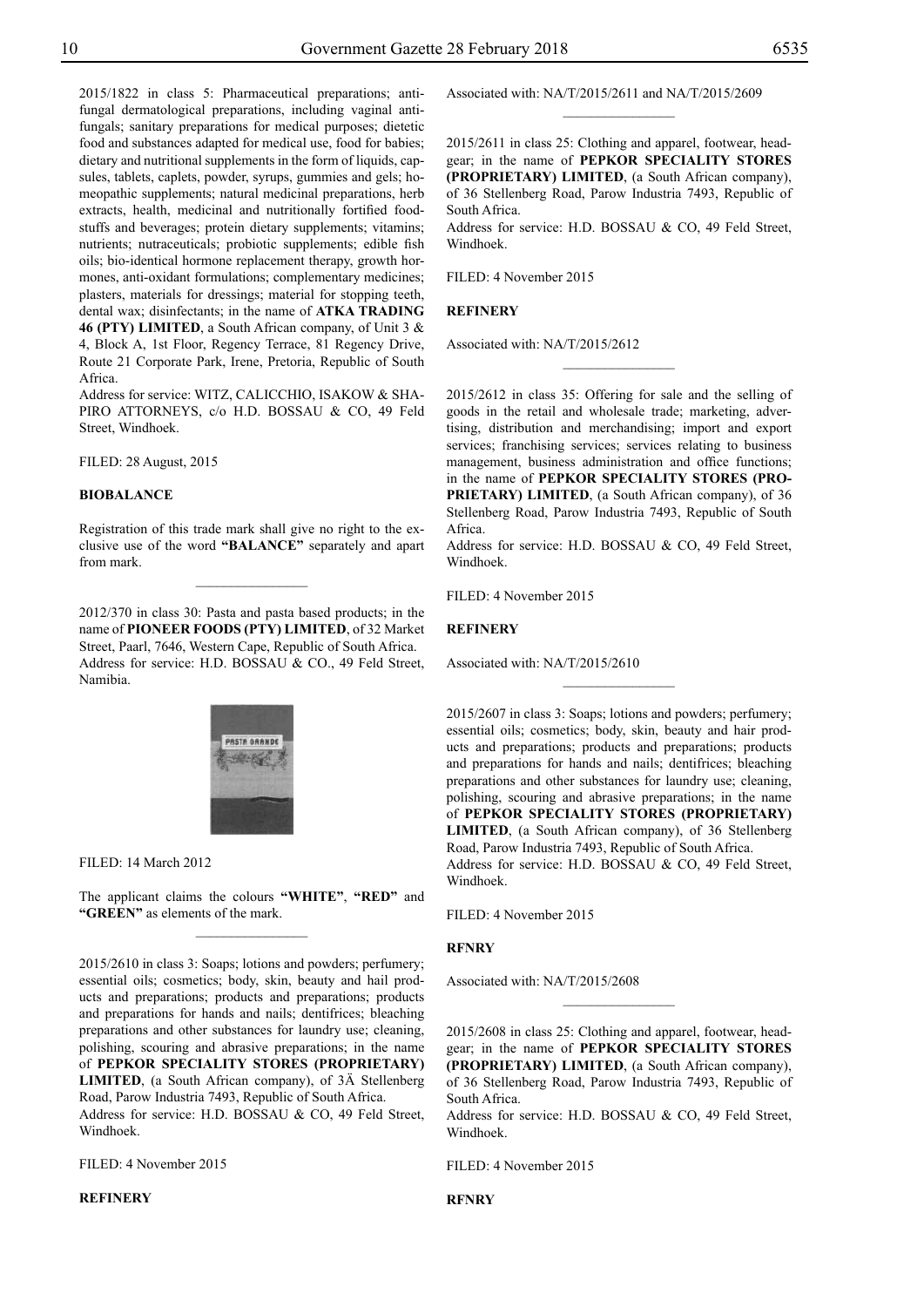Associated with: NA/T/2015/2609

2011/550 in class 16: Paper, cardboard and goods made therefrom or therewith; printed matter of all kinds; published matter, magazines, newspapers and newsletters of all kinds; stationery; calendars; office requisites; instructional and teaching material; plastic materials for packaging; where applicable to the aforegoing, parts, components, fittings and accessories; in the name of **SANTAM LIMITED**, a South African company incorporated under the company laws of the Republic of South Africa, of 1 Sportica Crescent, Tygervallery 7530, Republic of South Africa.

 $\mathcal{L}=\mathcal{L}^{\mathcal{L}}$ 

Address for service: H.D. BOSSAU & CO, 49 Feld Street, Windhoek.

Filed: 12 May 2011

## **REGTE, EGTE VERSEKERING**

Registration of this mark shall give no right to the exclusive use of the words **"REGTE"** and **"EGTE"**, each separately and apart from the mark.

 $\mathcal{L}=\mathcal{L}^{\mathcal{L}}$ 

Associated with NA/T/2011/551

2011/551 in class 18: Leather, imitation leather and goods made therefrom or therewith; trunks and travelling bags cases, boxes and holdalls; umbrellas, parasols, sitting and walking sticks; in the name of **SANTAM LIMITED**, a South African company incorporated under the company laws of the Republic of South Africa, of 1 Sportica Crescent Tygervallery 7530, Republic of South Africa.

Address for service: H.D. BOSSAU & CO, 49 Feld Street, Windhoek.

Filed: 12 May 2011

#### **REGTE, EGTE VERSEKERING**

Registration of this mark shall give no right to the exclusive use of the words **"REGTE"** and **"EGTE"**, each separately and apart from the mark.

Associated with: NA/T/2011/552

2015/452 in class 35: Advertising and business services of all kinds and descriptions including on-line advertising and business services; mobile commerce services; accounting; appraisal; assistance; consultancy; information; management; economic forecasting; marketing; compilation of information into computer databases; public relations; rental services included in the class; research and investigation tax; distribution and merchandising services; in the name of **GROWTHPOINT PROPERTIES LIMITED**, (a South African Company), of The Place, 1 Sandton Drive, Sandton, Gauteng, 2196, Republic of South Africa.

Address for service: H.D. BOSSAU & CO, 49 Feld Street, Windhoek.



Filed: 26 March 2015

Associated with: NA/T/2015/453 and NA/T/2015/451

2016/847 in class 39: Road transport; transport of goods; truck rental and transport; general transport; packaging and storage of goods; in the name of **I.J. SNYMAN TRANSPORT (PTY) LTD**, a Namibian company, of Plot 29 Do Trunk Road 116, Dobra, Windhoek, Namibia.

 $\overline{\phantom{a}}$  , we can also the set of  $\overline{\phantom{a}}$ 

Address for service: H.D. BOSSAU & CO, 49 Feld Street, Windhoek.



Filed: 24 June 2016

Registration of this trade mark shall give no right to the exclusive use of the word **"TRANSPORT"**, separately and apart from the mark.

 $\frac{1}{2}$ 

2016/848 in class 39: Road transport; transport of goods; truck rental and transport; general transport; packaging and storage of goods; in the name of **I.J. SNYMAN TRANSPORT (PTY) LTD**, a Namibian company, of Plot 29 Do Trunk Road 1/6, Dobra, Windhoek, Namibia.

Address for service: H.D. BOSSAU & CO, 49 Feld Street, Windhoek.

 $FILED: 24 June 2016$ 

#### **SNYMAN TRANSPORT**

Registration of this trade mark shall give no right to the exclusive use of the word **"TRANSPORT"**, separately and apart from the mark.

 $\overline{\phantom{a}}$  , we can also the set of  $\overline{\phantom{a}}$ 

Associated with: NA/T/2016/847

Z016/1822 in class 5: Insecticides, including insecticidal bait and insecticides targeted to termites; preparations for destroying vermin; in the name of **AGRO-SERVE (PTY) LIMIT-ED T/A EFEKTO**, (a South African company), of 22 Sloane Street, Bryanston, Republic of South Africa. Address for service: MARGO ATTORNEYS INC. c/o H.D. BOSSAU & CO., 49 Feld Street, Windhoek.

Filed: 15 November 2016

## **KAMIKAZE**

Associated with Application NA/T/2016/001823

2016/1823 in class 42: Retail and wholesale services, including those relating to insecticides and to preparations for destroying vermin; in the name of **AGRO-SERVE (PTY) LIMITED T/A EFEKTO**, (a South African company), of 22 Sloane Street, Bryanston, Republic of South Africa. Address for service: MARGO ATTORNEYS INC. c/o H.D. BOSSAU & CO, 49 Feld Street, Windhoek.

 $\frac{1}{2}$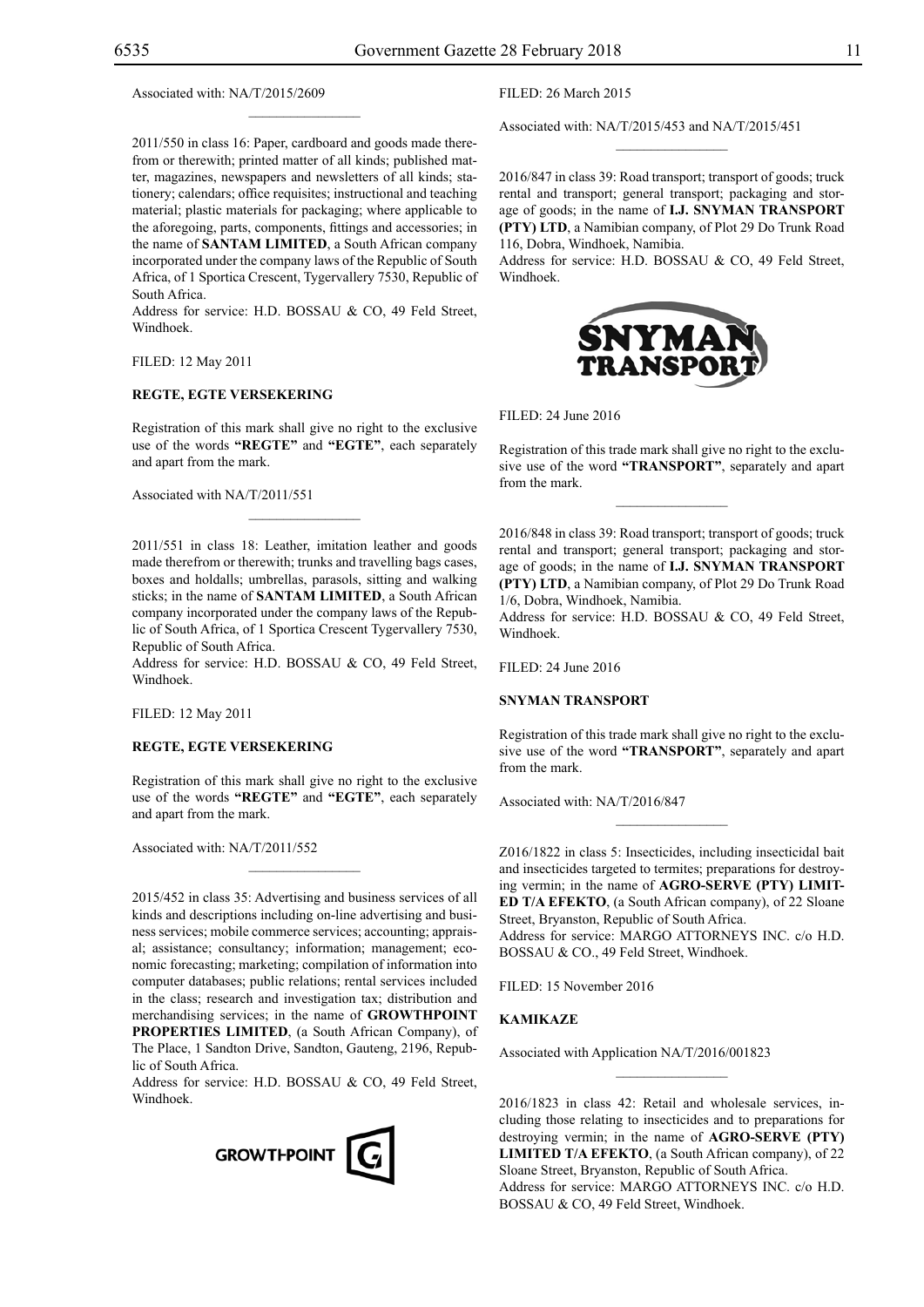Filed: 15 November 2016

## **KAMIKAZE**

Associated with: NA/T/2016/1822

2016/1820 in class 5: Insecticides, fungicides and formulations and emulsions of the same, including insecticides and fungicides directed to the control of diseases in ornamentals; preparations for destroying vermin; in the name of **AGROSERVE (PTY) LIMITED T/A EFEKTO**, (a South African company), of 22 Sloane Street, Bryanston, Republic of South Africa.

 $\frac{1}{2}$ 

Address for service: MARGO ATTORNEYS INC. c/o H.D. BOSSAU & CO, 49 Feld Street, Windhoek.

Filed: 15 November 2016

#### **ROSE CARE**

Registration of this trade mark shall give no right to the exclusive use of the word(s) **"ROSE"** and **"CARE"** , separately and apart from the mark.

Associated with: NA/T/2016/1821

2016/1821 in class 42: Retail and wholesale services, including those relating to insecticides and to preparations for destroying vermin; in the name of **AGRO-SERVE (PTY) LIMITED T/A EFEKTO**, (a South African company), of 22 Sloane Street, Bryanston, Republic of South Africa.

Address for service: MARGO ATTORNEYS INC. c/o H.D. BOSSAU & CO, 49 Feld Street, Windhoek.

Filed: 15 November 2016

#### **ROSE CARE**

Registration of this trade mark shall give no right to the exclusive use of the word(s) **"ROSE"** and **"CARE"** , separately and apart from the mark.

 $\overline{\phantom{a}}$  , where  $\overline{\phantom{a}}$ 

Associated with: NA/T/2016/1820

2016/1348 in class 5: Hygienic pads; hygienic tampons, sanitary napkins, sanitary pads; in the name of **HAYAT KIMYA SANAYI ANONIM SIRKETI**, a Tuskish company, of Mahir Iz Caddesi, No.25, Altunizade, Uskudar, Istanbul, Turkey. Address for service: LYSAGHT c/o CRONJE & CO, 1 Charles Cathral Street, Olympia, Windhoek.

FILED: 7 September 2016

## **MOLPED**

 $\frac{1}{2}$ 

Address for service: DM KISCH INC c/o CRONJE & CO, 1 Charles Cathral Street, Windhoek.

 $\prime$  IV IE

FILED: 15 September 2016

Associated with: NA/T/2016/1383

2016/1383 in class 9: Batteries for electronic cigarettes; batteries for electronic devices that are used for heating tobacco, chargers for electronic devices that are used for heating tobacco; USB chargers for electronic devices that are used for heating tobacco; car chargers for electronic cigarettes; car chargers for devices that are used for heating tobacco; battery chargers for electronic cigarettes; in the name of **NICOCIGS LTD**, Incorporated under the laws of United Kingdom, of Unit 19 Wainwright Street, Birmingham, B6 5TJ, United Kingdom. Address for service: DM KISCH INC c/o CRONJE & CO, 1 Charles Cathral Street, Windhoek.

 $\frac{1}{2}$ 



FILED: 15 September 2016

Associated with: NA/T/2016/1384

2016/1384 in class 11: Electronic vaporizers except electronic cigarettes; apparatus for heating liquids; apparatus for generating vapour; in the name of **NICOCIGS LTD**, Incorporated under the laws of United Kingdom, of Unit 19 Wainwright Street, Birmingham, B6 5TJ, United Kingdom.

 $\frac{1}{2}$ 

Address for service: DM KISCH INC c/o CRONJE & CO, 1 Charles Cathral Street, Windhoek.



 $\frac{1}{2}$ 

Filed: 15 September 201

Associated with: NA/T/2016/1385

2016/1385 in class 34: Wired vaporizer for electronic cigarettes and electronic smoking devices; tobacco, raw or manufactured; tobacco products, including cigars, cigarettes, cigarillos, tobacco for roll your own cigarettes, pipe tobacco, chewing tobacco, snuff tobacco, kretek; snus; tobacco substitutes (not for medical purposes); smokers' articles, including cigarette paper and tubes, cigarette filters, tobacco tins, cigarette cases and ashtrays, pipes, pocket apparatus for rolling cigarettes, lighters; matches; tobacco sticks, tobacco products for the purpose of being heated, electronic devices and their parts for the purpose of heating cigarettes or tobacco in order to release nicotine-containing aerosol for inhalation; liquid nicotine solutions for use in electronic cigarettes; electronic smoking devices; electronic cigarettes; electronic cigarettes as substitute for traditional cigarettes; electronic devices for the inhalation of nicotine containing aerosol; oral vaporising devices for smokers, tobacco products and tobacco substitutes; smoker's articles for electronic cigarettes; parts and fittings for the aforesaid products included in class 34; extinguishers for heated cigarettes and cigars as well as heated tobacco sticks; electronic rechargeable cigarette cases; in the name of **NICO-CIGS LTD**, Incorporated under the laws of United Kingdom,

<sup>2016/1382</sup> in class 5: Pharmaceutical preparations, namely nicotine cessation preparations, nicotine replacement, imitation cigarettes, tobacco free cigarettes, electronic cigarettes; in the name of **NICOCIGS LTD**, Incorporated under the laws of United Kingdom, of Unit 19 Wainwright Street, Birmingham, B6 5TJ, United Kingdom.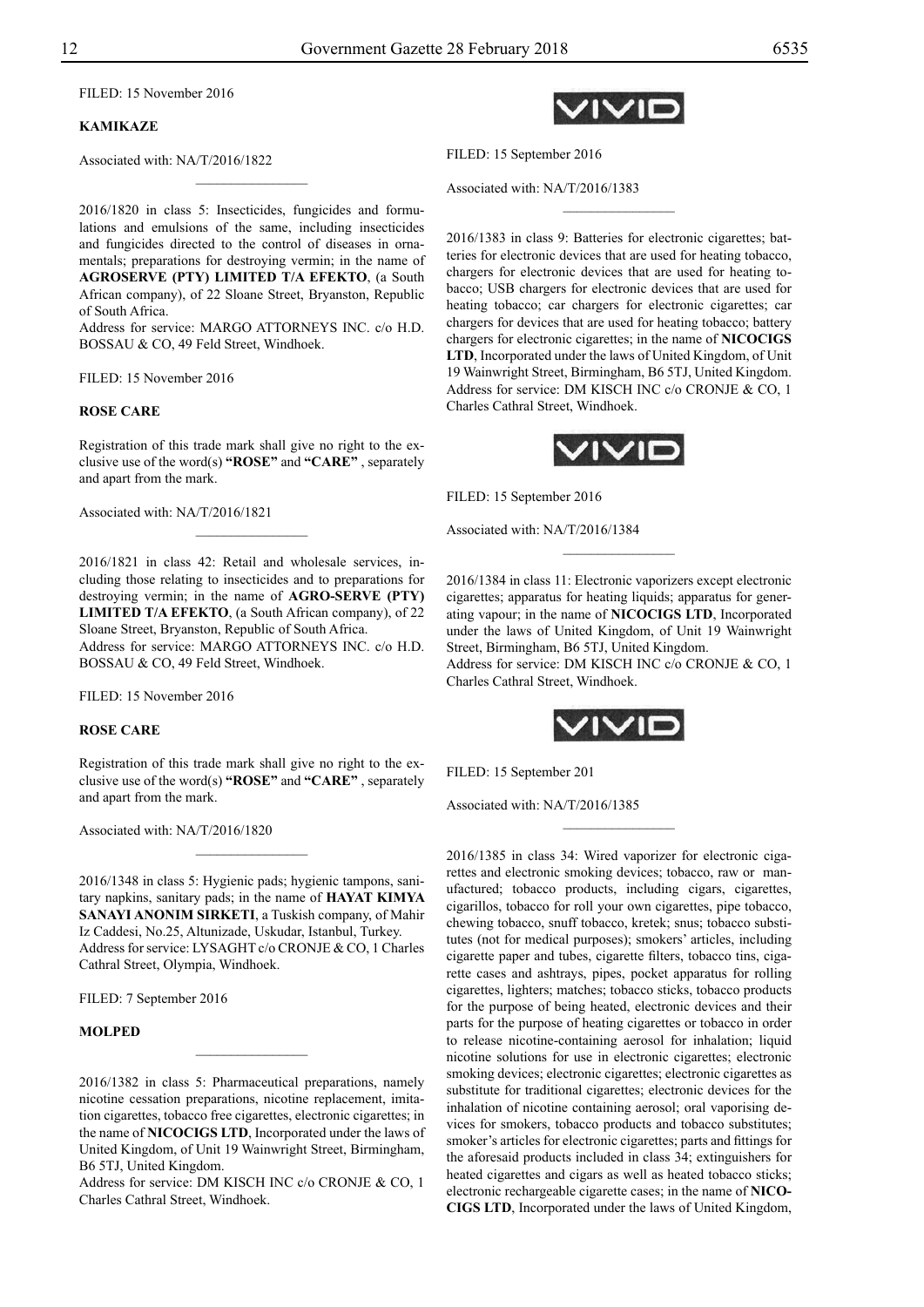of Unit 19 Wainwright Street, Birmingham, B6 5TJ, United Kingdom.

Address for service: DM KISCH INC c/o CRONJE & CO, 1 Charles Cathral Street, Windhoek.



 $\mathcal{L}=\mathcal{L}^{\mathcal{L}}$ 

FILED: 15 September 2016

Associated with: NA/T/2016/1382

2016/1691 in class 34: Tobacco; Cigarettes; Cigars; Snuff; Cigarette papers; Tobacco pipes, not of precious metal; Cigarette filters; Cigarette cases, not of precious metal; Tobacco pouches; Cigarette lighters, not of precious metal; Matches; Tobacco pipe cleaners; Ashtrays for smokers, not of precious metal; Cigar cutters; in the name of **KT&G CORPORA-TION,** a company incorporated under the laws of the Republic of Korea, of 71, Beotkkot-gil, Daedeokgu, Daejeon, Korea. Address for service: DE CHALAINS PATENT & TRADE MARK ATTORNEYS c/o CRONJE & CO, 1 Charles cathral Street, Olympia, Windhoek.

FILED: 27 October 2016

## **RAISON FRENCH BLACK**

Registration of this trade mark shall give no right to the exclusive use of the word **"FRENCH"**, separately and apart from  $\mathcal{L}=\mathcal{L}^{\mathcal{L}}$ 

2016/378 in class 12: Motor vehicles and parts thereof; in the name of **FCA US LLC**, a limited liability company organised and existing under the laws of the State of Delaware, of 1000 Chrysler Drive, City of Auburn Hills, State of Michigan, 48326, United States of America.

Address for service: DM KISCH INC c/o CRONJE & CO, 1 Charles Cathral Street, Windhoek.

Filed: 29 March 2016

#### **RENEGADE**

2015/1905 in class 33: Alcoholic beverages (except beers); in the name of **BLUE OCEAN TRADEMARKS NV**, a Curacao corporation, of Chuchubiweg 17, Curacao.

 $\overline{\phantom{a}}$  , where  $\overline{\phantom{a}}$ 

Address for service: Kisch Ip CRONJE & CO, 1 Charles Cathral Street, Olympia, Windhoek.

BigEary

FILED: 4 September 2015

2016/0140 in class 18: Goods made of leather, imitations of leather or combination thereof, travelling bags; travelling sets [leatherware]; luggage; travelling trunks; garments bags for travel; make- up cases (not fitted); overnight bags; shoulder bags; handbags; shopping bags; rucksacks; backpacks; knapsacks; haversacks; school bags; school satchels; satchels; duffle bags; sports (Sags for-), other than adapted (shaped)

 $\mathcal{L}=\mathcal{L}^{\mathcal{L}}$ 

to contain specific sports apparatus; beach bags; shoe bags; briefcases; attache cases; suitcases; portfolio (other than stationery); key cases; key holders; key fobs made from leather; vanity cases, not fitted; wallets (Pocket-); purses; pouches; cases, of leather or leather board; cases for travel sets [not fitted]; cases for travel kits [not fitted]; cases for sporting articles [not fitted or shaped]; bags for campers; bags for climbers; card cases [notecases]; umbrellas; frames for umbrellas or parasols; umbrella covers; umbrella handles; umbrella or parasol ribs; umbrella rings; umbrella sticks; parasols; parasol ribs; walking sticks; belts (Leather shoulder-); waist belts; chain mesh purses; imitation leather; wheeled shopping bags; its parts and fittings for all the aforesaid goods, all included in class 18, in the name of **CROCODILE INTERNATIONAL PTE LTD**, a company incorporated in Singapore of Crocodile House #07-00, No. 3 Ubi Avenue 3, Singapore 408857. Address for service: CRONJE & CO, 1 Charles Cathral Street, Olympia, Windhoek



Filed: 17 February 2016

Applicant undertake that, in use, the **"BLANK SPACE AP-PEARING"** in the mark will be occupied only by matter or descriptive or non-distinctive character, or by a trade mark registered into the name of the applicants in respect of the same goods, or by a trade mark of which the applicants are registered users, in respect of the same goods or by a trade mark of registered user, with the consent of the applicants, or the blank space will be left vacant.

 $\frac{1}{2}$ 

Associated with: NA/T/2016/0141.

2016/0141 in class 25: Clothing for men, ladies, children and infants; Aprons (clothing); babies' diaper of textile; babies' pants [clothing]; bath robes; bathing caps; bow ties; bath slippers; bathing suits; bathing trunks; beach clothes; beach shoes; belts [clothing]; berets; bibs, not of paper; blouses; boots; bermudas; boxer shorts; briefs; brassieres; camisoles; caps [headwear]; caps (Shower-); cummerbund; cravats; clothing for gymnastics; clothing of imitations of leather; clothing of leather; coats; coats (Top-); combinations [clothing]; corselets; corsets [underclothing]; cardigans; chemise; clogs; dresses; dressing gowns; ear muffs [clothing]; footwear; furs [clothing]; girdles; gloves [clothing]; handkerchief; hats; headbands [clothing]; headgear for wear; hosiery; jackets [clothing]; jerseys [clothing]; jeans; jumpers (shirt fronts); knitwear [clothing]; lingerie; mittens; muffs [clothing]; neckties; night gowns; overcoats; pajamas; pants; panty girdles; panties; petticoats; pullovers; polo-shirts; panty hoses; ready-made clothing; romper suits; raincoats; sandals; scarves; shawls; shirts; shoes; singlets; skirts; sleepwear; slippers; slips [undergarments]; sock suspenders; socks; sneakers; sports shoes; sports jerseys; slacks; shorts; stocking suspenders; stockings; suits; sun visors; suspenders; sweaters; swimsuits; tee-shirts; tights; trousers; tank tops; underclothing; underpants; underwear; uniforms; vests; wristbands [clothing]; wind jackets; collars [clothing]; detachable collars; leggings [trousers]; smocks; waterproof clothing; its parts and fittings for all the aforesaid goods all included in class 25, in the name of **CROCODILE INTERNATIONAL PTE LTD**, a company incorporated in Singapore of Crocodile House #07-00, No. 3 Ubi Avenue 3, Singapore 408857.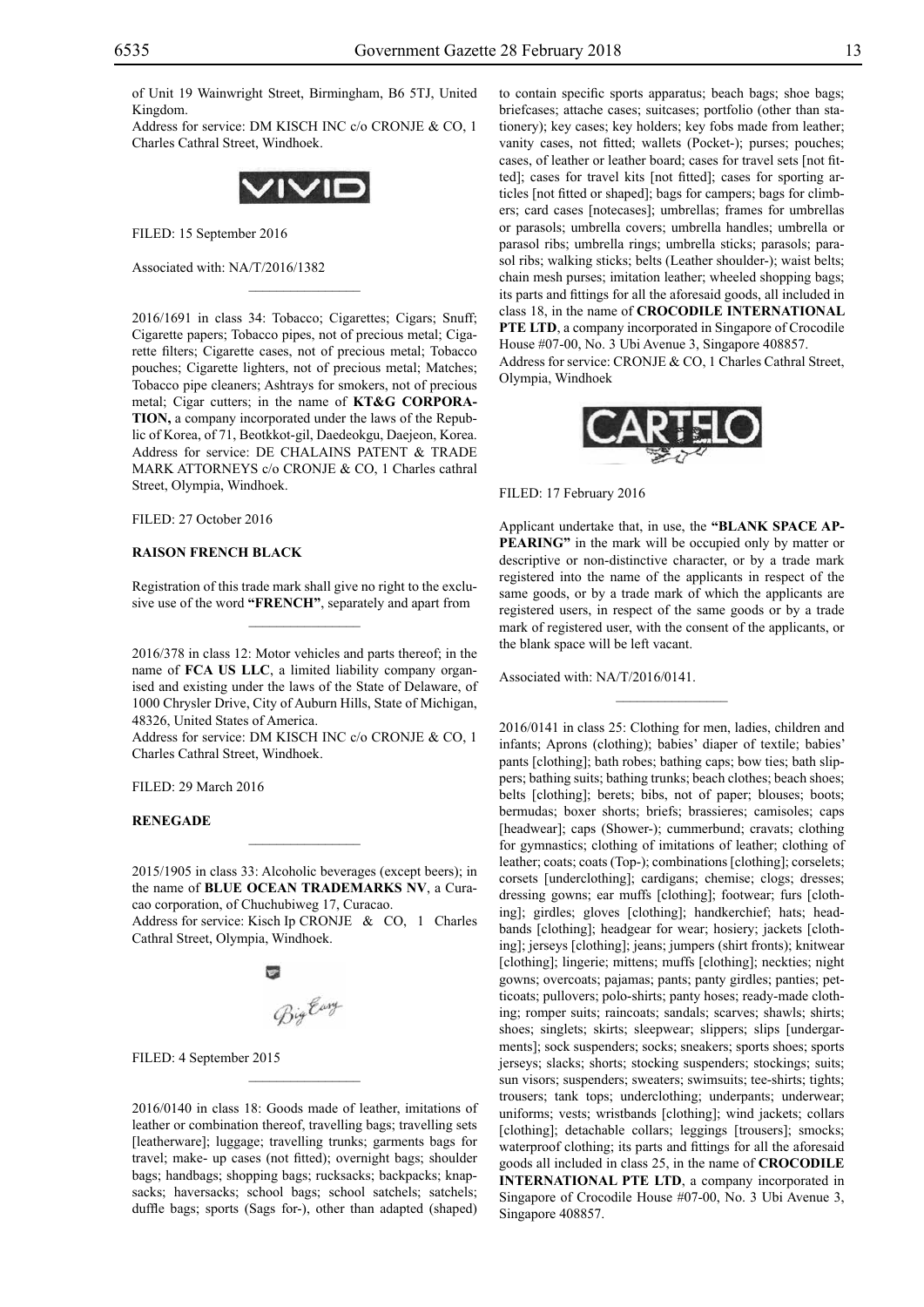Address for service: c/o CRONJE & CO, 1 Charles Cathral Street, Olympia, Windhoek.



FILED: 17 February 2016

Applicant undertake that, in use, the **"BLANK SPACE AP-PEARING"** in the mark will be occupied only by matter or descriptive or non-distinctive character, or by a trade mark registered into the name of the applicants in respect of the same goods, or by a trade mark of which the applicants are registered users, in respect of the same goods or by a trade mark of registered user, with the consent of the applicants, or the blank space will be left vacant.

 $\frac{1}{2}$ 

Associated with: NA/T/2016/0140.

2016/1399 in class 34: Tobacco, raw or manufactured; tobacco products; cigars, cigarettes, cigarillos, tobacco for roll your own cigarettes, pipe tobacco, chewing tobacco, snuff tobacco, kretek; snus; tobacco substitutes (not for medical purposes); electronic cigarettes; tobacco products for the purpose of being heated; electronic devices and their parts for the purpose of heating cigarettes or tobacco in order to release nicotinecontaining aerosol for inhalation; liquid nicotine solutions for use in electronic cigarettes; smokers' articles, cigarette paper, cigarette tubes, cigarette filters, tobacco tins, cigarette cases, ashtrays, pipes, pocket apparatus for rolling cigarettes, lighters, matches; in the name of **PHILIP MORRIS PRODUCTS S.A.**, Incorporated under the laws of Switzerland, of Quai Jeanrenaud 3, 2000 Neuchatel, Switzerland.

Address for service: DM KISCH INC c/o CRONJE & CO, 1 Charles Cathral Street, Windhoek.



FILED: 15 September 2016

Registration of this trade mark shall give no right to the exclusive use of the word **"TASTE"** separately and and apart from the mark.

 $\frac{1}{2}$ 

Associated with: NA/T/2016/1394

2016/1598 in class 9: Batteries for electronic cigarettes; batteries for electronic devices that are used for heating tobacco, hangers for electronic devices that are used for heating tobacco; USB chargers for electronic devices that are used for heating tobacco; car chargers for electronic cigarettes; car chargers for devices that are used for heating tobacco; battery chargers for electronic cigarettes; in the name of **PHILIP MORRIS PRODUCTS S.A.**, incorporated under the laws 01 Switzerland, of Quai Jeanrenaud 3, 2000 Neuchatel, Switzerland. Address for service: KISCH IP c/o CRONJE & CO, 1 Charles Cathral Street, Windhoek.



FILED: 13 October 2016

Associated with: NA/T/2016/1599 and NA/T/2016/877

The mark is in the colours appearing in the representation in the SM1 Form and the combination of the **"GREEN"** and **"BLUE"** is a feature of the mark.

 $\frac{1}{2}$ 

2016/1599 in class 34: Wired vaporizer for electronic cigarettes and electronic smoking devices; tobacco, raw or manufactured; tobacco products; including cigars, cigarettes, cigarillos, tobacco for roll your own cigarettes, pipe tobacco, chewing tobacco, snuff tobacco, kretek; snus; tobacco substitutes (not for medical purposes); smokers' articles, including cigarette paper and tubes, cigarette filters, tobacco tins, cigarette cases and ashtrays, pipes, pocket apparatus for rolling cigarettes, lighters; matches; tobacco sticks, tobacco products for the purpose being of heated, electonic devices and their parts for the purpose of heating cigarettes or tobacco in order to release nicotine-containing aerosol for inhalation; liquid nicotine solutions for use in electronic cigarettes; electronic smoking devices; electronic cigarettes; electronic cigarettes as substitute for traditional cigarettes; electronic devices for the inhalation of-nicotine containing aerosol; oral vaporising devices for use by smokers, tobacco products and tobacco substitutes; smoker's articles for electronic cigarettes; parts and fittings for the aforesaid products included in class 34; extinguishers for heated cigarettes and cigars as well as heated tobacco sticks; electronic rechargeable cigarette cases; in the name of **PHILIP MORRIS PRODUCTS S.A.**, Incorporated under the laws of Switzerland, of Quai Jeanrenaud 3, 2000 Neuchatel, Switzerland.

Address for service: KISCH IP c/o CRONJE & CO, 1 Charles Cathral Street, Windhoek.



FILED: 13 October 2016

Associated with: NA/T/2016/1598

The mark is in the colours appearing in the representation in the SM1 Form and the combination of the **"GREEN"** and **"BLUE"** is a feature of the mark.

2016/1585 in class 25: Clothing, footwear, headgear; clothing accessories; in the name of **ATHLETA (ITM) INC**., an American company, of 2 Folsom Street, San Francisco, California, United States of America.

Address for service: KISCH IP c/o CRONJE & CO, 1 Charles Cathral Street, Windhoek.



 $\frac{1}{2}$ 

FILED: 12 October 2016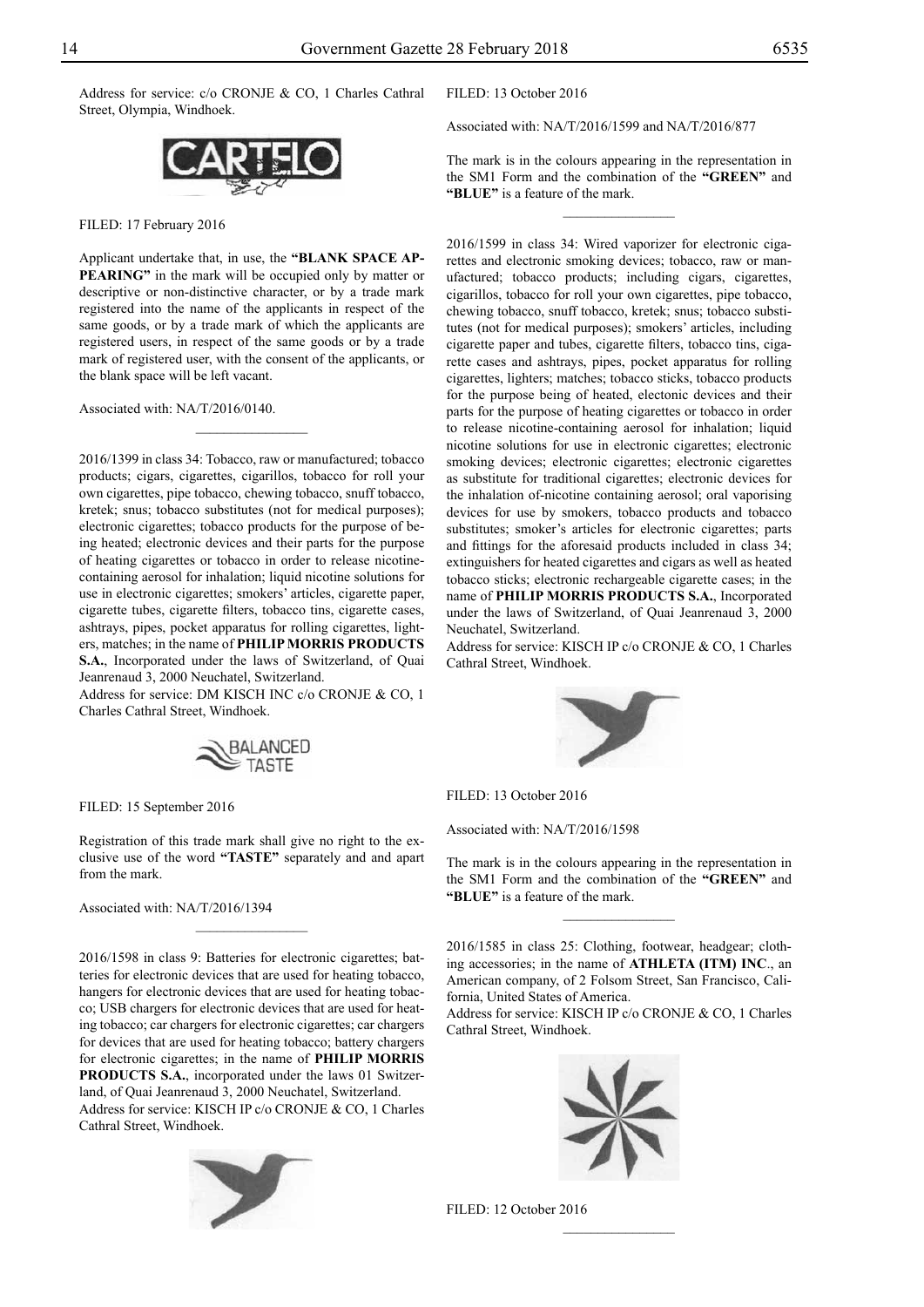2016/1400 in class 34: Tobacco, raw or manufactured; tobacco products; cigars, cigarettes, cigarillos, tobacco for rol your own cigarettes, pipe tobacco, chewing tobacco, snuff tobacco, kretek; snus; tobacco substitutes (not for medical purposes); electronic cigarettes; tobacco products for the purpose of being heated; electronic devices and theirparts for the purpose of heating cigarettes or tobacco in order to release nicotinecontaining aerosol for inhalation; liquid nicotine solutions for use in electronic cigarettes; smokers' articles, cigarette paper, cigarette tubes, cigarette filters, tobacco tins, cigarette cases, ashtrays, pipes, pocket apparatus for rolling cigarettes, lighters, matches; in the name of **PHILIP MORRIS PRODUCTS S.A.**, Incorporated under the laws of Switzerland, of Quai Jeanrenaud 3, 2000 Neuthatel, Switzerland.

Address for service: DM KISCH INC c/o CRONJE & CO, 1 Charles Cathral Street, Windhoek.

FILED: 15 September 2016

#### **MURATTI**

Associated with: NA/T/2011/949

2013/1247 in class 6: Common metals and their alloys; metal building materials; transportable buildings of metal; materials of metal for railway tracks; non- electric cables and wires of common metal; small items of iron and metal hardware; pipes and tubes of metal; safes; articles of common metals, not included in other classes; ores; junctions, of metals, for pipes; in the name of **HYDROSCAND AB**, a Swedish company, of Bogardsvagen 43 128 06 Skondal, Sweden.

 $\mathcal{L}=\mathcal{L}^{\mathcal{L}}$ 

Address for service: Messrs DM KISCH INC c/o CRONJE & Co, 1 Charles Cathral Street, Olympia, WINDHOEK.

FILED: 8 October 2013

#### **HYDROSCAND**

Registration of this trade mark shall give no right to the exclusive use of the word **"HYDRO"** separately and apart from mark.

 $\mathcal{L}=\mathcal{L}^{\mathcal{L}}$ 

Associated with: NA/T/2013/1248

2013/1248 in class 7: Hose and tube assembly machines and machines for cutting, stripping, pressing and pressure testing of hose and tubes, machine tools for hose and tube assembly and for cutting, stripping, pressing and pressure testing of hoses and tubes; motors (except for land vehicles); machine coupling and belting components (except for land vehicles): in the name of **HYDROSCAND AB**, a Swedish company (whose legal address is: Bogardsvagen 43, 128 06 Skondal, Sweden). Address for service: DM KISCH INC., c/o CRONJE & CO., 1 Charles Cathral Street, Olympia, Windhoek.

Filed: 8 October 2013

## **HYDROSCAND**

Registration of this trade mark shall give no right to the exclusive use of the word **"HYDRO"** separately and apart from mark.

Associated with trademark application number: NA/T/2013/1247  $\mathcal{L}=\mathcal{L}^{\mathcal{L}}$ 

2013/1249 in class 17: Rubber, gutta-percha, gum, asbestos, mica and goods made from these materials and not included in other classes; plastics in extruded form for use in manufacture; packing, stopping and insulating materials; flexible pipes, not of metal; hoses included in the class; junctions, not of metal, for pipes, tubes and hoses ; in the name of **HYDRO-SCAND AB**, a Swedish company, of Bogardsvagen 43, 128 06 Skondal, Sweden.

Address for service: Kisch Associates c/o CRONJE & CO., 1 Charles Cathral Street, Windhoek.

Filed: 8 October 2013

#### **HYDROSCAND**

Registration of this trade mark shall give no right to the exclusive use of the word **"HYDRO"** separately and apart from mark.

 $\frac{1}{2}$ 

Associated with: NA/T/2013/1247

2016/1393 in class 34: Tobacco, raw or manufactured; tobacco products; cigars, cigarettes, cigarillos, tobacco for roll your own cigarettes, pipe tobacco, chewing tobacco, snuff tobacco, kretek; snus; tobacco substitutes (not for medical purposes); electronic cigarettes; tobacco products for the purpose of being heated; electronic devices and their parts for the purpose of heating cigarettes or tobacco in order to release nicotinecontaining aerosol for inhalation; liquid nicotine solutions for use in electronic cigarettes; smokers' articles, cigarette paper, cigarette tubes, cigarette filters, tobacco tins, cigarette cases, ashtrays, pipes, pocket apparatus for rolling cigarettes, lighters, matches; in the name of **PHILIP MORRIS PRODUCTS S.A.**, Incorporated under the laws of Switzerland, of Quai Jeanrenaud 3, 2000 Neuthatel, Switzerland. Address for service: DM KISCH INC c/o CRONJE & CO, 1 Charles Cathral Street, Windhoek.



FILED: 15 September 2016

Associated with: NA/T/2012/1045

2012/0539 in class 42: Offering for sale and the sale of goods in the retail and wholesale-trade; in the name of **PEPKOR IP (PROPRIETARY) LIMITED**, a South African company of 36 Stellenberg Road, Parow Industria, Western Cape, South Africa.

 $\frac{1}{2}$ 

Address for service: ADAMS & ADAMS, c/o 12 Love Street, Windhoek, Namibia.



FILED: 19 April 2012

ENDORSEMENT: The colour **"green (Pantone 355C)"** is a distinctive feature of the mark.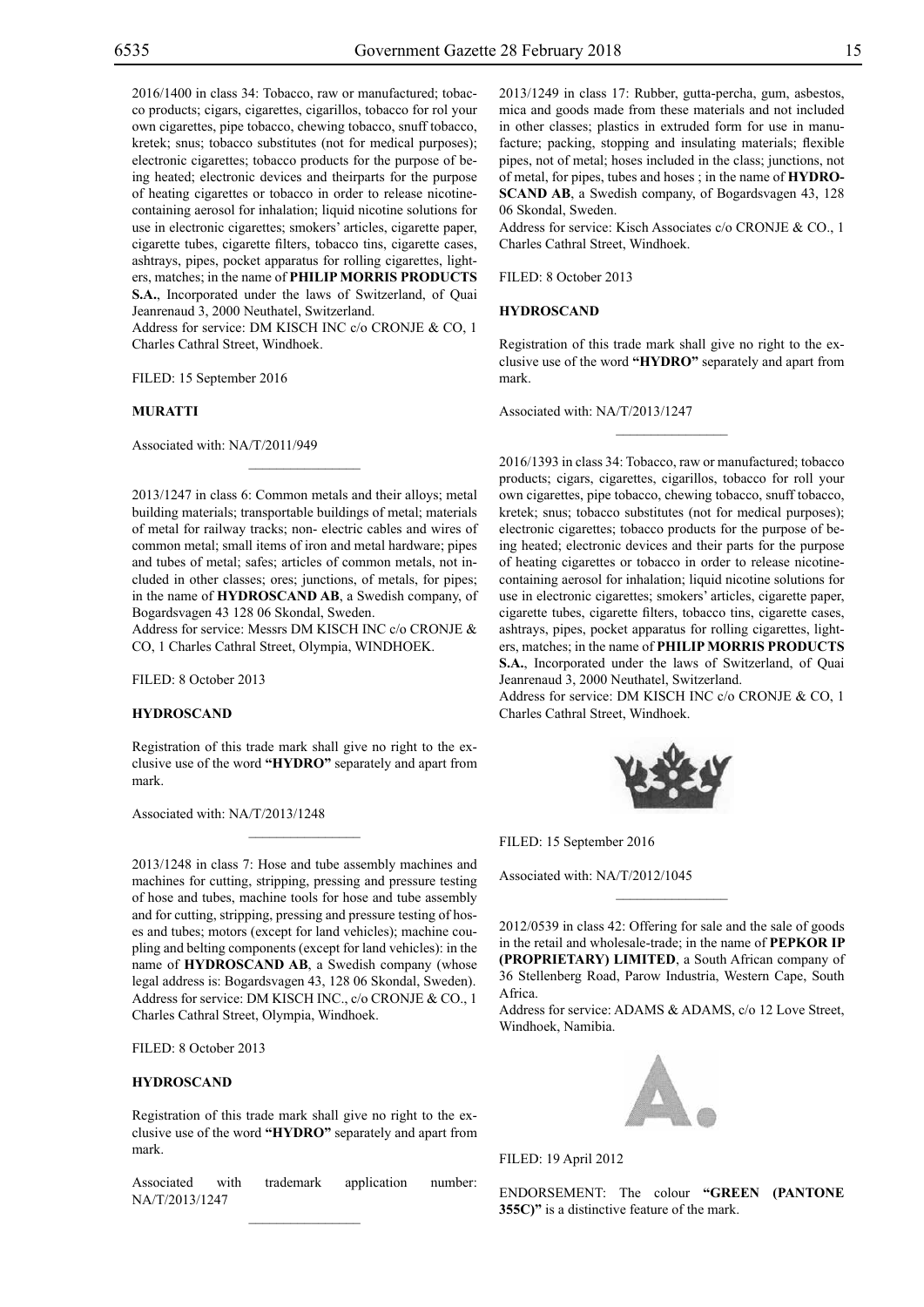Associated with: NA/T/2012/0537 and NA/T/2012/0536

 $\frac{1}{2}$ 

2014/0592 in class 21: Small domestic utensils and containers (not of precious metal or coated therewith); combs and sponges; brushes (other than paint brushes); brush-making materials; instruments and material for cleaning purposes; steel wool, unworked or semi-worked glass (excluding glass used in building); glassware, porcelain and earthenware, not included in other classes; in the name of **WSM OPERATIONS HOLDING COMPANY LIMITED** a Nevis, Leeward Islands company, of Canada Court Upland Road, St. Peter Port, Guernsey, Channel Islands

Address for service: ADAMS & ADAMS, c/o 12 Love Street, Windhoek Namibia.

FILED: 12 June 2014

#### **studio.w**

Registration of this trade mark shall give no right to the exclusive use of the letter **"W"**, separately and apart from the mark.

 $\overline{\phantom{a}}$  , where  $\overline{\phantom{a}}$ 

Associated with: NA/T/2014/0593

2015/1760 in class 03: Bleaching preparations and other substances for laundry use; cleaning, polishing, scouring and abrasive preparations; soaps; perfumery, essential oils, cosmetics, hair lotions; dentifrices.; in the name of **PERMARK SUPPLY NETWORK (PROPRIETARY) LIMITED**, a South African company of 50 Angus Crescent, Longmeadow Business Park East, Modderfontein, Edenvale, Gauteng, Republic of South Africa.

Address for service: ADAMS & ADAMS, c/o 12 Love Street, Windhoek, Namibia.

FILED: 20 August 2015

## **PERMARK**

Associated with: NA/T/2015/1761

2015/1761 in class 05: Pharmaceutical and veterinary preparations; sanitary preparations for medical purposes; dietetic food and substances adapted for medical or veterinary use, food for babies; dietary supplements for humans and animals; plasters, materials for dressings; material for stopping teeth, dental wax; disinfectants; preparations for destroying vermin; fungicides, herbicides.; in the name of **PERMARK SUPPLY NETWORK (PROPRIETARY) LIMITED**, a South African company of 50 Angus Crescent, Longmeadow Business Park East, Modderfontein, Edenvale, Gauteng, Republic of South Africa.

 $\frac{1}{2}$ 

Address for service: ADAMS & ADAMS, c/o 12 Love Street, Windhoek, Namibia.

FILED: 20 August 2015

## **PERMARK**

Associated with: NA/T/2015/1762

2015/1762 in class 35: Advertising; business management; business administration; office functions; offering for sale and 'the sale of goods in the retail and wholesale trade; in the name

of **PERMARK SUPPLY NETWORK (PROPRIETARY)** 

**LIMITED**, a South African company of 50 Angus Crescent, Longmeadow Business Park East, Modderfontein, Edenvale, Gauteng, Republic of South Africa.

Address for service: ADAMS & ADAMS, c/o 12 Love Street, Windhoek, Namibia.

 $\frac{1}{2}$ 

FILED: 20 August 2015

## **PERMARK**

Associated with: NA/T2015/1760

2015/0870 in class 21: Culinary tools, utensils and containers (non-electric), including tongs, jar openers, meat tenderizers, ice cream scoops, ice cream spades, bottle openers, garlic presses, graters, cork screws, spoon rests, butter curlers, scoops, colanders, strainers, mincers, pastry and basting brushes, pastry crimpers, whisks, manual dough blenders, spatulas, pot and pan scrapers, rolling pins; barbecue tools, including, spatulas, cooking and corn skewers, grill brushes, grid grill toppers, wok toppers, grill baskets, fish turners and grill thermometers; soap dishes; soap dispensers; dish racks, sink strainers; culinary brush sets composed of sink brushes; fruit and vegetable brushes and dish brushes; sponge and culinary brush organizers; drawer organizer for non-electric culinary tools, not of precious metal; paper towel holders; bread boxes; canisters; spice racks; napkin holders; counter stand for non-electric culinary tools, not of precious metal; pot lid racks; cookbook holders; recipe boxes; cruets, not of precious metal; wine racks; coolers for wines; pitchers; ice buckets; mixing bowls; salad spinners; bed trays not of precious metal for serving food; non-electric juicers; flour sifters; cookie stamps; cookie cutters; cookie presses; pepper mills; pepper shakers; salt mills; salt shakers; cookie presses; cake decorating sets consisting of cake and pastry decorating tips and pastry bags; plastic coasters; cookery molds; fat separators for separating fat from gravy; garnishing sets composed of melon ballers and V and U shaped knives; cutting boards; trivets; potato ricers; potato mashers; non-electric cooking oil sprayers; cheese boards, barbecue serving trays not made of precious metal; non-electric food mills for mincing grinding, grating and milling; egg separators; and splatter screens; brushes designed for household use; mug trees, fruit hangers, butter dishes, sugar bowls, creamer containers, bread boxes, deli pans and lids, condiment holders, herb containers, cake stand containers, serving trays, trash cans; barware and wine accessories, including, wine bottle foil removers, wine bottle stoppers, cocktail shakers, wine bottle pourers not of precious metal and drip-preventing wine bottle neck collars not of precious metal; nonelectric cookware, including, sauce pans, skillets, saute pans, sauteuses, frying pans, stock pots, Dutch ovens, sauce pots, casserole dishes, nonelectric griddles, grill pans, woks, pans, tea kettles, and parts therefore; bakeware, including, cookie sheets, cake pans, loaf pans, cooling racks, muffin pans, pizza crispers, pie pans, jelly roll pans, roaster pans, casserole dishes and parts therefore.; in the name of **WHIRLPOOL PROPERTIES, INC.** a Michigan corporation, of 500 Renaissance Drive, Suite 101, Saint Joseph, Michigan 49085, United States of America.

Address for service: ADAMS & ADAMS, c/o 12 Love Street, Windhoek, Namibia.

FILED: 5 June 2015

**KITCHENAID**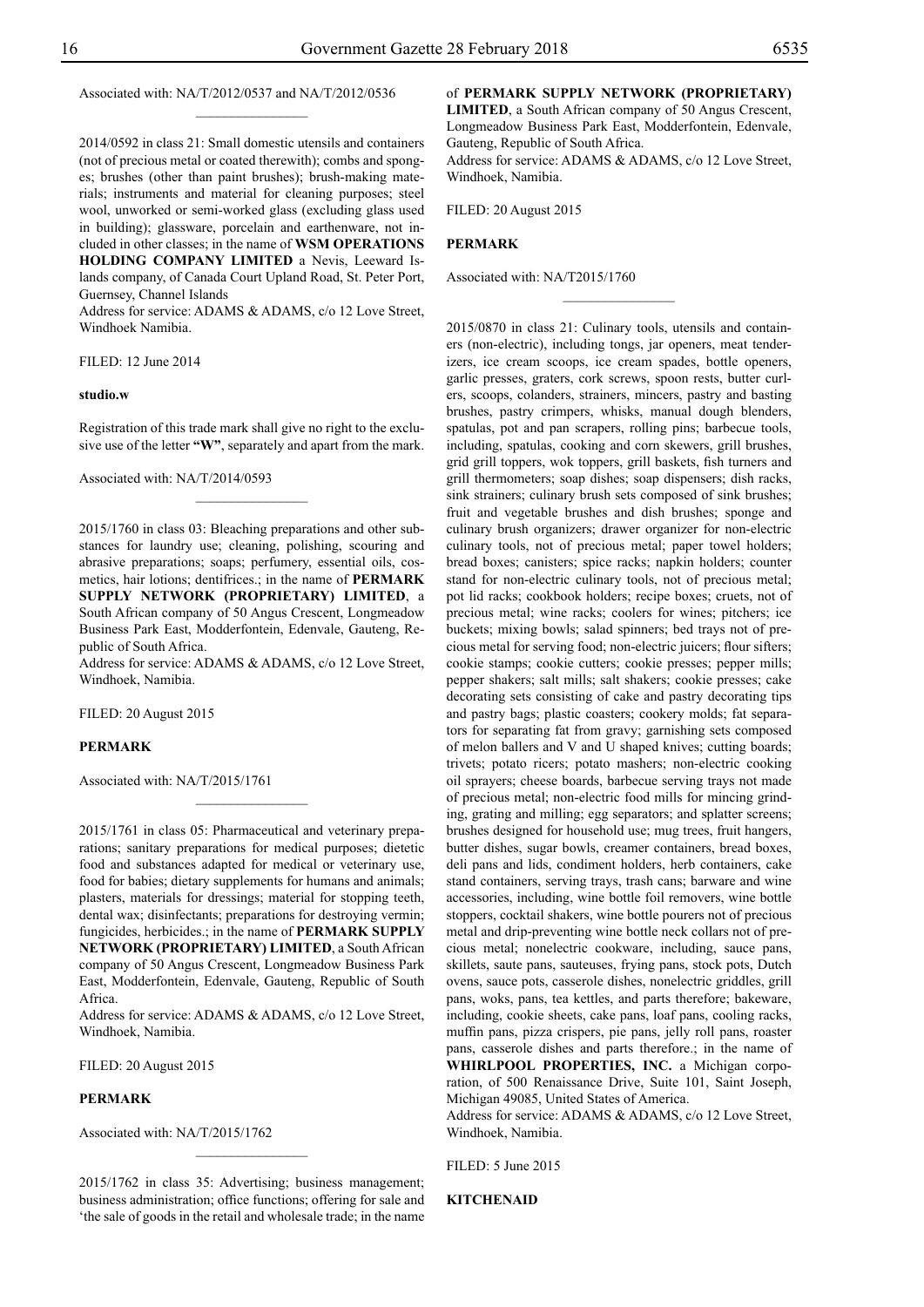Associated with No. 2015/0866

2013/1575 in class 37: Building construction; repair; installation services all in relation to but not limited to the exploration and production of oil and gas.; in the name of **NATIONAL OILWELL VARCO, L.P.** a Limited partnership incorporated under the laws of Delaware, of 7909 Parkwood Circle Drive, Houston, Texas 77036, United States of America.

 $\mathcal{L}=\mathcal{L}^{\mathcal{L}}$ 

Address for service: ADAMS & ADAMS, c/o 12 Love Street, Windhoek, Namibia.



 $\overline{\phantom{a}}$  , where  $\overline{\phantom{a}}$ 

FILED: 13 December 2013

Associated with: NA/T/2013/1576

2013/1574 in class 09: Scientific, nautical, surveying, photographic, cinematographic, optical, weighing, measuring, signalling, checking (supervision), life-saving and teaching apparatus and instruments; apparatus and instruments for conducting, switching, transforming, accumulating, regulating or controlling electricity; apparatus for recording, transmission or reproduction of sound or images; magnetic data carriers, recording discs; automatic vending machines and mechanisms for coin-operated apparatus; cash registers, calculating machines, data processing equipment and computers; fire-extinguishing apparatus all in relation to but not limited to the exploration and production of oil and gas.; in the name of **NATIONAL OILWELL VARCO, L.P.** a Limited partnership incorporated under the laws of Delaware, of 7909 Parkwood Circle Drive, Houston, Texas 77036, United States of America.

Address for service: ADAMS & ADAMS, c/o 12 Love Street, Windhoek, Namibia.



FILED: 13 December 2013

Associated with: NA/T/2013/1575

2013/1576 in class 42: Scientific and technological services and research and design relating thereto; industrial analysis and research services; design and development of computer hardware and software all in relation to but not limited to the exploration andproduction of oil and gas.; in the name of **NA-TIONAL OILWELL VARCO, L.P.** a Limited partnership incorporated under the laws of Delaware, of 7909 Parkwood Circle Drive, Houston, Texas 77036, United States of America.

 $\mathcal{L}=\mathcal{L}^{\text{max}}$ 

Address for service: ADAMS & ADAMS, c/o 12 Love Street, Windhoek, Namibia.



FILED: 13 December 2013

Associated with: NA/T/2013/1573

96/1403 in class 25: Clothing, footwear, headgear; in the name of **FOSCHINI RETAIL GROUP (PROPRIETARY) LIM-ITED**, a South African company, of Lefic Centre, 342 Voortrekker Road, Parow East, Western Cape, Republic of South Africa

 $\overline{\phantom{a}}$  , we can also the set of  $\overline{\phantom{a}}$ 

Address for service: ADAMS & ADAMS, c/o 12 Love Street, Windhoek, Namibia.

FILED: 19 November 1996

#### **SPORTSCENE**

Registration of this trademark shall give no right to the exclusive use of the word **"SPORT"** separately and apart from the mark

 $\frac{1}{2}$ 

96/1405 in class 42: Retail, wholesale, mail order, marketing, distributing, merchandising, selection, advisory, counselling and technical services all concerned with or relating to: clothing, footwear, headgear; games and playthings; gymnastic and sporting articles, apparatus, equipment and accessories; in the name of **FOSCHINI RETAIL GROUP (PROPRIETARY) LIMITED**, a South African company, of Lefic Centre, 342 Voortrekker Road, Parow East, Western Cape, Republic of South Africa

Address for service: ADAMS & ADAMS, c/o 12 Love Street, Windhoek, Namibia.

FILED: 19 November 1996

## **SPORTSCENE**

Registration of this trademark shall give no right to the exclusive use of the word **"SPORT"** separately and apart from the mark

2012/0539 in class 42: Offering for sale and the sale of goods in the retail and wholesale-trade; in the name of **PEPKOR IP (PROPRIETARY) LIMITED**, a South African company of 36 Stellenberg Road, Parow Industria, Western Cape, South Africa.

Address for service: ADAMS & ADAMS, c/o 12 Love Street, Windhoek, Namibia.



FILED: 19 April 2012

The combination of the colour "GREEN (PANTONE 355C)" is a distinctive feature of the mark.

Associated with: NA/T/ 2012/0537

2013/0645 Class 03: Cosmetics, fragrance, toiletry, essential oils, personal care, skin care, eye care, lip care, hair care, foot care and nail care preparations; bleaching preparations and

 $\frac{1}{2}$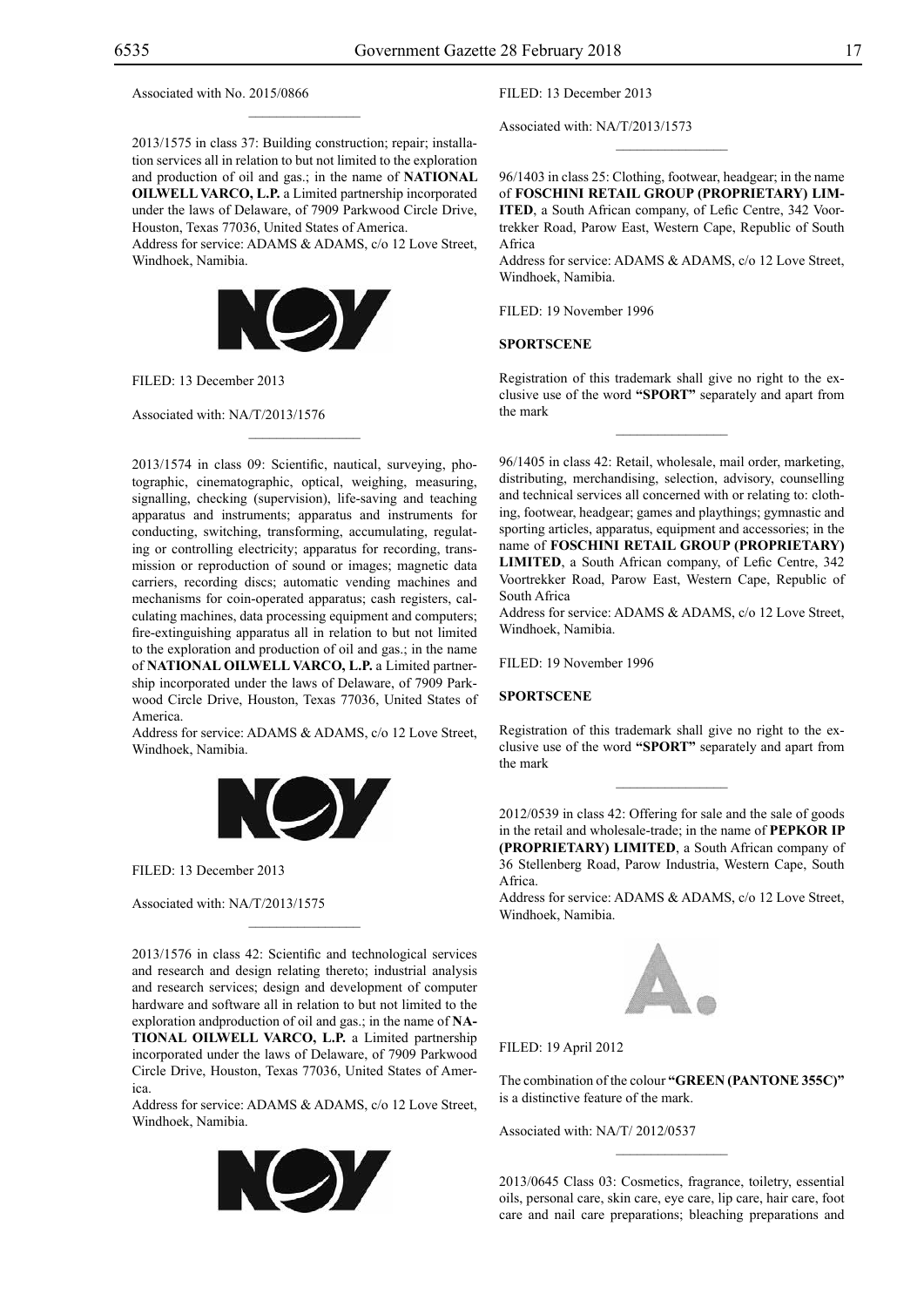other substances for laundry use; cleaning, polishing, scouring and abrasive preparations; soaps; perfumery, essential oils, cosmetics, hair lotions; dentifrices.; in the name of A**VON PRODUCTS, INC.** a New York corporation, of 777 Third Avenue, New York, NY, 10017, United States of America. Address for service: ADAMS & ADAMS, c/o 12 Love Street, Windhoek, Namibia.

FILED: 28 May 2013

#### **AVON SPORT BOLD FOCUS**

Associated with trade mark NA/T/2013/0644

2008/ 2169 in class 30: Sandwiches; hot sandwiches hamburger sandwiches; chicken sandwiches; fish sandwiches; bread; bread-filled products; filled buns and sandwiches; burgers included in class 30; wraps; condiments; mustard, ketchup; mayonnaise; salad dressings; in the name of **BURGER KING CORPORATION**, a corporation organised and existing under the laws of the State of Florida, of 5505 Blue Lagoon Drive, Miami FL 33126, United States of America.

 $\overline{\phantom{a}}$  , where  $\overline{\phantom{a}}$ 

Address for service: ADAMS & ADAMS, 12 Love Street, Windhoek.

Filed: 17 December 2008

#### **WHOPPER**

Associated with: NA/T/2008/2168

2008/2168 in class 29: Meat, fish, poultry and game; meat extracts; chicken pieces; hamburgers; preserved, dried and cooked fruits and vegetables; fruit salads, garden salads and vegetable salads; snack food; bacon; cheese; French fried potatoes, hash brown potatoes. onion rings; potato chips; potato skins; fish fillets; foods prepared from fish; milk, milkshakes, milk beverages, milk-based desserts; pickles; gherkins; onions; prepared meals and constituents for meals; soups; oil; eggs; in the name of **BURGER KING CORPORATION**, a corporation organised and existing under the laws of the State of Florida, of 5505 Blue Lagoon Drive, Miami FL 33126, United States of America.

Address for service: ADAMS & ADAMS, 12 Love Street, Windhoek.

Filed: 17 December 2008

## **WHOPPER**

Associated with: NA/T/2008/2169 and NA/171992/84

2008/655 in class 25: Articles of clothing, including footwear.; In the name of **KAP MANUFACTURING PROPRIETARY LIMITED**, a South African company (whose legal address is 28 6th Street, Wynberg, Sandton, Gauteng, South Africa). Address for service: ADAMS & ADAMS, 12 Love Street, Windhoek.

 $\frac{1}{2}$ 

 $\frac{1}{2}$ 

Filed: 15 May 2008

## **OLYMPIC**

Associated with Application NA/T/1980/0514

2009/17 in class 32: Beers; mineral and aerated waters and other non-alcoholic drinks; fruit drinks and fruit juices; syrups and other preparations for making beverages; in the name of **BACARDI & COMPANY LIMITED**, Incorporated In Lienchtenstein, of Aeuiestrasse 5, FL-9490 Vaduz, Liechtenstein.

Address for service: DR. WADER, KAUTA & HOVEKA Inc., WKH House, Ausspannpiatz, Jan Jonker road, Windhoek.



FILED: 12 January 2009

The colours **"BLACK"**, **"RED (Pantone 200C)"** and "GOLD (PANTONE 872C)", as shown on the representation accompanying the application are essential and distinctive feature of the trade mark.

Applicant undertakes that in use the blank space appearing on the mark will be occupied only by matter of a descriptive or nondistinctive character or by a trade mark registered in the name of the applicant in respect of the same goods or by a trade mark in which the applicant is the registered user in respect of the same goods or by a trade mark of a registered user with the consent of the proprietor of such mark or the blank space will be left vacant.

Associated with: NA/T/2009/18

2009/18 in class 33: Alcoholic beverages except beers; in the name of **BACARDI & COMPANY LIMITED**, incorporated in Liechtenstein, of Aeulestrasse 5, FL-9490 Vaduz, Liechtenstein.

 $\frac{1}{2}$ 

Address for service: DR. WADER, KAUTA & HOVEKA Inc., WKH House, Ausspannplatz, Jan Jonker road, Windhoek.



Filed: 12 January 2009

The colours **"BLACK"**, **"RED (Pantone 200C)"** and "**GOLD (PANTONE 872C)"**, as shown on the representation accompanying the application are essential and distinctive feature of the trade mark.

Applicant undertakes that in use the blank space appearing on the mark will be occupied only by matter of a descriptive or non-distinctive character or by a trade mark registered in the name of the applicant in respect of the same goods or by a trade mark in hich the applicant is the registered user in respect of the same goods or by a trade mark of a registered user with the consent of e proprietor of such mark or the blank space will be left vacant.

Associated with: NA/T/2009/17

2009/762 in class 29: Meat, fish, poultry and game; meat extracts; preserved, dried and cooked fruits and vegetables; Jellies, Jams, compotes; eggs, milk and miik products; edible oils and fats; in the name of LUCKY STAR LIMITED, of 9th

 $\frac{1}{2}$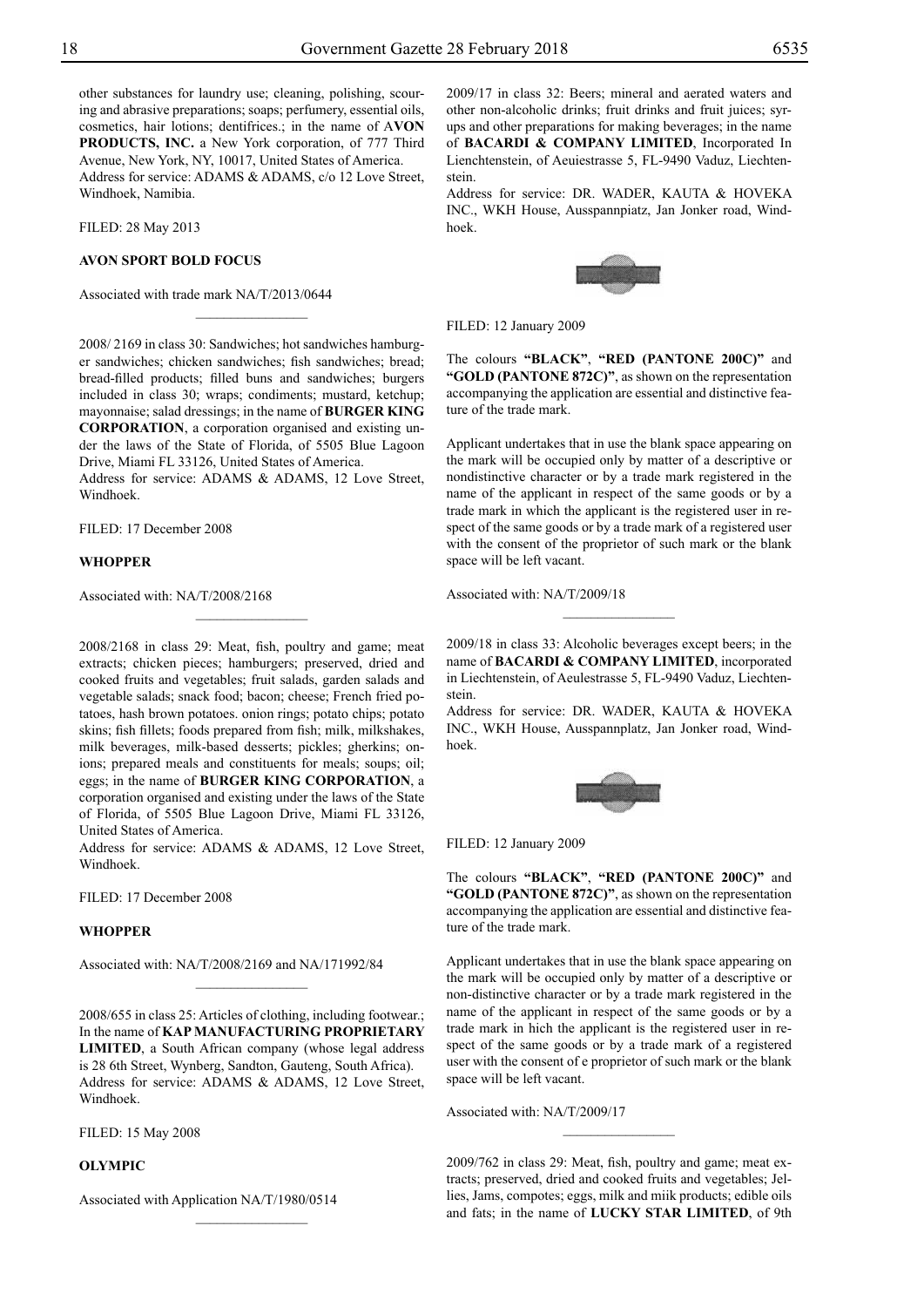Floor, Oceana House, 25 Jan Smuts Street, Foreshore, Western Cape Province, 8001, Republic of South Africa.

Address for service: ADAMS & ADAMS, 12 Love Street, Windhoek.

Filed: 16 July 2009



The combination of the colours **"blue"**, **"yellow"**, "RED" and "WHITE" is a distinctive feature of the mark.

 $\frac{1}{2}$ 

Associated with: NA/T/2009/760

2008/1344 in class 29: Edible oils, fats, ghee, margarine; butter, soup products, milk and dairy products, flavoured milk, milk shakes, meat, fish, poultry and game, meat extracts, preserved, dried and cooked fruits and vegetables, jellies. jams, compotes, eggs, potato and non potato based snack food items, potato crisps and potato chips; in the name of **INTERNA-TIONAL FOODSTUFFS CO**, a Sharjah (U.A.E.) company, of P.O. Box 4115, Sharjah, U. Arab Emirates.

Address for service: ADAMS & ADAMS, 12 Love Street, Windhoek.



Filed: 4 September 2008

The Arabic characters appearing on the mark is the transliteration of the word **"TIFFANY"**.

 $\mathcal{L}=\mathcal{L}^{\text{max}}$ 

Associated wth: NA/T/2008/1345 and NA/T/1999/1562

2010/501 in class 29: Meat, fish, poultry and game; meat extracts; preserved, frozen, dried and cooked fruits and vegetables: jells, jams, compotes; eggs, milk and milk products: edible oils and fats; in the name of **MASSTORES (PROPRI-ETARY) LIMITED**, a South African private company No 91/006805/07, of Massmart House, 16 Peltier Drive, Sunninghill, Ext 6, Sandton, Gauteng, Republic of South Africa. Address for service: ADAMS & ADAMS, 12 Love Street, Windhoek.



Filed: 20 May 2010

Registration of this trademark shall give no right to the exclusive use of the word **"FOOD"**, separately and apart from the mark.

The applicant admits that registration of this trade mark shall not debar others from the *bona fide* descriptive use, in the ordinary course of trade of the word **"COMPANY"**.

 $\frac{1}{2}$ 

Associated with. NA/T/2010/502

2010/502 in class 30: Coffee, tea, cocoa, sugar, rice, tapioca, sago artificial coffee; flour and preparations made from cereals, bread, pastry and confectionery, ices: honey, treacle: yeast, baking-powder; salt, mustard; vinegar, sauces (condiments); spices; ice; in the name of **MASSTORES (PROPRI-ETARY) LIMITED**, a South African private company No. 911006805107, of Massmart House, 16 Peltier Drive, Sunninghill, Ext 6, Sandton, Gauteng, Republic of South Africa. Address for service: ADAMS & ADAMS, 12 Love Street, Windhoek.



Filed: 20 May 2010

Registration of this trademark shall give no right to the exclusive use of the word **"FOOD"**, separately and apart from me mark.

The applicant admits that registration of this trade mark shall not debar others from the *bona fide* descriptive use, in the ordinary course of trade of the word **"COMPANY"**.

 $\frac{1}{2}$ 

Associated with: NA/T/2010/503

2010/503 in class 31: Agricultural, horticultural and forestry products and grains not included in other classes; give animals; fresh fruits and vegetables; seeds, natural plants and flowers; foodstuffs for animals; malt; in the name of **MASS-TORES (PROPRIETARY) LIMITED**, a South African private company No. 91/006805107, of Massmart House, 16 Peltier Drive, Sunninghill, Ext 6, Sandton, Gauteng, Republic of South Africa.

Address for service: ADAMS & ADAMS, 12 Love Street, Windhoek.



Filed: 20 May 2010

Registration of this trademark shall give no right to the exclusive use of the word **"FOOD"**, separately and apart from the mark.

The applicant admits that registration of this trade mark shall not debar others from the *bona fide* descriptive use, in the ordinary course of trade of the word **"COMPANY"**.

 $\frac{1}{2}$ 

Associated with: NA/T/2010/504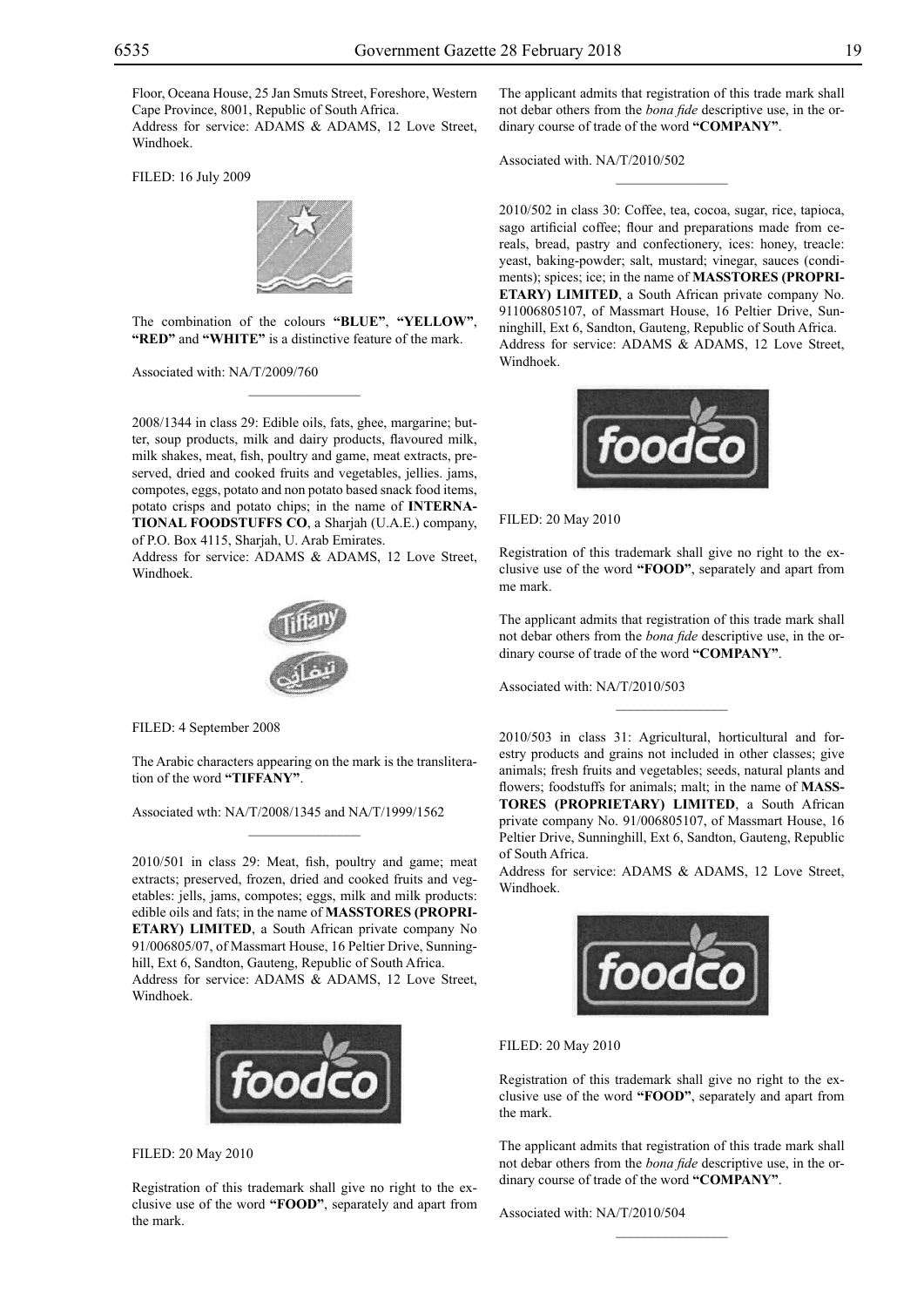2010/504 in class 32: Beers; mineral and aerated waters and other non-alcoholic drinks; fruit drinks and fruit juices; syrups and other preparations for making beverages: in the name of **MASSTORES (PROPRIETARY) LIMITED**, a South African private company No. 91/006805107, of Massmart House, 16 Peltier Drive, Sunninghill, Ext 6, Sandton, Gauteng, Republic of South Africa.

Address for service: ADAMS & ADAMS, 12 Love Street, Windhoek.



Filed: 20 May 2010

Registration of this trademark shall give no right to the exclusive use of the word **"FOOD"**, separately and apart from the mark

The applicant admits that registration of this trade mark shall not debar others from the *bona fide* descriptive use, in the ordinary course of trade of the word **"COMPANY"**.

 $\overline{\phantom{a}}$  , where  $\overline{\phantom{a}}$ 

Associated with: NA/T/2010/505

2010/505 in class 42: Offering for sale and the sale of goods in the retail and wholesale-trade; in the name of **MASS-TORES (PROPRIETARY) LIMITED**, a South African private company No. 91/006805107, of Massmart House, 16 Peltier Drive, Sunninghill, Ext 6, Sandton, Gauteng, Republic of South Africa.

Address for service: ADAMS & ADAMS, 12 Love Street, Windhoek.



Filed: 20 May 2010

Registration of this trademark shall give no right to the exclusive use of the word **"FOOD"**, separately and apart from the mark.

The applicant admits that registration of this trade mark shall not debar others from the *bona fide* descriptive use, in the ordinary course of trade of the word **"COMPANY"**.

 $\frac{1}{2}$ 

Associated with: NA/T/2010/501

2010/17184 in class 29: Meat, fish, pouitry, meat extracts, preserved, dried and cooked vegetabies, cheeses; in the name of **KENTUCKY FRIED CHICKEN INTERNATIONAL HOLDINGS, INC.**, a Delaware corporation, of 1441 Gardiner Lane, Louisville, Kentucky, United States of America. Address for service: ADAMS & ADAMS, 12 Love Street, Windhoek.

Filed: 29 October 2010

## **ITWIST**

Associated with: NA/T/2000/1033 and Associated with: NA/T/2010/1785  $\frac{1}{2}$ 

2010/1785 in class 30: Tortillas wrapped around chicken, vegetables and sauces; in the name of **KENTUCKY FRIED CHICKEN INTERNATIONAL HOLDINGS, INC.**, a Deiaware corporation, of 1441 Gardiner Lane, Louisviile, Kentucky, United States of America.

Address for service: ADAMS & ADAMS, 12 Love Street, Windhoek.

Fiied: 29 October 2010

#### **ITWIST**

Associated with: NA/T/2010/1784

2010/696 in class 42: Offering for sale and the sale of goods in the retail and wholesale trade; In the name of **SHOPRITE CHECKERS (PROPRIETARY) LIMITED**, a South African company No. 1929/001817107, of Cnr. William Dabs and Old Pawl Roads, Brackenfeli, Western Cape, Republic of South Africa.

 $\frac{1}{2}$ 

Address for service: ADAMS & ADAMS, 12 Love Street, Windhoek.



Filed: 15 July 2010

Registration of this trade mark shall give no right to the exclusive use of the word **"FURNITURE"** separately and apart from mark.

 $\frac{1}{2}$ 

Associated with: NA/T/2010/636

2010/727 in class 42: Offering for sale and the saie of goods in the retail and wholesale trade; in the name of **SHOPRITE Checkers (Proprietary) Limited**, a South African company No. 1929/001817107, of Cnr. William Dabs and Old Peari Roads, Brackenfell, Western Cape, Repubiic of South Africa.

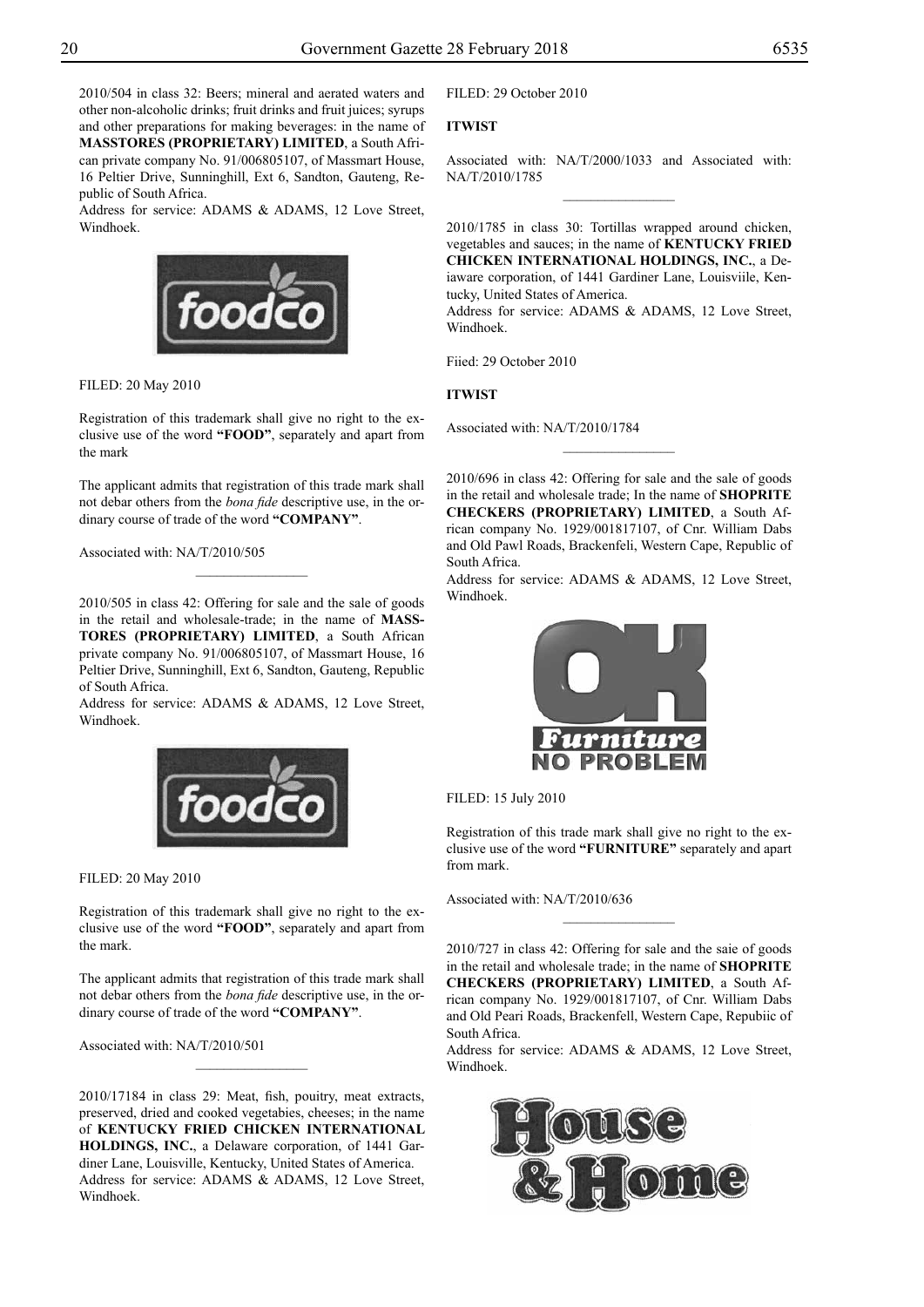## Filed: 15 July 2010

Registration of this trade mark shall give no right to the exclusive use of the word **"HOUSE"** separately and apart from mark.

 $\mathcal{L}=\mathcal{L}^{\text{max}}$ 

2010/728 in class 5: Pharmaceuticai preparations and substances for human use, all for the treatment of urological disorders; in the name of **Astellas Pharma Europe B.V.**, a Company, organised and existing under the laws of the Kingdom of the Netherlands, of Sylviusweg 62, 2333 Be Leiden, Netherlands.

Address for service: ADAMS & ADAMS 12 Love Street, Windhoek.



Filed: 16 July 2010

The mark is limited to the colours **"WHITE"**, **"PINK (PMS RUBINE RED)"** and **"GREY (PMS GREY 5487)"**  $\mathcal{L}=\mathcal{L}^{\text{max}}$ 

2010/1979 in class 11: Percolation system for heap leach mining primarily comprising mainline pipes, header pipes, tubes, couplings and emitters, and parts therefor, in the name of **R.M. WADE & CO**, Corporation in the State of Oregon, U.S.A., of 9995 SW Avery Street, Tualatin, Oregon 97062, United States of America.

Address for service: ADAMS & ADAMS, 12 Love Street, Windhoek.

FILED: 13 December 2010

## **OREMAX**

2010/17 in class 25: Footwear; in the name of **SHOE BRAND-ING EUROPE BVBA**, a Belgian company, of Lindestraat 58, B-9700 Oudenaarde, Beigium.

 $\mathcal{L}=\mathcal{L}^{\text{max}}$ 

Address for service: ADAMS & ADAMS, 12 Love Street, Windhoek.



FILED: 6 January 2010

2010/47 in class 32: Beers: mineral and aerated waters and other non-alcoholic drinks; fruit drinks and fruit juices; syrups and other preparations for making beverages; in the name of **THE COCA-COLA COMPANY,** a Deiaware corporation, of One Coca-Coia Plaza, Atlanta, Georgia 30313, United States of America.

 $\mathcal{L}=\mathcal{L}^{\text{max}}$ 

Address for service: ADAMS & ADAMS, 12 Love Street, Windhoek.



Filed: 8 January 2010

Associated with: NA/T/1962/5681

2011/943 in class 9; Gaming devices, namely, gaming machines. slot machines, bingo machines with video output, machines for playing games of chance, all featuring content from or related to a television series; in the name of **HOME BOX OFFICE, INC**., a Deiaware corporation, of 1100 Avenue of the Americas, New York, New York 10036, United States of America.

 $\frac{1}{2}$ 

Address for service: ADAMS & ADAMS, 12 Love Street, Windhoek.

Filed: 29 July 2011

#### **TRUE BLOOD**

Associated with NA/T/2011/944

2012/485 in class 25: Ciothing, including, Pants, Shorts, Shirts, Socks, Scarves, Skirts, Sweatshirts, Turtlenecks, Gloves, Headwear, Balaclavas, Base Layers, Dresses, Knit Face Masks, Skirts, Sports Bras, Headwear and Footwear, in the name of **COLUMBIA SPOPRTSWEAR COMPANY**, an Oregon corporation, of 14375 NW Science Park Drive, Portiand, Oregon 97229, United States of America. Address for service: ADAMS & ADAMS, 12 Love Street, Windhoek.

 $\frac{1}{2}$ 

Filed: 5 April 2012

#### **OMNI-FREEZE**

Associated with: NA/T/2007/1546

2011/944 in class 28: Games and playthings including coinoperated video amusement apparatus; token operated video game apparatus; token operated video game machines: video game amusement apparatus not adapted for use with an external display screen or monitor; video game machines incorporating a means of display and not adapted for use with an external display screen or monitor; amusement apparatus for use in arcades; arcade amusement and games machines, automatic and coin-operated: electronic arcade games; slot machines in this class; games involving gambling: gaming machines for gambling; gaming devices, namely, gaming machines, siot machines, bingo machines, machines for playing games of chance, all featuring content from or related to a television series; in the name of **HOME BOX OFFICE, INC**., a Delaware corporation, of 1100 Avenue of the Americas, New York, New York 10036, United States of America.

 $\overline{\phantom{a}}$  , we can also the set of  $\overline{\phantom{a}}$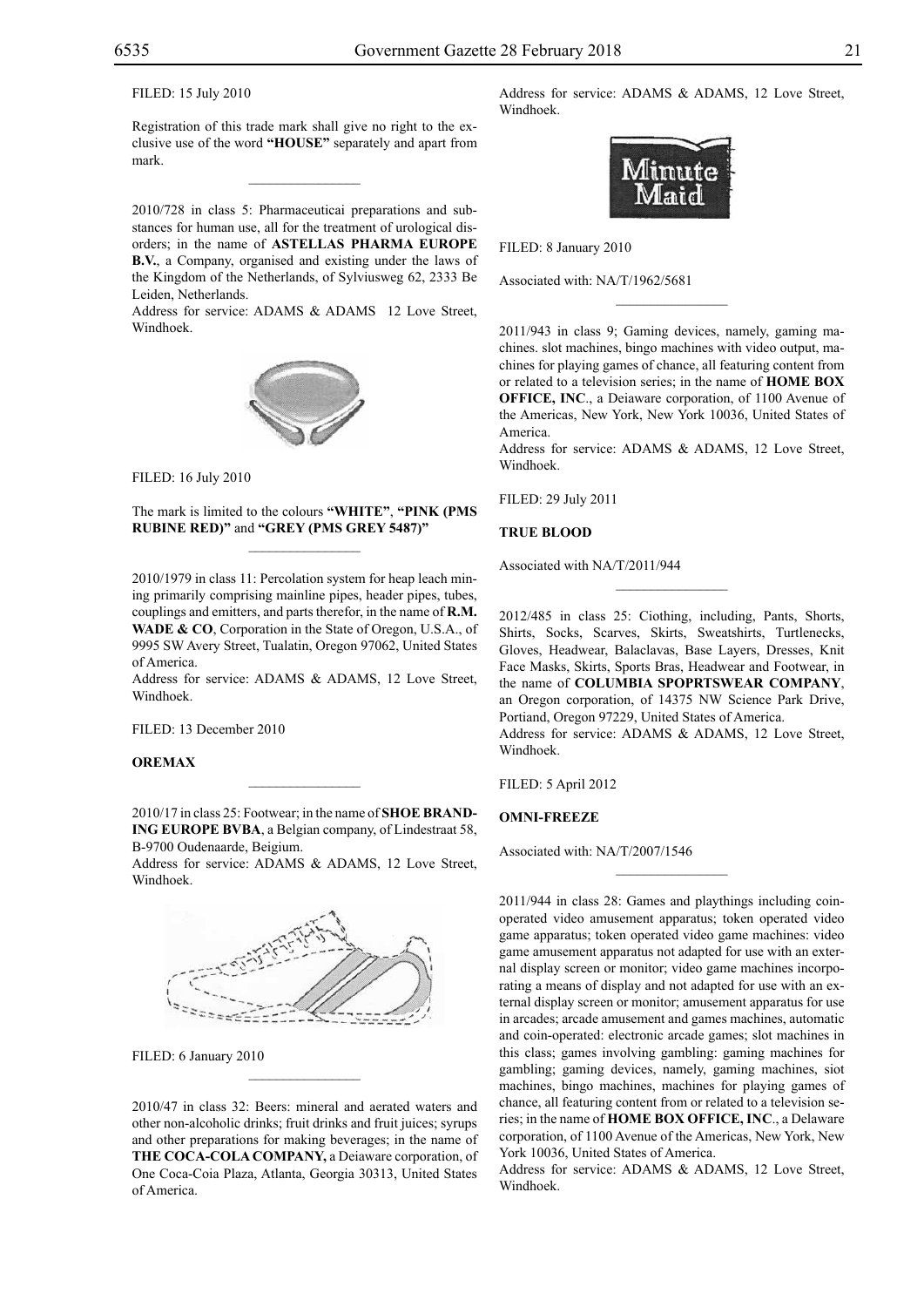Filed: 29 July 2011

## **TRUE BLOOD**

Associated with: NA/T/2011/943

2012/532 in class 25: Clothing, footwear, headgear, in the name of **PEPKOR IP (PROPRIETARY) LIMITED**, a South African company, of 36 Stellenberg Road, Parow Industria, Western Cape, Republic of South Africa. Address for service: ADAMS & ADAMS, 12 Love Street,

 $\frac{1}{2}$ 

Windhoek.



Filed: 19 April 2012

The combination of the colours "WHITE" and "GREEN **(PANTONE 355C)"** is a distinctive feature of the mark.

 $\frac{1}{2}$ 

Associated with: NA/T/2012/533

2012/533 in class 42: Offering for sale and the sale of goods in the retail and wholesale-trade; in the name of **PEPKOR IP (PROPRIETARY) LIMITED**, a South African company, of 36 Stellenberg Road, Parow Industria, Western Cape, Republic of South Africa.

Address for service: ADAMS & ADAMS, 12 Love Street, Windhoek.



Filed: 19 April 2012

Associated with: NA/T/2012/531

The combination of the colours "WHITE" and "GREEN **(PANTONE 355C)"** is a distinctive feature of the mark.  $\frac{1}{2}$ 

2013/1573 in class 7: Machines and machine tools including machine and machine tools used for the exploration and production of oil and gas; motors and engines (except for land vehicles) including motors and engines (except for land vehicles) used for the exploration and production of oil and gas; machine coupling and transmission components (except for land vehicles) including machine coupling and transmission components(except for land vehicles) used for the exploration and production of oil and gas; agricultural implements other than hand-operated; incubators for eggs; fabricated structures used in the production of oil and gas from wells and for the drilling of oil and gas wells, including, rig structures comprising derricks, drilling masts being parts of machines, drilling rigs, drill floors, power rig jacks, spiders, including, power machines for use in handling well tubulars, and sub structures including, foundations for drilling rigs, all for use with drilling rigs, workover rigs used for the repair or stimulation of production wells, off shore and on shore drilling rigs, self-propelled drilling rigs, trailerized drilling rigs, and platform-mounted drilling rigs, operator cabins for use with drilling rigs, machines to remove solids from drilling fluids, and hoisting machinery, namely, cranes and drawworks, including, machines for reeling out and reeling in the drilling line; oil and gas well drilling machines; oil and gas well pumping machines; in the name of **NATIONAL OILWELL VARCO, LP.,** a Limited partnership incorporated under the laws of Delaware, of 7909 Parkwood Circle Drive, Houston, Taxes 77036, United States of America.

Address for service: ADAMS & ADAMS, 12 Love Street, Windhoek.



FILED: 13 December 2013

Associated with: NA/T/2013/1574

2013/1015 in class 3: Cosmetics, fragrance, toiletry, essential oils, personal care, skin care, eye care, lip care, hair care, reparations and other substances for laundry use; cleaning, polishing, foot care and nail care preparations; bleaching p scouring and abrasive preparations; soaps; perfumery, essentials, cosmetics, hair lotions; dentifrices; in the name of A**VON PRODUCTS, INC.**, a New York corporation, of 777 Third Avenue, New York, NY, 10017, United States of America. Address for service: ADAMS & ADAMS, 12 Love Street. Windhoek.

 $\frac{1}{2}$ 

Filed: 8 August 2013

#### **AVON LUCK**

Associated with: NA/T/2013/646

2013/1583 in class 21: Household and kitchen utensils and containers; combs and sponges; brushes (except paint brushes); brush-making materials; articles for cleaning purposes; steelwool; unworked or semi-worked glass (except glass used in building); glassware, porcelain and earthenware not included in other classes; household utensils and containers; kitchen utensils and containers; beverages glassware; bakeware; dinnerware; cookware, namely pots, pans, wok; serving forks; serving spoons; bread board; bread box; brushes for basting meat; butter dish; candle holders: canister sets; carafes; carver rest; carving board; non electric coffee pots, egg beaters, griddles, juicers, kettles; colanders for household use; cookie cutters; cookie jars; cookie sheets; dish covers; dish drying racks; dish stands; salt and pepper shakers; recipe boxes; ladles; platters; tongs; pot lids; napkin holders and napkin rings; toothpick holders; towel holders and towel racks; trivets; troughs; vegetables mashers; whisks; in the name of A**VON PROD-UCTS, INC.**, a New York corporated, of 777 Third Avenue, New York, NY 10017, United States of America.

 $\frac{1}{2}$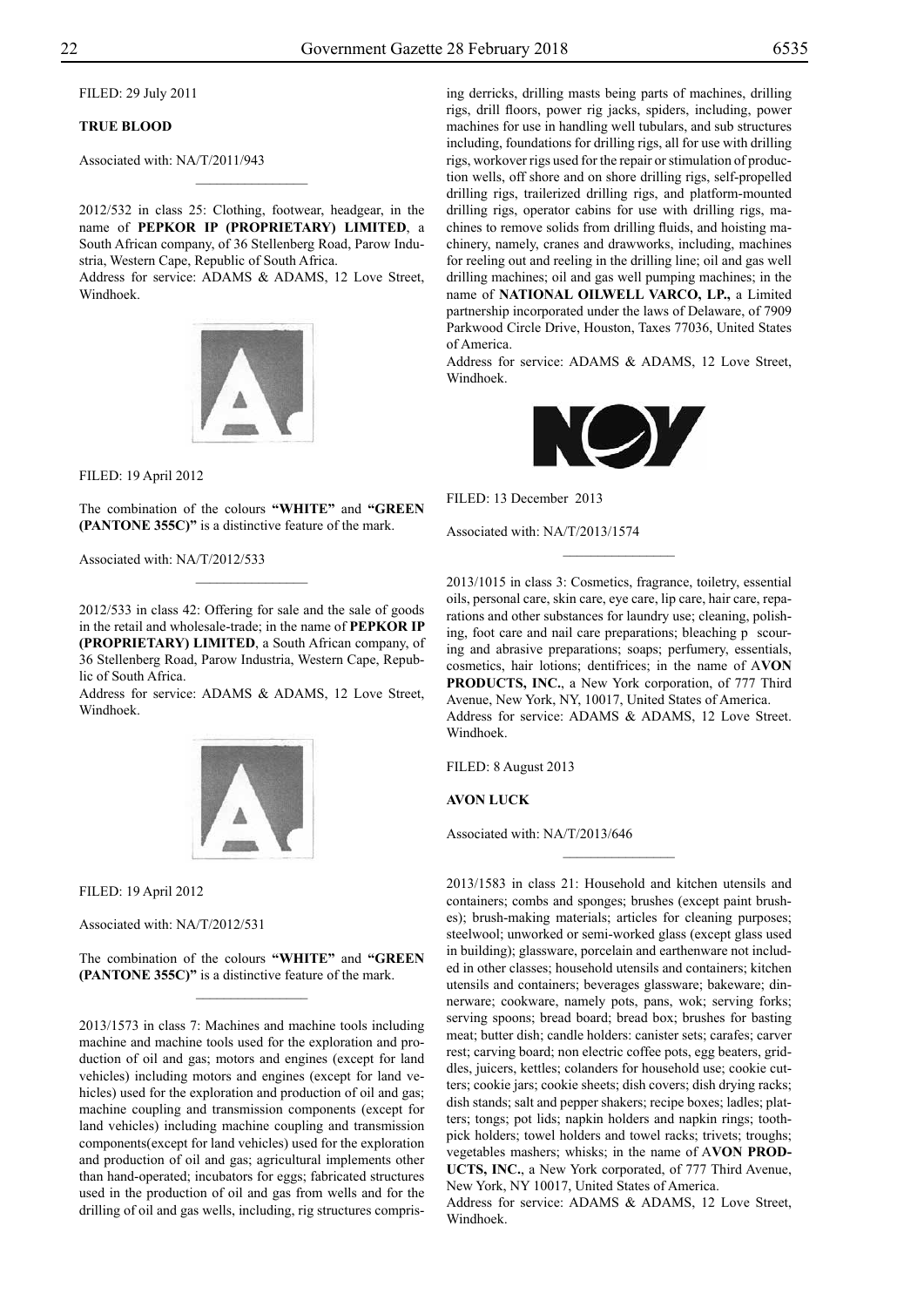FILED: 13 December 2013

## **CUCINA DONNA**

The mark consists of the Italian words meaning "**WOMAN'S KITCHEN".**  $\mathcal{L}=\mathcal{L}^{\mathcal{L}}$ 

2013/1449 in class 7: Beaters, electric; blenders, electric, for household purposes; cleaning (machines and apparatus for -), electric; coffee grinders, other than hand-operated; compressed air machines; compressors for refrigerators; dairy machines; dishwashers; dust removing installations for cleaning purposes; food preparation machines, electromechanical; food processors, electric; fruit presses, electric, for household purposes; garbage disposals: grinders/crushers, electric, for household purposes; ironing machines; kitchen machines, electric; meat choppers [machines]; Meat mincers [machines); Mixing machines; openers (can -), electric; packaging machines; rinsing; scissors, electric; sewing machines; steam presses (rotary -), portable. for fabrics; vacuum cleaners; washing machines; in the name of **SUPER GENERAL COMPANY**, a United Arab Emirates company, of P.O. Box 51027, Dubai, U.Arab Emirates.

Address for service: ADAMS & ADAMS, 12 Love Street, Windhoek.



FILED: 15 November 2013

Registration of this trademark shall give no right to the exclusive use of the word **"SUPER"**, and apart from the mark.

 $\mathcal{L}=\mathcal{L}^{\mathcal{L}}$ 

Associated with: NA/T/2013/1450

2013/1450 in class 9: Alarm bells, electric; amplifiers; answering machines; anti-theft warning apparatus; batteries, electric; battery chargers;; camcorders; cameras [photography]; cassette players; clocks (time -) [time recording devices], compact disc players; compact discs [audio-video]; computer memory devices; DVD players; facsimile machines, flashing lights [luminous signals]; heat regulating apparatus; portable media players; portable telephones; projection apparatus; radios; record players; remote control apparatus: scales; sound recording apparatus; sound transmitting apparatus; tape recorders; telephone apparatus; television apparatus; USB flash drivers; video telephones; video recordings; weighing apparatus and instruments; satellite navigational apparatus; electric flat irons; steam irons; satellite television receiving apparatus; in the name of **SUPER GENERAL COMPANY**, a United Arab Emirates company, of P.O. Box 51027, Dubai, U. Arab Emirates.

Address for service: ADAMS & ADAMS, 12 Love Street, Windhoek.



FILED: 15 November 2013

Registration of this trademark shall give no right to the exclusive use of the word **"SUPER"**, and apart from the mark.

Associated with: NA/T/2013/1451

2013/1451 in class 11: Refrigerators; freezers; air conditioning apparatus; air conditioning installations; air cooling apparatus; cooling appliances and installations; ice machines and apparatus; deep fryers, electric; electric lamps; water filtering apparatus; water heaters; water sterilizers; water supply installations: fans (electric -) for personal use; filters for air conditioning; flashlights [torches]; laundry dryers, electric; cookers; cooking apparatus and installations; gas burners; grills [cooking appliances]; hair driers; heating apparatus; heating installations; kitchen ranges [ovens]; stoves; bread toasters; kettles; electric; microwave ovens [cooking apparatus]; toasters; lamps; coffee machines, electric; in the name of **SUPER GENERAL COMPANY**, a United Arab Emirates company, of P.O. Box 51027, Dubai, U. Arab Emirates.

 $\frac{1}{2}$ 

Address for service: ADAMS & ADAMS, 12 Love Street, Windhoek.



FILED: 15 November 2013

Registration of this trademark shall give no right to the exclusive use of the word **"SUPER"**, and apart from the mark.

 $\frac{1}{2}$ 

Associated with: NA/T/2013/1449

2013/645 in class 3: Cosmetics, fragrance, toiletry, essential oils, personal care, skin care, eye care, lip care, hair care, foot care and nail preparations; bleaching preparations and other substances for laundry use; cleaning, polishing, scouring and abrasive preparations; soaps; perfumery, essential oils, cosmetics, hair lotions; dentifrices; in the name of A**VON PRODUCTS, INC.**, a New York corporation, of 777 Third Avenue, New York, NY, 10017, United States of America. Address for service: ADAMS & ADAMS, 12 Love Street, Windhoek.

Filed: 28 May 2013

## **AVON SPORT BOLD FOCUS**

Associated with NA/T/2013/644

2013/1453 in class 9: Photographic, cinematographic and optical apparatus and instruments; apparatus and instruments for recording, transmission, broadcasting, reception, storage, display or reproduction of sound, images and data; computers, computer programs, computer software, apparatus and instruments for the encoding and decoding of electrical signals; remote control units; smart cards; encoded cards, aerials; satellite dishes; cables; optical fibres; switches; adapters; connectors; plugs; sockets and outlets; junction boxes; tapes, discs and cartridges all bearing or for the recordal of data, sound or images; cinematographic films prepared for exhibitions; audio and/or video recordings; multi-media communication, recordings, transmission, broadcasting, storage, display, reception and reproduction devices, data processing equipment; computer software and apparatus and instruments for use in connection with the Internet; electronic publications; parts (and fittings) for all the aforesaid goods; in the name of **MIH IN-**

 $\frac{1}{2}$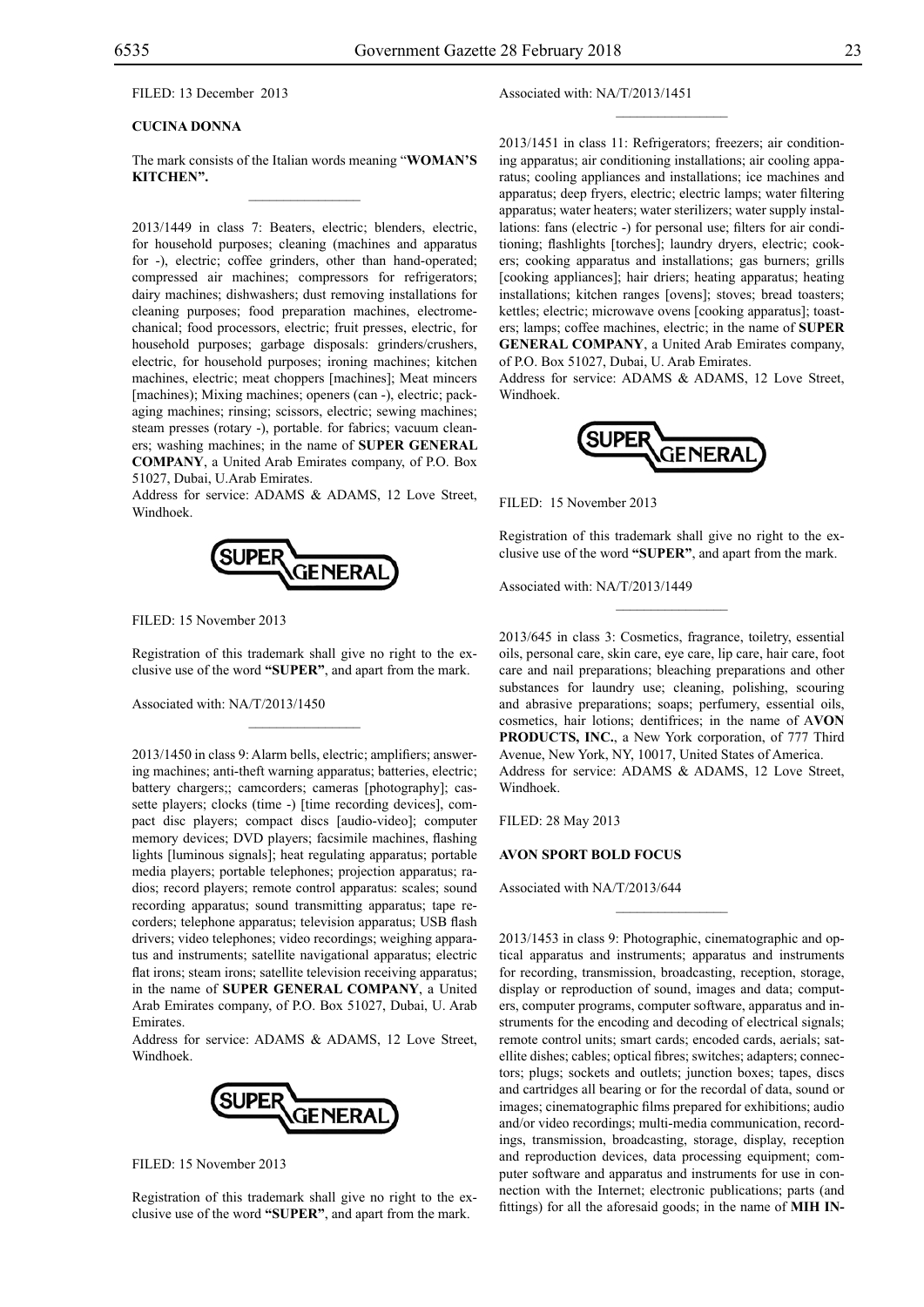**TELPROP HOLDINGS LIMITED**, a Mauritian company, of IFS Court, TwentyEight, Cybercity, Ebene, Mauritius. Address for service: ADAMS & ADAMS, 12 Love Street, Windhoek.

 $\frac{1}{2}$ 

FILED: 15 November 2013

2013/782 in clan 18: Leather and Imitations of leather, and articles made from these materials and not included in other classes; skins, hi es; trunks and travelling bags; umbrellas, parasols and walking sticks; whips, harness and saddlery; in the name of **FOSCHINI RETAIL GROUP (PROPRI-ETARY) LIMITED**, a South African company, of Stanley Lewis Centre, 340 Voortrekker Road, Parow East, Western Cape, Republic of South Africa.

Address for service: ADAMS & ADAMS, 12 Love Street, Windhoek.



Filed: 20 June 2013

Associated with: NA/T/2013/783

2013/783 in class 25: Clothing, including boots, shoes and slippers; in the name of **FOSCHINI RETAIL GROUP (PROPRIETARY) LIMITED**, a South African company, of Stanley Lewis Centre, 340 Voortrekker Road, Parow East, Western Cape, Republic of South Africa.

Address for service: ADAMS & ADAMS, 12 Love Street, Windhoek.



Filed: 20 June 2013

Associated with: NA/T/2013/782

2013/1278 in class 25: Clothing, including boots, shoes and slippers; in the name of **FRANCO CECCATC PROPRI-ETARY LIMITED**, a South African company, of Unit 6, Old Mill Park, 22 Old Mill Road, Ndabeni, Western Cape, Republic of South Africa.

Address for service: ADAMS & ADAMS, 12 Love Street, Windhoek.

Filed: 9 October 2013

## **FRANCO CECCATO**

Associated with: NA/T/2013/1279

2013/1279 in class 42: Offering for sale and the sale of goods in the retail and wholesale trade; in the name of **FRANCO CECCATO PROPRIETARY LIMITED**, a South African company, of Unit 6, Old Mill Park, 22 Old Mill Road, Ndabeni, Western Cape, Republic of South Africa. Address for service: ADAMS & ADAMS, 12 Love Street, Windhoek.

FILED: 9 October 2013

## **FRANCO CECCATO**

Associated with: NA/T/2013/1278

2015/3002 in class 41: Education; providing of training; providing instruction and training at the undergraduate, graduate and post-graduates, and professional levels; educational services, namely, conducting distance learning instruction and training at the undergraduate, graduate, and post-graduate levels; providing lectures and seminars in the fields of science, humanities, business, law and medicine; publishing services in print and electric formats; entertainment; sporting and cultural activities; in the name of **PRESIDENT AND FEL-LOWS OF HARVARD COLLEGE**, A charitable and educational corporation of the Commonwealth of Massachusetts, of 17 Quincy Street, Cambridge, Massachusetts 02138, United States of America.

 $\frac{1}{2}$ 

Address for service: ADAMS & ADAMS, 12 Love Street, Windhoek.

Filed: 14 December 2015

#### **HARVARD**

2013/785 in class 18: Leather and imitations of leather, and articles made of these materials and not included in other classes; skins, hides; trunks and travelling bags; umbrellas, parasols and walking sticks; whips, harness and saddlery; in the name of **FOSCHINI RETAIL GROUP (PROPRIETARY) LIMITED**, a South African company, of Stanley Lewis Centre, 340 Voortrekker Road, Parow East, Western Cape, Republic of South Africa.

Address for service: ADAMS & ADAMS, 12 Love Street, Windhoek.



Filed: 20 June 2013

Registration of this trademark shall give no right to the exclusive use of the word **"RED"**, in it's colour connotation, separately and apart from the mark.

 $\frac{1}{2}$ 

Associated with: NA/T/2013/784 and NA/T/2013/786

2013/786 in class 25: Clothing, including boots, shoes and slippers; in the name of **FOSCHINI RETAIL GROUP (PROPRIETARY) LIMITED**, a South African company, of Stanley Lewis Centre, 340 Voortrekker Road, Parow East, Western Cape, Republic of South Africa.

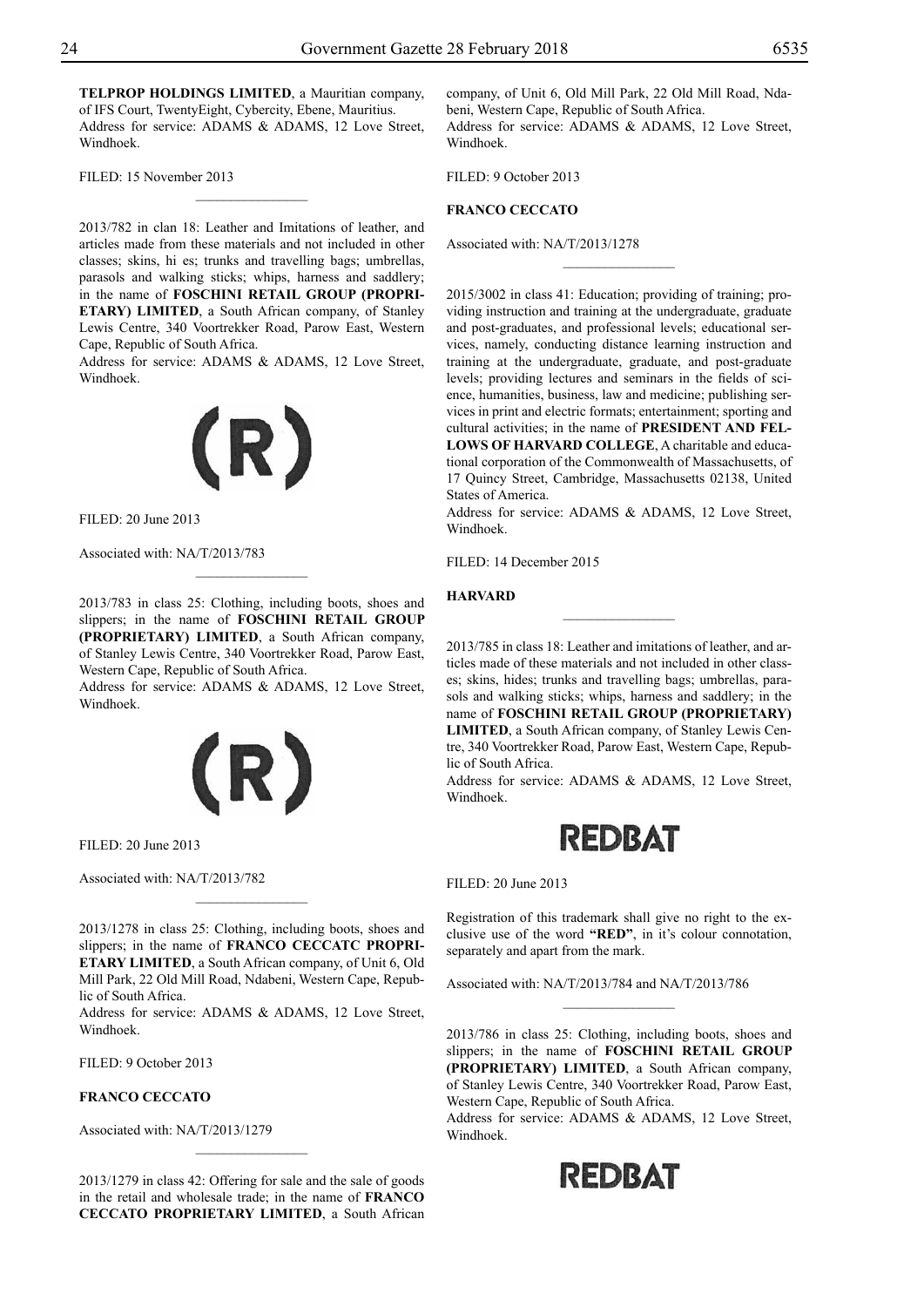FILED: 20 June 2013

Registration of this trademark shall give no right to the exclusive use of the word **"RED"**, in it's colour connotation, separately and apart from the mark.

 $\mathcal{L}=\mathcal{L}^{\mathcal{L}}$ 

Associated with: NA/T/2013/785

2013/1320 in class 25: Clothing, including boots, shoes and slippers; in the name of **FOSCHINI RETAIL GROUP (PROPRIETARY) LIMITED**, a South African company, of Stanley Lewis Centre, 340 Voortrekker Road, Pawow East, Western Cape, Republic of South Africa.

Address for service: ADAMS & ADAMS, 12 Love Street. Windhoek.



FILED: 11 October 2013

Registration of this trademark shall give no right to the exclusive use of the word **"SPORT"** separately and apart from the mark.

 $\mathcal{L}=\mathcal{L}^{\mathcal{L}}$ 

Associated with: NA/T/2013/1321 and NA/T/2013/1319

2013/1321 in class 28: Games and playthings; gymnastic and sporting articles (except clothing); ornaments and decorations for Christmas trees; in the name of **FOSCHINI RETAIL GROUP (PROPRIETARY) LIMITED**, a South African company, of Standley Lewis Centre, 340 Voortrekker Road, Pawow East, Western Cape, Republic of South Africa. Address for service: ADAMS & ADAMS, 12 Love Street, Windhoek.



Filed: 11 October 2013

Registration of this trademark shall give no right to the exclusive use of the word **"SPORT"** separately and apart from the mark.

 $\mathcal{L}=\mathcal{L}^{\mathcal{L}}$ 

Associated with: NA/T2013/1322

2013/1322 in class 42: Advertising; business management; business administration; office functions; offering for sale and the sale of goods in the retail and wholesale trade; in the name of **FOSCHINI REATAIL GROUP (PROPRIETARY) LIMITED,** a South African company, of Standley Lewis Centre, 340 Voortrekker Road, Pawow East, Western Cape, Republic of South Africa.

Address for service: ADAMS & ADAMS, 12 Love Street, Windhoek.



Filed: 11 October 2013

Registration of this trademark shall give no right to the exclusive useof the word **"SPORT"** separately and apart from the mark.

Associated with: NA/T/2013/1320

2013/1276 in class 25: Clothing, including boots, in the name of **FRANCO CECCATO PROPRIETARY LIMITED**, a South African company, of Unit 6, Old Mill Park, 20 Old Mill Road, Ndabeni, Western Cape, Republic of South Africa. Address for service: ADAMS & ADAMS, 12 Love Street. Windhoek.

Filed: 9 October 2013

**QUEUE**

Associated with: NA/T/2013/1277

2013/1277 in class 42: Offering for and the sale of goods in the retail and wholesale trade; in the name of **FRANCO CECCA-TO PROPRIETARY LIMITED**, a South African company, of Unit 6, Old Mill Park, 22 Old Mill Road, Ndabeni, Western Cape, Republic of South Africa.

 $\frac{1}{2}$ 

Address for service: ADAMS & ADAMS, 12 Love Street, Windhoek.

Filed: 9 October 2013

**QUEUE**

Associated with: NA/T/2013/1276

2013/964 in class 30: Coffee, tea, cocoa, sugar, rice, tapioca, sago, artificial coffee; flour and preparations made from cereals, bread, pastry and confectionery, ices; honey, treacle; yeast, bakingpowder; salt; mustard; vinegar, sauces (condiments); spices; ice; chocolates and biscuits; in the name of **ARCOR S.A.I.C.**, an Argentine Font stock company, of Avda. Fulvio Pagani 487, Arroyito, Province of Cordoba, Argentina. Address for service: ADAMS & ADAMS, 12 Love Street, Windhoek.

 $\frac{1}{2}$ 



Filed: 25 July 2013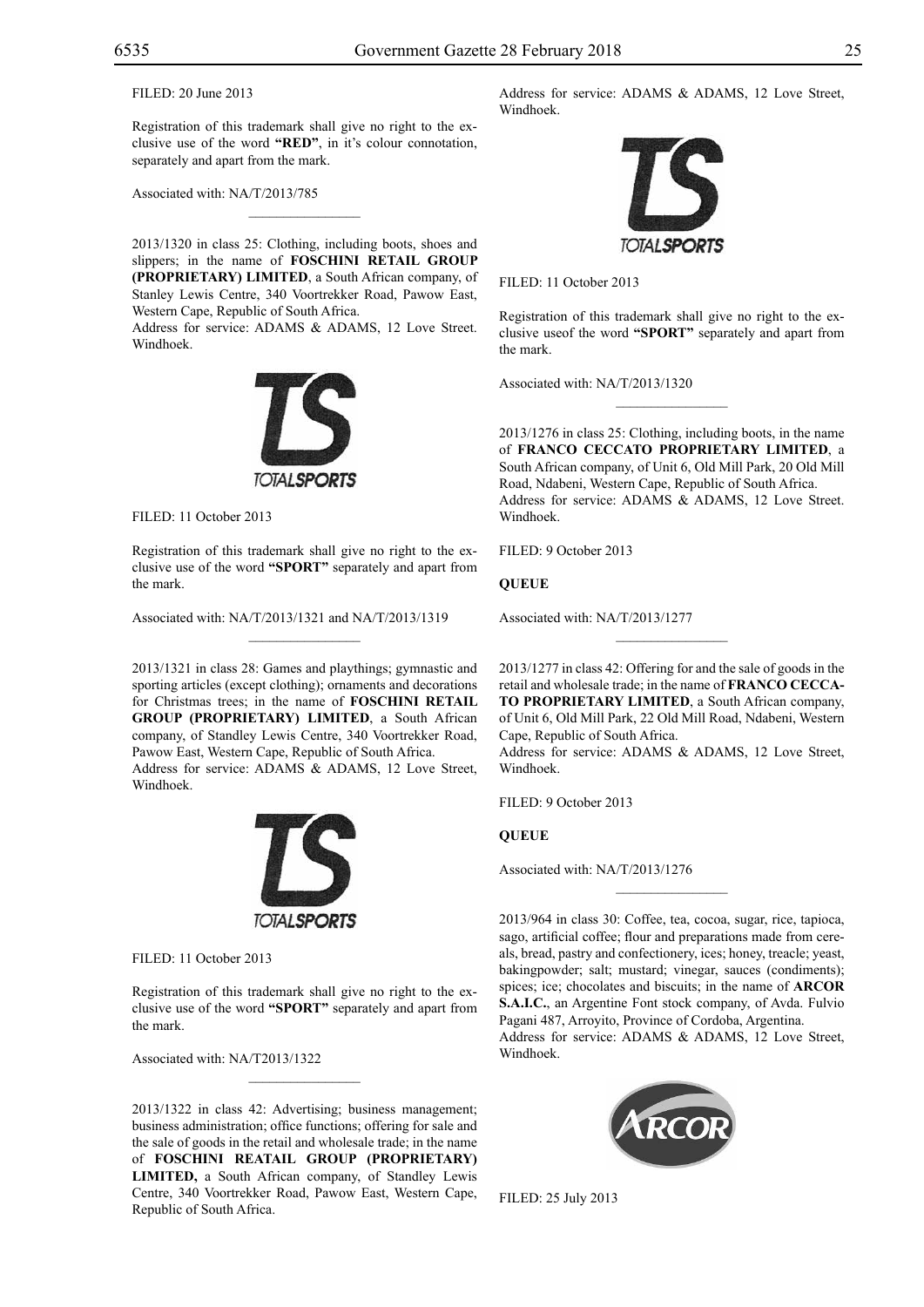$\frac{1}{2}$ 

Associated with: NA/T/2013/962

2013/1020 in dabs 30: Chocolate, chocolates, non-medicated confectionery; biscuits, cakes, pastries, wafers; ice cream and ice cream products, chilled and frozen confections and desserts; in the name of **KRAFT FOODS SCHWEIZ HOLD-**ING GMBH, a Swiss company, of Chollerstrasse 4, 6301 Zug, Switzerland.

Address for service: ADAMS & ADAMS, 12 Love Street, Windhoek.

Filed: 8 August 2013

#### **CRISPELLO**

2013/905 in class 30: Chocolate, chocolates, confectionery; biscuits, cakes, pastries, wafers; cereal products: ice cream and ice cream products, chilled and frozen confections and desserts; in the name of **CADBURY UK LIMITED**, a company registered under the laws of England and Wales, of Boumville, Birmingham, B30 2LU, United Kingdom.

 $\overline{\phantom{a}}$  , where  $\overline{\phantom{a}}$ 

Address for service: ADAMS & ADAMS, 12 Love Street, Windhoek.

Filed: 11 July 2013

## **CADBURY CRUNCHUMS**

Registration of this trademark shall give no right to the exclusive use of the word **"CRUNCH"**, separately and apart from the mark.

Associated with: NA/T/2013/754

2013/1332 in class 39: Transport, travel arrangement; in the name of **DAVID TETT**, a UK citizen, of c/o Bushtracks African Expeditions, Inc., 824 Healdsburg Avenue, CA 95448, United States of America.

 $\frac{1}{2}$ 

Address for service: ADAMS & ADAMS, 12 Love Street, Windhoek.



 $\frac{1}{2}$ 

Filed: 27 March 2013

2013/1323 in class 9: Photographic, cinematographic and optical apparatus and instruments; apparatus and instruments for recording, transmission, broadcasting, reception, storage, display or reproduction of sound, images and data; computers, computer programs, computer software, apparatus and instruments for the encoding and decoding of electrical signals; remote control units; smart cards; encoded cards, aerials; satellite dishes; cables; optical fibres; switches; adapters; connectors; plugs; sockets and outlets; junction boxes; tapes, discs and cartridges all bearing or for the recordal of data, sound or images; cinematographic films prepared for exhibitions; audio

FILED: 11 October 2013

#### **MULTISYNC**

Applicants admits that registration of this trade mark shall not debar other persons from the *bona fide* descriptive use in the ordinary course of trade of the word **"SYNCRONIZATION"**.

Associated with: NA/T/1997/1589 and NA/T/2013/1325

 $\frac{1}{2}$ 

2013/1324 in class 38: Voice, data, sound and images communication services; multi-media communication services; telecommunications services; radio, television, satellite and cable broadcasting services; newsagency services; transmission, provision and display of information for business or domestic purposes from a computer stored databank; broadcast of live performances and events; hiring, rental and leasing of communication apparatus and instruments; subscription television and Internet broadcasting services; provision of web sites: providing access to and leasing access time to computer data bases; all services in this class relating to or concerned with the Internet or provided on-line from the Internet; provision and dissemination of information relating to all the aforesaid services; in the name of **MIH INTELPROP HOLDINGS LIMITED**, a Mauritian company, of IFS Court, TwentyEight, Cybercity, Ebene, Mauritius.

Address for service: ADAMS & ADAMS, 12 Love Street, Windhoek.

Filed: 11 October 2013

#### **MULTISYNC**

Applicants admits that registration of this trade mark shall not debar other persons from the *bona fide* descriptive use in the ordinary course of trade of the word **"SYNCRONIZATION"**.

 $\frac{1}{2}$ 

Associated with: NA/T/2013/1325

2013/1325 in class 41: Production and recordal of radio, television, video, satellite and cable programmes; entertainment and education services; organization, presentation, production and recording of live performances, shows, events, concerts, theatre productions, competitions, lectures, promotions, seminars, sports activities and events, recitals, debates, public and private gatherings, cultural activities and events, conferences, meetings, rallies and displays; rental of cine-films, video recordings, audio recordings and CD-roms; hiring, rental and leasing of apparatus and instruments; publication of books, manuals, magazines and texts, films, videos, audio visual and sound recordings; advisory services relating to all the aforesaid services; all services in this class relating to or concerned with the Internet or provided on-line from the Internet; provision and dissemination of information relating to all the aforesaid services; in the name of **MIH INTELPROP HOLDINGS**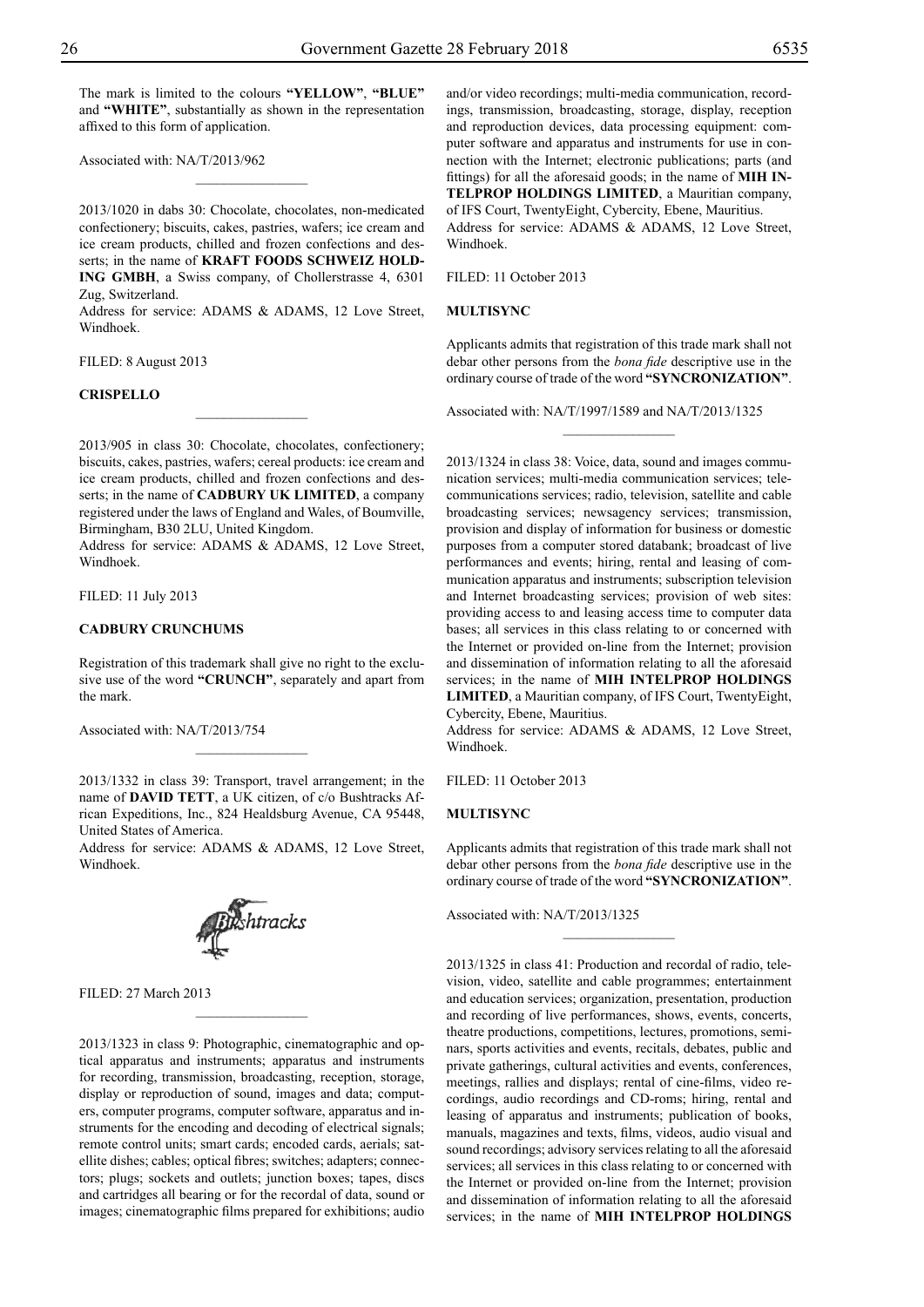**LIMITED**, a Mauritian company, of IFS Court, TwentyEight, Cybercity, Ebene, Mauritius.

Address for service: ADAMS & ADAMS, 12 Love Street, Windhoek.

FILED: 11 October 2013

#### **MULTISYNC**

Applicants admits that registration of this trade mark shall not debar other persons from the *bona fide* descriptive use in the ordinary course of trade of the word **"SYNCRONIZA-TION"**.

Associated with: NA/T/2013/1323

2013/1454 in class 16: Printed publications; magazines: television, cable, radio and satellite programme listings; entertainment listings and reviews photographs; stickers; posters; stationery; newspapers; in the name of **MIH INTELPROP HOLDINGS LIMITED**, a Mauritian company, of IFS Court, TwentyEight, Cybercity, Ebene, Mauritius.

 $\mathcal{L}=\mathcal{L}^{\mathcal{L}}$ 

Address for service: ADAMS & ADAMS, 12 Love Street, Windhoek.



Filed: 15 November 2013

Registration of this trademark shall give no right to the exclusive use of the word **"DIGITAL"** or of the word **"MEDIA"**, each apart from the mark.

 $\overline{\phantom{a}}$  , where  $\overline{\phantom{a}}$ 

Associated with: NA/T/2013/1455

2013/1455 in class 35: Advertising, promotion and agency services; rental of advertising space; business management services; accountancy services, advisory, consultancy and information services all relating to business and business management; market research services; billing services; publicity and market services; subscription and subscriber advisory, information, consultancy and management services; arranging and conducting of trade shows and exhibitions: dissemination of advertising and promotional matter; all services in this class relating to or concerned with the Internet or provided on-line from the Internet; provision and dissemination of information relating to all the aforesaid services; in the name of **MIH IN-TELPROP HOLDINGS LIMITED**, a Mauritian company, of IFS Court, TwentyEight, Cybercity, Ebene, Mauritius.

Address for service: ADAMS & ADAMS, 12 Love Street, Windhoek.



Filed: 15 November 2013

Registration of this trademark shall give no right to the exclusive use of the word **"DIGITAL"** or of the word **"MEDIA"**, each apart from the mark.

 $\frac{1}{2}$ 

Associated with: NA/T/2013/1456

2013/1456 in class 38: Voice, data, sound and images communication services; multi-media communication services; telecommunications services; radio, television, satellite and cable broadcasting services; newsagency services; transmission, provision and display of information for business or domestic purposes from a computer stored databank; broadcast of live performances and events; hiring, rental and leasing of communication apparatus and instruments; subscription television and Internet broadcasting services; provision of web sites; providing access to and leasing access time to computer data bases; all services in this class relating to or concerned with the Internet or provided on-line from the Internet; provision and dissemination of information relating to all the aforesaid services; in the name of **MIH INTELPROP HOLDINGS LIMITED**, a Mauritian company, of IFS Court, TwentyEight, Cybercity, Ebene, Mauritius.

Address for service: ADAMS & ADAMS, 12 Love Street, Windhoek.



 $\overline{\phantom{a}}$  , we can also the set of  $\overline{\phantom{a}}$ 

Filed: 15 November 2013

2013/1457 in class 41: Production and recordal of radio, television, video, satellite and cable programmes; entertainment and education services; organization, presentation, production and recording of live performances, shows, events, concerts, theatre productions, competitions, lectures, promotions, seminars, sports activities and events, recitals, debates, public and private gatherings, cultural activities and events, conferences, meetings, rallies and displays; rental of cine-films, video recordings, audio recordings and CD-roms; hiring, rental and leasing of apparatus and instruments: publication of books, manuals, magazines and texts, films, videos, audio visual and sound recordings; advisory services relating to all the aforesaid services; all services in this class relating to or concerned with the Internet or provided on-line from the Internet; provision and dissemination of information relating to all the aforesaid services; in the name of **MIH INTELPROP HOLDINGS LIMITED**, a Mauritian company, of IFS Court, TwentyEight, Cybercity, Ebene, Mauritius.

Address for service: ADAMS & ADAMS, 12 Love Street, Windhoek.



FILED: 15 November 2013

Registration of this trademark shall give no right to the exclusive use of the word **"DIGITAL"** or of the word **"MEDIA"**, each apart from the mark.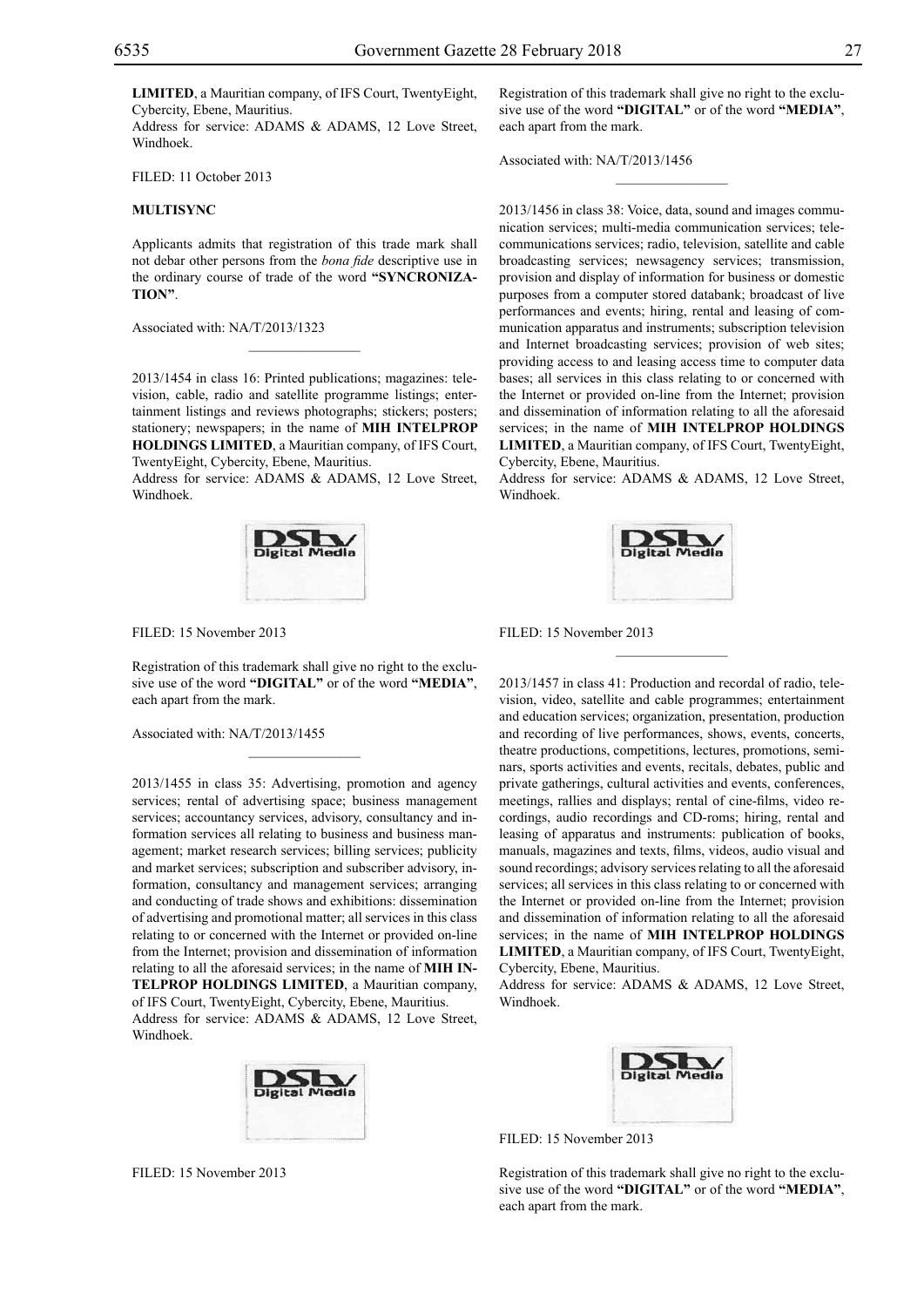Associated with: NA/T/2013/1458

2013/1458 in class 42: Offering for sale and the sale of goods in the retail and wholesale trade; clubs, restaurants, bars, cafeterias; information services; providing access to and leasing access time to computer data bases; computer rental; installation and maintenance of computer software: computer programming and computer design services; all services in this class relating to computers, computing apparatus and equipment, computer programming and computer design; design, drawing and commissioned writing services for the compilation of web pages on the Internet; creating and maintaining web sites; hosting the web sites of others; all services in this class relating to or concerned with the Internet or provided online from the Internet; all services in this class relating to accommodation and travel; in the name of **MIH INTELPROP HOLDINGS LIMITED**, a Mauritian company, of IFS Court, TwentyEight, Cybercity, Ebene, Mauritius.

 $\frac{1}{2}$ 

Address for service: ADAMS & ADAMS, 12 Love Street, Windhoek.



FILED: 15 November 2013

Registration of this trademark shall give no right to the exclusive use of the word **"DIGITAL"** or of the word **"MEDIA"**, each apart from the mark.

 $\frac{1}{2}$ 

Associated with: NA/T/2013/1453

2014/1012 in class 36: Insurance and financial; accident insurance underwriting, brokerage for hire-purchase; credit and cash card services; financial information; financing services: issuance of credit cards; used automobiles appraisals; insurance of motor vehicles; providing of comprehensive warranty service for motor vehicles and parts thereof; extended warranty insurance services; factoring; lending against security; loans [financing automobiles lease financing; in the name of **NISSAN JIDOSHA KABUSHIKI KAISHA (ALSO TRADING AS NISSAN MOTOR CO., LTD)**, a corporation organised and existing under the laws of Japan, of No. 2, Takara-cho, Kanagawa-ku, Yokohama-shi, Kanagawaken, Japan. Address for service: ADAMS & ADAMS, 12 Love Street, Windhoek.



Filed: 19 August 2014

Associated with: NA/T/2011/259

2014/918 in class 9: Integrated circuits, computer hardware and software for signal processing in wireless communication apparatus, modems, consumer electronics devices, portable media devices, mobile gaming devices, mobile telephones, smart phones computer tablets, handheld computers, and pocket computing devices; modems and amplifiers, signal compression and decompression instruments, voice coders

 $\frac{1}{2}$ 

and decoders, namely, vocoders, and signal compression and decompression software and technical manuals sold as a unit therewith; computer hardware and software for electronic multimedia content protection; mobile application software; software in the nature of a mobile application for discovering, organizing, sharing, connecting, playing and accessing video games; downloadable software in the nature of a mobile application for retrieving and displaying articles, videos, and other news related to video games; computer programs and software for communication devices; computer software and programs enabling users of communication devices to simultaneously access databases and global computer networks; computer software enabling transfer of data between mobile communication apparatus; mobile communication terminals, including voice and data communication devices, used in terrestrial or satellite-based communications systems; telecommunications and data networking hardware, namely devices for transporting and aggregating voice, data, and video communications across multiple network infrastructures and communications protocols; electronic devices, namely, computer hardware for accessing global computer and communication networks; computer programs and software; computer monitors, modems, decoders, tablet computers, handheld computers, and parts, components and fittings for the above goods; wireless communication apparatus, namely, modems, cellular telephones, mobile telephones, smart phones, wireless local loop telephones and personal communication services (PCS) handsets, and component parts and instruction manuals sold as a unit therewith; radio frequency (RE) and intermediate frequency (IF) transceiver circuit assemblies, and analog and digital signal processing circuit assemblies for wireless communication apparatus; in the name of **QUALCOMM INCORPORATED**, a Delaware corporation, of 5775 Morehouse Drive, San Diego, CA 92121-1714, United States of America.

Address for service: ADAMS & ADAMS, 12 Love Street, Windhoek.



Filed: 7 August 2014

2014/1158 in class 5: Nutritional supplements in liquid form; in the name of **MONSTER ENERGY COMPANY**, a Delaware corporation, of 1 Monster Way, Corona, California 92879, United States of America.

 $\frac{1}{2}$ 

Address for service: ADAMS & ADAMS, 12 Love Street, Windhoek.

FILED: 25 September 2014

## **RIPPER**

Associated with NA/T/2014/1159

2014/1159 in class 32: Non-alcoholic beverages; in the name of **MONSTER ENERGY COMPANY**, a Delaware corporation, of 1 Monster Way, Corona, California 92879, United States of America.

 $\frac{1}{2}$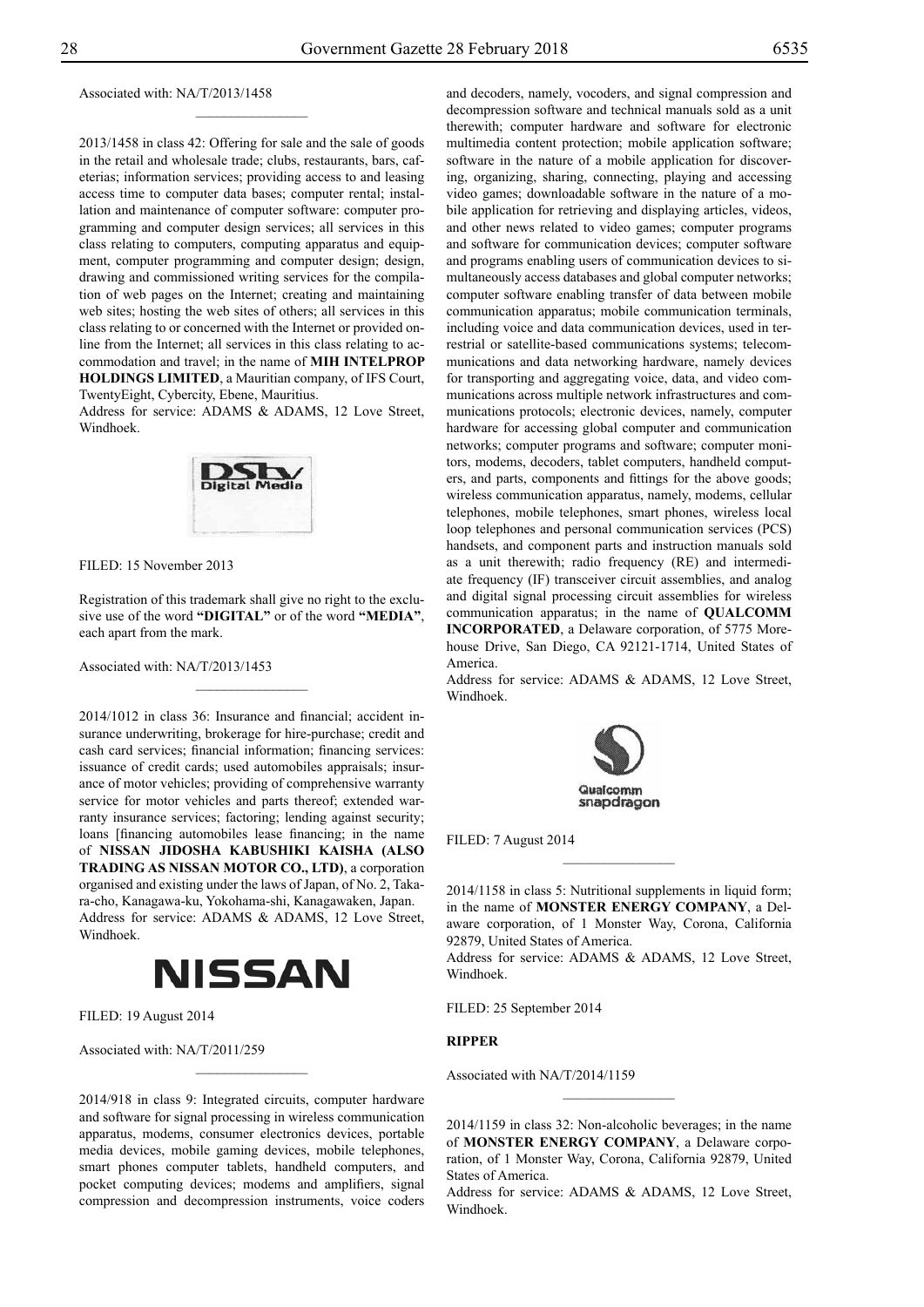FILED: 25 September 2014

## **RIPPER**

Associated with: NA/T/2014/1158

2014/590 in class 8: Leather and imitations of leather, and articles made from these materials and not included in other classes; skins, hides; trunks and travelling bags; umbrellas, parasols and walking sticks, whips, harness and saddlery; in the name of **WSM OPERATIONS HOLDING COMPANY LIMITED**, a Nevis, Leeward Islands company, of Canada

 $\mathcal{L}=\mathcal{L}^{\mathcal{L}}$ 

Court Upland Road, St. Peter Port, Guernsey, Channel Islands, Canada.

Address for service: ADAMS & ADAMS, 12 Love Street, Windhoek.

Filed: 12 June 2014

#### **studio.w**

Registration of this trade mark shall give no right to the exclusive use of the letter **"W"** separately and apart from mark

Associated with: NA/T/2014/591

2014/591 in class 20: Furniture, mirrors, picture frames; articles (not included in other classes) of wood, cork, reeds, cane, wicker, horn, bone, ivory, whalebone, shell, amber, motherof-pearl, meerschaum, celluloid, substitutes for all these materials, or of plastics; in the name of **WSM OPERATIONS HOLDING COMPANY LIMITED** a Nevis, Leeward Islands company, of Canada Court Upland Road, St. Peter Port, Guernsey, Channel Islands, Canada.

Address for service: ADAMS & ADAMS, 12 Love Street, Windhoek.

Filed: 12 June 2014

#### **studio.w**

Registration of this trade mark shall give no right to the exclusive use of the letter **"W"** separately and apart from mark.

 $\mathcal{L}=\mathcal{L}^{\mathcal{L}}$ 

Associated with: NA/T/2014/592

2014/593 in class 24: Tissues (piece-goods); bed and table covers; textile articles not included in other classes; in the name of **WSM OPERATIONS HOLDING COMPANY LIMITED**, a Nevis, Leeward Islands company, of Canada Court Upland Road, St. Peter Port, Guernsey, Channel Islands, Canada. Address for service: ADAMS & ADAMS, 12 Love Street, Windhoek.

Filed: 12 June 2014

#### **studio.w**

Registration of this trade mark shall give no right to the exclusive use of the letter **"W"** separately and apart from mark

 $\mathcal{L}=\mathcal{L}^{\mathcal{L}}$ 

Associated with: NA/T/2014/594

2014/594 in class 25: Clothing, including boots, shoes and slippers; in the name of **WSM OPERATIONS HOLDING COMPANY LIMITED**, a Nevis, Leeward Islands company, of Canada Court Upland Road, St. Peter Port, Guernsey, Channel Islands, Canada.

Address for service: ADAMS & ADAMS, 12 Love Street, Windhoek.

Filed: 12 June 2014

**studio.w**

Registration of this trade mark shall give no right to the exclusive use of the letter **"W"** separately and apart from mark

 $\frac{1}{2}$ 

Associated with: NA/T/2014/590

2015/2020 in class 35: Advertising; business management; business administration; office functions; offering for sale and the sale of goods in the retail and wholesale-trade; in the name of **BON HOLDINGS PROPRIETARY LIMITED**, a South African company, of The Courtyard, Building 2, First Level, Central Park, Century City, 7441, Republic of South Africa. Address for service: ADAMS & ADAMS, 12 Love Street, Windhoek.

Filed: 17 September 2015

#### **BON HOTELS**

Registration of this trademark shall give no right to the exclusive use of the word **"HOTELS"**, separately and apart from the mark.

Associated with: NA/T/2015/2017 and NA/T/2015/2021

2015/2021 in class 39: Transport; packaging and storage of goods; travel arrangement; transport of travellers; transport and travel reservation and information services for travellers; sightseeing (tourism) services; arranging of tours; in the name of **BON HOLDINGS PROPRIETARY LIMITED**, a South African company, of The Courtyard, Building 2, First Level, Central Park, Century City, 7441, Republic of South Africa. Address for service:. ADAMS & ADAMS, 12 Love Street, Windhoek.

Filed: 17 September 2015

#### **BON HOTELS**

Registration of this trademark shall give no right to the exclusive use of the word **"HOTELS"**, separately and apart from the mark,

 $\frac{1}{2}$ 

Associated with: NA/T/2015/2022

2015/2022 in class 42: Services for providing food and drink; restaurants, bars, catering services; temporary accommodation; hotel services; in the name of **BON HOLDINGS PRO-PRIETARY LIMITED**, a South African company, of The Courtyard, Building 2, First Level, Central Park, Century City, 7441, Republic of South Africa.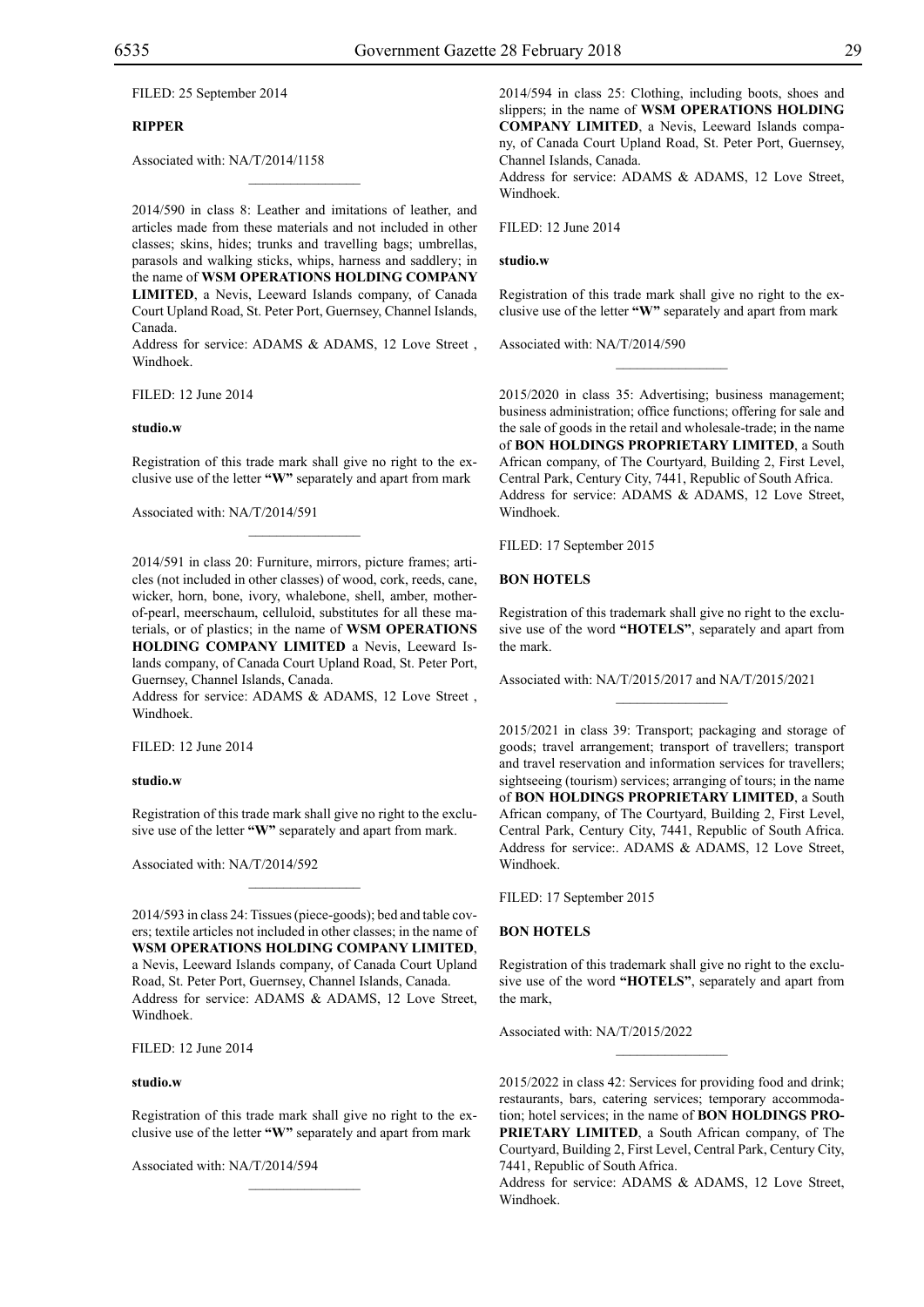Filed: 17 September 2015

## **BON HOTELS**

Registration of this trademark shall give no right to the exclusive use of the word **"HOTELS"**, separately and apart from the mark.

 $\overline{\phantom{a}}$  , where  $\overline{\phantom{a}}$ 

Associated with: NA/T/2015/2020

2015/2359 in class 35: Advertising; business management; business administration; office functions; facilitation of commercial and business transaction, including those conducted online via the Internet or computer network, or by telephone or cellular telephone; business strategy service; business appraisal and analysis services; database management services; provision of business and commercial advice and information provided by telephone or provided on-line from a computer database, computer network, global computer network or the Internet; business planning; business appraisals; business management assistance; business support accounting; economic forecasting and analysis for business purposes; profit and cash flow forecasting, analysis and planning, all being economic forecasting services; personnel management and employment consultancy; database management services, data processing, data verification and file management; computerised business information storage and retrieval; credit card registration services; procurement of goods and services on behalf of businesses; purchasing of goods and services for other business; business administration services for processing of sale and transactions made on a global computer network or the Internet; the bringing together, for the benefit of others, of a variety of goods including but not limited to, business equipment, enabling customers to conveniently view and purchase those goods from a computer network website or an Internet website; offering for sale and the sale of goods in the retail and wholesale trade; customer loyalty reward schemes, customer care services; advisory, consultancy, information and helpline services relating to all of the aforesaid services ancillary or related to the aforementioned all in class 35; in the name of **THE STANDARD BANK OF SOUTH AFRICA LIMITED**, a company incorporated in South Africa, of 5 Simmonds Street, Johannesburg, 2001, Gauteng, Republic of South Africa.

Address for service: ADAMS & ADAMS, 12 Love Street, Windhoek.



Filed: 22 October 2015

2015/2235 in class 12: Vehicles; apparatus for locomotion by land, air or water, including parts, fittings and accessories; Bicycles, including parts, fittings and accessories; in the name of **HARWOOD LIMITED**, a Mauritian company, of C/o Minerva Fiduciary Services (Mauritius) Limited, Suite 2004, Level 2, Alexander House, 35 Cybercity, Ebene, Mauritius. Address for service: ADAMS & ADAMS, 12 Love Street, Windhoek.

 $\frac{1}{2}$ 



Filed: 9 October 2015

The mark is limited to the colours: red and "BLUE" substantially as shown on the representation affixed to the form of application.

 $\frac{1}{2}$ 

2015/2294 in class 4: Oils and oil based fluids for engines and transmissions; oils, greases and lubricants; in the name of **GENERAL MOTORS LLC**, a Delaware corporation, of 300 Renaissance Center, Detroit, Michigan 48265-3000, United States of America.

Address for service: ADAMS & ADAMS, 12 Love Street, Windhoek.



Filed: 16 October 2015

2015/670 in class 14: Articles made of precious metals or coated therewith; Jewellery; charms; brooches; cufflinks; decorative pins; tie pins; badges; medallions; medals; none of the aforesaid being fine jewellery; cases for jewellery and jewels; trophies; ornaments and ornamental figures; keyrings; mobile phone accessories; parts and fittings for all the aforesaid goods; in the name of **CHANEL LIMITED**, a British company, of Queensway, Crodon, Surrey CR9 4DL, United Kingdom.

 $\frac{1}{2}$ 

Address for service: ADAMS & ADAMS, 12 Love Street, Windhoek.



Filed: 24 April 2015

Registration of this trade mark shall give no right to the exclusive use of the letter **"C"**, separately and apart from the mark.

 $\frac{1}{2}$ 

Associated with NA/T/2015/669

2015/2991 in class 32: Beers; in the name of **DGB (PRO-PRIETARY) LIMITED**, a South African company No. 05/21311/07, of 724 16th Road, Randjespark, Midrand, Gautang, Republic of South Africa.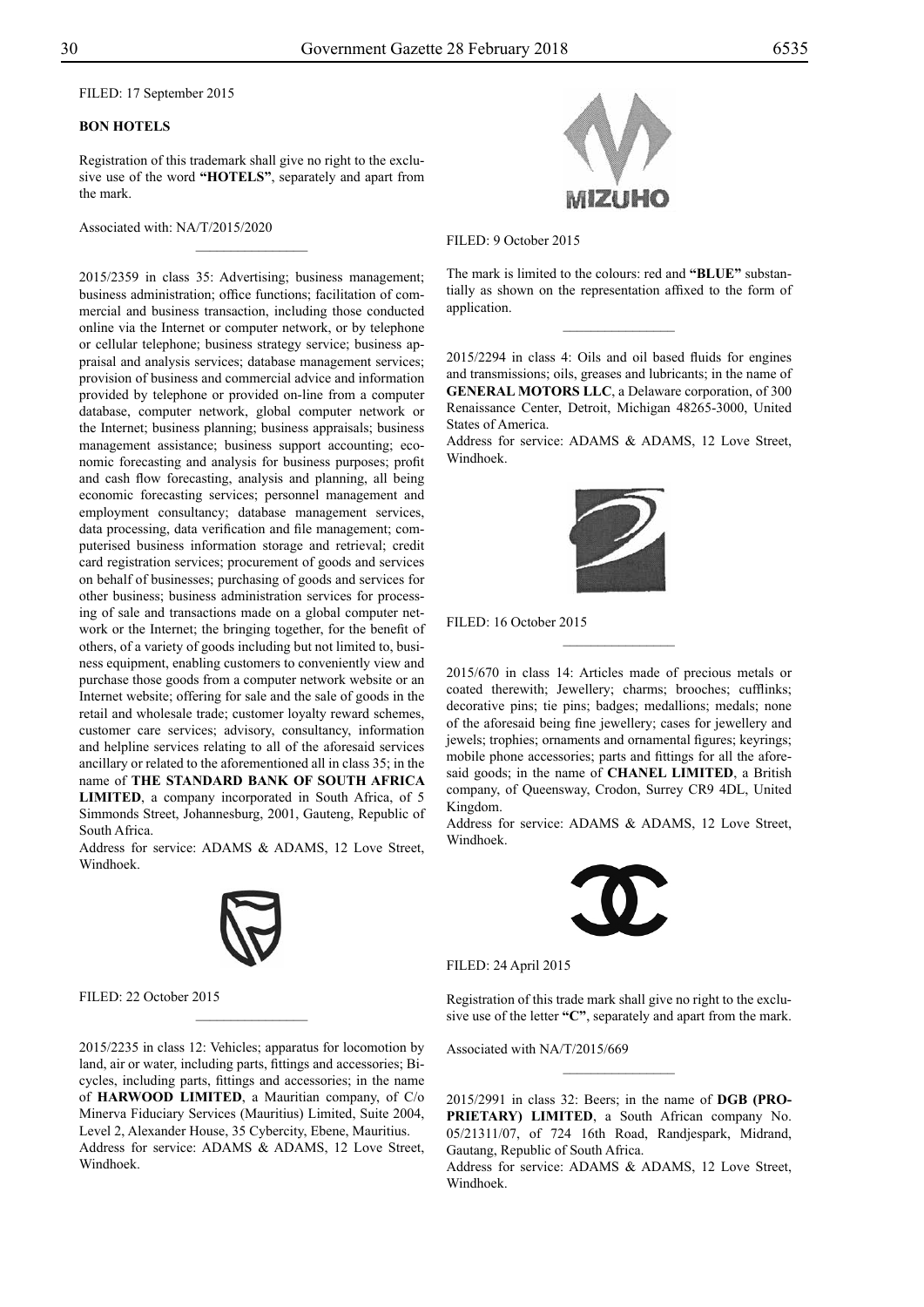FILED: 14 December 2015

## **THE RED ROCK BREWING COMPANY**

Registration of this trade mark shall give no right to the exclusive use of the phrase **"BREWING COMPANY"** separately and apart from the mark.

 $\mathcal{L}=\mathcal{L}^{\mathcal{L}}$ 

2015/256 in class 25: Clothing, footwear, headgear; in the name of **DICK WHITTINGTON SHOES (PROPRIE-TARY) LIMITED**, a South African company, of Old Main Road, Plessislaer, Pietermaritzburg, KwaZulu/Natal, Republic of South Africa.

Address for service: ADAMS & ADAMS. 12 Love Street, Windhoek.



FILED: 27 February 2015

Registration of this trademark shall give no right to the exclusive use of the word **"CRUCIAL"** or of the word **"GEAR"**  separately and apart from the mark,

Registration of this trademark shall give no right to the exclusive use of a **"STAR"** device as such and otherwise than shown in the representation of the mark as shown on the application, and apart from the mark.

 $\overline{\phantom{a}}$  , where  $\overline{\phantom{a}}$ 

2015/611 in class 3: Cosmetics, lipsticks, foundation for the face and neck, mascara, eye liner, eye shadow; eau de perfume, eau de toilette, bath and body lotion, bath and shower gel, antiperspirant for use on the human body, hair and body shampoo, body powder; in the name of **AVON PRODUCTS, INC.**, a New York corporation, of 777 Third Avenue, New York, NY, 10017, United States of America.

Address for service: ADAMS & ADAMS, 12 Love Street, Windhoek.

Filed: 24 April 2015

## **AVON ALPHA**

Associated with: NA/T/2015/220 and NA/T/2015/612

 $\mathcal{L}=\mathcal{L}^{\mathcal{L}}$ 

2015/15 in class 7: Equipment for use in construction and earth moving including bulldozers; fork lifts; excavators; compact excavators, compaction, loaders, including skid steer loaders and track loaders, wheel loaders, compact wheel loaders, loader backhoes, tractor loaders, track loaders, tool carriers; engines thereof and parts thereof; and machine couplings and transmissions for machinery and parts thereof; farm machinery; agricultural harvesting equipment, including round and rectangular hay balers, combine headers, forage harvesters, combines, sugar cane harvesters, cotton pickers, corn pickers, windrowers, industrial loaders, forage blowers, feed grinders and mixers, mowers, mower-conditioners, side delivery rakes, rotary rakes and tedders, windrowers and windrow inverters, plows, tillers, grain drills, flex hoe air drills, precision disk drills, planters, cultivators, tillage and disk harrows, diesel engines and power generators for agricultural machinery and replacement parts thereof; mechanical engine parts for tractors- and material handling equipment, including telescopic handlers, manure spreaders, bale movers and carriers, and wagons and fertilizer distributors and spreaders; sprayers, floaters, air carts and replacement parts thereof; marine engines for recreational water craft, working boats, passenger boats and boats for use in offshore oil drilling activities; agricultural engines for use in tractors, harvesting machines and agricultural pump set applications: engines for use in construction equipment; generating sets with engines for use in stationary or mobile generating sets for generating electricity for prime and standby applications and carburetors for internal combustion engines; power generators and related spare parts and components thereof; in the name of **CNH INDUSTRIAL N.V,** Incorporated in The Netherlands, of Cranes Fan Road Basildon, Essex SS14 3AD, United Kingdom.

Address for service: ADAMS & ADAMS, 12 Love Street, Windhoek.



Filed: 13 January 2015

Registration of this trademark shall ïgive no right to the exclusive use of the word **"INDUSTRIAL"**, separately and apart from the mark.

 $\frac{1}{2}$ 

Associated with NA/T/2015/8 and T/2015/16

2015/16 in class 12: Agricultural tractors, industrial tractors and utility terrain vehicles and structural parts thereof; vehicles; apparatus for locomotion by land or water; vehicles by land, including buses, trucks, vans, commercial vehicles and related components; engines and land vehicles; vehicles by water, including amphibious landing craft; engines for water vehicles; and structural parts thereof; in the name of **CNH IN-DUSTRIAL N.V.**, Incorporated in The Netherlands, of Cranes Farm Road Basildon, Essex SS14 3AD, United Kingdom. Address for service: ADAMS & ADAMS, 12 Love Street, Windhoek.



FILED: 13 January 2015

Registration of this trademark shall give no right to the exclusive use of the word **"INDUSTRIAL"**, separately and apart from the mark.

 $\frac{1}{2}$ 

Associated with: NA/T/2015/15

2015/0626 in class 9: Scientific, nautical, surveying, photographic, cinematographic, optical, weighing, measuring, signalling, checking (supervision), life-saving and teaching apparatus and instruments; downloadable publications; apparatus and instruments for conducting, switching, transforming, accumulating, regulating or controlling electricity; apparatus for recording, transmission or reproduction of sound or images;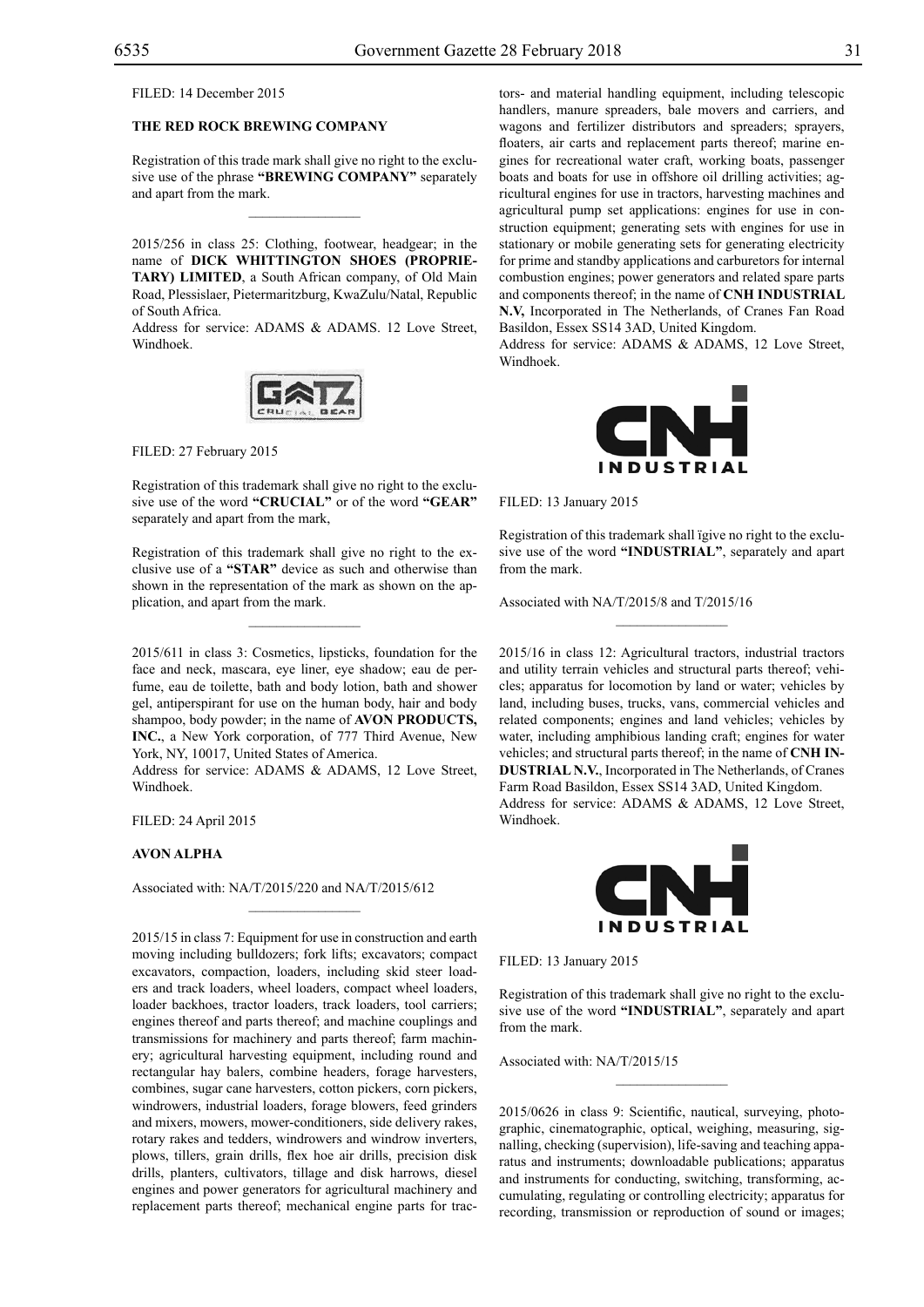magnetic data carriers, recording discs; smart cards, encoded magnetic cards, credit cards, customer loyalty cards; automatic vending machines and mechanisms for coin-operated apparatus; cash registers, calculating machines, data processing equipment, computers; computer software, in the name of **WSM OPERATIONS HOLDING COMPANY LIMITED**, a Nevis, Leeward Islands company of Canada Court Upland

Road, St. Peter Port, Guernsey, Channel Islands. Address for service: ADAMS & ADAMS, 12 Love Street, Windhoek.

Filed: 24 April 2015

## **MY SCHOOL MY VILLAGE MY PLANET**

Registration of this trademark shall give no right to the exclusive use of the word **"SCHOOL"**, separately and apart from the mark.

 $\frac{1}{2}$ 

Associated with: NA/T/2015/0627 and 2015/0621

2015/0627 in class 16: Paper, cardboard and goods made from these materials, not included in other classes; printed matter; bookbinding material; photographs; stationery; adhesives for stationery or household purposes; artists' materials; paint brushes; typewriters and office requisites (except furniture); instructional and teaching material (except apparatus); plastic materials for packaging (not included in other classes); printers type; printing blocks, in the name of **WSM OPERA-TIONS HOLDING COMPANY LIMITED**, a Nevis, Leeward Islands company of Canada Court Upland Road, St. Peter Port, Guernsey, Channel Islands.

Address for service: ADAMS & ADAMS, 12 Love Street, Windhoek.

Filed: 24 April 2015

#### **MY SCHOOL MY VILLAGE MY PLANET**

Registration of this trademark shall give no right to the exclusive use of the word **"SCHOOL"**, separately and apart from the mark.

 $\overline{\phantom{a}}$  , where  $\overline{\phantom{a}}$ 

Associated with: NA/T/2015/0628

2015/0628 in class 35: Advertising; business management; business administration; office functions; offering for sale and the sale of goods in the retail and wholesale trade; management, organisation and operation of customer loyalty, incentive or promotional schemes; loyalty card services, loyalty scheme services, in the name of **WSM OPERATIONS HOLDING COMPANY LIMITED**, a Nevis, Leeward Islands company of Canada Court Upland Road, St. Peter Port, Guernsey, Channel Islands.

Address for service: ADAMS & ADAMS, 12 Love Street, Windhoek.

Filed: 24 April 2015

## **MY SCHOOL MY VILLAGE MY PLANET**

Registration of this trademark shall give no right to the exclusive use of the word **"SCHOOL"**, separately and apart from the mark.

Associated with: NA/T/2015/0629

2015/0629 in class Insurance; financial affairs; monetary affairs; real estate affairs; issuing of tokens of value in relation to customer loyalty schemes; charitable fundraising services, in the name of **WSM OPERATIONS HOLDING COMPA-NY LIMITED**, a Nevis, Leeward Islands company of Canada Court Upland Road, St. Peter Port, Guernsey, Channel Islands. Address for service: ADAMS & ADAMS, 12 Love Street, Windhoek.

 $\frac{1}{2}$ 

Filed: 24 April 2015

## **MY SCHOOL MY VILLAGE MY PLANET**

Registration of this trademark shall give no right to the exclusive use of the word **"SCHOOL"**, separately and apart from the mark.

 $\frac{1}{2}$ 

Associated with: NA/T/2015/0626

2015/1574 in class 29: Meat, fish, poultry and game; meat extracts; preserved, frozen, dried and cooked fruits and egetables; jellies, jams, compotes; eggs; milk and milk products; edible oils and fats; including beverages comprising a mixture of milk and fruit juice; in the name of **CLOVER S.A. (PROPRIETARY) LIMITED**, a South African company, of Clover Park, 200 Constantia Drive, Constantia Kloof, Roodepoort, Gauteng, Republic of South Africa.

Address for service: ADAMS & ADAMS, 12 Love Street, Windhoek.

FILED: 7 August 2015

#### **NOTHING SMOOOTHER**

Applicant admits that registration of this trade mark shall not debar other persons from the *bona fide* descriptive use in the ordinary course of trade of the word **"SMOOTHER"**.

 $\frac{1}{2}$ 

Associated with: NA/T/2015/1575

2015/1575 in class 30: Coffee, tea, cocoa and artificial coffee; rice; tapioca and sago; flour and preparations made from cereals; bread, pastry and confectionery; ices; sugar, honey, treacle; yeast, baking-powder; salt; mustard; vinegar, sauces (condiments); spices; ice; including ice cream, sorbet and frozen confections; in the name of **CLOVER S.A. (PROPRI-ETARY) LIMITED**, a South African company, of Clover Park, 200 Constantia Drive, Constantla Kloof, Roodepoort, Gauteng, Republic of South Africa.

Address for service: ADAMS & ADAMS, 12 Love Street, Windhoek.

Filed: 7 August 2015

## **NOTHING SMOOOTHER**

Applicant admits that registration of this trade mark shall not debar other persons from the *bona fide* descriptive use in the ordinary course of trade of the word **"SMOOTHER"**.

 $\frac{1}{2}$ 

Associated with: NA/ T/2015/1576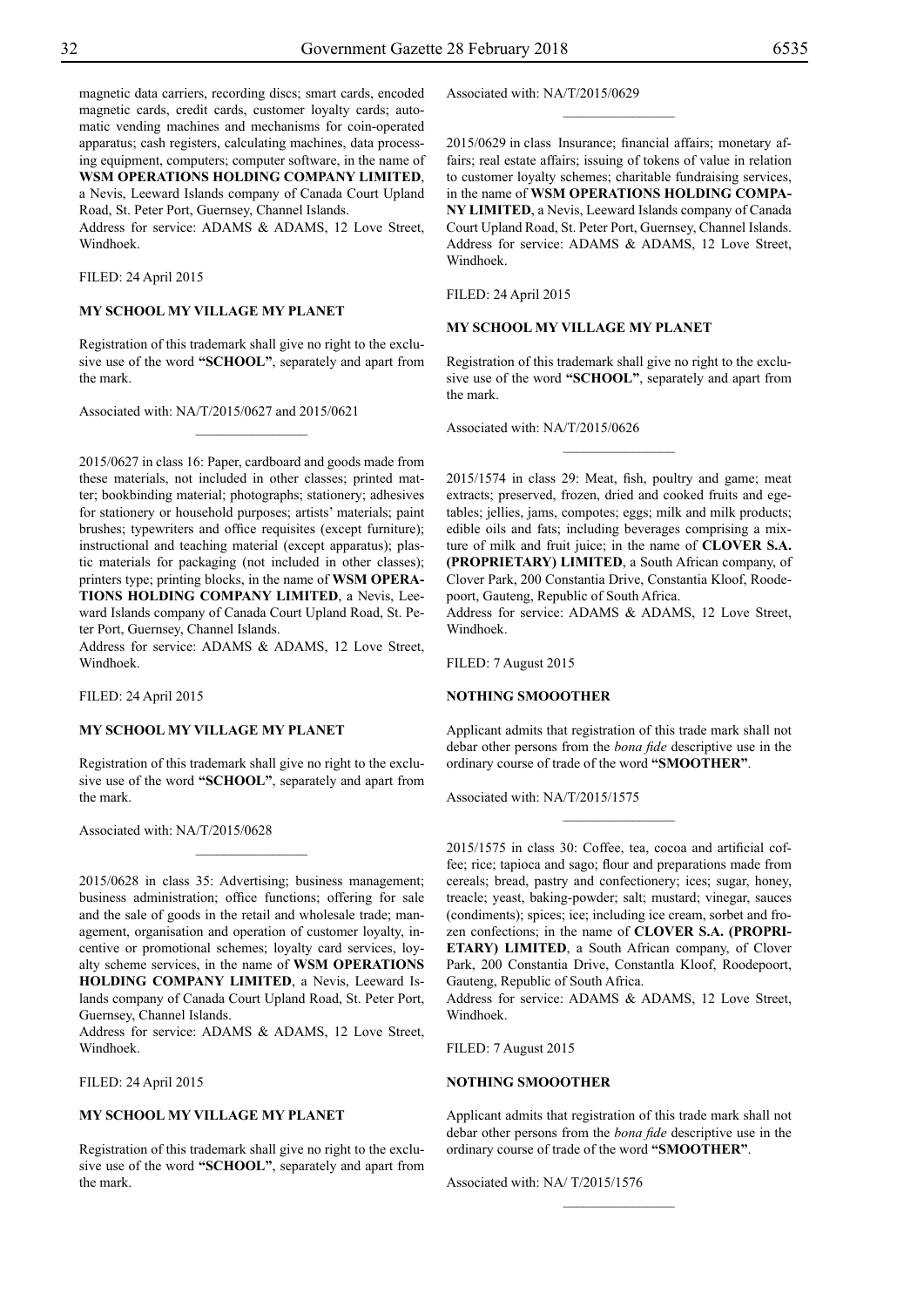2015/1576 in class 32: Beers; mineral and aerated waters and other non-alcoholic beverages, fruit beverages and fruit juices; syrups and other preparations for making beverages; including beverages comprising a mixture of milk and fruit juices; in the name of **CLOVER S.A. (PROPRIETARY) LIMITED**, a South African company, of Clover Park, 200 Constantla Drive, Constantia Kloof, Roodepoort, Gauteng, Republic of South Africa.

Address for service: ADAMS & ADAMS, 12 Love Street, Windhoek.

Filed: 7 August 2015

## **NOTHING SMOOOTHER**

Applicant admits that registration of this trade mark shall not debar other persons from the *bona fide* descriptive use in the ordinary course of trade of the word **"SMOOTHER"**.

 $\mathcal{L}=\mathcal{L}^{\mathcal{L}}$ 

Associated with: NA/T/2015/1574

2012/416 in class 9: Scientific, nautical, isurveying, electric, photographic, cinematographic, optical, weighing, measuring, signalling, checking (supervision), life-saving and teaching apparatus and instruments; apparatus for recording, transmission or reproduction of sound or images; magnetic data carriers, recording discs; automatic vending machines and mechanisms for coin-operated apparatus: cash registers, calculating machines, data processing equipment and computers; fire-extinguishing apparatus; printers; facsimiles; scanners; multifunction devices for use in copying, printing, scanning, video capturing and transmitting documents and images; drum units; label printing machines; stamp making machines; apparatus for network communication including network routers; apparatus for displaying information; apparatus for recording, transmission or reproduction of sound or images including portable digital (electronic) devices; head-mounted displays; batteries; network communication equipments; cameras including digital cameras and video cameras; microphones; speakers; network servers; computer software and programs; media recorded with computer program; speakerphones; photo-copying machines; and parts and fittings for all the aforesaid goods; in the name of **BROTHER INDUSTRIES, LTD.**, a Corporation organised and existing under the laws of Japan, of 15-1 Naeshirocho, Mizuho-ku, Nagoya-shi, 4674561, Japan.

Address for service: ADAMS & ADAMS, 12 Love Street, Windhoek.



 $\mathcal{L}=\mathcal{L}^{\mathcal{L}}$ 

Filed: 22 March 2012

2013/1584 in class 35: Advertising; business management; business administration; office functions; offering for sale and the sale of goods in the retail and wholesale trade in the name of **CASHBUILD MANAGEMENT SERVICES (PTY) LIMITED,** a South African company, of cnr. Aeroton and Aerodrome Roads, Aeroton, Gauteng, Republic of South Africa.

Address for service: ADAMS & ADAMS, 12 Love Street, Windhoek.

## CashbuildDIY

FILED: 13 December 2013

Registration of this trademark shall give no right to the exclusive use of the word **"CASH"** and the abbreviation **"DIY"**, separately and apart from the mark.

 $\frac{1}{2}$ 

Associated with: NA/T/2012/350

2015/2122 in class 42: Technical, technological, advisory, geological, engineering and computer services and all other, services included in this class concerned with or relating to blasting operations, explosives and mining; in the name **AEL MINING SERVICES LIMITED**, a South African company, of AECI Place, 24 The Woodlands, Woodlands Drivie Woodmead, Sandton, Gauteng, Republic of South Africa.

Address for service: ADAMS & ADAMS, 12 Love Street, Windhoek.

Filed: 30 September 2015

#### **SIMPLEXITY**

Associated with: NA/T/2015/2120

2015/2121 in class 13: Ammunition and projectiles; explosives; in the name of **AEL MINING SERVICES LIMITED**, a South African company, of AECI Place, 24 The Woodlands, Woodlands Drive, Woodmead, Sandton, Gauteng, Republic of South Africa. Address for service:. ADAMS & ADAMS, 12 Love Street, Windhoek.

 $\frac{1}{2}$ 

FILED: 30 September 2015

## **SIMPLEXITY**

Associated with: NA/T/2015/2122

2015/2120 in class 9: Electronic detonator (including electronic delay detonator) systems and control for such systems including computer software programs and computer peripherals for controlling blasting operations in the mining Industry; equipment and systems relating to blasting operations; explosives and the mining industry; in the name of **AEL MINING SERVICES LIMITED**, a South African company, of AECI Place, 24 The Woodlands, Woodlands Drive, Woodmead, Sandton, Gauteng, Republic of South Africa. Address for service: ADAMS & ADAMS, 12 Love Street, Windhoek.

 $\frac{1}{2}$ 

FILED: 30 September 2015

#### **SIMPLEXITY**

Associated with: NA/T/2015/2121

2015/696 in class 1: Chemicals for use in Industry; chemicals for use in agriculture, horticulture and forestry: unprocessed artificial resins, unprocessed plastics; fire extinguishing compositions; tempering and soldering preparations; adhesives; cement for repairs; anti-freeze: coolants; conditioners for cool-

 $\overline{\phantom{a}}$  , where  $\overline{\phantom{a}}$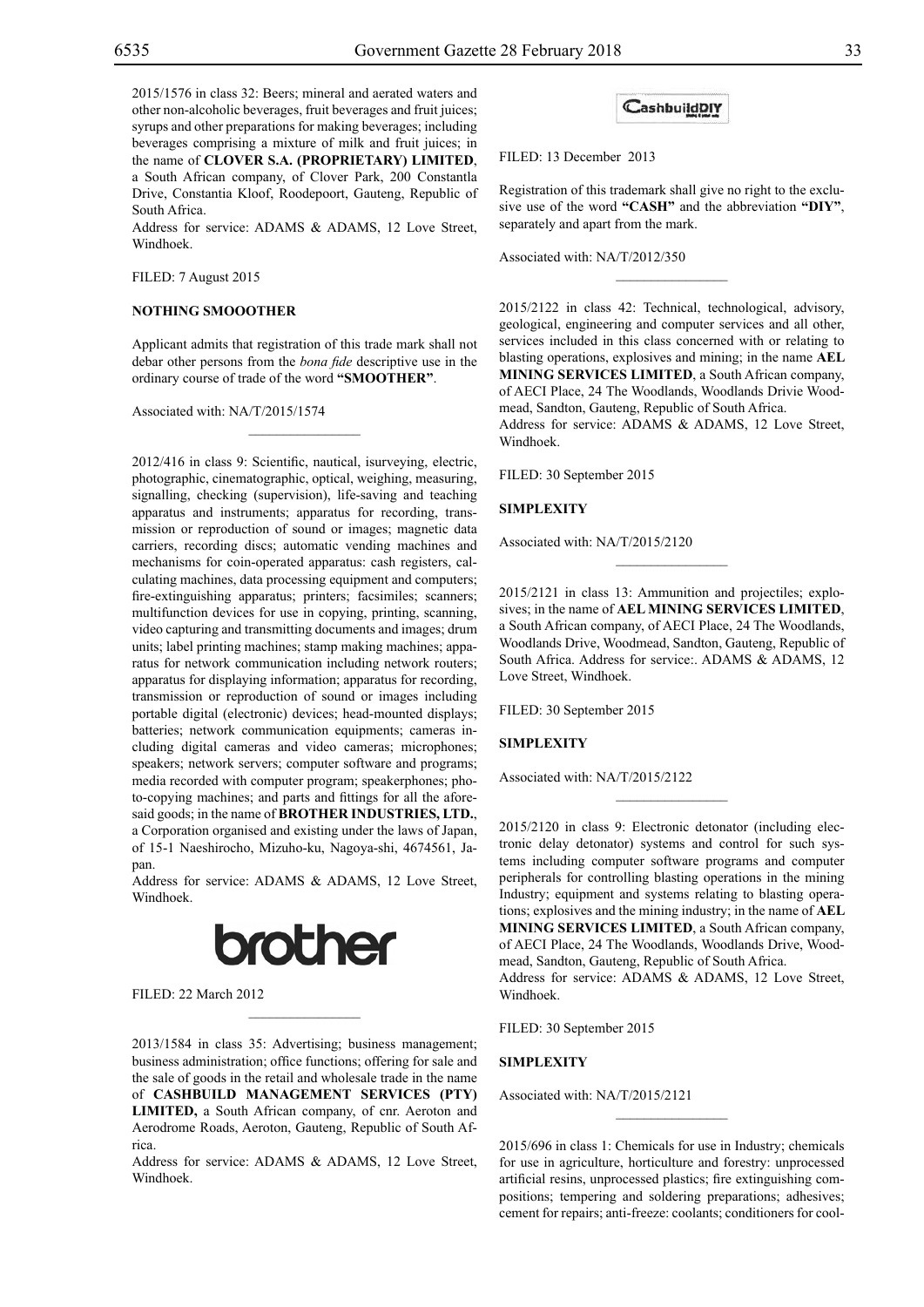ing systems; cleaners for cooling systems; sealants; chemical preparations for locking screw threads; battery fluids; colour brightening chemicals; filtering materials; hydraulic materials; fuel additives; compositions for repairing vehicle tyres; gasket making materials; artificial and syntetic resins; in the name of **CATERPILLAR (QINGZHOU) LTD.**, a limited company of the People's Republic of China, of No. 12999 Nanhuan

Road, Qingzhou City, Shandong Province, Peoples Republic of China.

Address for service: ADAMS & ADAMS, 12 Love Street, Windhoek.



Filed: 5 May 2015

Associated with: NA/T/2015/698 and NA/T/2010/462

 $\frac{1}{2}$ 

2015/697 in class 4: Greases, lubricants, oils, and fluid additives for engines, compressors, generators, pumps, and vehicles; greases, lubricants, oils, and fluid additives for machines, machine tools, and parts therefor, for use in agriculture, compaction, construction, demolition, earth conditioning, earth contouring, earth moving, forestry, landscaping, lifting, marine propulsion, material handling, mining, mulching, oil and gas distribution, oil and gas exploration, oil and gas production, paving, pipelaying, power generation, road building and repair, site preparation and remediation, tunnel boring, and vegetation management; In the name of **CATERPILLAR (QINGZHOU) LTD.**, a limited company of the People's Republic of China, of No. 12999 Nanhuan Road, Qingzhou City, Shandong Province, Peoples Republic of China.

Address for service: ADAMS & ADAMS, 12 Love Street, Windhoek.



 $\overline{\phantom{a}}$  , where  $\overline{\phantom{a}}$ 

Filed: 5 May 2015

Associated with: NA/T/2015/696

2015/698 in class 9: Computer hardware; computer software for testing, monitoring, and operating vehicles, engines, equipment, machines, machine tools, and parts therefor, for use in agriculture, compaction, construction, demolition, earth conditioning, earth contouring, earth moving, forestry, landscaping, lifting, marine propulsion, material handling, mining, mulching; computer software for testing, monitoring, and operating vehicles, engines, equipment, machines, machine tools, and parts therefor, for use in oil and gas distribution, oil and gas exploration, oil and gas production, paving, pipelaying, power generation, road building and repair, site preparation and remediation, tunnel boring, and vegetation management; computer software in the field of statistical analysis, data analysis, predictive analysis, and job site office management and planning; computer software for selecting delivery location and tracking delivery status of packages, freight, and job site materials; equipment and parts therefor for locating, posi-

tioning, and controlling machines, engines, machine tools, and parts therefor, for use In agriculture, compaction, construction, demolition, earth conditioning, earth contouring, earth moving, forestry, landscaping, lifting, marine propulsion, material handling, mining, mulching; equipment and parts therefor for locating, positioning, and controlling machines, engines, machine tools, and parts therefor, for use in oil and gas distribution, oil and gas exploration, oil and gas production, paving, pipelaying, power generation, road building and repair, site preparation and remediation, tunnel boring, and vegetation management; equipment for remote operation, control, and monitoring of engines, machine tools, and parts therefor, for use in agriculture, compaction, construction, demolition, earth conditioning, earth contouring, earth moving, forestry, landscaping, lifting, marine propulsion, material handling, mining, mulching; equipment for remote operation, control, and monitoring of engines, machine tools, and parts therefor, for use in oil and gas distribution, oil and gas exploration, oil and gas production, paving, pipelaying, power generation, road building and repair, site preparation and remediation, tunnel boring, and vegetation management; equipment for remote operation, control, and monitoring of engines, machine tools; and parts therefor, for use in agriculture, compaction, construction, demolition, earth conditioning, earth contouring, earth moving, forestry, landscaping, lifting, marine propulsion, material handling, mining, mulching; equipment for remote operation, control, and monitoring of engines, machine tools, and parts therefor, for use in oil and gas distribution, oil and gas exploration, oil and gas production, paving, pipelaying, power generation, road building and repair, site preparation and remediation, tunnel boring, and vegetation management; electric and electronic parts for machines and equipment for use in agriculture, compaction, construction, demolition, earth conditioning, earth contouring, earth moving, forestry, landscaping, lifting, marine propulsion, material handling, mining, mulching; electric and electronic parts for machines and equipment for use in oil and gas distribution, oil and gas exploration, oil and gas production, paving, pipelaying, power generation, road building and repair, site preparation and remediation, tunnel boring, and vegetation management.; in the name of **CATERPILLAR (QINGZHOU) LTD.**, a limited company of the People's Republic of China, of No. 12999 Nanhuan Road, Qingzhou City, Shandong Province, Peoples Republic of China.

Address for service: ADAMS & ADAMS, 12 Love Street, Windhoek.



Filed: 5 May 2015

Associated with: NA/T/2015/696

2015/866 in class 7: Machines for use in the processing or preparation of food and beverage; electric culinary apparatus and machines or chopping, grating grinding, shredding, rasping, milling, pressing, crushing, cutting, slicing, kneading, emulsifying, liquefying, beating, blending, mixing or peeling food, including electric food preparation machines; electric beaters; electric mixers; electric egg mixer, electric blend-

 $\frac{1}{2}$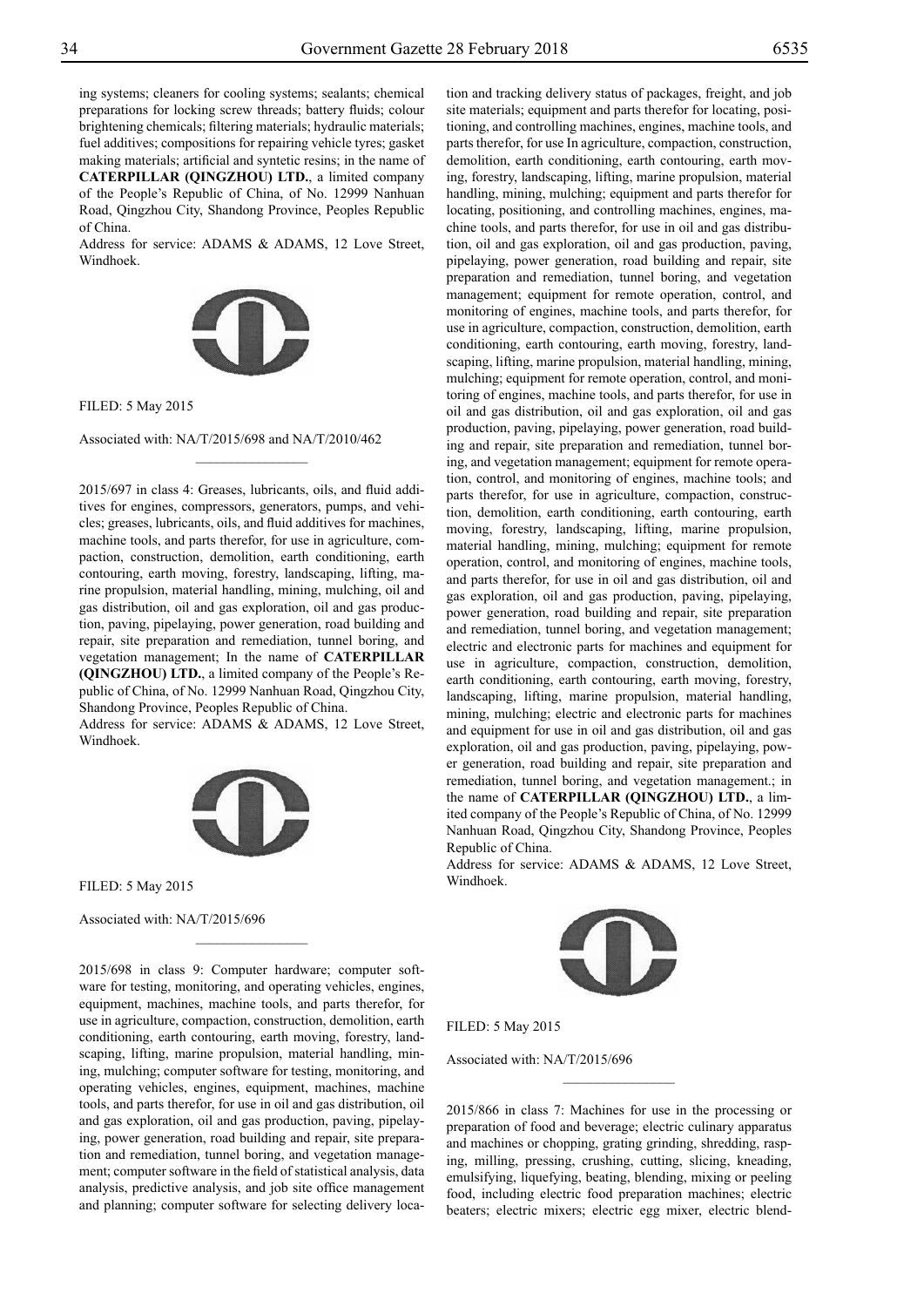ers; electric smoothie makers; aerated or carbonated beverage making machines; cold beverage making machines; soybean milk maker, machines for making tea; electric fruit presses; electric juice extractors for fruits and vegetables; centrifuges; choppers; mincers; food processors; electric slicers; electric peelers; electric knives; electric knife-sharpening machines; universal cutters; universal sharpeners; grating machines for vegetables; pasta machines; electric pasta makers; electric coffee grinders; electric coffee mills; electric spice grinders; ice-cream makers; electric can-openers; sewing machines; knitting machines; ironing machines; motors including electric motors (except for land vehicles); compressors for refrigeration and air conditioning; electrically driven pumps; condensing machines; clothes washing machines; wringing machines for laundry; dishwashing machines; compactors including food waste and rubbish compactors; disposers including waste disposers; electrical cleaning [pressure washing machines; machines for washing food; machines and machine tools; parts and fittings for all the aforesaid goods not included in other classes; in the name of **WHIRLPOOL PROPER-TIES, INC.**, a Michigan corporation, of 500 Renaissance Drive, Suite 101, Saint Joseph, Michigan 49085, United States of America.

Address for service: ADAMS & ADAMS, 12 Love StreetÑ Windhoek.

Filed: 5 June 2015

#### **KITCHENAID**

Associated with: NA/T/2015/867

2015/867 in class 8: Hand tools and implements (hand operated); cutlery; razors; including can, bottle and jar openers, it and vegetable peelers, lemon testers, fruit corers, french fry cutters; vegetable choppers, shredders and slicers; cheese planes; spiral slicers, including cheese slicers, egg slicers, mushroom slicers; pizza cutters, pizza slicers and hand- operated slicers; nut crackers not of precious metal; canape forks and spreaders; cutlery, including V and U shaped knives for garnishing foods, knife sheaths, hand operated shears (scissors), manual knife sharpeners, knives, including steel knives, utility knives, boning knives, steak knives, table knives, chef knives, butcher knives, paring knives; table cutlery [including knives, forks and spoons]; electric irons for ironing clothes; in the name of **WHIRLPOOL PROPERTIES, INC.**, a Michigan corporation, of 500 Renaissance Drive, Suite 101, Saint Joseph, Michigan 49085, United States of America.

Address for service: ADAMS & ADAMS, 12 Love Street, Windhoek.

Filed: 5 June 2015

## **KITCHENAID**

Associated with: NA/T/2015/868

2015/868 in class 9 Weighing, measuring, controlling apparatus and instruments; food scales; thermostats for food; thermostats for appliances; thermometers for ovens and rotisseries; computer software and firmware for use in the remote operation and control of home appliances, home entertainment and control systems, security systems and communication devices; home automation controls operated via a web pad, including, electric control panels for web based digital operation and control of home appliances, central home communication

 $\mathcal{L}=\mathcal{L}^{\mathcal{L}}$ 

gateway hardware for facilitating the integration of multiple communications mediums into a single communications gateway; USB flash drives; digital memory storage devices; automatic timers for use with cooking appliances; automatic timers for use with beverage makers; electric timers; thermometers for wine; computer programs related to food and cooking; data storage apparatus for pre-recorded information related to cooking, food preparation, food processing, cookware or domestic appliances; remote control devices (electronic); remote control devices for operating appliances; remote controls for operating heaters and air conditioners; alarms; temperature indicators; computer application software for mobile phones, and handheld computers, namely, software for creating custom laundry cycles, providing information on stains and other laundry issues, and providing technical assistance for use of the clothes washers; and computer application software for mobile phones, and handheld computers, namely, software for accessing digital cookbooks and cookbook recipe storage; parts and fittings for all the aforesaid goods not included in other classes; in the name of **WHIRLPOOL PROPERTIES, INC.**, a Michigan corporation, of 500 Renaissance Drive, Suite 101, Saint Joseph, Michigan 49085, United States of America. Address for service:, ADAMS & ADAMS, 12 Love Street, Windhoek.

 $\overline{\phantom{a}}$  , where  $\overline{\phantom{a}}$ 

FILED: 5 June 2015

## **KITCHENAID**

Associated with: NA/T/2015/869

2015/869 in class 11: Apparatus for cooking, heating, roasting, frying, steaming, drying, refrigerating and freezing including portable or countertop wine chillers; portable or countertop ice makers; waffle makers; portable or countertop stoves; stir-fry cookers; electric food steamers; electrically heated bain-maries; electric frying and baking pans; slow cookers; portable or countertop griddles; portable or countertop grills; portable or countertop hotplates; portable or countertop hobs; induction hobs; portable or countertop cookers; portable refrigerators; refrigerating cabinets; portable freezers; freezer cabinets; beverage cooling apparatus; ice boxes; ice machines; ice chests; portable or countertop ovens; microwave ovens; hot air cookers; rice cookers; electric food warming units; food warming drawers; pot warmers; electric deep fryers; food dehydrators; portable or countertop plate warmers; pressure cookers; baking and barbeque apparatus; portable or countertop rotisseries; roasting spits; outdoor cooking stoves; outdoor grills; barbecue tools and accessories; toasters; toaster ovens; kettles; electric hot beverage making machines; electric milk frothers; tea makers; coffee makers; espresso machines; cappuccino makers; electric water bottle; pasta cookers; electric yoghurt-makers; sorbet makers; ice cream makers; apparatus for cooking crepes; egg cookers; bread makers; sandwich makers; pizza makers; electrically heated cabinets for food; appliances including refrigerators, freezers, combination refrigerator-freezers, ice making machines; electric cooking ranges, ovens and cooktops; gas cooking ovens, ranges and cooktops; gas, electric and steam grills; exhaust hoods; temperature controlled wine cellars; electric temperature controlled sous vide oven with built-in water bath; clothes drying machines and cabinets; water heating, cooling and quality apparatus, including water supply units for dispensing cold water and ice from refrigerators; apparatus for dispensing hot, cold, boiling, sparkling and filtered water; hot water dispensers; gas and electric water heaters; water filtration units; water purifying apparatus and machines; water sterilizers; refrigerator water filtration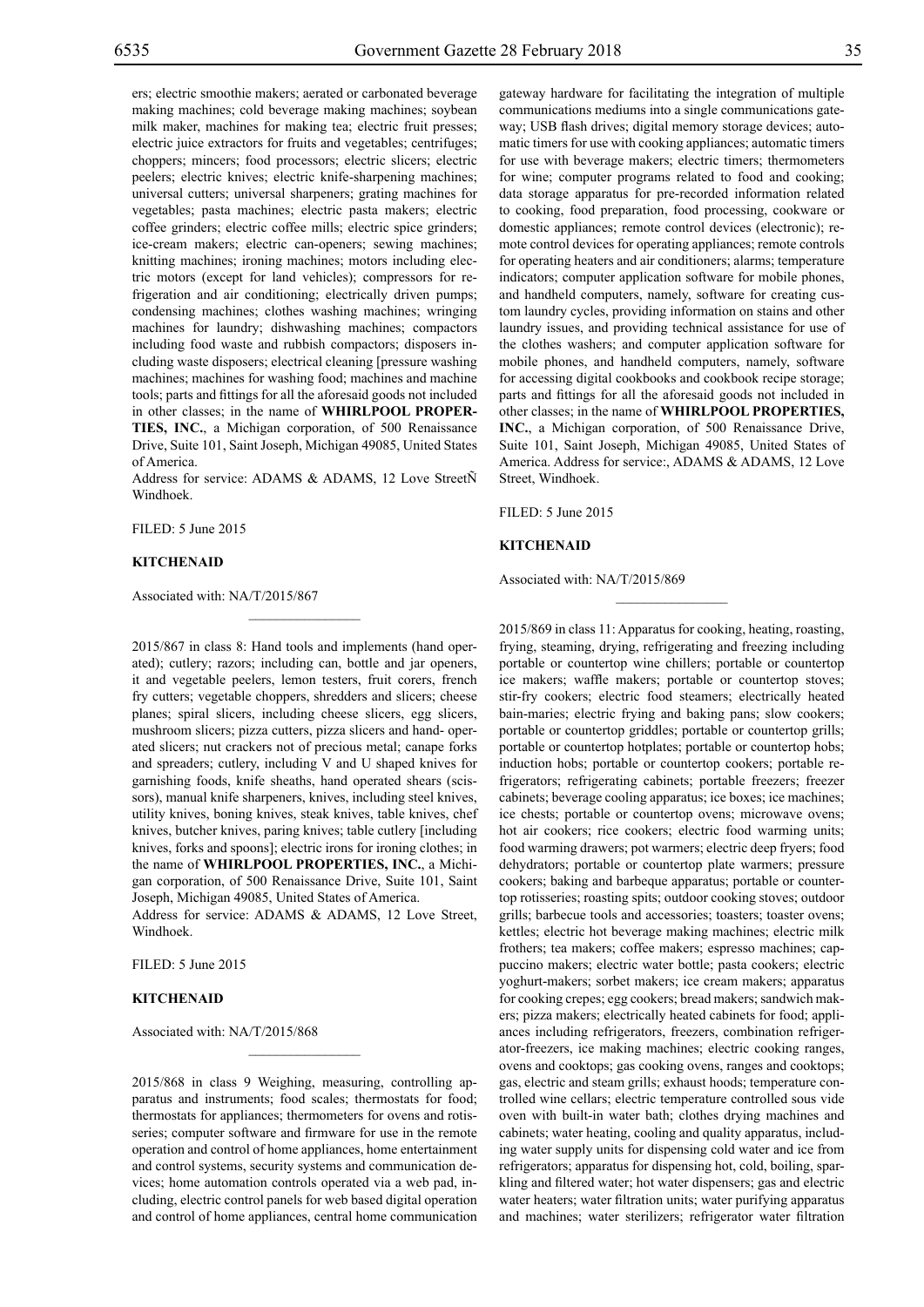apparatus; home water supply filtration units; countertop water filtration devices; faucet water filters; water coolers; parts and fittings for all the aforesaid goods not included in other classes; in the name of WHIRLPOOL PROPERTIES INC., a Michigan corporation, of 500 Renaissance Drive, Suite 101, Saint Joseph, Michigan 49085, United States of America. Address for service: ADAMS & ADAMS, 12 Love Street, Windhoek.

FILED: 5 June 2015

## **KITCHENAID**

Associated with: NA/T/2015/870



Filed: 24 April 2015

The colours **"RED"**, **"GREEN"**, **"PURPLE"** and **"BLUE"** for the rainbow device incorporated in the mark is a distinctive feature of the mark.

 $\frac{1}{2}$ 

Associated with: NA/T/2015/624

2015/0622 in class 9: Scientific, nautical, surveying, photographic, cinematographic, optical, weighing, measuring, signalling, checking (supervision), life-saving and teaching apparatus and instruments; downloadable publications; apparatus and instruments for conducting, switching, transforming, accumulating, regulating or controlling electricity; apparatus for recording, transmission or reproduction of sound or images; magnetic data carriers, recording discs; smart cards, encoded magnetic cards, credit cards, customer loyalty cards; automatic vending machines and mechanisms for coin-operated apparatus; cash registers, calculating machines, data processing equipment, computers; computer software, in the name of **WSM OPERATIONS HOLDING COMPANY LIMITED**, a Nevis, Leeward Islands company of Canada Court Upland Road, St. Peter Port, Guernsey, Channel Islands.

 $\overline{\phantom{a}}$  , where  $\overline{\phantom{a}}$ 

Address for service: ADAMS & ADAMS, 12 Love Street, Windhoek.



Filed: 24 April 2015

The (colours **"RED"**, **"GREEN"**, **"PURPLE"** and **"BLUE"** for the rainbow device incorporated in the mark is a distinctive feature of the mark.

 $\frac{1}{2}$ 

Associated with: NA/T/2015/0621 and NA/T/2015/623

2015/0623 in class 16: Paper, cardboard and goods made from these materials, not included in other classes; printed matter; bookbinding material; photographs; stationery; adhesives for stationery or household purposes; artists' materials; paint brushes; typewriters and office requisites (except furniture); instructional and teaching material (except apparatus); plastic materials for packaging (not included in other classes); printers' type; printing blocks, in the name of **WSM OP-ERATIONS HOLDING COMPANY LIMITED**, a Nevis, Leeward Islands company of Canada Court Upland Road, St. Peter Port, Guernsey, Channel Islands.

Address for service: ADAMS & ADAMS, 12 Love Street, Windhoek.

2015/0624 in class 35: Advertising; business management; business administration; office functions; offering for sale and the sale of goods in the retail and wholesale trade; management, organisation and operation of customer loyalty, incentive or promotional schemes; loyalty card services, loyalty scheme services, in the name of **WSM OPERATIONS HOLDING COMPANY LIMITED**, a Nevis, Leeward Islands company of Canada Court Upland Road, St. Peter Port, Guernsey, Channel Islands.

Address for service: ADAMS & ADAMS, 12 Love Street, Windhoek.



Filed: 24 April 2015

The colours **"RED"**, **"GREEN"**, **"PURPLE"** and **"BLUE"** for the rainbow device incorporated in the mark is a distinctive feature of the mark.

Associated with: NA/T/2015/625

2015/0625 in class 36: Insurance; financial affairs; monetary affairs; real estate affairs; issuing of tokens of value in relation to customer loyalty schemes; charitable fundraising services, in the name of **WSM OPERATIONS HOLDING COMPA-NY LIMITED**, a Nevis, Leeward Islands company of Canada Court Upland Road, St. Peter Port, Guernsey, Channel Islands. Address for service: ADAMS & ADAMS, 12 Love Street, Windhoek.



Filed: 24 April 2015

The colours **"RED"**, **"GREEN"**, **"PURPLE"** and **"BLUE"** for the rainbow device incorporated in the mark is a distinctive feature of the mark.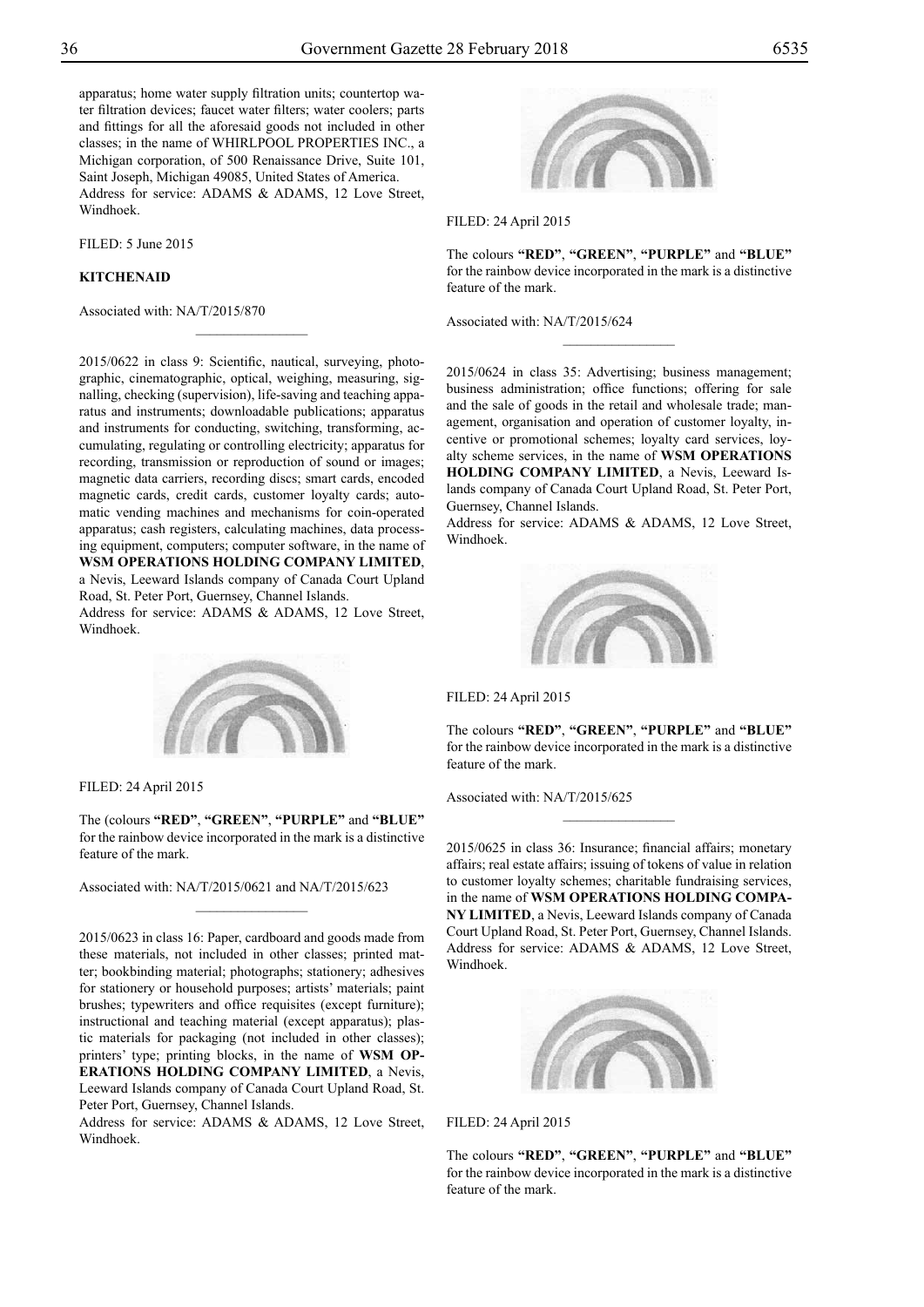Associated with: NA/T/2015/622

2015/2987 in class 18: Leather and imitations of leather, and goods made of these materials and not included in other classes; animal skins, hides; trunks and travelling bags; umbrellas and parasols; walking sticks; whips, harness and saddlery; in the name of **FOOT FOCUS (PTY) LTD**, a South African company, of Unit 2, 54 Brickworks Way, Briardene, KwaZulu-Natal, Republic of South Africa.

 $\mathcal{L}=\mathcal{L}^{\mathcal{L}}$ 

Address for service: ADAMS & ADAMS, 12 Love Street, Windhoek.

Filed: 14 December 2015

#### **SCHOOL CARE**

Registration of this trade mark shall give no right to the exclusive use of the word **"SCHOOL"** and the word **"CARE"** separately and apart from the mark.

Associated with: NA/T/2015/2988

2015/2988 in class 25: Clothing, footwear, headgear; in the name of **FOOT FOCUS (PTY) LTD**, a South Africa! company, of Unit 2, 54 Brickworks Way, Briardene, KwaZulu-Natal, Republic of South Africa. Address for service: ADAMS & ADAMS, 12 Love Street, Windhoek.

 $\mathcal{L}=\mathcal{L}^{\mathcal{L}}$ 

FILED: 14 December 2015

#### **SCHOOL CARE**

Registration of this trade mark shall give no right to the exclusive use of the word **"SCHOOL"** and the word **"CARE"**  separately and apart from the mark.

 $\mathcal{L}=\mathcal{L}^{\mathcal{L}}$ 

Associated with: NA/T/2015/2987

2015/834 in class 3: Bleaching preparations and other substances for laundry use; cleaning, polishing, scouring and abrasive preparations; soaps; perfumery, essential oils, cosmetics, hair lotions, shampoos, conditioners; hair care preparations; hair styling preparations; dentifrices; adhesives and glues included in the class; adhesives for affixing false hair; adhesives for cosmetic purposes; adhesives for affixing artificial eyelashes; adhesives for affixing false nails; glue and adhesive removers; glue for nails, glue for hair; in the name of **FRIKA WEAVE PROPRIETARY LIMITED**, a South African company No. 2014/206740/07, of 30 Auckland Street, Paarden Eiland, Cape Town, 7405, Western Cape, Republic of South Africa.

Address for service: ADAMS & ADAMS, 12 Love Street, Windhoek.



 $\mathcal{L}=\mathcal{L}^{\mathcal{L}}$ 

FILED: 2 June 2015

Associated with: NA/T/2015/835

2015/835 in class 26: Lace and embroidery/ ribbons and braid; buttons, hooks and eyes, pins and needles; artificial flowers; false hair, wigs, plaited hair, tresses of hair; hairpins, hair ornaments; hair nets. hair curlers, hair bows, hair bands, accessories for the hair included in the class; in the name of **FRIKA WEAVE PROPRIETARY LIMITED**, a South African company No. 20141206740/07, of 30 Auckland Street, Paarden Eiland, Cape Town, 7405, Western Cape, Republic of South Africa.

Address for service: ADAMS & ADAMS, 12 Love Street, Windhoek.



 $\overline{\phantom{a}}$  , we can also the set of  $\overline{\phantom{a}}$ 

FILED: 2 June 2015

Associated with: NA/T/2015/834

2015/0630 in class 9: Scientific, nautical, surveying, photographic, cinematographic, optical, weighing, measuring, signalling, checking (supervision), life-saving and teaching apparatus and instruments; downloadable publications; apparatus and instruments for conducting, switching, transforming, accumulating, regulating or controlling electricity; apparatus for recording, transmission or reproduction of sound or images; magnetic data carriers, recording discs; smart cards, encoded magnetic cards, credit cards, customer loyalty cards; automatic vending machines and mechanisms for coin-operated apparatus; cash registers, calculating machines, data processing equipment, computers; computer software, in the name of **WSM OPERATIONS HOLDING COMPANY LIMITED**, a Nevis, Leeward Islands company of Canada Court Upland Road, St. Peter Port, Guernsey, Channel Islands.

Address for service: ADAMS & ADAMS, 12 Love Street, Windhoek.

Filed: 24 April 2015

## **MY SCHOOL**

Registration of this trademark shall give no right to the exclusive use of the word **"SCHOOL"**, separately and apart from the mark.

 $\frac{1}{2}$ 

Associated with: NA/T/2015/630 and NA/T/2015/631

2015/0631 in class 16: Paper, cardboard and goods made from these materials, not included in other classes; printed matter; bookbinding material; photographs; stationery; adhesives for stationery or household purposes; artists materials; paint brushes; typewriters and office requisites (except furniture); instructional and teaching material (except apparatus); plastic materials for packaging (not included in other classes); printers' type; printing blocks, in the name of **WSM OP-ERATIONS HOLDING COMPANY LIMITED**, a Nevis, Leeward Islands company of Canada Court Upland Road, St. Peter Port, Guernsey, Channel Islands.

Address for service: ADAMS & ADAMS, 12 Love Street, Windhoek.

Filed: 24 April 2015

**MY SCHOOL**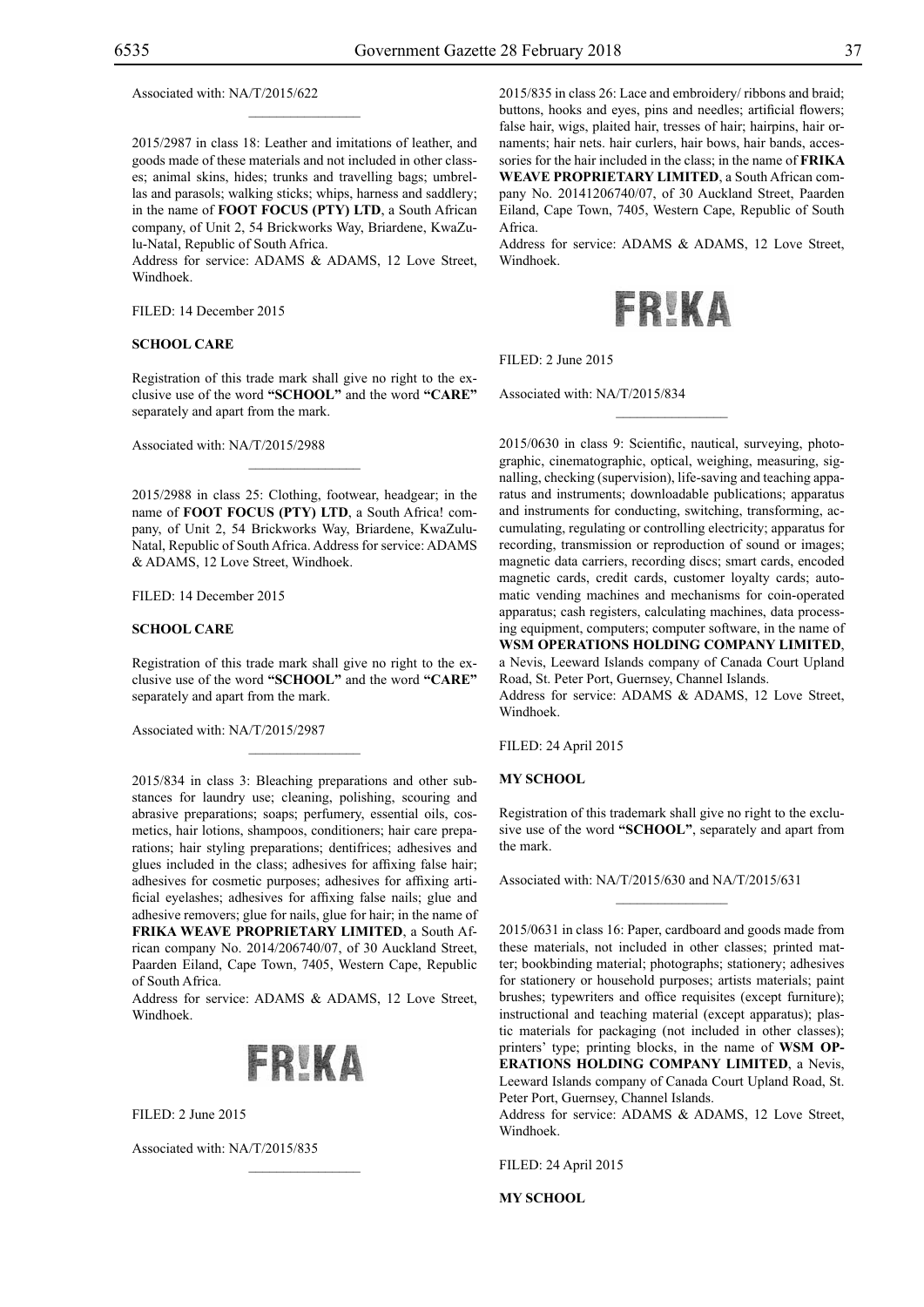Registration of this trademark shall give no right to the exclusive use of the word **"SCHOOL"**, separately and apart from the mark.

 $\frac{1}{2}$ 

Associated with: NA/T/2015/632

2015/0632 in class 35: Advertising; business management; business administration; office functions; offering for sale and the sale of goods in the retail and wholesale trade; management, organisation and operation of customer loyalty, incentive or promotional schemes; loyalty card services, loyalty scheme services, in the name of **WSM OPERATIONS HOLDING COMPANY LIMITED**, a Nevis, Leeward Islands company of Canada Court Upland Road, St. Peter Port, Guernsey, Channel Islands.

Address for service: ADAMS & ADAMS, 12 Love Street, Windhoek.

Filed: 24 April 2015

#### **MY SCHOOL**

Registration of this trademark shall give no right to the exclusive use of the word **"SCHOOL"**, separately and apart from the mark.

 $\frac{1}{2}$ 

Associated with: NA/T/2015/633

2015/0633 in class 36: Insurance; financial affairs; monetary affairs; real estate affairs; issuing of tokens of value in relation to customer loyalty schemes; charitable fundraising services, in the name of **WSM OPERATIONS HOLDING COMPA-NY LIMITED**, a Nevis, Leeward Islands company of Canada Court Upland Road, St. Peter Port, Guernsey, Channel Islands. Address for service: ADAMS & ADAMS, 12 Love Street, Windhoek.

Filed: 24 April 2015

## **MY SCHOOL**

Registration of this trademark shall give no right to the exclusive use of the word **"SCHOOL"**, separately and apart from the mark.

 $\frac{1}{2}$ 

Associated with: NA/172015/630

2015/0618 in class 9: Scientific, nautical, surveying, photographic, cinematographic, optical, weighing, measuring, signalling, checking (supervision), life-saving and teaching apparatus and instruments; downloadable publications; apparatus and instruments for conducting, switching, transforming, accumulating, regulating or controlling electricity; apparatus for recording, transmission or reproduction of sound or images; magnetic data carriers, recording discs; smart cards, encoded magnetic cards, credit cards, customer loyalty cards; automatic vending machines and mechanisms for coin-operated apparatus; cash registers, calculating machines, data processing equipment, computers; computer software, in the name of **WSM OPERATIONS HOLDING COMPANY LIMITED**, a Nevis, Leeward Islands company of Canada Court Upland Road, St. Peter Port, Guernsey, Channel Islands.

Address for service: ADAMS & ADAMS, 12 Love Street, Windhoek.



Filed: 24 April 2015

Registration of this trademark shall give no right to the exclusive use of the words **"SWIPE"** and **"SCHOOL"**, separately and apart from the mark.

The colours **"RED"**, **"GREEN"**, **"YELLOW"**, **"PURPLE"** and **"BLUE"** for the rainbow device incorporated in the mark is a distinctive feature of the mark.

Associated with: NA/T/2015/0619

2015/0619 in class 16: Paper, cardboard and goods made from these materials, not included in other classes; printed matter; bookbinding material; photographs; stationery; adhesives for stationery or household purposes; artists' materials; paint brushes; typewriters and office requisites (except furniture); instructional and teaching material (except apparatus); plastic materials for packaging (not included in other classes); printers'type; printing blocks, in the name of **WSM OPERA-TIONS HOLDING COMPANY LIMITED**, a Nevis, Leeward Islands company of Canada Court Upland Road, St. Peter Port, Guernsey, Channel Islands.

Address for service: ADAMS & ADAMS, 12 Love Street, Windhoek.



Filed: 24 April 2015

Registration of this trademark shall give no right to the exclusive use of the words **"SWIPE"** and **"SCHOOL"**, separately and apart from the mark.

The colours **"RED"**, **"GREEN"**, **"YELLOW"**, **"PURPLE"** and **"BLUE"** for the rainbow device incorporated in the mark is a distinctive feature of the mark.

 $\frac{1}{2}$ 

Associated with: NA/T/2015/0620

2015/0620 class 35: Advertising; business management; business administration; office functions; offering for sale and he sale of goods in the retail and wholesale trade; management, organisation and operation of customer loyalty, incentive or promotional schemes; loyalty card services, loyalty scheme services, in the name of **WSM OPERATIONS HOLDING COMPANY LIMITED**, a Nevis, Leeward Islands company of Canada Court Upland Road, St. Peter Port, Guernsey, Channel Islands.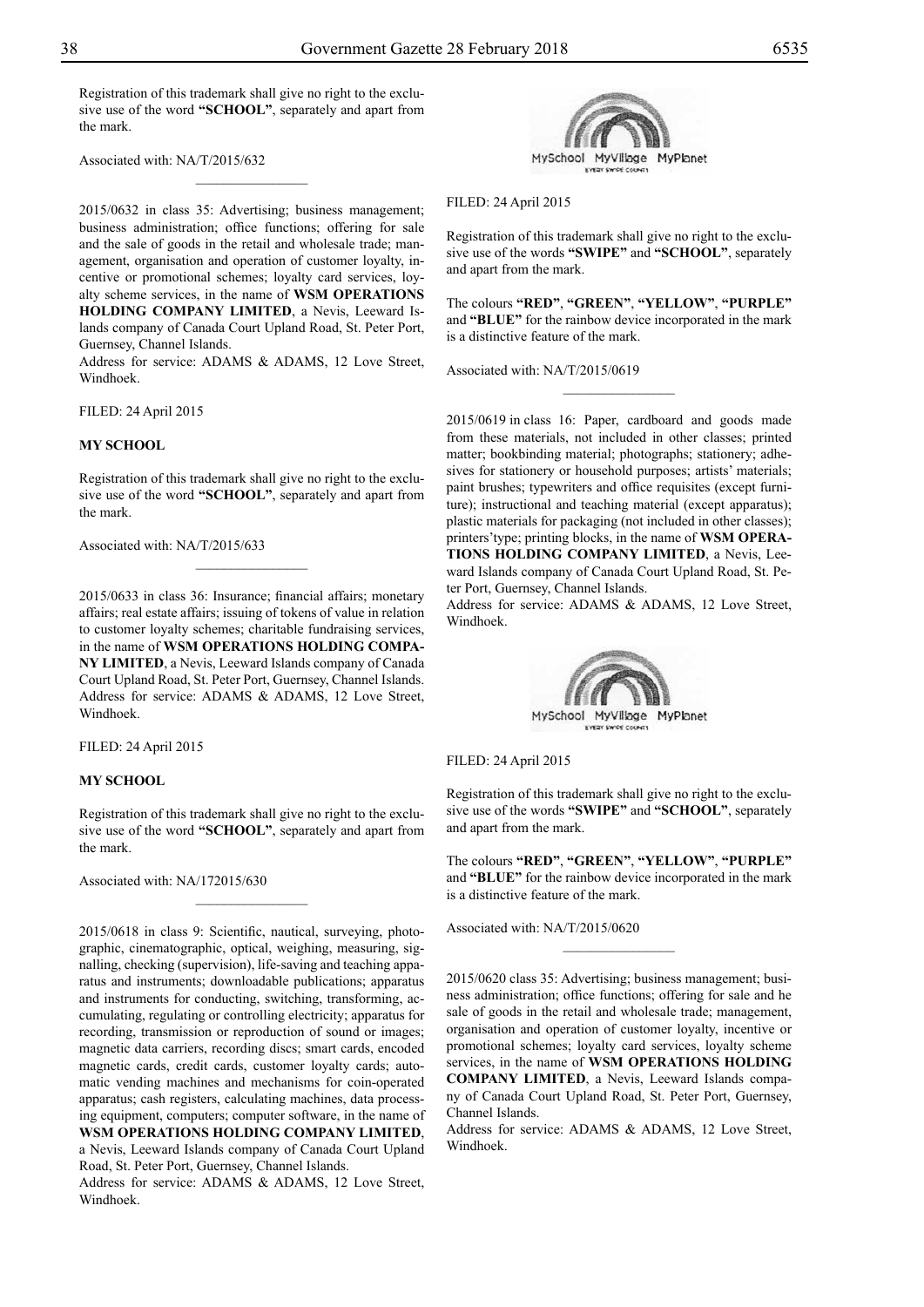

## Filed: 24 April 2015

Registration of this trademark shall give no right to the exclusive use of the words **"SWIPE"** and **"SCHOOL"**, separately and apart from the mark.

The colours **"RED"**, **"GREEN"**, **"YELLOW"**, **"PURPLE"** and **"BLUE"** for the rainbow device incorporated in the mark is a distinctive feature of the mark.

Associated with: NA/T/2015/0621

2015/0621 in class 6: Insurance; financial affairs; monetary affairs; real estate affairs; issuing of tokens of value in relation to customer loyalty scheme; charitable fundraising services, in the name of **WSM OPERATIONS HOLDING COMPANY LIMITED**, a Nevis, Leeward Islands company of Canada Court Upland Road, St. Peter Port, Guernsey, Channel Islands. Address for service: ADAMS & ADAMS, 12 Love Street, Windhoek.



Filed: 24 April 2015

Registration of this trademark shall give no right to the exclusive use of the words **"SWIPE"** and **"SCHOOL"**, separately and apart from the mark.

The colours **"RED"**, **"GREEN"**, **"YELLOW"**, **"PURPLE"** and **"BLUE"** for the rainbow device incorporated in the mark is a distinctive feature of the mark.

 $\mathcal{L}=\mathcal{L}^{\mathcal{L}}$ 

Associated with: NA/T/2015/0618

2015/262 in class 35: Snack foods made from rice, maize and other cereals; snack foods including corn chips, tortilla chips, rice chips, crackers, pretzels, puffed and extruded snacks; popcorn; processed popcorn; flavoured popcorn; corn or maizebased snack products; in the name of **R N T SNACKS CC**, a South African Close Corporation, of 1E Steenbras Road, Sand Industria, Lansdowne, 7780, Western Cape, Republic of South Africa. Address for service: ADAMS & ADAMS, 12 Love Street, Windhoek.



Registration of this trade mark shall give no right to the exclusive use of the device of a star, as such and otherwise than as depicted in the mark, separately and apart from the mark.

 $\frac{1}{2}$ 

Associated with: NA/T/2015/261

2015/2017 in class 35: Advertising; business management; business administration; office functions; offering for sale and the sale of goods in the retail and wholesale-trade; in the name of **BON HOLDINGS PROPRIETARY LIMITED**, a South African company, of The Courtyard, Building 2, First Level, Central Park, Century City, 7441, Republic of South Africa. Address for service: ADAMS & ADAMS, 12 Love Street, Windhoek.



FILED: 17 September 2015

Registration of this trademark shall give no right to the exclusive use of the word **"HOTELS"**, separately and apart from the mark.

 $\frac{1}{2}$ 

Associated with NA/T/2015/2020 and NA/T/2015/2018

2015/2018 in class 39: Transport; packaging and storage of goods: travel arrangement; transport of travellers; transport and travel reservation and information services for travellers; sightseeing (tourism) services; arranging of tours; in the name of **BON HOLDINGS PROPRIETARY LIMITED**, a South African company, of The Courtyard, Building 2, First Level, Central Park, Century City, 7441, Republic of South Africa. Address for service: ADAMS & ADAMS, 12 Love Street, Windhoek.



Filed: 17 September 2015

Registration of tnis trademark shall give no right to the exclusive use of the word **"HOTELS"**, separately and apart from the mark.

 $\frac{1}{2}$ 

Associated with: NA/T/2015/2019

2015/2019 in class 42: Services for providing food and drink; restaurants, bars, catering services; temporary accommodation; hotel services; in the name of **BON HOLDINGS PRO-PRIETARY LIMITED**, a South African company, of The Courtyard, Building 2, First Level, Central Park, Century City, 7441, Republic of South Africa.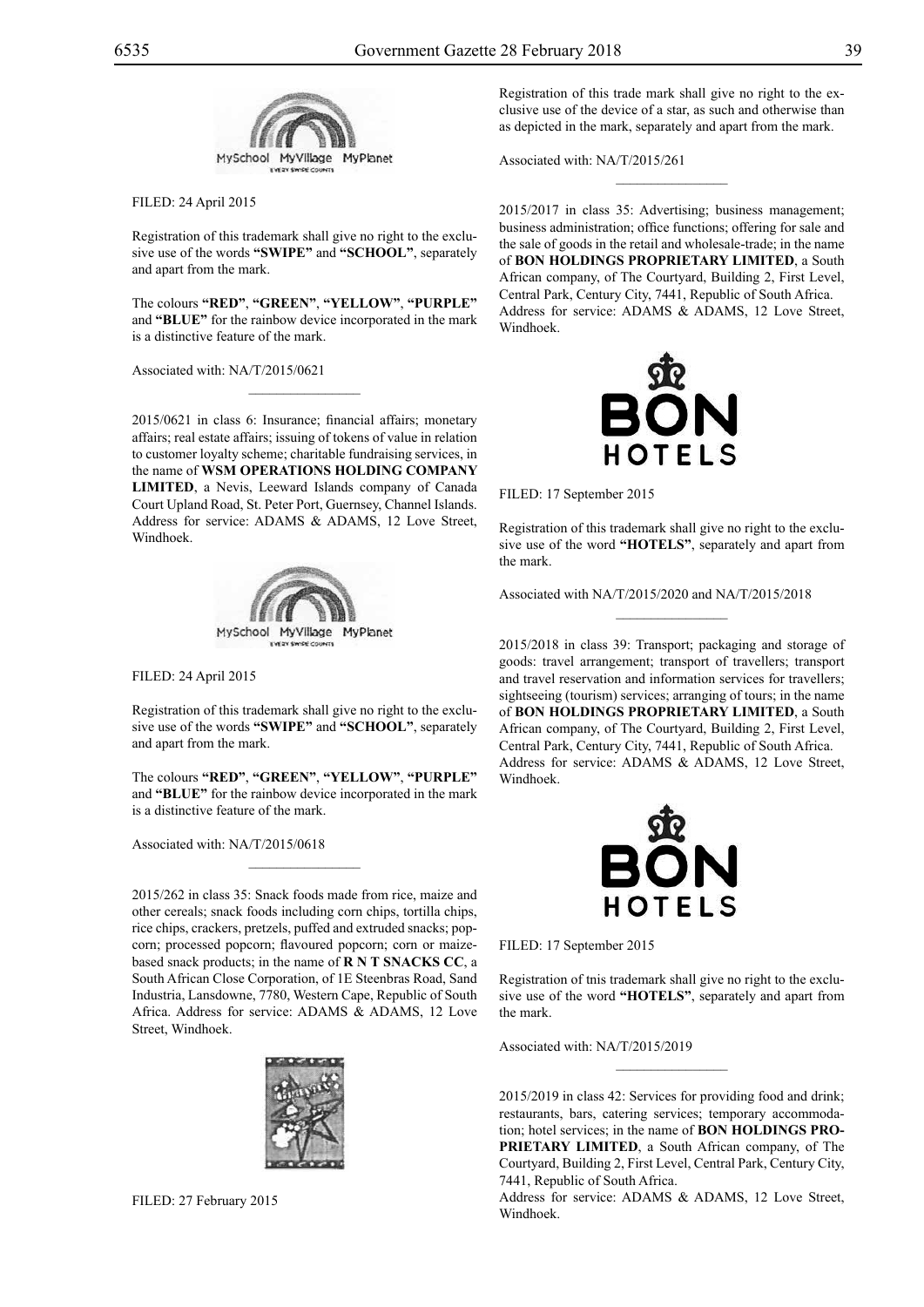

FILED: 17 September 2015

Registration of this trademark shall give no right to the exclusive use of the word **"HOTELS"**, separately and apart from the mark.

 $\overline{\phantom{a}}$  , where  $\overline{\phantom{a}}$ 

Associated with: NA/T/2015/2017

2015/2112 in class 7: Machines and machines tools; machines for preparation of foods; machines for domestic cleaning, laundry and garden care purposes; parts and accessories in this class for the aforesaid goods; in the name of **CLICKS RETAILERS PROPRIETARY LIMITED**, a South African company, of Cnr Searle & Pontac Street, Cape Town 8001, Republic of South Africa.

Address for service: ADAMS & ADAMS, 12 Love Street, Windhoek.

FILED: 30 September 2015

#### **KAMBROOK**

Associated with: NA/T/2015/2113

2015/2113 in class 8: Hand tools and implements (hand-operated); cutlery; knives and cutting tools; side arms; razors; in the name of **CLICKS RETAILERS PROPRIETARY LIMITED**, a South African company, of Cnr Searle & Pontac Street, Cape Town 8001, Republic of South Africa.

Address for service: ADAMS & ADAMS, 12 Love Street, Windhoek.

FILED: 30 September 2015

## **KAMBROOK**

Associated with: NA/T/2015/2112

2015/2114 in class 9: Electrical apparatus and instruments included in the class; electrical apparatus in this class for household and domestic purposes including electric kettles, electric irons, electrically heated cushions; electric cords, plugs, socket switches; timer control, weighing machines; fire alarms and fire detectors; apparatus for recording, transmission and reproduction of sound and images; in the name of **CLICKS RETAILERS PROPRIETARY LIMITED**, a South African company, of Cnr Searle & Pontac Street, Cape Town 8001,

 $\overline{\phantom{a}}$  , where  $\overline{\phantom{a}}$ 

Republic of South Africa. Address for service: ADAMS & ADAMS, 12 Love Street, Windhoek.

 $\frac{1}{2}$ 

FILED: 30 September 2015

#### **KAMBROOK**

Associated with: NA/T/2015/2113

2015/2115 in class 11: Apparatus for cooking, heating, lighting, steam generating, refrigerating, drying, ventilating, water supply and sanitary purposes; in the name of **CLICKS RE-TAILERS PROPRIETARY LIMITED**, a South African company, of Cnr Searle & Pontac Streets, Cape Town 8001, Republic of South Africa.

Address for service: ADAMS & ADAMS, 12 Love Street, Windhoek.

Filed: 30 September 2015

#### **KAMBROOK**

Associated with: NA/T/2015/2114

2015/2116 in class 21: Household or kitchen utensils and containers; combs and sponges; brushes (except paint brushes); brush-making materials; articles for cleaning purposes; steelwool; unworked or semi-worked glass (except glass used in building); glassware, porcelain and earthenware not included in other classes; in the name of **CLICKS RETAILERS PRO-PRIETARY LIMITED**, a South African company, of Cnr Searle & Pontac Street, Cape Town 8001, Republic of South Africa.

 $\overline{\phantom{a}}$  , where  $\overline{\phantom{a}}$ 

Address for service: ADAMS & ADAMS, 12 Love Street, Windhoek.

FILED: 30 September 2015

#### **KAMBROOK**

Associated with: NA/T/2015/2115

2015/2987 in class 18: Leather and imitations of leather, and goods made of these materials and not included in other classes; animal skins, hides; trunks and travelling bags; umbrellas and parasols; walking sticks; whips, harness and saddlery; in the name of **FOOT FOCUS (PTY) LTD**, a South African company, of Unit 2, 54 Brickworks Way, Briardene, KwaZulu-Natal, Republic of South Africa.

 $\frac{1}{2}$ 

Address for service: ADAMS & ADAMS, 12 Love Street, Windhoek.

Filed: 14 December 2015

#### **SCHOOL CARE**

Registration of this trade mark shall give no right to the exclusive use of the word **"SCHOOL"** and the word **"CARE"**  separately and apart from the mark.

Associated with: NA/T/2015/2988

2015/2988 in class 25: Clothing, footwear, headgear; in the name of **FOOT FOCUS(PTY) LTD**, a South African company, of Unit 2, 54 Brickworks Way, Briardene, KwaZulu-Natal, Republic of South Africa.

 $\frac{1}{2}$ 

Address for service: ADAMS & ADAMS, 12 Love Street, Windhoek.

Filed: 14 December 2015

**SCHOOL CARE**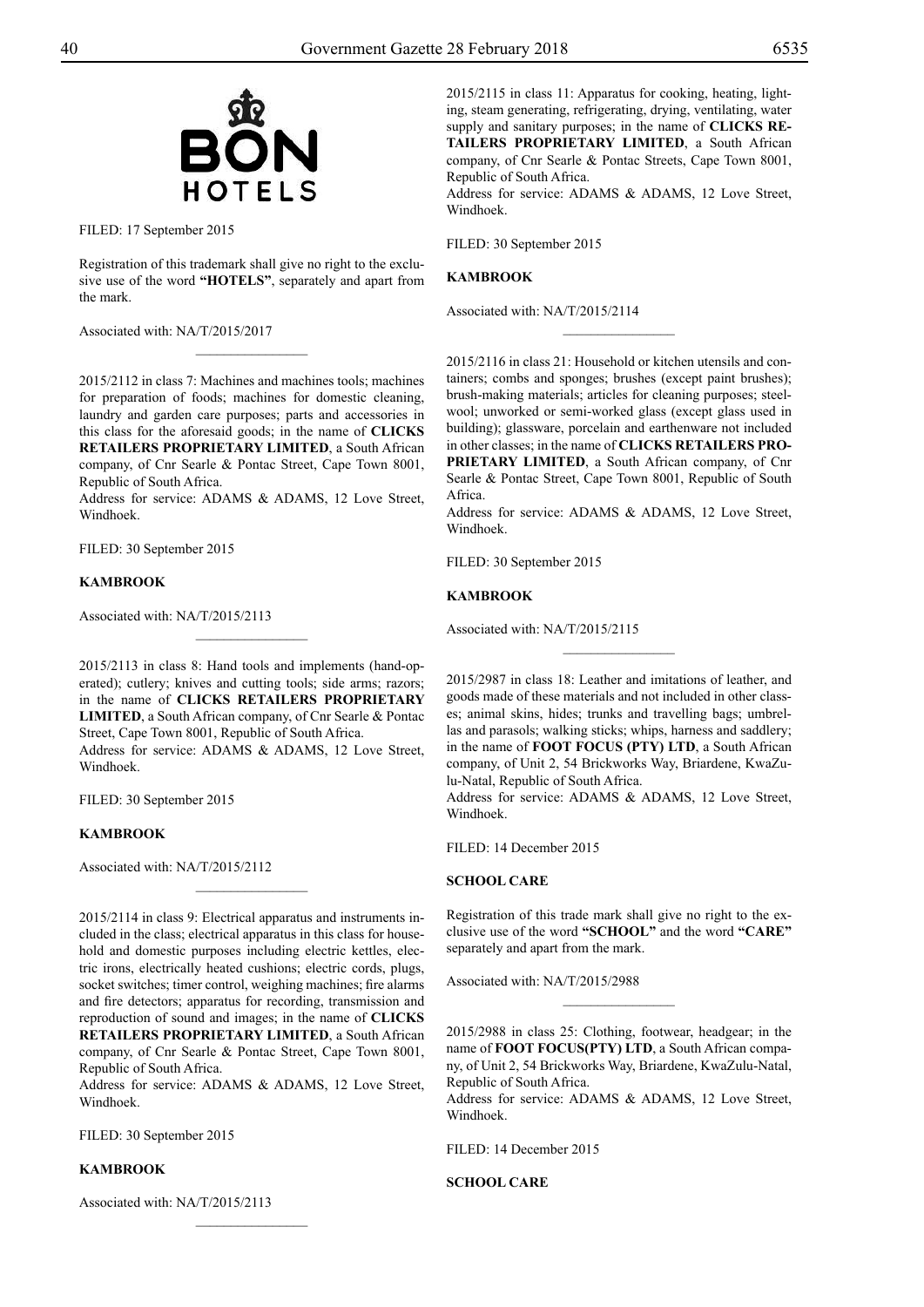Registration of this trade mark shall give no right to the exclusive use of the word **"SCHOOL"** and the word **"CARE"** separately and apart from the mark.

 $\mathcal{L}=\mathcal{L}^{\mathcal{L}}$ 

Associated with: NA/T/2015/2987

2015/0631 in class 16: Paper, cardboard and goods made from these materials, not included in other classes; printed matter; bookbinding material; photographs; stationery; adhesives for stationery or household purposes; artists' materials; paint brushes; typewriters and office requisites (except furniture); instructional and teaching material (except apparatus) plastic materials for packaging (not included in other classes); printers' type; printing blocks, in the name of **WSM OP-ERATIONS HOLDING COMPANY LIMITED**, a Nevis, Leeward Islands company of Canada Court Upland Road, St. Peter Port, Guernsey, Channel Islands.

Address for service: ADAMS & ADAMS, 12 Love Street, Windhoek.

Filed: 24 April 2015

#### **MY SCHOOL**

Registration of this trademark shall give no right to the exclusive use of the word **"SCHOOL"**, separately and apart from the mark.

 $\overline{\phantom{a}}$  , where  $\overline{\phantom{a}}$ 

Associated with: NA/T/2015/632

2015/612 in class 3: Cosmetics, lipsticks, foundation for the face and neck, mascara, eye liner, eye shadow; eau de perfume, eau de toilette, bath and body lotion, bath and shower gel, antiperspirant for use on the human body, hair and body shampoo, body powder; in the name of A**VON PRODUCTS, INC.**, a New York corporation, of 777 Third Avenue, New York, NY, 10017, United States of America.

Address for service: ADAMS & ADAMS, 12 Love Street, Windhoek.

Filed: 24 April 2015

#### **AVON DREAMS**

Associated with: NA/T/2015/611

2015/769 in class 12: Vehicles; apparatus for locomotion by land, air or water; and parts and fittings for the above-mentioned goods; in the name of **HONDA MOTOR CO., LTD.**, a Japanese company, of 14, Minami-Aoyama 2- chome, Minato- ku, Tokyo 107-8556 , Japan.

 $\mathcal{L}=\mathcal{L}^{\mathcal{L}}$ 

Address for service: ADAMS & ADAMS, 12 Love street, Windhoek.

Filed: 19 May 2015

#### **BR-V**

Associated with: NA/T/2014/507

2013/762 in class 5: Veterinary products; veterinary preparations; nutritional supplements for veterinary use; sanitary products for veterinary use; dietetic products for veterinary use; disinfectants; preparations for destroying weeds and

 $\mathcal{L}=\mathcal{L}^{\mathcal{L}}$ 

vermin; vaccines for veterinary use in the name of **VIRBAC RSA (PTY) LIMITED**, Incorporated in South Africa, of 38 Landmarks Avenue, Samrand Business Park, Centurion 0157, Republic of South Africa.

Address for service: ADAMS & ADAMS, 12 Love Street, Windhoek.

 $FILED: 14 June 2013$ 

#### **SULFATRIM 240**

Applicant undertakes that this trade mark shall only be used in relation to goods containing **"SULPHUR"**.

Applicant admits that re istration of this trade mark shall not debar others from the *bona fide* descriptive use in the ordinary course of trade of the words **"SULPHER"**.

 $\frac{1}{2}$ 

2016/1675 in class 41: Education; providing of training; entertainment; sporting and cultural activities; in the name of **MANCOSA (PTY) LTD**, a South African company, of 26 Samora Machel (Aliwal) Street, Durban, 4001, KwaZuluNatal, Republic of South Africa.

Address for service: ADAMS & ADAMS, 12 Love Street, Windhoek.

 $\overline{\phantom{a}}$  , we can also the set of  $\overline{\phantom{a}}$ 

Filed: 21 October 2016

#### **MANCOSA**

2014/814 in class 36: Accident insurance underwriting, selling and underwriting insurances, brokerage for hire-purchase, credit and cash card services, financial information, financial services including automobile-related financing services, loans, home mortgage loans, working capital loans, issuance of credit cards, used automobiles appraisals, selling and underwriting insurances, providing of comprehensive guarantee/ warranty service for motor vehicles and parts thereof, extended warranty insurance services, account receivables, selling and buying asset backed securities (ABS), leases, equipment lease; in the name of **NISSAN JIDOSHA KABUSHIKI KAISHA (ALSO TRADING AS NISSAN MOTOR CO., LTD)**, a corporation organised and exiting under the laws of Japan, of No.2 Takara-cho, Kanagawa-ku, Yokohama-shi, Kanagawa-ken 220-8623f, Japan.

Address for service: ADAMS & ADAMS, 12 Love Street, Windhoek.

## **INFINITI**

 $\overline{\phantom{a}}$  , we can also the set of  $\overline{\phantom{a}}$ 

Filed: 17 July 2014

Associated with: NA/T/2014/815 and NA/T/2008/1012

2014/815 in class 37: Repair or maintenance of automobiles, electric vehicles including electric mobiles, wagons, trucks, vans, sport utility vehicles, buses, recreational vehicles (RV), sports cars, racing cars, lorries, fork lift trucks, and towing tractors (tractors), and structural parts and fittings therefor; vehicle maintenance services, namely, providing electronic alerts via the Internet notifying vehicle owners of timing for vehicle maintenance; providing information about repair or maintenance of motor vehicles, structural parts and fitting therefor; repair or maintenance of measuring or testing ma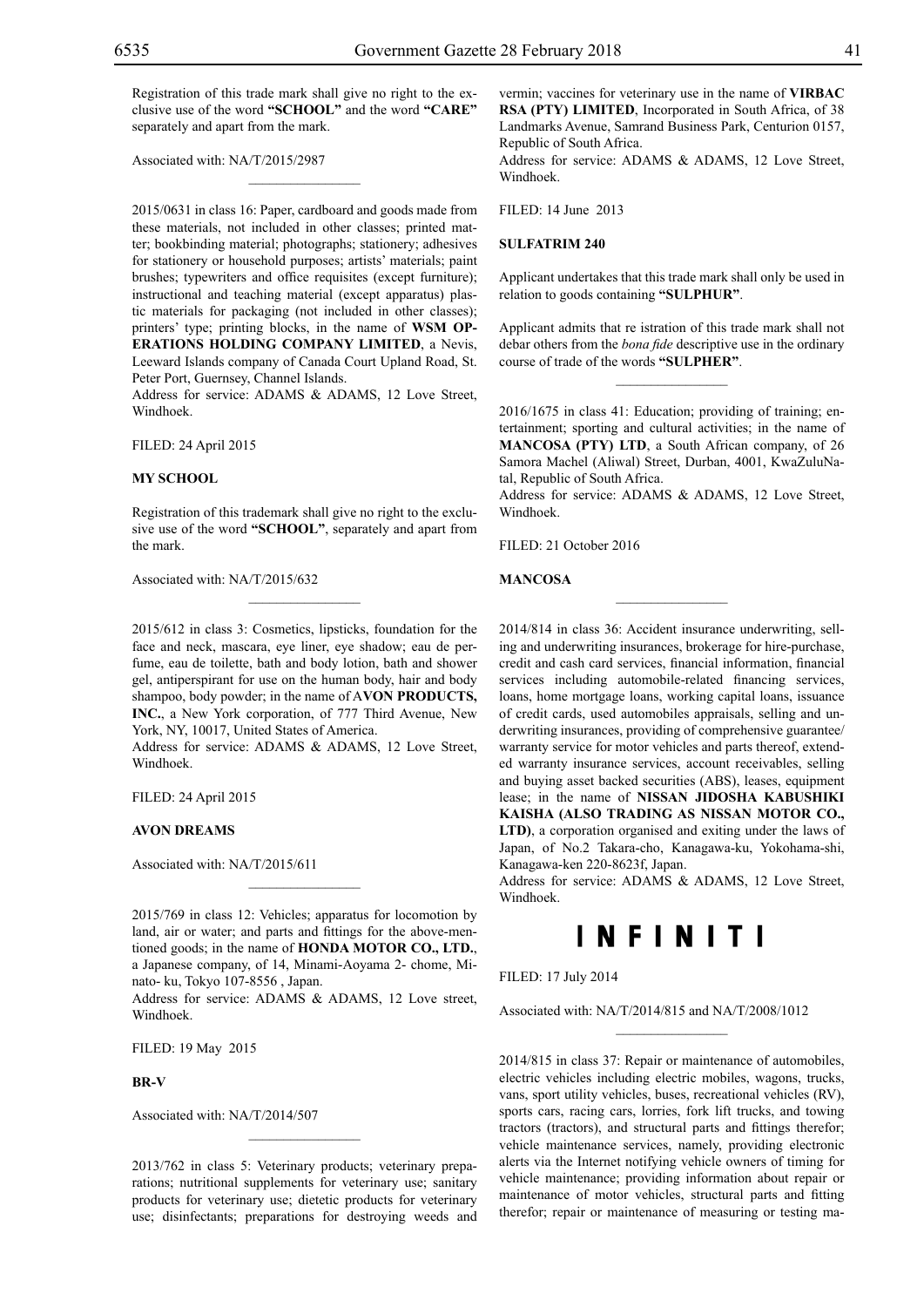chines and instruments; repair or maintenance of power distribution or control machines and apparatus; repair or maintenance of chargers; repair or maintenance of batteries and cells; repair or maintenance of internal combustion engines; repair or maintenance of parts of internal combustion engines; repair or maintenance of starters for motors and engines; not for land vehicles; repair or maintenance of parts for motors; repair or maintenance of generators; repair or maintenance of telecommunication devices and apparatus; repair and maintenance of telematics apparatus for vehicles; repair or maintenance of charge completion automatic notification apparatus; repair or maintenance of vehicle navigation systems; repair or maintenance of electronic machines, apparatus: repair or maintenance of rotary converters; repair or maintenance of phase modifiers; repair or maintenance of electric wires or cables; repair; repair or maintenance of electrodes; repair or maintenance of magnetic cores: repair or maintenance ad resistance wires; vehicle breakdown assistance (repair); roadside assistance services, in particular responding to calls for roadside assistance, flat tire changing, emergency fuel supplying, battery jump starting, and emergency battery supply; providing information on vehicle condition, namely charging status, required full-charging time, unplug status, full charge; providing information on vehicle condition, namely reminding the driver to plug-in one's vehicle for charging batteries; in the name of **NISSAN JIDOSHA KABUSHIKI KAISHA (ALSO TRADING AS NISSAN MOTOR CO., LTD)**, a corporation organised and existing under the laws of Japan, of No 2, Takara-cho, Kanagawa-ku, Yokohama-shl, Kanagawaken, Japan.

Address for service: ADAMS & ADAMS, 12 Love Street, Windhoek.



Filed: 17 July 2014

Associated with: NA/T/2014/814

2013/55 in class 30: Biscuits, chocolate biscuits, cakes, cereal bars; in the name of **UNITED BISCUITS (UK) LIM-ITED** an England & Wales company No. 2506007, of Hayes Park North, Hayes End Road, Hayes, Middlesex UB4 BEE, England, Great Britain. Address for service:, ADAMS & ADams, 12 Love Street, Windhoek.

 $\frac{1}{2}$ 



Filed: 17 January 2013

Associated with: NA/T/2010/631

The trade mark is limited to the colours **"RED"**, **"BROWN", "BLUE"**, **"YELLOW'**, **"WHITE"** and **"GOLD"** substantially as shown on the representation affixed to the application.

Registration of this trademark shall give no right to the exclusive use of the word **"DIGESTIVE"** or of the word **"ORIGI-NAL"**, each apart from the mark, or of the **"BESCUIT"** device as such, apart from the mark and the particular representation shown in the mark.

 $\frac{1}{2}$ 

2013/908 in class 39: Transportation and storage; in the name of **CROSSROADS DISTRIBUTION (PROPRIETARY) LIMITED**, a South African company No. 2003/014576/07, of 6 Goodenough Avenue, Epping 2, Cape Town Western Cape, Republic of South Africa.

Address for service: ADAMS & ADAMS, 12 Love Street, Windhoek.

Filed: 11 July 2013

## **AGILE MINDS - FLEXIBLE SOLUTIONS**

Registration of this trademark shall give no right to the exclusive use of the word **"FLEXIBLE"** or of the wort **"SOLU-TIONS",** separately and apart from the mark.

 $\frac{1}{2}$ 

2014/483 in class 16: Paper, cardboard and goods made from these materials, not included in other classes; printed matter; book binding material; photographs; stationery; adhesives for stationery or household purposes; artists' materials; paint brushes; typewriters and office requisites (except furniture); instructional and teaching material (except apparatus); plastic materials for packaging (not included in other classes); printers' type; printing blocks; in the name of **STANLEY BLACK & DECKER, INC.**, a Connecticut corporation, of 1000 Stanley Drive, New Britian, Connecticut 06053, United States of America.

Address for service: ADAMS & ADAMS, 12 Love Street, Windhoek.

Filed: 22 May 2014

**BOSTITCH**

2011/10 in class 34: Tobacco, smokers' articles; matches; lighters; in the name of **PLAYBOY ENTERPRISES INTERNA-TIONAL, INC**, a Delaware corporation, of 680 North Lake Shore Drive, Chicago IL 60611, United States of America. Address for service: ADAMS & ADAMS, 12 Love Street, Windhoek.

 $\frac{1}{2}$ 

Filed: 10 January 2011

## **PLAYBOY**

Associated with: NA/T/1994/836 and NA/T/2009/478

2010/624 in cIass 3: Men's toiletries, cosmetics and fragrances; in the name of **INDIGO BRAND HOLDINGS (PRO-PRIETARY) LIMITED**, a South African company, of Evans Avenue, Epping, Cape Town, Western Cape, Republic of South Africa.

 $\frac{1}{2}$ 

Address for service: ADAMS & ADAMS, 12 Love Street, Windhoek.

Filed: 1 July 2010

**SOLO**

2010/630 in class 3: Bleaching preparations and other substances for laundry use cleaning, polishing. scouring and abrasive preparations; soaps; perfumery, essential oils, cosmetics, hair lotions; dentifrices; in the name of **INDIGO BRAND** 

 $\overline{\phantom{a}}$  , where  $\overline{\phantom{a}}$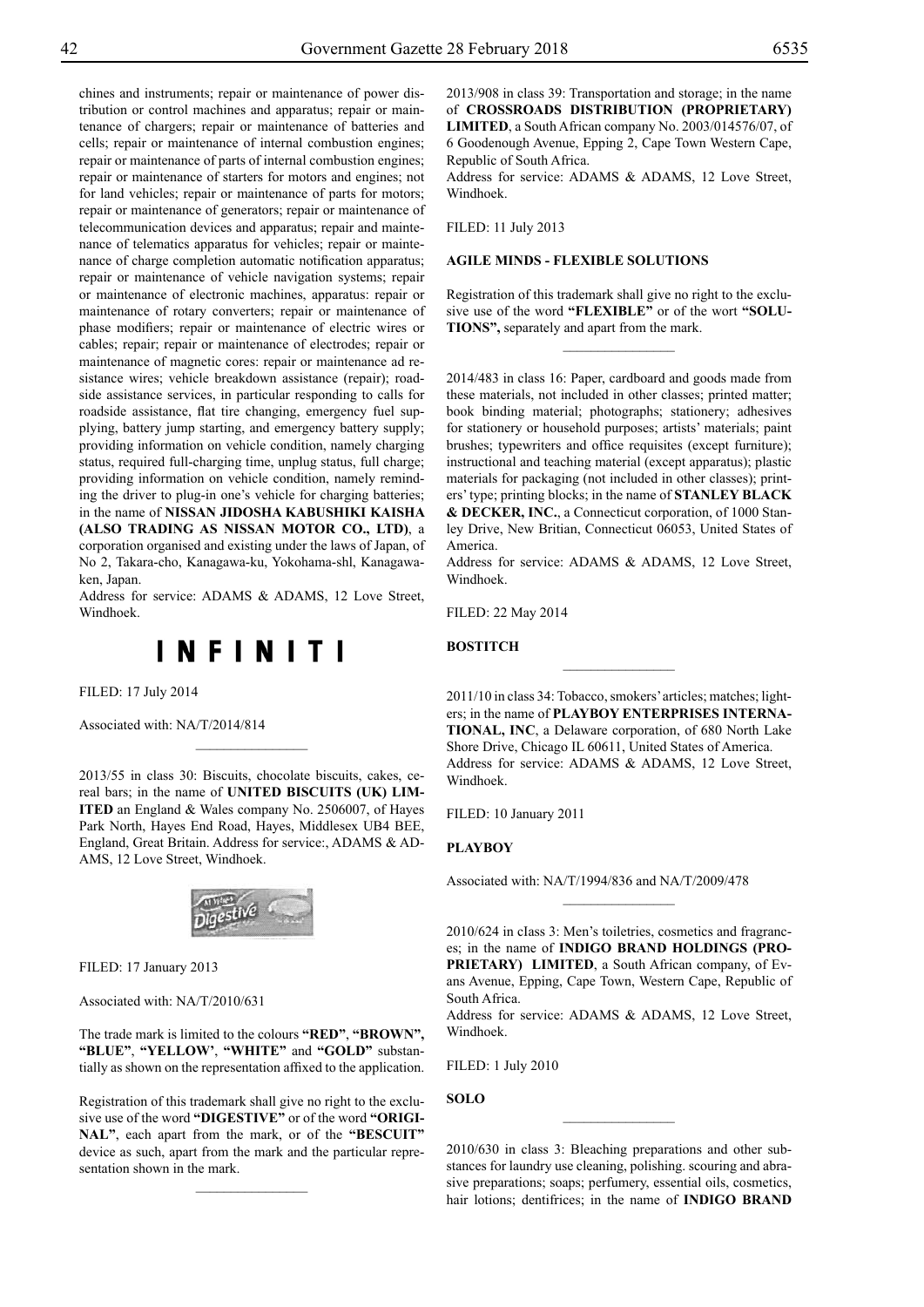**HOLDINGS (PROPRIETARY) LIMITED**, a South African company, of Evans Avenue, Epping, Cape Town, Western Cape, Republic of South Africa.

Address for service: ADAMS & ADAMS 12 Love Street, Windhoek.

Filed: 1 July 2010

#### **BALLET**

2010/329 in class 25: Clothing, footwear, headgear; in the name of **QUEENSPARK (PROPRIETARY) LIMITED**, a South African company, of 263 Victoria Road, Salt River, Republic of South Africa.

 $\overline{\phantom{a}}$  , where  $\overline{\phantom{a}}$ 

Address for service: ADAMS & ADAMS, 12 Love Street, Windhoek.



Filed: 19 March 2010

Associated with: NA/T/2010/330; NA/T/1997/247 and NA/T/1997/246  $\mathcal{L}=\mathcal{L}^{\mathcal{L}}$ 

2010/330 in class 42: Advertising; business management; business administration, office functions; offering for sale and the sale of goods in the retail and wholesale-trade; in the name of **QUEENSPARK (PROPRIETARY) LIMITED,** a Southern African company, of 263 Victoria Road, Salt River, Republic of South Africa.

Address for service: ADAMS & ADAMS, 12 Love Street, Windhoek.



Filed: 19 March 2010

Associated with: NA/T/2010/329

2010/626 in class 3: Bleaching preparations and other substances for laundry use; cleaning, polishing, scouring and abrasive preparations; soaps; perfumery, essential oils, cosmetics, hair lotions; dentifrices; in the name of **INDIGO BRAND HOLDINGS (PROPRIETARY) LIMITED**, a South African company, of Evans Avenue, Epping, Cape Town, Western Cape, Republic of South Africa.

 $\mathcal{L}=\mathcal{L}^{\mathcal{L}}$ 

Address for service: ADAMS & ADAMS, 12 Love Street, Windhoek.

Filed: 1 July 2010

**LACE**

2010/628 in class 3: Bleaching preparations and other substances for laundry use: cleaning, polishing, scouring and abrasivepreparations; soaps; perfumery, essential oils, cosmet-

 $\mathcal{L}=\mathcal{L}^{\mathcal{L}}$ 

ics, hair lotions; dentifrices; in the name of **INDIGO BRAND HOLDINGS (PROPRIETARY) LIMITED**, a South African company, of Evans Avenue, Epping, Cape Town, Western Cape, Republic of South Africa.

Address for service: ADAMS & ADAMS, 12 Love Street, Windhoek.

 $\frac{1}{2}$ 

Filed: 1 July 2010

#### **HOITY TOITY**

2015/1921 in class 9: Video recordings in the fields of drama, comedy, documentary, sports, music and variety; downloadable video recordings in the fields of drama, comedy, documentary, sports, music and variety; pre-recorded video discs, DVDs, and high definition digital discs, all in the fields of drama, comedy, documentary, sports, music and variety; compact discs and digital audio discs featuring content from or related to television programming or television series; pre-recorded compact discs and digital audio discs featuring soundtracks from or related to television programming or television series; apparatus for recording, transmission, or reproduction of sound or images (including television programs) ; in the name of **HOME BOX OFFICE, INC**, a Delaware corporation, of 1100 Avenue of the Americas, New York, New York 10036, United States of America.

Address for service: ADAMS & ADAMS, 12 Love Street, Windhoek.

Filed: 7 September 2015

## **CINEMAX**

Associated with: NA/T/2015/1922

2015/1922 in class 38: Communication services; broadcasting services; broadcasting services rendered through media of television, cable and satellite systems and via the Internet; in the name of **HOME BOX OFFICE, INC**., a Delaware corporation, of 1100 Avenue of the Americas, New York, New York 10036, United States of America.

 $\overline{\phantom{a}}$  , we can also the set of  $\overline{\phantom{a}}$ 

Address for service: ADAMS & ADAMS, 12 Love Street, Windhoek.

FILED: 7 September 2015

## **CINEMAX**

Associated with: NA/T/2015/1921

2015/1923 in class 41: Entertainment services; production and distribution of motion pictures and television series in the fields of drama, comedy, documentary, sports, music and variety rendered through all forms of broadcasting media television, cable and satellite systems and/or via the interne; providing on-line electronic publications (not downloadable); providing interactive online entertainment in the nature of a website containing photographic, video and prose presentations and related video clips in the fields of drama, comedy, documentary, sports, music and variety ; in the name of **HOME BOX OFFICE, INC**., a Delaware corporation, of 1100 Avenue of the America, New York, New York 10036, United States of America.

 $\overline{\phantom{a}}$  , we can also the set of  $\overline{\phantom{a}}$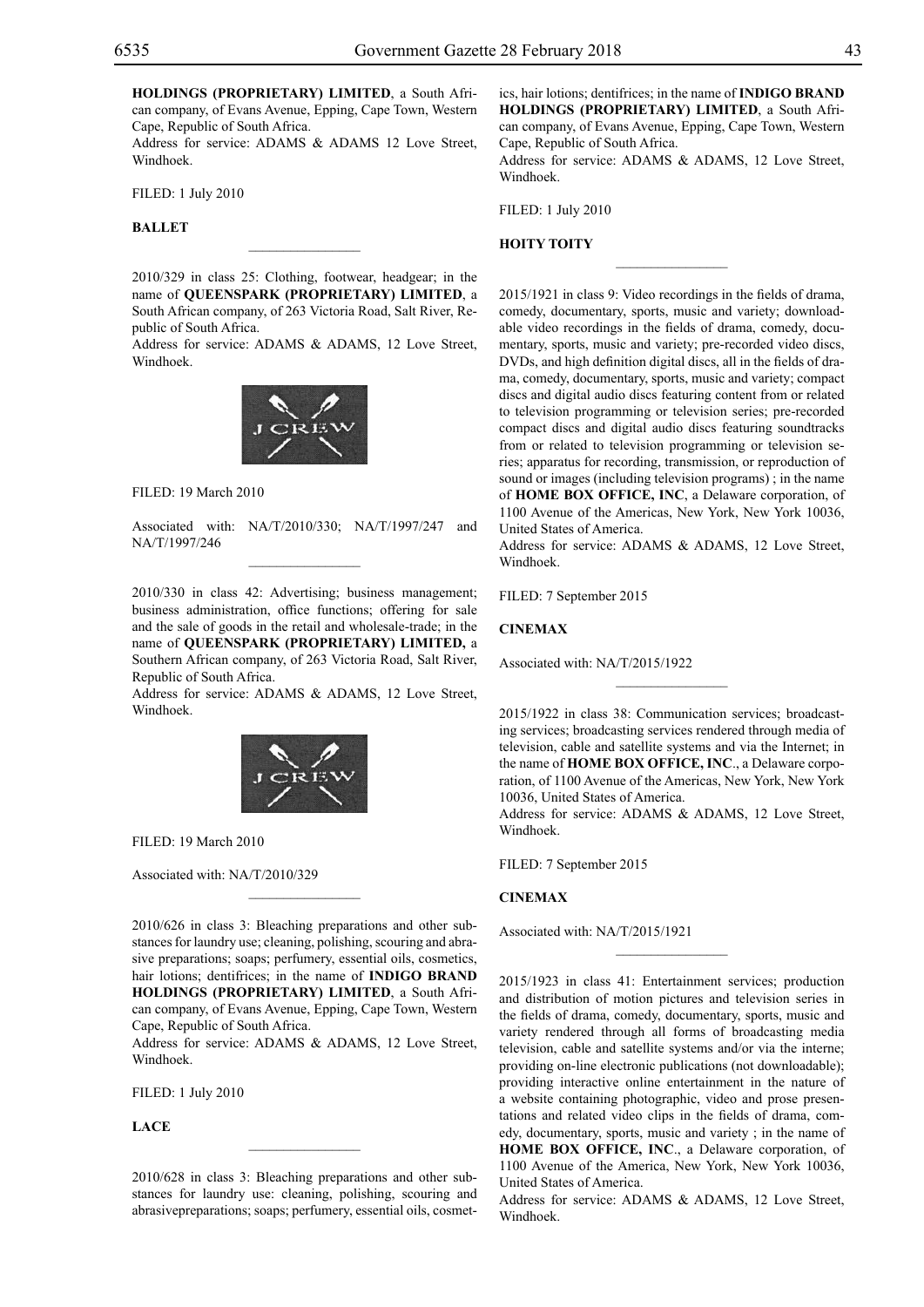FILED: 7 September 2015

## **CINEMAX**

Associated with: NA/T/2015/1922

2013/1102 in class 9; Scientific, nautical, surveying and electrical apparatus and instruments (including wireless), photographic, cinematographic, optical, weighing, measuring, signaling, checking (supervision), life-saving and teaching apparatus and instruments; coin or counter-freed apparatus: talking machines; cash registers; calculating machines; fireextinguishing apparatus; in the name of **FOSCHINI RETAIL GROUP (PROPRIETARY) LIMITED**, a South African company, of Stanley Lewis Centre, 340 Voortrekker Road, Parow East, Western Cape, Republic of South Africa.

 $\frac{1}{2}$ 

Address for service: ADAMS & ADAMS, 12 Love Street. Windhoek.



Filed: 29 August 2013

The applicant admits that registration of this trade mark shall not debar other persons from *bona fide* descriptive use, in the ordinary course of trade, of the word **"HIGH"**.

 $\overline{\phantom{a}}$  , where  $\overline{\phantom{a}}$ 

Associated with: NA/T/2013/1103 and NA/T/2013/1101

2013/1103 in class 16: Paper and paper articles, cardboard and cardboard articles; printed matter, newspapers and periodicals, books, bookbinding material; photographs; stationery, adhesives materials (stationery); artists; materials; paint brushes; typewriters and office requisites (other than furniture); instructional and teaching material (other than apparatus); playing cards; printers' type and clichÈs (stereotype); in the name of **FOSCHINI RETAIL GROUP (PROPRIETARY) LIM-ITED**, a South African company, of Stanley Lewis Centre, 340 Voortrekker Road, Parow East, Western Cape, Republic of South Africa.

Address for service: ADAMS & ADAMS, 12 Love Street Windhoek.



Filed: 29 August 2013

The applicant admits that registration of this trade mark shall not debar other persons from *bona fide* descriptive use, it the ordinary course of trade, of the word **"HIGH"**.

Associated with: NA/T/2013/1104

2013/1104 in class 42: Advertising; business management; business administration; office functions; offering for sale and the sale of goods in the retail and wholesale trade; in the name

 $\overline{\phantom{a}}$  , where  $\overline{\phantom{a}}$ 

of **FOSCHINI RETAIL GROUP (PROPRIETARY) LIM-**

**ITED**, a South African company, of Stanley Lewis Centre, 340 Voortrekker Road, Parow East, Western Cape, Republic of South Africa.

Address for service: ADAMS & ADAMS, 12 Love Street, Windhoek.



Filed: 29 August 2013

The applicant admits that registration of this trade mark shall not debar other persons from *bona fide* descriptive use, in the ordinary course of trade, of the word **"HIGH"**.

 $\frac{1}{2}$ 

Associated with: NA/T/2013/1102

2013/348 in class 9: Apparatus and instruments for recording, reproducing and/or transmitting sound and/or visual information or recordings; sound and/or visual recordings; publications (downloadable); compact discs; DVDs; CD ROM digital music (downloadable); MP3 players; in the name of **COLESKE ARTISTS (PROPRIETARY) LIMITED**, a South African company, of Ground Floor, Block 1, Lombardy Office Park, Lyonnwood Avenue, Pretoria East, Gauteng, Namibia.

Address for service: ADAMS & ADAMS, 12 Love Street, Windhoek.



FILED: 3 April 2013

Registration of this trademark shall give no right to the exclusive use of the word **"AFRIKAANS"** separately and apart from the mark.

Applicants undertake that, in use, the blank space appearing in the mark will be occupied only by matter of descriptive or nondistinctive character, or by a trade mark registered in the name of the applicants in respect of the same goods, or by a trade mark which the applicants are registered users, in respect of the same goods or by a trademark of a registered user, with the consent of the applicants, or the blank space will be left vacant.

Associated with: NA/T/2013/349

2013/349 in class 41: Education; providing of training; entertainment; sporting and cultural activities; including: production and broadcasting of radio, television, video and satellite programmes; organization, presentation, F production and recording of live performances, shows, events, concerts, theatre productions; video, audio and CD-ROM recordings; in the name of **COLESKE ARTISTS (PROPRIETARY) LIM-**

 $\frac{1}{2}$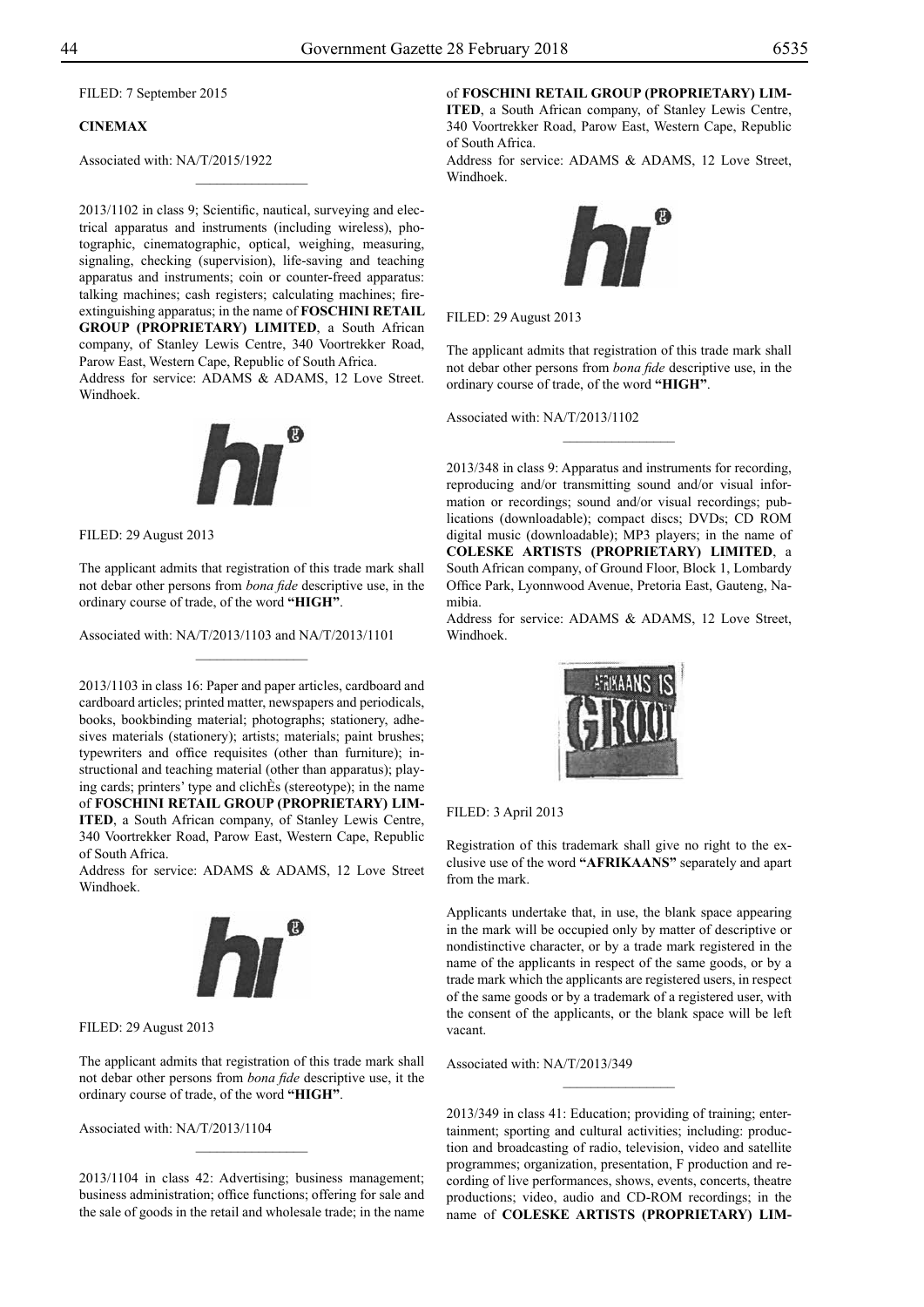**ITED**, a South African company, of Ground Floor, Block 1, Lombardy Office Park, Lyonnwood Avenue, Pretoria East, Gauteng, Namibia.

Address for service: ADAMS & ADAMS, 12 Love Street, Windhoek.



Filed: 3 April 2013

Registration of this trademark shall give no right to the exclusive use of the word **"AFRIKAANS"** separately and apart from the mark.

Applicants undertake that, in use, the blank space appearing in the mark will be occupied only by matter of descriptive or nondistinctive character, or by a trade mark registered in the name of the applicants in respect of the same goods, or by a trade mark which the applicants are registered users, in respect of the same goods or by a trademark of a registered user, with the consent of the applicants, or the blank space will be left vacant.

 $\overline{\phantom{a}}$  , where  $\overline{\phantom{a}}$ 

Associated with: NA/T/2013/348

2016/123 in class 12: Tires, inner tubes for pneumatic tires, casings for pneumatic tires, tire repair patches, automobile tires, bicycle tires, motorcycle tires, inner tubes, patches for repairing inner tubes, tread used to retread tires, spikes for tires, anti-skid studs for vehicle tires; in the name of **KENDA RUBBER INDUSTRIAL CO., LTD**, a Taiwanese limited corporation, of No. 146, Sec. 1, Chung Shan Rd., Yuanlin Chang Hwa Hsien, Taiwan, Peoples Republic of China. Address for service: ADAMS & ADAMS, 12 Love Street. Windhoek.

Filed: 11 February 2016

#### **ACENDA**

2008/1346 in class 32: Beers; mineral and aerated waters and other non-alcoholic thinks; fruit drinks and fruit juices; syrups and other preparations for making beverages; in the name of **THE COCA-COLA COMPANY,** a Delaware corporation, of One Coca-Cola Plaza, Atlanta, Georgia 30313, United States of America.

 $\overline{\phantom{a}}$  , where  $\overline{\phantom{a}}$ 

Address for service: ADAMS & ADAMS, 12 Love Street, Windhoek.

FILED: 4 September 2008

#### **COCA-COLA ZERO**

Associated with: NA/T/2005/2471

2016/338 in class 35: Advertising; customer loyalty services for commercial, promotional and/or advertising purposes; business management; business administration; office functions: offering for sale and the sale of goods in the retail and wholesale trade; loyalty card services; loyalty, incentive and bonus program services; in the name of **BON HOLDINGS PROPRIETARY LIMITED**, a South African company, of The Courtyard, Building 2, First Level, Central Park, Century City, 7441, Republic of South Africa. Address for service: ADAMS & ADAMS, 12 Love Street,

Windhoek.

Filed: 11 March 2016

#### **BONami**

The mark consists of the French words **"BON"** which means **"GOOD"** and **"AMI"** which means **"FRIEND"**.

 $\frac{1}{2}$ 

Associated with: NA/T/2016/339

2016/339 in class 36; Insurance; financial affairs; monetary affairs, real estate affairs; credit and financial services; issuing of tokens of value in relation to customer loyalty schemes; in the name of **BON HOLDINGS PROPRIETARY LIM-ITED**, a South African company, of The Courtyard, Building 2, First Level, Central Park, Century City, 7441, Republic of South Africa.

Address for service: ADAMS & ADAMS, 12 Love Street, Windhoek.

Filed: 11 March 2016

#### **BONami**

The mark consists of the French words **"BON"** which means **"GOOD"** and **"AMI"** which means **"FRIEND".**

 $\frac{1}{2}$ 

Associated with: NA/T/2016/340

2015/340 in class 43: Services for providing food and drink, restaurants: bars; hotels; temporary accommodation services; in the name of **BON HOLDINGS PROPRIETARY LIM-ITED**, a South African company, of The Courtyard, Building 2, First Level, Central Park, Century City, 7441, Republic of South Africa.

Address for service: ADAMS & ADAMS, 12 Love Street, Windhoek.

Filed: 11 March 2016

#### **BONami**

The mark consists of the French words TON" which means **"GOOD"** and **"AMI"** which means **"FRIEND"**.

 $\frac{1}{2}$ 

Associated with: NA/T/2016/338

2016/271 in class 36: Insurance; financial affairs; banking; credit; loan; micro finance; monetary affairs; real estate affairs, in the name of **CASH BAZAAR HOLDINGS (PTY) LIMITED**, a Botswana company, of Plot 20573-4 Airport Circle, Botswana.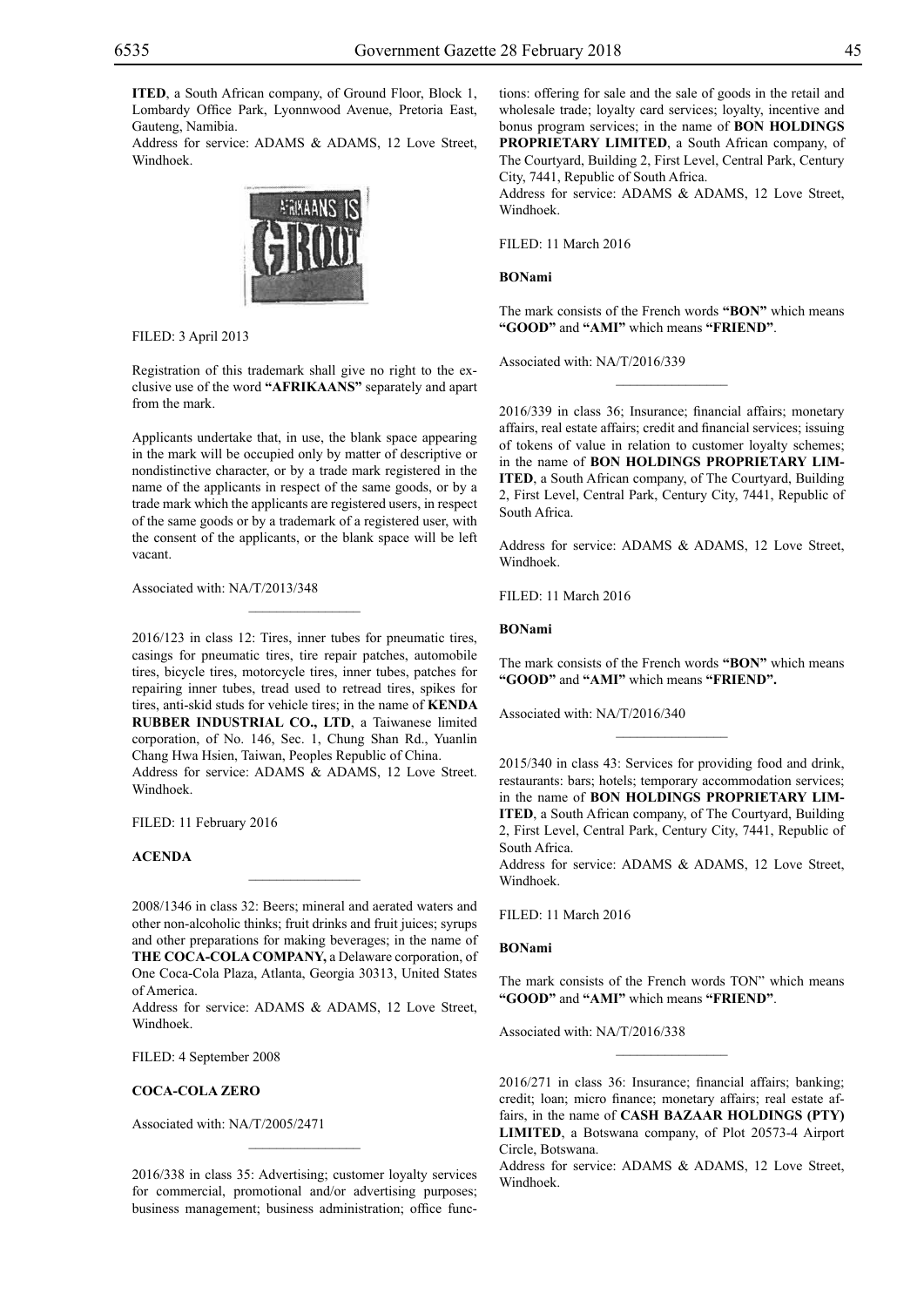

Filed: 4 March 2016

Applicant admits that registration of this trade mark shall not debar other persons from the *bona fide* descriptive use of the word **"AFRICA"** in the ordinary significant and apart from the mark.

 $\overline{\phantom{a}}$  , where  $\overline{\phantom{a}}$ 

Associated with: NA/T/2011/1328.

2016/511 in class 35: Retail, wholesale, marketing, merchandising, distribution, mail order, import and export services: advertising and promotional services; franchising services; office functions; business administration, business management and consultancy services, including human resources management, employment and employment counseling services, placement services, personnel, personnel agency and recruitment services; business information services including those provided online from a global computer network, the Internet or through a telephone network; information, advisory and consultancy services relating to the aforegoing; services ancillary and related to the aforegoing, in the name of **APOTEX TECHNOLOGIES INC.**, Incorporated in Ontario, Canada, of 150 Signet Drive Toronto Ontario M9L 119 Canada.

Address for service: ADAMS & ADAMS, 12 Love Street, Windhoek.

Filed: 27 April 2016

#### **APOSPEAKS**

Associated with: NA/T/2016/512

2016/512 in class 41: Education; providing of training; entertainment; sporting and cultural activities; publication services including online and electronic publishing; Information, advisory and consultancy services relating to the aforegoing, in the name of **APOTEX TECHNOLOGIES INC.**, Incorporated in Ontario, Canada, of 150 Signet Drive Toronto Ontario M9L 119 Canada.

 $\frac{1}{2}$ 

Address for service: ADAMS & ADAMS, 12 Love Street, Windhoek.

Filed: 27 April 2016

## **APOSPEAKS**

Associated with: NA/T/2016/513

2016/513 in class 45: Legal services; preparing regulations and reviewing standards and practices to assure compliance with laws and regulations; security services for the protection of property and individuals; personal and social services rendered by others to meet the needs of individuals; information, consultancy and advisory services related to the aforegoing; in the name of **APOTEX TECHNOLOGIES INC.**, Incorporated in Ontario, Canada, of 150 Signet Drive Toronto Ontario M9L 1T9, Canada.

 $\frac{1}{2}$ 

Address for service: ADAMS & ADAMS, 12 Love Street, Windhoek.

Filed: 27 April 2016

## **APOSPEAKS**

Associated with: NA/T/2016/511

2016/438 in class 9: Scientific, nautical, surveying, photographic, cinematographic, optical, weighing, measuring. signalling, checking (supervision), life-saving and teaching apparatus and instruments; apparatus and instruments for conducting, switching, transforming, accumulating, regulating or controlling electricity; apparatus for recording, transmission or reproduction of sound or images; magnetic data carriers, recording discs; compact discs, DVDs and other digital recording media; mechanisms for coin-operated apparatus; cash registers, calculating machines, data processing equipment, computers; computer software; fire-extinguishing apparatus; batteries, electric; batteries for lighting; batteries for pocket lamps; galvanic batteries; galvanic cells; solar batteries; battery charges; cell switches; plugs, sockets and other contacts (electric connections); sockets, plugs, and other contacts (electronic connections); in the name of **FORLAM DEVELOP-MENT LIMITED**, a Hong Kong limited liability company, of 3005-7, 30th Floor, Office Tower, Convention Plaza, 1 Harbour Road, Wanchai, Hong-Kong.

 $\frac{1}{2}$ 

Address for service: ADAMS & ADAMS, 12 Love Street, Windhoek.



FILED: 8 April 2016

2016/389 in class 33: Wines; in the name of **DGB (PRO-PRIETARY) LIMITED**, a South African company No 05/21311107, of 724 16th Road, Randjespark, Midrand, Gauteng, Republic of South Africa.

 $\frac{1}{2}$ 

Address for service: ADAMS & ADAMS, 12 Love Street, Windhoek.

Filed: 29 March 2016

#### **MAISON DE LACOTTE**

The French words "**MAISON DE LACOTTE"**, when translated into the English language means **"HOUSE OF THE COAT".**

 $\frac{1}{2}$ 

2016/122 in class 3: Bleaching preparations and other substances for laundry use; cleaning, polishing, scouring and abrasive preparations; soaps; perfumery, essential oils, cosmetics, hair lotions; dentifrices; in the name of **ANDRE HERMANUS BARNARD AND CERKIA BARNARD**, South African citizens trading in partnership, of Unit 12, Holwood Park, Canegate Road, La Lucia Ridge, Kwazulu-Natal, Republic of South Africa.

Address for service: ADAMS & ADAMS, 12 Love Street, Windhoek.

 $\frac{1}{2}$ 

FILED: 11 February 2016

**OH SO HEAVENLY**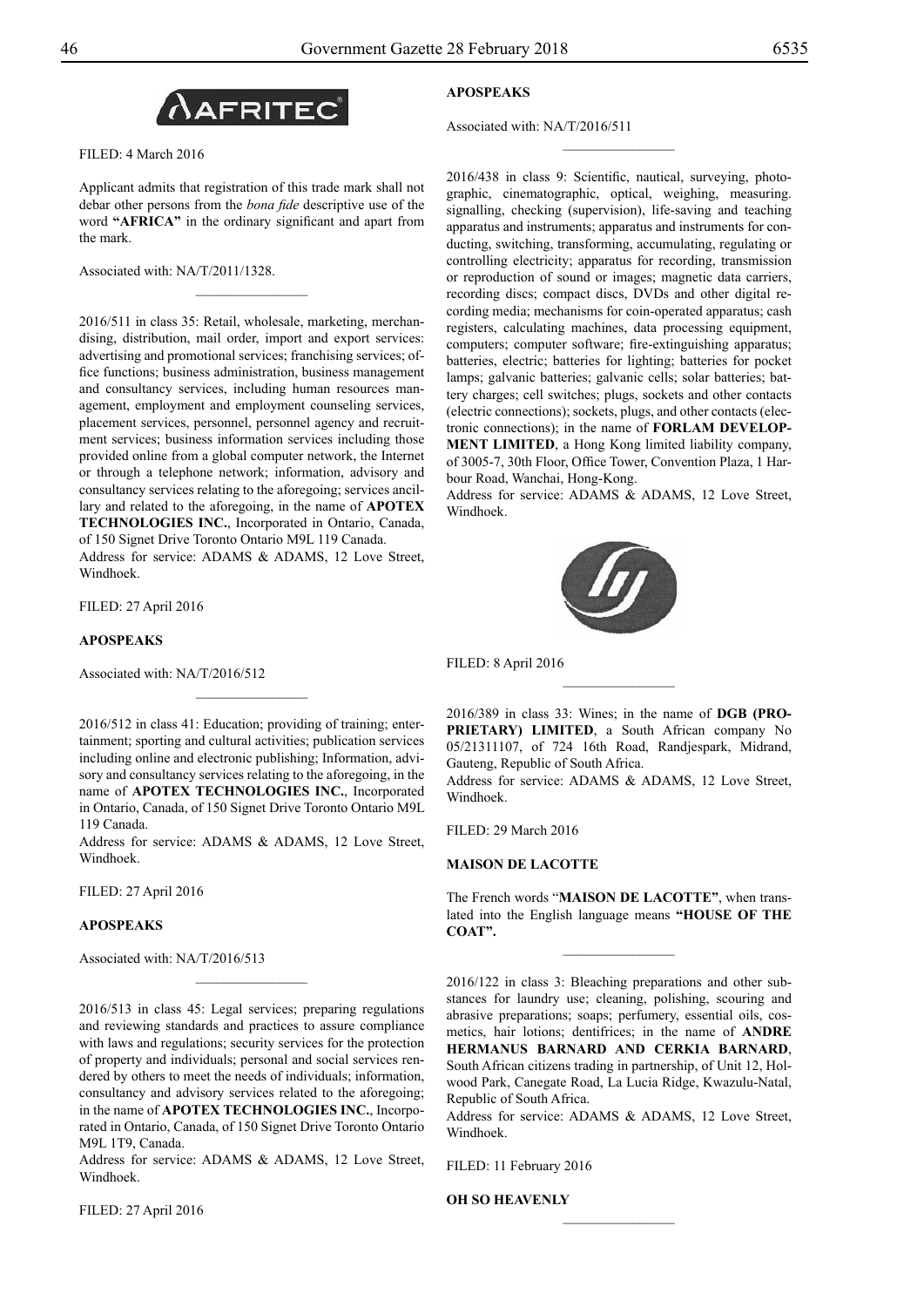2016/16 in class 9: Apparatus and instruments for regulating or controlling electricity; computer hardware and software for use in relation to vehicles, including digital switching systems, electronic control units for vehicles, process control units; in the name of **TRYSOME AUTO ELECTRICAL AND PLANT HIRE PROPRIETARY LIMITED**, a South African company, of 7 Model Road, Witfield Ext 20, Boksburg, Gauteng, Republic of South Africa.

Address for service: ADAMS & ADAMS, 12 Love Street, Windhoek.



FILED: 15 January 2016

Registration of this trademark shall give no right to the exclusive use of the word **"DIGITAL"** or of the word **"POWER"**  or of the word **"CONTROL"** or of the word **"UNIT"**, each separately and apart from the mark.

 $\overline{\phantom{a}}$  , where  $\overline{\phantom{a}}$ 

2016/1054 in class 30: Coffee, tea, cocoa and artificial coffee; rice; tapioca and sago; flour and preparations made from cereals; bread, pastry and confectionery; ices; sugar, honey, treacle.; yeast, baking-powder, salt; mustard; vinegar, sauces (condiments); spices; ice; in the name of **NATIONAL BRANDS LIMITED**, a South African company, of 30 Sloane Street, Bryanston, Gauteng, Republic of South Africa. Address for service: ADAMS & ADAMS, 12 Love Street, Windhoek.

Filed: 28 July 2016

#### **FUEL YOUR MORNING**

2016/525 in class 32: Beers; flavoured beers; mineral and aerated waters and other non-alcoholic beverages; fruit beerages and fruit juices; syrups and other preparations for making beverages; in the name of **SABMILLER INTERNATIONAL BRADS LIMITED**, a private limited company registered and existing under the laws of England and Wales, of SABMILL-ER House, Church Street West, Woking, Surrey, GU2I 6HS, United Kingdom.

 $\mathcal{L}=\mathcal{L}^{\text{max}}$ 

Address for service: COWLEY INC, 7 Brandberg Street, Windhoek.



Filed: 9 May 2016

Associated with: NA/T/2013/375

2016/1612 in class 32: Mineral and aerated waters and other non-alcoholic beverages; fruit beverages and juices; syrups a d other preparations for making beverages; in the name of **CLOVER S.A. (PROPRIETARY) LIMITED**, a South African company, of Clover Park, 200 Constantia Drive, Constantia Kloof, Roodepoort, Gauteng, Republic of South Africa.

Address for service: ADAMS & ADAMS, 12 Love Street, Windhoek.



## FILED: 14 October 2016

The mark consists of a container for goods having the appearance substantially as depicted in the representation affixed to the application. The appearance of the container comprises it's shape, design and the pattern and ornamentation applied to it's surface.

 $\frac{1}{2}$ 

2016/465 in class 33: Alcoholic beverages (except beers); in the name of **LIQUOR CITY - THE LIQUOR BOYS CC**, a South African Close Corporation, of 21 Scribante Street, Libradene, BOKSBURG, Gauteng, Republic of South Africa. Address for service: ADAMS & ADAMS, 12 Love Street, Windhoek.

Filed: 15 April 2016

#### **HASHTAG ENERGY**

Registration of this trademark shall give no right to the exclusive use of the word **"ENERGY"** separately and apart from the mark.

 $\overline{\phantom{a}}$  , we can also the set of  $\overline{\phantom{a}}$ 

Associated with: NA/T/2016/388

2016/440 in class 33: Alcoholic beverages (except beers); in the name of **LIQUOR CITY - THE LIQUOR BOYS CC**, a South African Close Corporation, of 21 Scribante Street, Libradene, BOKSBURG, Gauteng, Republic of South Africa. Address for service: ADAMS & ADAMS, 12 Love Street, Windhoek.

Filed: 8 April 2016

#### **#ENERGY**

Associated with: NA/T/2016/338

2016/439 in class 9: Scientific, nautical, surveying, photographic, cinematographic, optical, weighing, measuring, signalling, checking (supervision), life-saving and teaching apparatus and Instruments; apparatus and instruments for conducting, switching, transforming, accumulating, regulating or controlling electricity; apparatus for recording, transmission or reproduction of sound or images; magnetic data carriers, recording discs; compact discs, DVDs and other digital recording media; mechanisms for coin-operated apparatus; cash registers, calculating machines, data processing equipment, computers, computer software: fire-extinguishing apparatus; batteries, electric; batteries for lighting; batteries for pocket lamps, galvanic batteries; galvanic cells; solar batteries; battery chargers; cell switches; plugs, sockets and other contacts

 $\frac{1}{2}$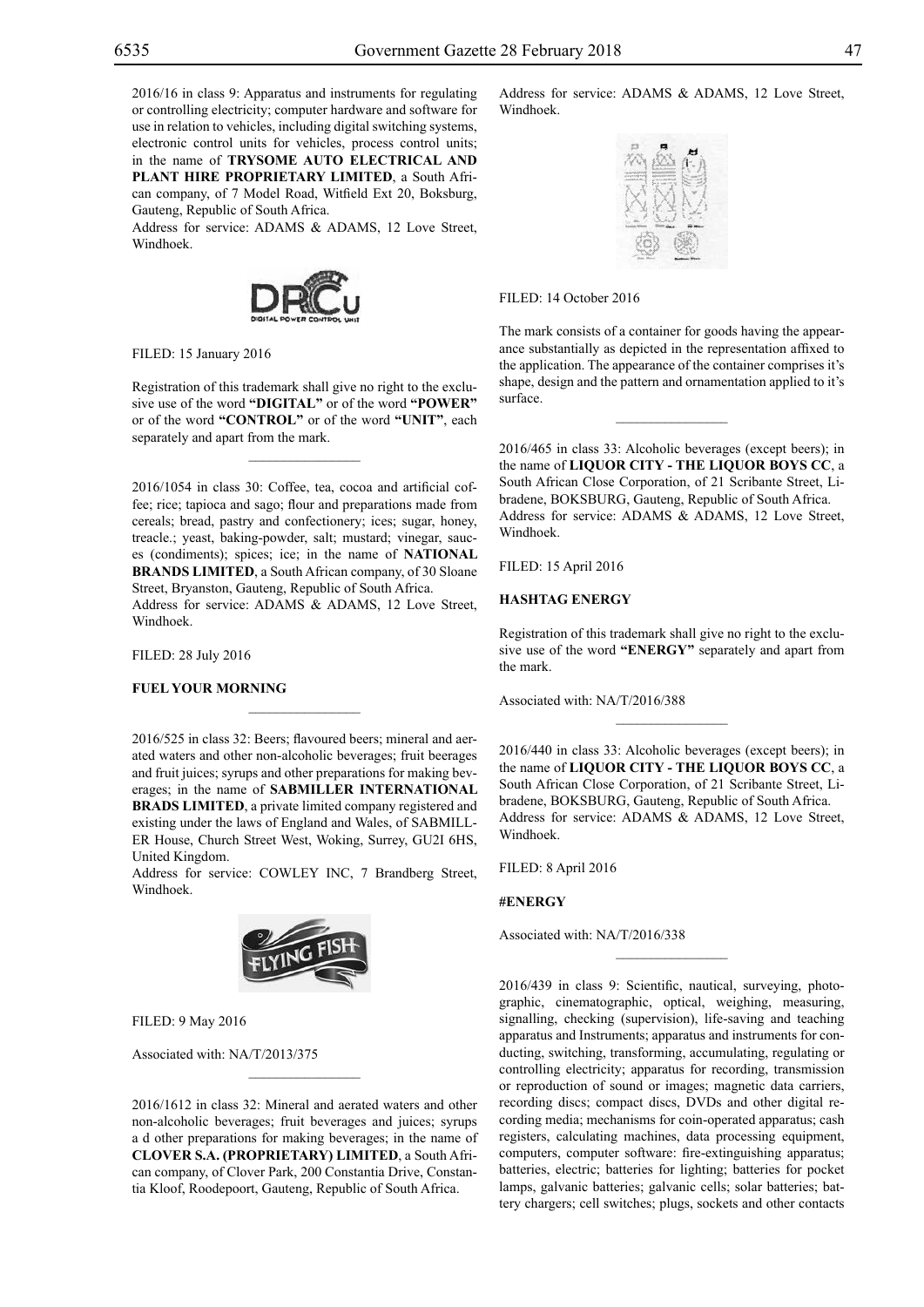(electric connections); sockets, plugs, and other contacts (electric connections); in the name of **FORLAM DEVELOP-MENT LIMITED**, a Hong Kong limited liability company, of 3005-7, 30th Floor, Office Tower, Convention Plaza, 1 Harbour Road, Wanchai, Hong-Kong.

Address for service: ADAMS & ADAMS, 12 Love Street, Windhoek.

# **YARICO**

 $\frac{1}{2}$ 

Filed: 8 April 2016

2016/384 in class 29: Meat, fish, poultry and game, meat extracts; preserved, frozen, dried and cooked fruits and vegetables; jellies, jams, compotes; eggs; milk and milk products; edible oils and fats; in the name of **MAGALIESBERG CIT-RUS COMPANY (PTY) LTD**, a South African company, of Portion 1160, Hartebeespoort B410JQ, District Brits, North West, Republic of South Africa.

Address for service: ADAMS & ADAMS, 12 Love Street, Windhoek.



Filed: 29 March 2016

Associated with: NA/T/2016/385

2016/385 in class 32: Beers; mineral and aerated waters and other non-alcoholic beverages; fruit beverages and frail juices; syrups and other preparations for making beverages; in the name of **MAGALIESBERG CITRUS COMPANY (PTY) LTD**, a South African company, of Portion 1160, Hartebeespoort B410JQ, District Brits, North West, Republic of South Africa.

 $\frac{1}{2}$ 

Address for service: ADAMS & ADAMS, 12 Love Street, Windhoek.



Filed: 29 March 2016

Associated with: NA/T/2016/386

2016/386 in class 33: Alcoholic beverages (except beers); in the name of **MAGALIESBERG CITRUS COMPANY (PTY) LTD**, a South African company, of Portion 1160, Hartebeespoort B410JQ, District Brits, North West Republic of South Africa.

 $\frac{1}{2}$ 

Address for service: ADAMS & ADAMS, 12 Love Street, Windhoek.



Filed: 29 March 2016

Associated with. NA/T/2016/384

2016/462 in class 3: Bleaching preparations and other substances for laundry use; cleaning, polishing, scouring and abrasive preparations; soaps; perfumery, essential oils. cosmetics, hair lotions; dentifrices; in the name of **INDIGO BRAND HOLDINGS (PROPRIETARY) LIMITED**, a South African company, of Evans Avenue, Epping, Cape Town, Western Cape, Republic of South Africa.

 $\frac{1}{2}$ 

Address for service: ADAMS & ADAMS, 12 Love Street, Windhoek.



Filed: 15 April 2016

Associated with: NA/T/2016/4612

2016/326 in class 4: Lubricants; in the name of **THE SING-ER COMPANY LIMITED** S.A.R.L., a Luxembourg company, of 1, rue des Glacis, L-1628, Luxembourg. Address for service: ADAMS & ADAMS, 12 Love Street, Windhoek.



Filed: 11 March 2016

Registration of this trademark shall give no right to the exclusive use of the letter **"S"** as such, otherwise than as depicted in the application and and apart from the mark.

Associated with: NA/T/2016/327

2016/327 in class 7: Sewing machines; over lock machines; embroidery machines; steam presses; iron presses; parts and accessories for all the aforementioned goods; in the name of **THE SINGER COMPANY LIMITED** S.A.R.L., a Luxembourg company, of 1, rue des Glacis, L-1628, Luxembourg. Address for service: ADAMS & ADAMS, 12 Love Street, Windhoek.



Filed: 11 March 2016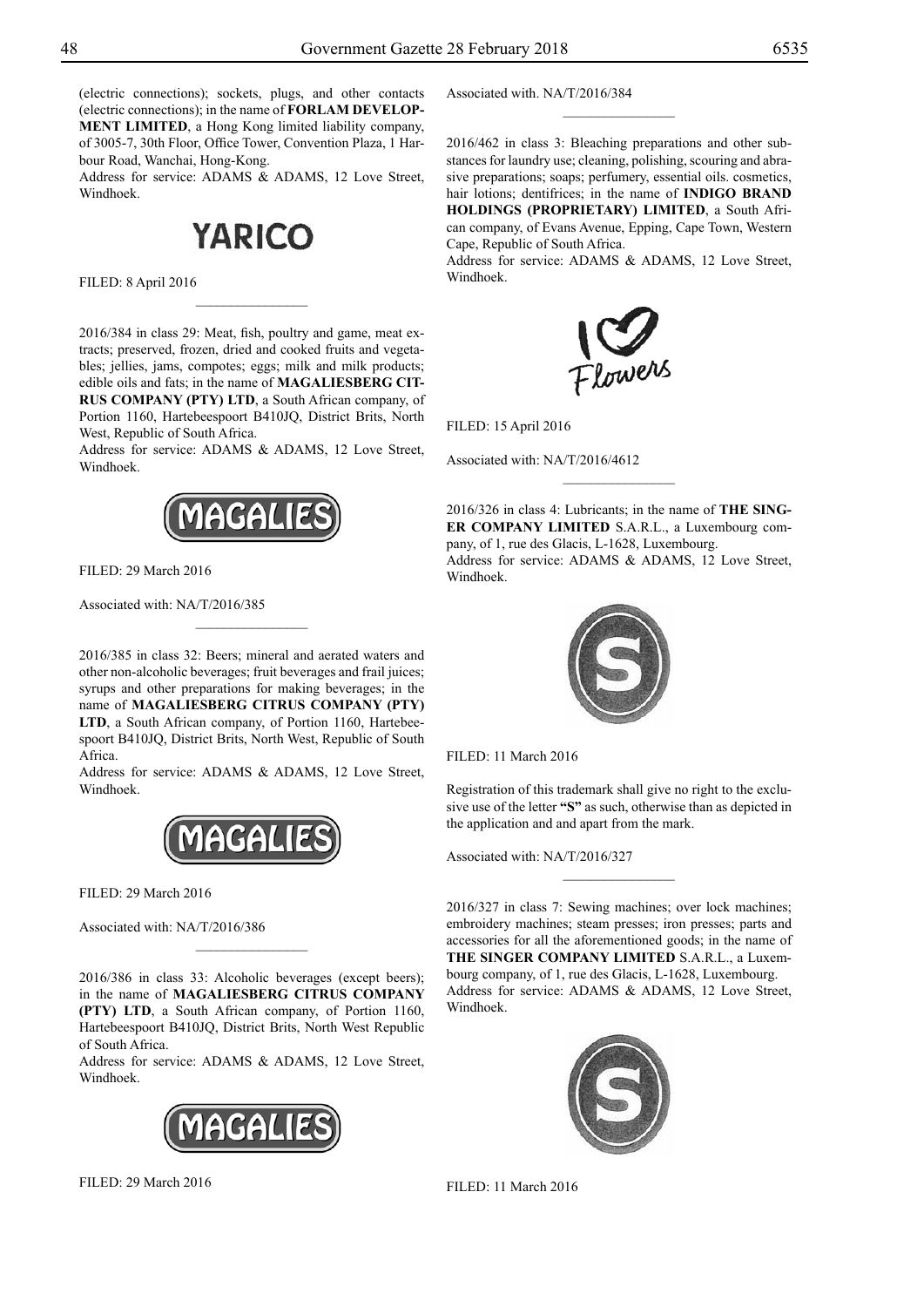Registration of this trademark shall give no right to the exclusive use of the letter **"S"** as such, otherwise than as depicted in the application and and apart from the mark.

 $\mathcal{L}=\mathcal{L}^{\text{max}}$ 

Associated with: NA/T/2016/328

2016/328 in class 8" Electric flat irons; in the name of **THE SINGER COMPANY LIMITED** S.A.R.L., a Luxembourg company, of 1, rue des Glacis, L-1628, Luxembourg. Address for service: ADAMS & ADAMS, 12 Love Street, Windhoek.



Filed: 11 March 2016

Registration of this trademark shall give no right to the exclusive use of the letter **"S"** as such, otherwise than as depicted in the application and and apart from the mark.

 $\mathcal{L}=\mathcal{L}^{\text{max}}$ 

Associated with: NA/T/2016/329

2016/329 in class 26: Needles for sewing by hand and by machines; lace and embroideries; ribbons; braids; buttons; sewing thimbles; hooks; eyes; pins (other than jewelry); notions for sewing; in the name of **THE SINGER COMPANY LIM-ITED** S.A.R.L., a Luxembourg company, of 1, rue des Glacis, L.1628, Luxembourg.

Address for service: ADAMS & ADAMS, 12 Love Street, Windhoek.



Filed: 11 March 2016

Registration of this trademark shall give no right to the exclusive use of the letter **"S"** as such, otherwise than as depicted in the application and and apart from the mark.

 $\mathcal{L}=\mathcal{L}^{\text{max}}$ 

Associated with: NA/T/2016/326

2016/1685 in class 5: Pharmaceutical preparations, in the name of **IROKO PHARMACEUTICALS PUERTO RICO CORPORATION**, a corporation organised under the laws of Puerto Rico, of 268 Munoz Rivera Avenue, Suite 1400, San Juan, Puerto Rico 00918, United States of America. Address for service: ADAMS & ADAMS, 12 Love Street, Windhoek.

Filed: 26 October 2016

## **TIVORBEX**

2016/1495 in class 36: Insurance; financial affairs; monetary affairs; real estate affairs; in the name of **LIBERTY GROUP LIMITED**, a South African company, of Liberty Life Centre, 1 Ameshoff Street, Johannesburg, Gauteng, Republic of South Africa.

 $\overline{\phantom{a}}$  , we can also the set of  $\overline{\phantom{a}}$ 

Address for service: ADAMS & ADAMS, 12 Love Street, Windhoek.

 $\frac{1}{2}$ 

Flied: 23 September 2016

**2°**

2015/3049 in lass 9: Photographic, cinematographic, optical, signaling, switching, transforming, apparatus for recording, transmission or reproduction of sound or images; magnetic data carriers, recording discs; compact discs, DVDs and other digital recording media; calculating machines, data processing equipment, computers; computer software; in the name of **INTERNATIONAL COMMERCIAL TECHNOLOGY (PTY) LTD,** a Namibian company, of Unit 5, Edison Square, Edison Street, Southern Industrial Area, Windhoek, Namibia. Address for service: International Commercial Technology (PTY) Ltd, P.O. Box 244, Windhoek.



Filed: 17 December 2015

Applicant admits that registration of this trade mark shall not debar other persons from the *bona fide* descriptive use of the word **"TECHNOLOGY"**, in the ordinary course of trade.

The colours "BLUE", "different shades of metallic blue and grey" and **"different shades of metallic GREY**", are the distinctive feature of this mark.

Associated with: NA/T/2015/3050

2015/3050 in class 16: Paper, cardboard and goods made from these materials, not included in other classes; printed matter; bookbinding material; photographs; stationery; adhesives for stationery or household purposes; artists' materials; paint brushes; typewriters and office requisites (except furniture); instructional and teaching material (except apparatus); plastic materials for packaging (not included in other classes); printers' type; printing bloc; in the name of **INTERNATIONAL COMMERCIAL TECHNOLOGY (PTY) LTD**, a Namibian company, of Unit 5, Edlison Square, Edison Street, Southern Industrial Area, Windhoek, Namibia. Address for service: International Commercial Technology (PTY) LTD, P.O. Box 244, Windhoek.



Filed: 17 December 2015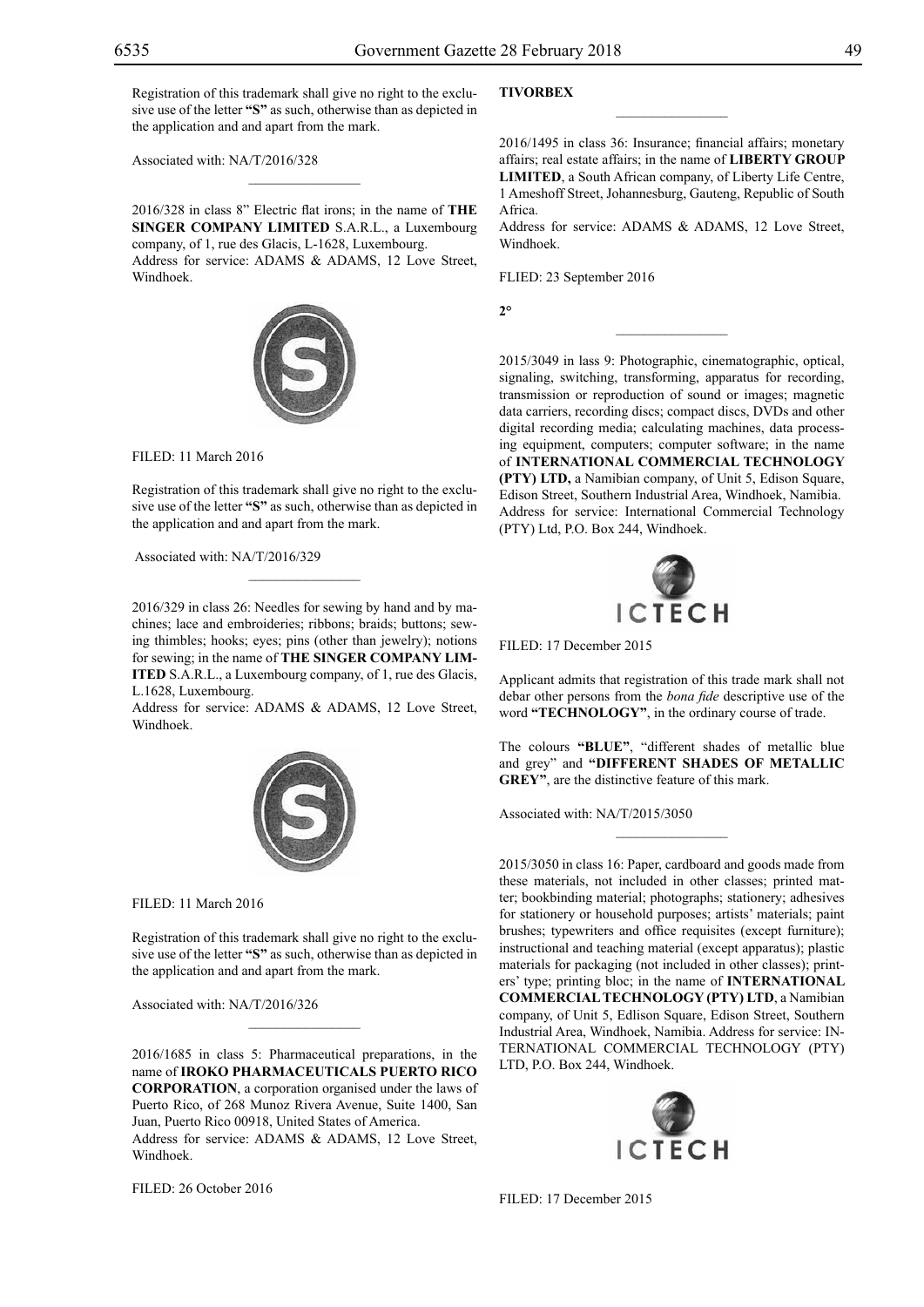Applicant admits that registration of this trade mark shall not debar other persons from the *bona fide* descriptive use of the word **"TECHNOLOGY"**, in the ordinary course of trade.

The colours "BLUE", "different shades of metallic blue and grey" and **"different shades of metallic GREY**", are the distinctive feature of this mark.

Associated with: NA/T/2015/3051

2015/3051 in class 25: Clothing, footwear, headgear; in the name of **INTERNATIONAL COMMERCIAL TECHNOL-OGY (PTY) LTD**, a Namibian company, of Unit 5, Edison Square, Edison Street, Southern Industrial Area, Windhoek, Namibia.

 $\overline{\phantom{a}}$  , where  $\overline{\phantom{a}}$ 

Address for service: INTERNATIONAL COMMERCIAL TECHNOLOGY (PTY) LTD, P.O. Box 244, Windhoek.



Filed: 17 December 2015

Associated with: NA/T/2015/3052

2015/3052 in class 35: Advertising; business management; business administration; office functions; in the name of **INTERNATIONAL COMMERCIAL TECHNOLOGY (PTY) LTD,** a Namibian company, of Unit 5, Edison Square, Edison Street, Southern Industrial Area, Windhoek, Namibia. Address for service: lnternationC31 Commercial Technology (PTY) Ltd, P.O. Box 244, Windhoek.

 $\frac{1}{2}$ 



Filed: 17 December 2015

Applicant admits that registration of this trade mark shall not debar other persons from the *bona fide* descriptive use of the word **"TECHNOLOGY"**, in the ordinary course of trade.

The colours "BLUE", "different shades of metallic blue and grey" and "DIFFERENT SHADES OF METALLIC GREY", are the distinctive feature of this mark.

Associated with: NA/T/2015/3053

2015/3053 in class 38: Telecommunication devices, software, applications and accessories; in the name of **INTERNA-TIONAL COMMERCIAL TECHNOLOGY (PTY) LTD,** a Namibian company, of Unit 5, Ediison Square, Edison Street, Southern Industrial Area, Windhoek, Namibia.

 $\frac{1}{2}$ 

Address for service: INTERNATIONAL COMMERCIAL TECHNOLOGY (PTY) LTD, P.O. Box 244, Windhoek.



Filed: 17 December 2015

Applicant admits that registration of this trade mark shall not debar other persons from the *bona fide* descriptive use of the word **"TECHNOLOGY"**, in the ordinary course of trade.

The colours "BLUE", "different shades of metallic blue and grey" and **"different shades of metallic** GREY", are the distinctive feature of this mark.

Associated with: NA/T/2015/3049

2015/3095 in class 7: Motor Vehicles spare parts; in the name of **INTERNATIONAL COMMERCIAL MOTORS (PTY)**  LTD, a Namibian company, of Erf 7 & 8 Oshikango Main Road, Oshikango, Namibia.

 $\frac{1}{2}$ 

Address for service: INTERNATIONAL COMMERCIAL MOTORS (PTY) LTD, P.O. Box 2020, Oshikango.

FILED: 18 December 2015

Registration of this trade mark shall give no right to the exclusive use of the words **"MOTORS"** and **"COMMERCIAL"**, separately and apart from the mark.

The colours appearing in the representation of the mark are the distinctive elements of this trade mark.

 $\frac{1}{2}$ 

Associated with: NA/T/2015/3096 and NA/T/2015/3089

2015/3096 in class 12: Vehicles; apparatus for locomotion by land, air or water; in the name of **INTERNATIONAL COM-MERCIAL MOTORS (PTY) LTD**, a Namibian company, of Erf 7 & 8 Oshikango Main Roadl, Oshikango, Namibia. Address for service: INTERNATIONAL COMMERCIAL MOTORS (PTY) LTD, P.O. Box 2020, Oshikango.

**FILITURS** 

FILED: 18 December 2015

Registration of this trade mark shall give no right to the exclusive use of the words **"MOTORS"** and **"COMMERCIAL"**, separately and apart from the mark.

The colours appearing in the representation of the mark are the distinctive elements of this trade mark.

 $\overline{\phantom{a}}$  , where  $\overline{\phantom{a}}$ 

Associated with: NA/T/2015/3097

2015/3097 in class 16: Paper, cardboard and goods made from these materials, not included in other cloasses; printed matter; bookbinding material; photographs; stationery; adhesives for stationery or household purposes; art sts' materials; paint brushes; typewriters and office requisites (except furniture);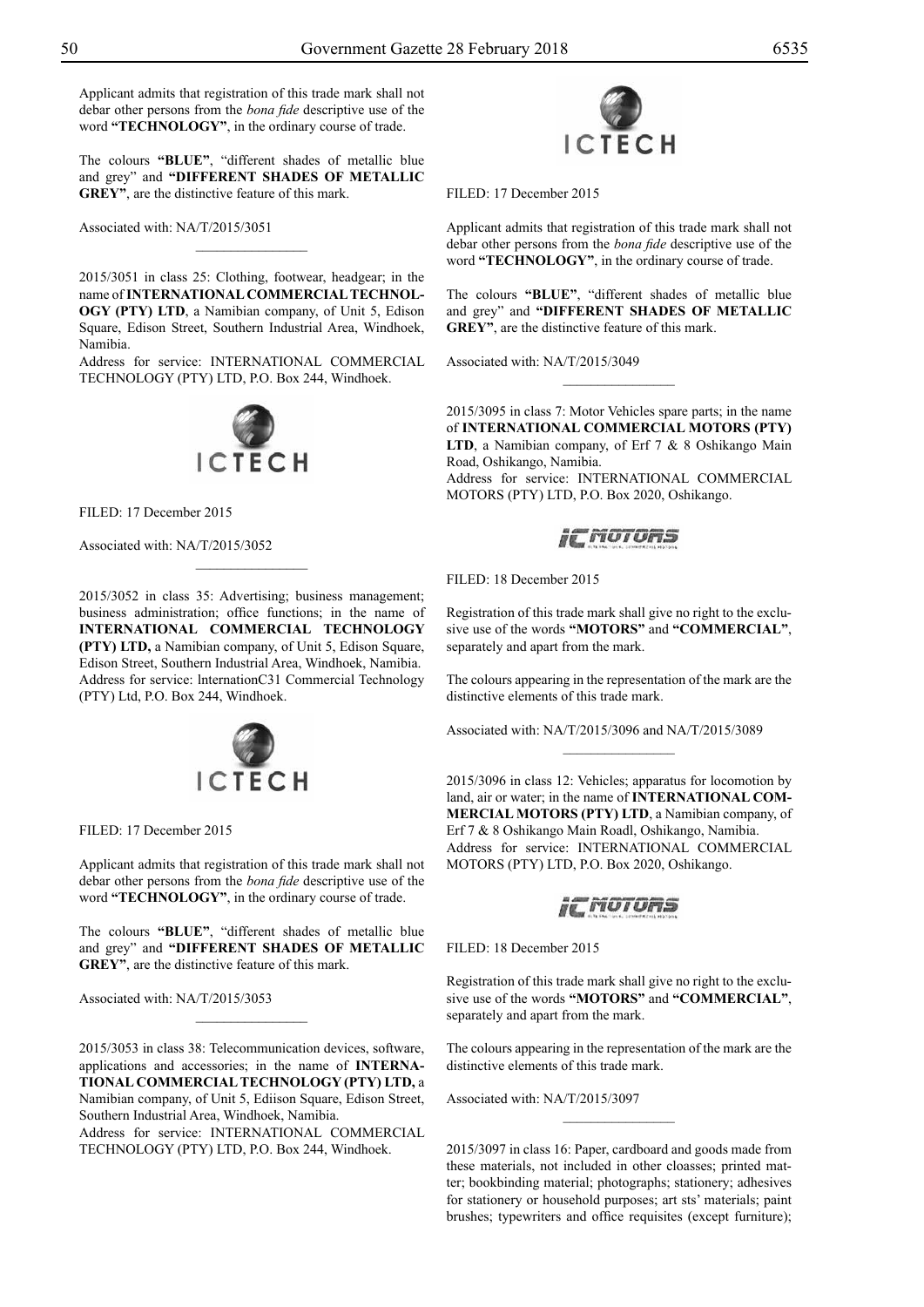instructional and teaching material (exceJpt apparatus); plastic materials for packaging (not included in other classes); printers'type; printing blocks; in the name of **INTERNATIONAL COMMERCIAL MOTORS (PTY) LTD**, a Namibian company, of Erf 7 & 8 Oshikango Main Road, Oshikango, Namibia.

Address for service: INTERNATIONAL COMMERCIAL MOTORS (PTY) LTD, P.O. Box 2020, Oshikango.



Filed: 18 December 2015

Registration of this trade mark shall give no right to the exclusive use of the words **"MOTORS"** and **"COMMERCIAL"**, separately and apart from the mark.

The colours appearing in the representation of the mark are the distinctive elements of this trade mark.

 $\mathcal{L}=\mathcal{L}^{\text{max}}$ 

Associated with: NA/T/2015/3098

2015/3098 in class 25: Clothing, footwear, headgear; in the name of **INTERNATIONAL COMMERCIAL MOTORS (PTY) LTD**, a Namibian company, of Erf 7 & 8 Oshikango Main Road, Oshikango, Namibia. Address for service: INTERNATIONAL COMMERCIAL MOTORS (PTY) LTD, P.O. Box 2020, Oshikango.



Filed: 18 December 2015

Registration of this trade mark shall give no right to the exclusive use of the words **"MOTORS"** and **"COMMERCIAL"**, separately and apart from the mark.

The colours appearing in the representation of the mark are the distinctive elements of this trade mark.

 $\mathcal{L}=\mathcal{L}^{\text{max}}$ 

Associated with: NA/T/2015/3099

2015/3099 in class 35: Advertising; business management; business administration; office functions; in the name of **IN-TERNATIOAL COMMERCIAL MOTORS (PTY) LTD,**  a Namibian company, of Erf 7 & 8 Oshikango Main Road, Oshikango, Namibia.

Address for service: INTERNATIONAL COMMERCIAL MOTORS (PTY) LTD, P.O. Box 2020, Oshikango.



Filed: 18 December 2015

Registration of this trade mark shall give no right to the exclusive use of the words **"MOTORS"** and **"COMMERCIAL"**, separately and apart from the mark.

The colours appearing in the representation of the mark are the distinctive elements of this trade mark.

 $\mathcal{L}=\mathcal{L}^{\text{max}}$ 

Associated with: NA/T/2015/3095

2015/3082 in class 11: Apparatus for lighting, heating, steam generating, cooking, refrigerating, drying, ventilating, water supply and sanitary purposes; in the name of **INTERNA-TIONAL COMMERCIAL (PTY) LTD**, a Namibian company, of Erf 7 & 8 Oshikango Main Road, Oshikango, Namibia. Address for service: INTERNATIONAL COMMERCIAL (PTY) LTD, P.O. Box 2020, Oshikango.



Filed: 18 December 2015

Registration of this trade mark shall give no right to the exclusive use of the words **"COMMERCIAL"**, **"Globe"** and "STAR" devices separately and apart from the mark.

The colours appearing in the representation of the mark are the distinctive elements of this trade mark.

Associated with: NA/T/2015/3083

2015/3081 in class 10: Surgical, medical, dental and veterinary apparatus and instruments, artificial lirnbs, eyes and teeth; orthopedic articles; suture materials; in the name of **IN-TERNATIONAL COMMERCIAL (PTY) LTD**, a Namibian company, of Erf 7 & 8 Oshikango Main Road, Oshikango, Namibia.

Address for service: INTERNATIONAL COMMERCIAL (PTY) LTD, P.O. Box 2020, Oshikango.



Filed: 18 December 2015

Registration of this trade mark shall give no right to the exclusive use of the words **"COMMERCIAL"**, **"Globe"** and **"STAR"** devices separately and apart from the mark.

The colours appearing in the representation of the mark are the distinctive elements of this trade mark.

 $\frac{1}{2}$ 

Associated with: NA/T/2015/3082

2015/3080 class 9. Scientific, nautical, surveying, photographic, cinematographic, optical, weighing, measuring, signalling, checking (supervision), life-saving and teaching apparatus and instruments; apparatus and instruments for conducting, switching, transforming, accumulating, regulating or controlling electricity; apparatus foor recording, transmission or reproduction of sound or images; magnetic data carriers, recording discs; compact discs, DVDs and other digital recording media; mechanisms for coin-operated apparatus; cash registers, calculating machines, data processing equipment, computers; computer software; fire-extinguishing apparatus; in the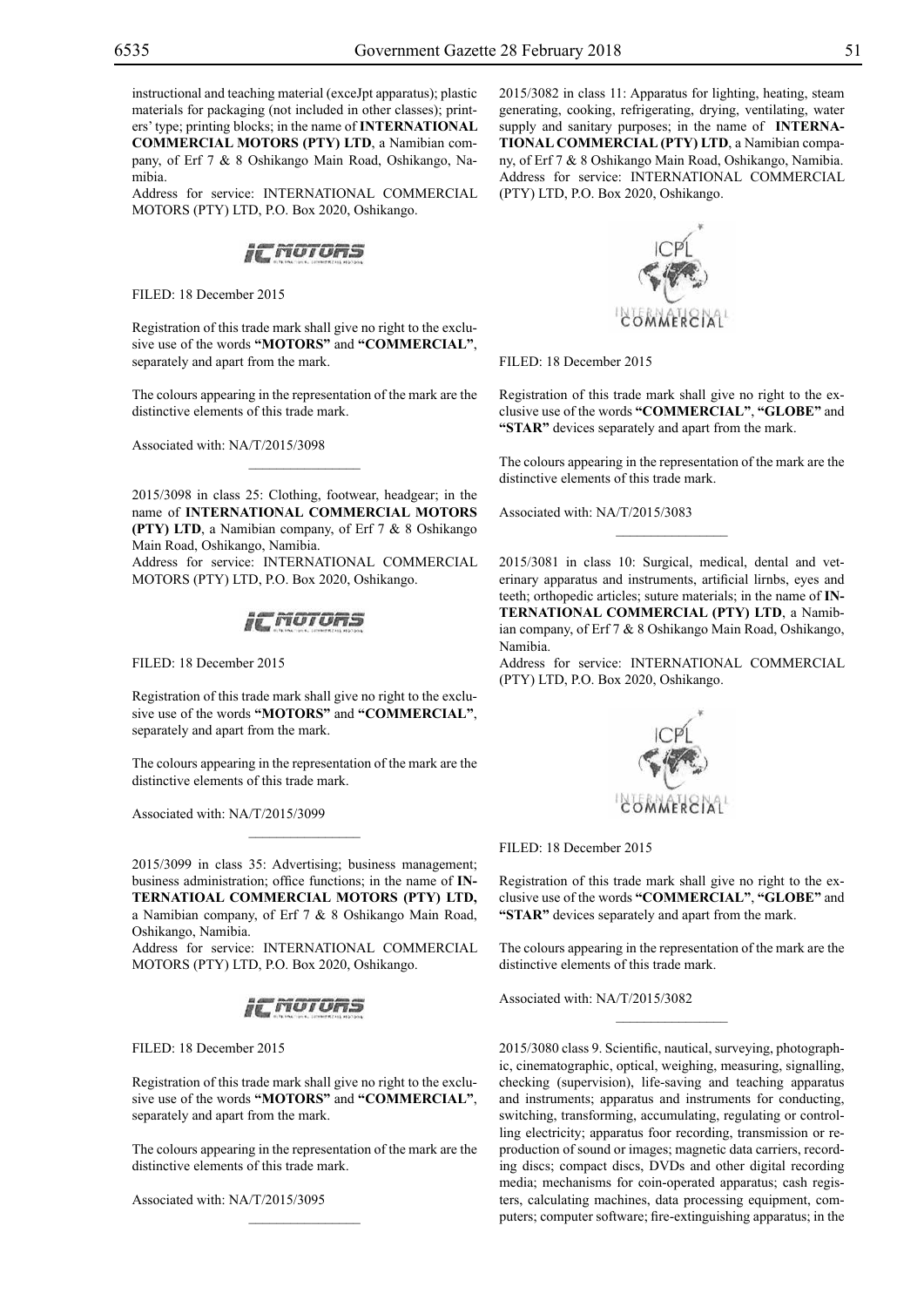name of **INTERNATIONAL COMMERCIAL (PTY) LTD**, a Namibian company, of Erf 7 & 8 Oshikango Main Road, Oshikango, Namibia.

Address for service: INTERNATIONAL COMMERCIAL (PTY) LTD, P.O. Box 2020, Oshikango.



FILED: 18 December 2015

Registration of this trade mark shall give no right to the exclusive use of the words **"COMMERCIAL"**, **"Globe"** and "**STAR**" devices separately and apart from the mark.

The colours appearing in the representation of the mark are the distinctive elements of this trade mark.

Associated with: NA/T/2015/3081

2015/3079 in class 19: Building Materials; in the name of **IN-TERNATIONAL COMMERCIAL (PTY) LTD** a Namibian company, of Erf 7 & 8 Oshikango Main Road, Oshikango, Namibia.

 $\overline{\phantom{a}}$  , where  $\overline{\phantom{a}}$ 

Address for service: INTERNATIONCAL COMMERCIAL (PTY) LTD, P.O. Box 2020, Oshikango.



Filed: 18 December 2015

Registration of this trade mark shall give no right to the exclusive use of the words **"COMMERCIAL"**, **"Globe"** and "STAR" devices separately and apart from the mark.

The colours appearing in the representation of the mark are the distinctive elements of this trade mark.

Associated with: NA/T/2013/318 and NA/T/2015/3080

2015/3088 in class 28: Games and playthings; gymnastic and sporting articles not included in other classes; decorations for Christmas trees; in the name of **INTERNATIONAL COM-MERCIAL (PTY) LTD**, a Namibian company, of Erf 7 & 8

 $\overline{\phantom{a}}$  , where  $\overline{\phantom{a}}$ 

Oshikango Main Road, Oshikango, Namibia. Address for service: INTERNATIONAL COMMERCIAL (PTY) LTD, P.O. Box 2020, Oshikango.



Filed: 18 December 2015

Registration of this trade mark shall give no right to the exclusive use of the words **"COMMERCIAL"**, **"Globe"** and "STAR" devices separately and apart from the mark.

The colours appearing in the representation of the mark are the distinctive elements of this trade mark.

Associated with: NA/T/2015/3089

2015/3087 in class 25: Clothing, footwear, headgear; in the name of **INTERNATIONAL COMMERCIAL (PTY) LTD**, a Namibian company, of Erf 7 & 8 Oshikango Main Road, Oshikango, Namibia.

 $\frac{1}{2}$ 

Address for service: INTERNATIONAL COMMERCIAL (PTY) LTD, P.O. Box 2020, Oshikango.



Filed: 18 December 2015

Registration of this trade mark shall give no right to the exclusive use of the words **"COMMERCIAL"**, **"Globe"** and "STAR" devices separately and apart from the mark.

The colours appearing in the representation of the mark are the distinctive elements of this trade mark.

Associated with: NA/T/2015/3088

2015/3086 in class 21: Household and kitchenware; in the name of **INTERNATIONAL COMMERCIAL (PTY) LTD**, a amibian company, of Erf 7 & 8 Oshikango Main Road, Oshikango, Namibia.

 $\frac{1}{2}$ 

Address for service: INTERNATIONAL COMMERCIAL (PTY) LTD, P.O. Box 2020, Oshikango.



Filed: 18 December 2015

Registration of this trade mark shall give no right to the exclusive use of the words **"COMMERCIAL"**, **"Globe"** and "STAR" devices separately and apart from the mark.

The colours appearing in the representation of the mark are the distinctive elements of this trade mark.

 $\frac{1}{2}$ 

Associated with: NA/T/2015/3087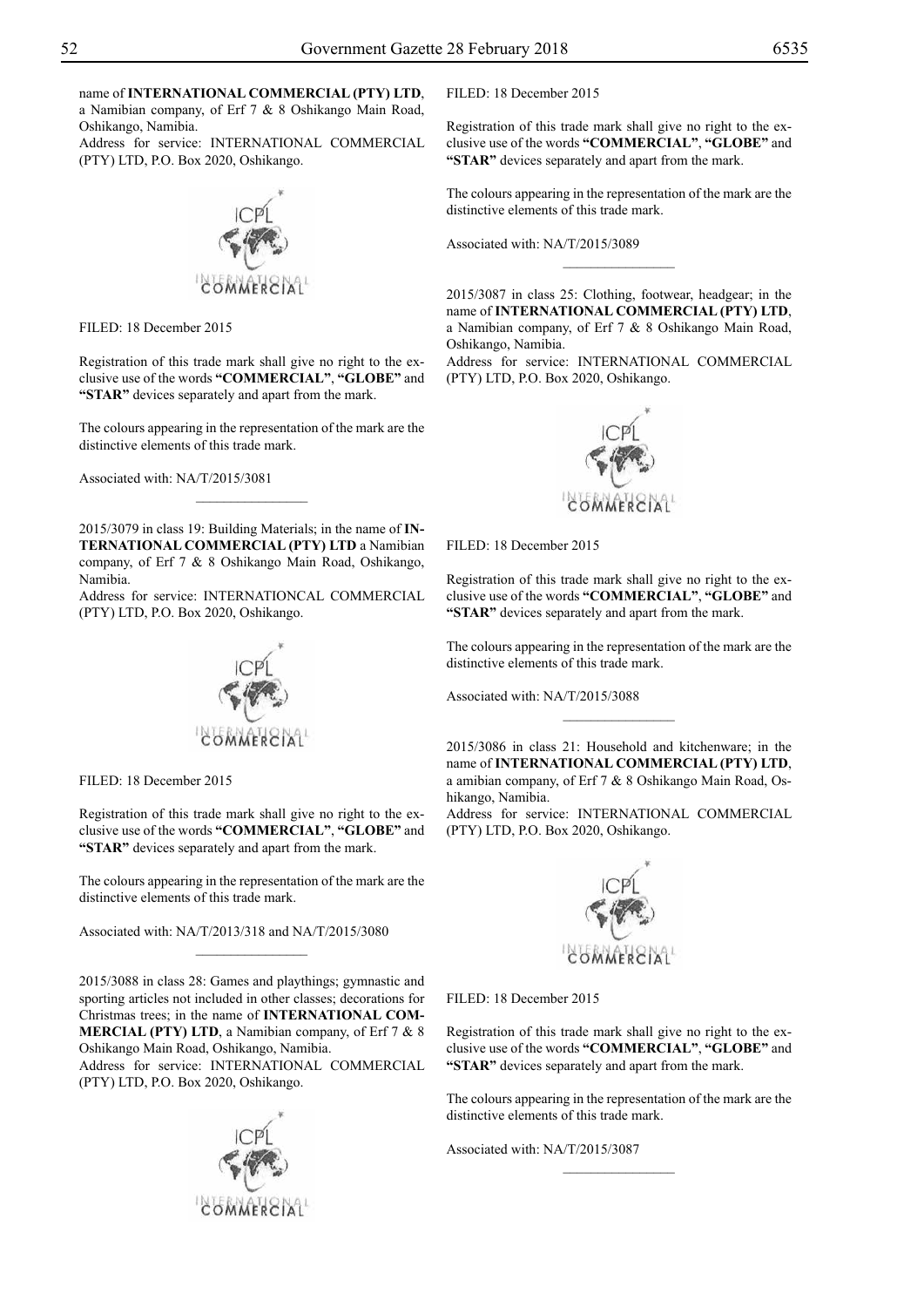2015/3091 in class 16: Paper, cardboard and goods made from these materials, not included in other classes; printed matter; bookbinding material; photographs; stationery; adhesives for stationery or household purposes; artists, materials; paint brushes; typewriters and office requisites (except furniture); instructional and teaching material (except apparatus); plastic materials for packaging (not included in other classes); printers' type; printing blocks; in the name of **CAMBIO EX-PRESS EXCHANGE BUREAU (PTY) LTD**, a Namibian company, of Erf 17 & 18 Oshikango Main Road, Oshikango,

Namibia. Address for service: Cambio Express Exchange Bu-

REAU (PTY) Ltd, P.O. Box 2020, Oshikango.

**CAMBIO EXPRESS** 

Filed: 18 December 2015

Registration of this trade mark shall give no right to the exclusive use of the words **"EXCHANGE BUREAU"**, separately and apart from the mark.

The colours appearing in the representation of the mark are the distinctive elements of this trade mark

 $\mathcal{L}=\mathcal{L}^{\text{max}}$ 

Associated with: NA/T/2015/3092

2015/3092 in class 25: Clothing, footwear, headgear; in the name of **CAMBIO EXPRESS EXCHANGE BUREAU (PTY) LTD**, a Namibian company, of Erf 17 & 18 Oshikango Main Road, Oshikango, Namibia.

Address for service: Cambia Express Exchange Bu-REAU (PTY) LTD, P.O. Box 2020, Oshikango.

**CAMBIO EX PRESS** 

FILED: 18 December 2015

Registration of this trade mark shall give no right to the exclusive use of the words **"EXCHANGE BUREAU"**, separately and apart from the mark.

The colours appearing in the representation of the mark are the distinctive elements of this trade mark.

Associated with: NA/T/2015/3093

2015/3093 in class 35: Advertising; business management; business administration; office functions; in the name of **CAMBIO EXPRESS EXCHANGE BUREAU (PTY) LTD**, a Namibian company, of Erf 17 & 18 Oshikango Main Road,

 $\mathcal{L}=\mathcal{L}^{\text{max}}$ 

Oshikango, Namibia. Address for service: Cambia Express Exchange Bu-

REAU (PTY) LTD, P.O. Box 2020, Oshikango.

**CAMBIO EXPRESS** 

FILED: 18 December 2015

Registration of this trade mark shall give no right to the exclusive use of the words **"EXCHANGE BUREAU"**, separately and apart from the mark.

The colours appearing in the representation of the mark are the distinctive elements of this trade mark.

 $\overline{\phantom{a}}$  , we can also the set of  $\overline{\phantom{a}}$ 

Associated with: NA/T/2015/3094

2015/3094 in class 36: Insurance; financial affairs; monetary affairs; real estate affairs and all financial related services; in the name of **CAMBIO EXPRESS EXCHANGE BUREAU (PTY) LTD**, a Namibian company, of Erf 17 & 18, Oshikango Main Road, Oshikango, Namibia. Address for service: Cambia Express Exchange Bu-REAU (PTY) Ltd, P.O. Box 2020, Oshikango.

**CAMBIO EXPRESS** 

FILED: 18 December 2015

Registration of this trade mark shall give no right to the exclusive use of the words **"EXCHANGE BUREAU"**, separately and apart from the mark.

The colours appearing in the representation of the mark are the distinctive elements of this trade mark.

 $\frac{1}{2}$ 

Associated with: NA/T/2015/3091

2015/3090 in class 38: Telecommunications; in the name of **INTERNATIONAL COMMERCIAL (PTY) LTD**, a Namibian ompany, of Erf 7 & 8 Oshikango Main Road, Oshikango, Namibia.

Address for service: INTERNATIORLAL COMMERCIAL (PTY) LTD, P.O. Box 2020, Oshikango.



FILED: 18 December 2015

Registration of this trade mark shall give no right to the exclusive use of the words **"COMMERCIAL"**, **"Globe"** and "**STAR**" devices separately and apart from the mark.

The colours appearing in the representation of the mark are the distinctive elements of this trade mark.

 $\frac{1}{2}$ 

Associated with: NA/T/2015/3079

2015/3089 in class 35: Advertising; business management; business administration; office functions; in the name of **NTERNATIONAL COMMERCIAL(PTY) LTD**, a Namibian company, of Erf 7 & 8 Oshikango Main Road, Oshikango, Namibia.

Address for service: INTERNATIONAL COMMERCIAL (PTY) LTD, P.O. Box 2020, Oshikango.